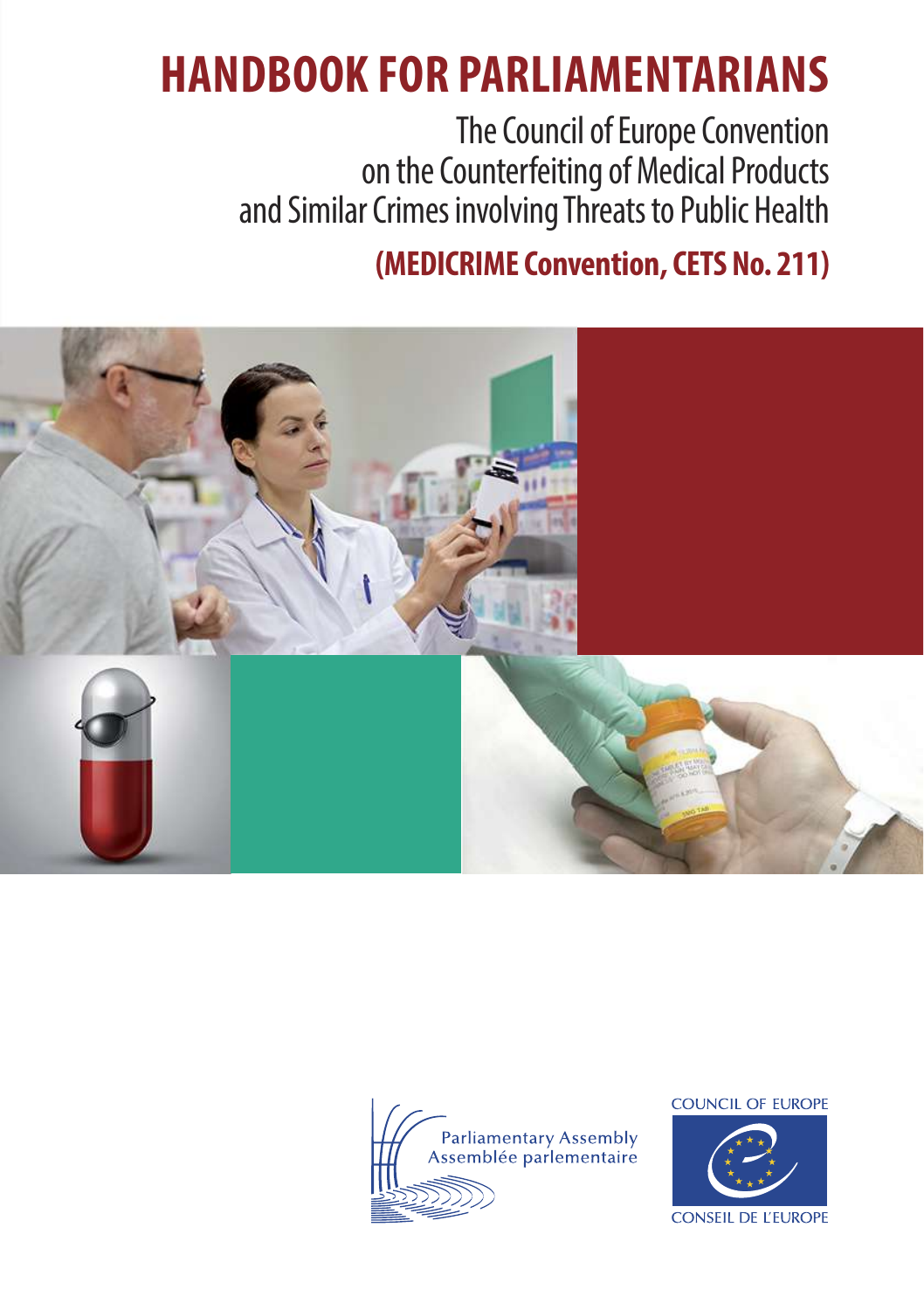# **HANDBOOK FOR PARLIAMENTARIANS**

The Council of Europe Convention on the Counterfeiting of Medical Products and Similar Crimes involving Threats to Public Health

**(MEDICRIME Convention, CETS No. 211)**

Council of Europe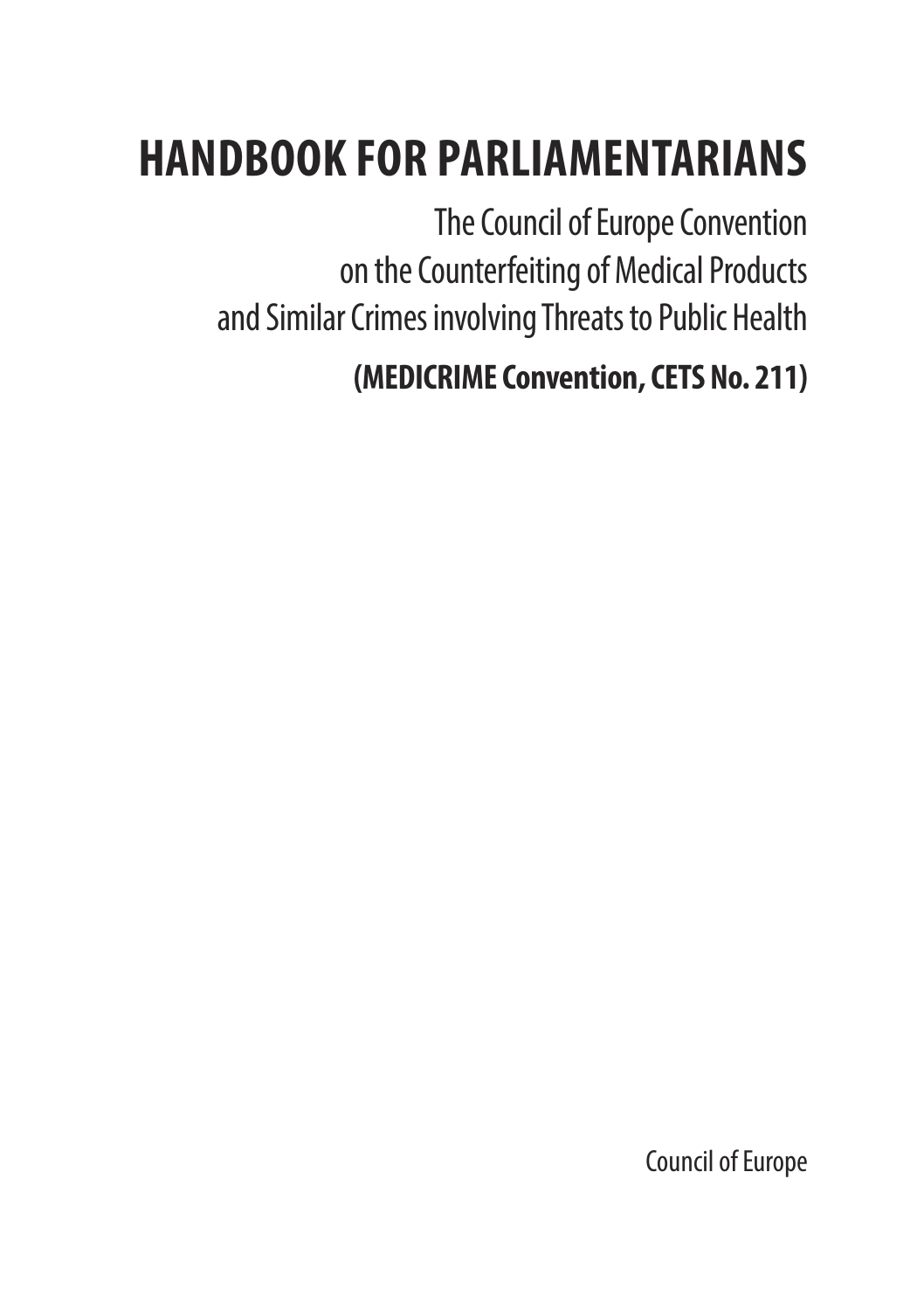#### French edition:

*Manuel à l'usage des parlementaires – Convention du Conseil de l'Europe sur la contrefaçon des produits médicaux et les infractions similaires menaçant la santé publique (STCE n<sup>o</sup> 211, Convention MÉDICRIME)*

> All requests concerning the reproduction or translation of all or part of the document should be addressed to the Directorate of Communication (F-67075 Strasbourg Cedex or publishing@coe.int). All other correspondence concerning this publication should be addressed to the Secretariat of the Parliamentary Assembly.

Cover design and layout: Documents and Publications Production Department (SPDP), Council of Europe

Cover photos: Shutterstock

© Council of Europe, November 2015 Printed at the Council of Europe Document prepared by Dr Ilise L. Feitshans, expert consultant, in co-operation with expert consultants Mr Hugo Bonar, Prof. Asier Urruela Mora and Mr Bart Wijnberg, and the Secretariat of the Committee on Social Affairs, Health and Sustainable Development of the Parliamentary Assembly, the European Directorate for the Quality of Medicines & HealthCare (EDQM) and the Criminal Law Division of the Directorate General Human Rights and Rule of Law of the Council of Europe.

Secretariat of the Committee on Social Affairs, Health and Sustainable Development

Parliamentary Assembly of the Council of Europe, F-67075 Strasbourg Cedex Tel: +33 (0)3 90 21 49 03 Fax: +33 (0)3 90 21 56 49 http://assembly.coe.int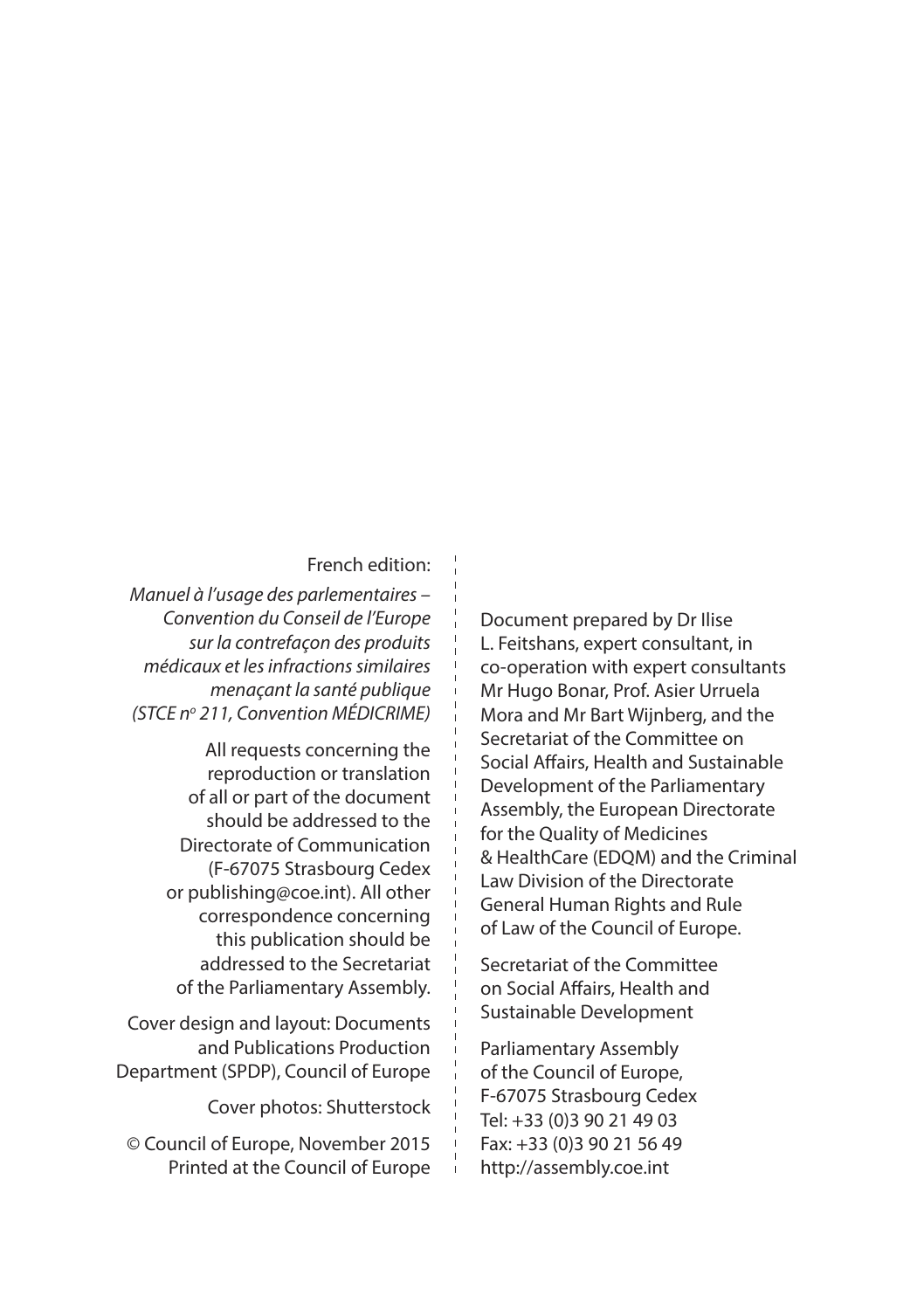## **Contents**

| I. THE COUNCIL OF EUROPE AND THE PARLIAMENTARY ASSEMBLY                                                                         | 5              |
|---------------------------------------------------------------------------------------------------------------------------------|----------------|
| <b>II. FOREWORD BY THE PRESIDENT OF THE PARLIAMENTARY ASSEMBLY</b>                                                              | $\overline{7}$ |
| <b>III. OVERVIEW</b>                                                                                                            | 9              |
| A. The problem of counterfeiting of medical products and similar crimes                                                         | 9              |
| B. Introduction and objectives of the handbook                                                                                  | 13             |
| C. Role of parliamentarians                                                                                                     | 15             |
| 1. Fact-finding                                                                                                                 | 15             |
| 2. Public awareness campaigns                                                                                                   | 15             |
| 3. Steps towards the ratification of the MEDICRIME Convention                                                                   | 16             |
| 4. Implementation of protections to safeguard public health                                                                     | 16             |
| D. Background                                                                                                                   | 17             |
| 1. Scope of the global health problem posed by counterfeiting                                                                   | 19             |
| 2. Health as a human right: the Council of Europe mission                                                                       | 20             |
| 3. Patient, consumer and victim perspective                                                                                     | 21             |
| E. National activities among Council of Europe member states                                                                    | 21             |
| F. The dearth of international standards                                                                                        | 23             |
| G. The involvement of international organisations in the fight against<br>counterfeiting of medical products and similar crimes | 24             |
| 1. WHO Surveillance and Rapid Alert System for SSFFC Medical Products                                                           | 24             |
| 2. The World Customs Organization                                                                                               | 26             |
| 3. Interpol's response to counterfeit medicine                                                                                  | 26             |
| 4. Europol                                                                                                                      | 27             |
| IV. THE COUNCIL OF EUROPE MEDICRIME CONVENTION                                                                                  | 29             |
| A. Purposes of the convention                                                                                                   | 30             |
| B. Non-discrimination principle                                                                                                 | 31             |
| C. Definitions                                                                                                                  | 32             |
| D. Preventive measures                                                                                                          | 37             |
| 1. Specialised prevention authorities and co-ordinating bodies                                                                  | 37             |
| 2. Protective measures and assistance to victims                                                                                | 39             |
| 3. Measures aimed at the general public: outreach and awareness<br>to prevent counterfeiting                                    | 39             |
| E. Interventions                                                                                                                | 40             |
| 1. International co-operation in criminal matters                                                                               | 41             |
| 2. International co-operation on prevention and other administrative<br>measures                                                | 41             |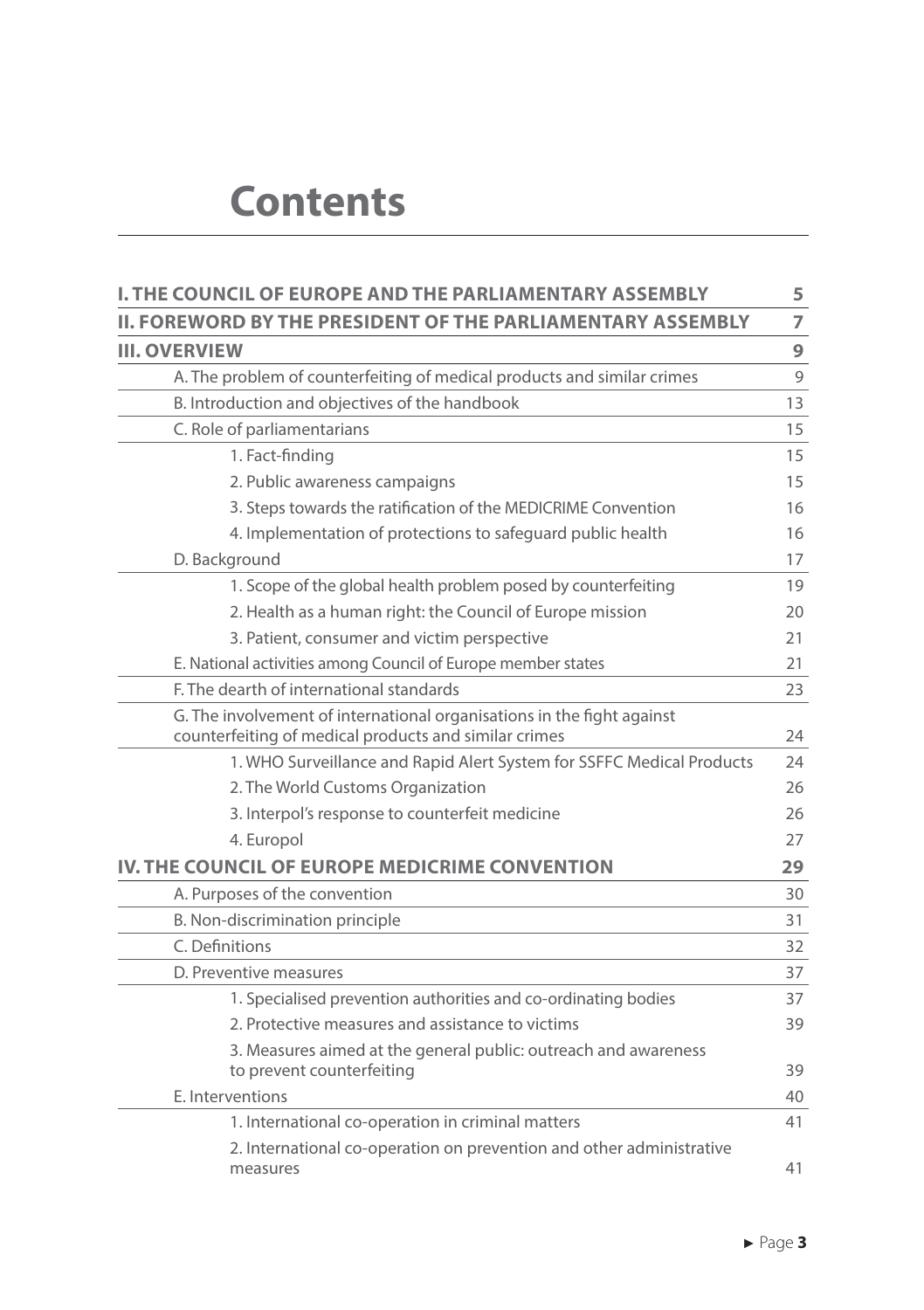| F. Criminalisation of acts                                                                                                              | 43 |
|-----------------------------------------------------------------------------------------------------------------------------------------|----|
| 1. General overview                                                                                                                     | 44 |
| 2. Key provisions                                                                                                                       | 45 |
| 3. Integration with existing procedural law                                                                                             | 48 |
| G. Jurisdictional requirements for initiating proceedings and punishing offences                                                        | 49 |
| H. Corporate liability                                                                                                                  | 51 |
| I. Sanctions                                                                                                                            | 51 |
| J. Aggravating circumstances                                                                                                            | 52 |
| K. International recidivism                                                                                                             | 53 |
| L. Follow-up mechanism – Committee of the Parties                                                                                       | 55 |
| 1. Composition                                                                                                                          | 55 |
| 2. Functions                                                                                                                            | 55 |
| M. Relationship with other international instruments                                                                                    | 56 |
| N. Amendments to the convention                                                                                                         | 56 |
| O. Final clauses                                                                                                                        | 56 |
| V. POSTFACE BY THE DEPUTY SECRETARY GENERAL OF THE COUNCIL                                                                              |    |
| <b>OF EUROPE</b>                                                                                                                        | 57 |
| APPENDIX I – Council of Europe Convention on the Counterfeiting of Medical<br><b>Products and Similar Crimes (MEDICRIME Convention)</b> | 59 |
| APPENDIX II - Table of signatures and ratifications<br>of the MEDICRIME Convention (CETS No. 211)                                       | 81 |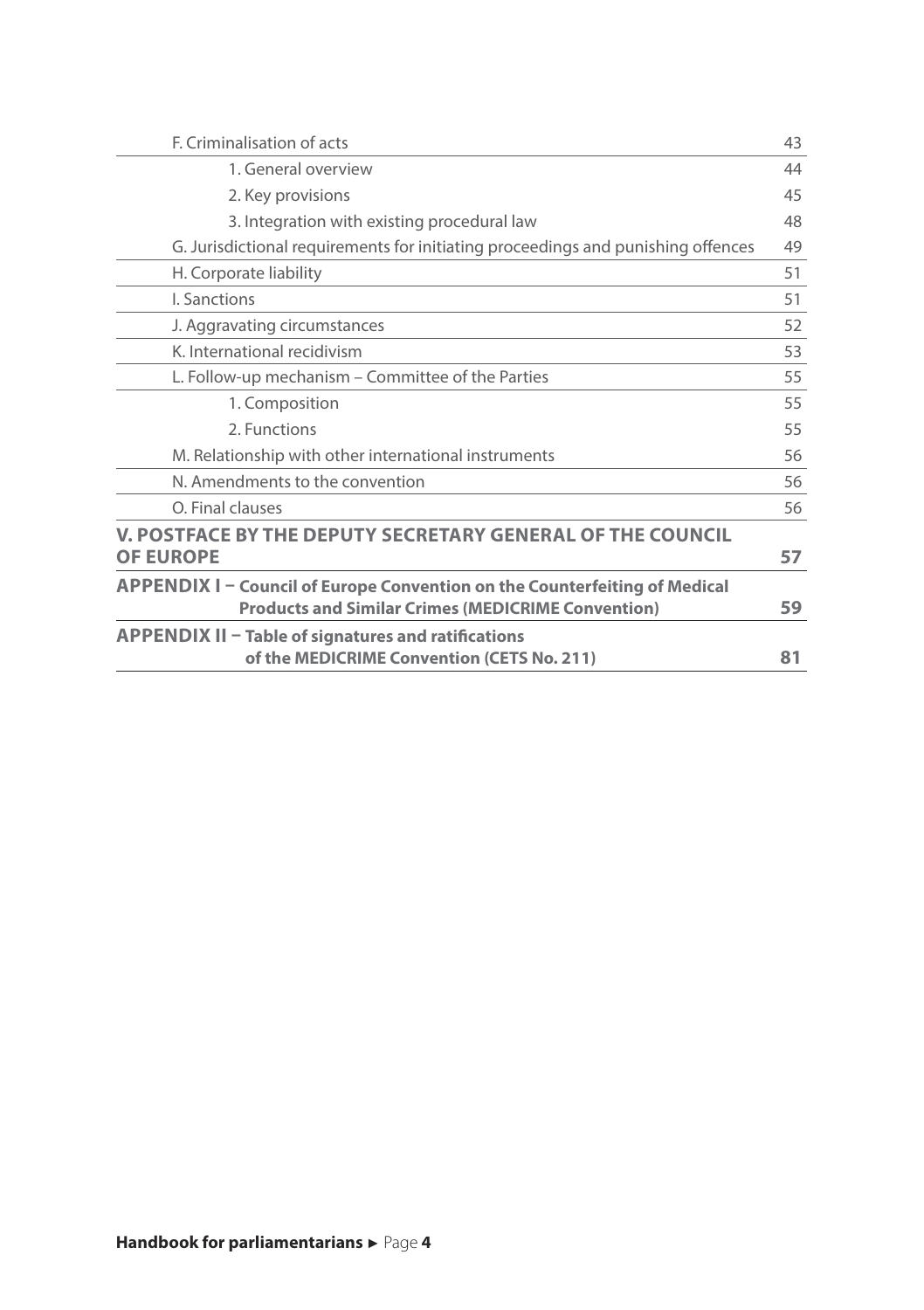## **I. The Council of Europe and the Parliamentary Assembly**

The Council of Europe is the continent's oldest political organisation. Founded in 1949, it has 47 member states, representing more than 820 million Europeans, and five observer states (Canada, the Holy See, Japan, Mexico and the United States of America).

The main aims of the Organisation are:

- protecting human rights, parliamentary democracy and the rule of law in all member states;
- developing continent-wide agreements to harmonise member states' social and legal practices;
- promoting awareness of a European identity and greater unity based on shared values that transcend different cultures.

Since the fall of the Berlin Wall, its main purpose has been to act as a political anchor and human rights watchdog for all the democracies in greater Europe; assist them in carrying out and consolidating political, legal and constitutional reform; and facilitate the exchange of good practice in areas such as human rights, local democracy, education, culture and the environment.

The protection of public health has long been a key element of the work carried out by the Council of Europe. Its conventions on bioethics, the safety of blood products and organ transplantation are widely considered as authoritative by regulatory authorities and health-care professionals within and outside Europe. The Convention on the Elaboration of a European Pharmacopoeia (ETS No. 50), serviced by the Council of Europe's European Directorate for the Quality of Medicines & HealthCare (EDQM), provides quality standards for the ingredients and the production of medicines. These standards are binding for 38 signatories in Europe, including the European Union, and are a recognised reference for its 27 observers all around the world, including the World Health Organization (WHO).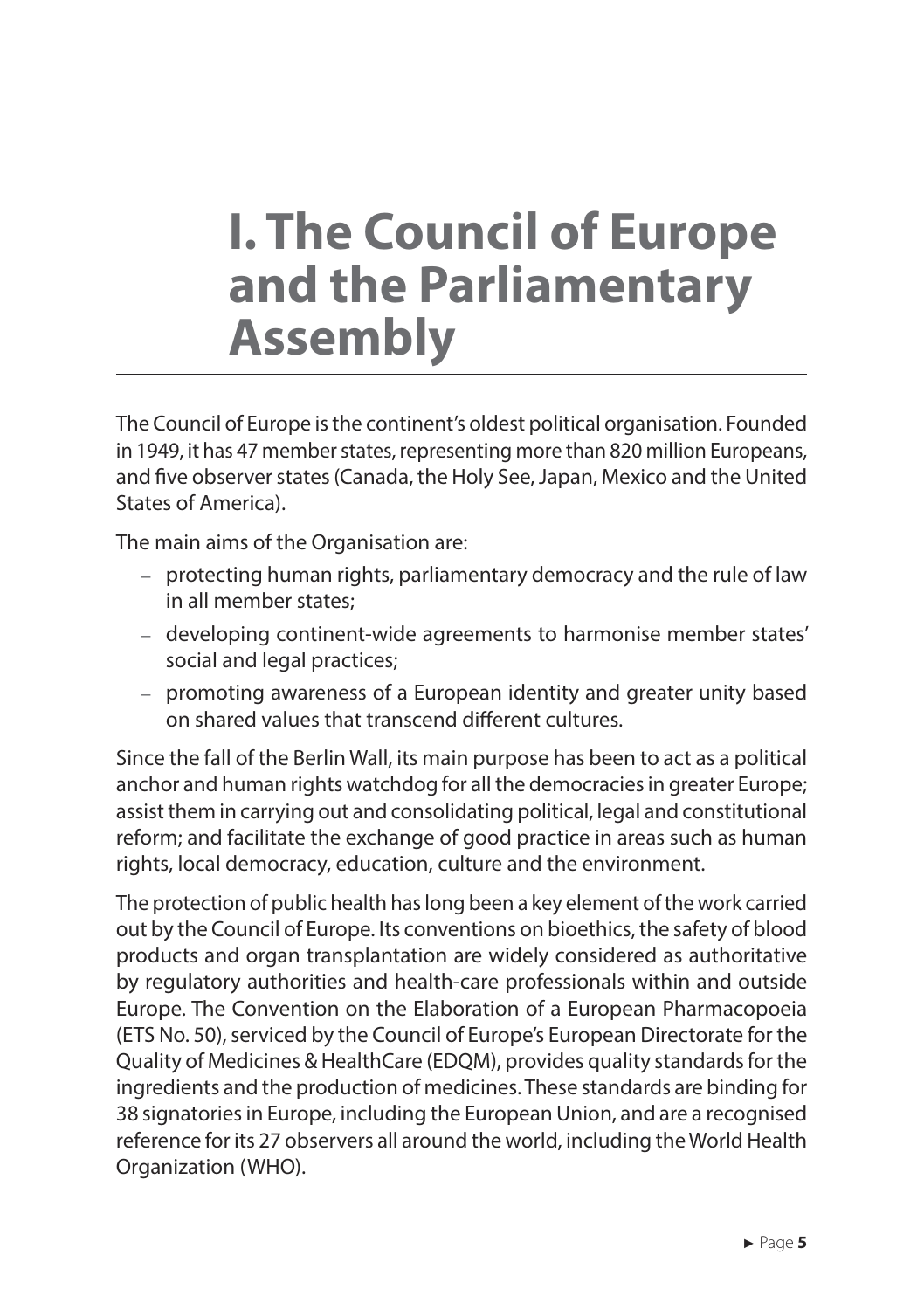The Council of Europe has its permanent headquarters in Strasbourg, France. By statute, it has two constituent organs: the Committee of Ministers composed of the ministers for foreign affairs of the member states, and the Parliamentary Assembly (PACE), comprising delegations from the 47 national parliaments.

The 648 men and women who make up the Council of Europe Parliamentary Assembly (http://assembly.coe.int) come together four times a year to debate topical issues and common challenges, request action from Europe's governments and hold those governments accountable for their acts. They speak on behalf of more than 820 million Europeans whom they represent on any subject they choose, and Europe's governments – represented in the Council of Europe by the Committee of Ministers – are obliged to reply to them. They are greater Europe's democratic conscience.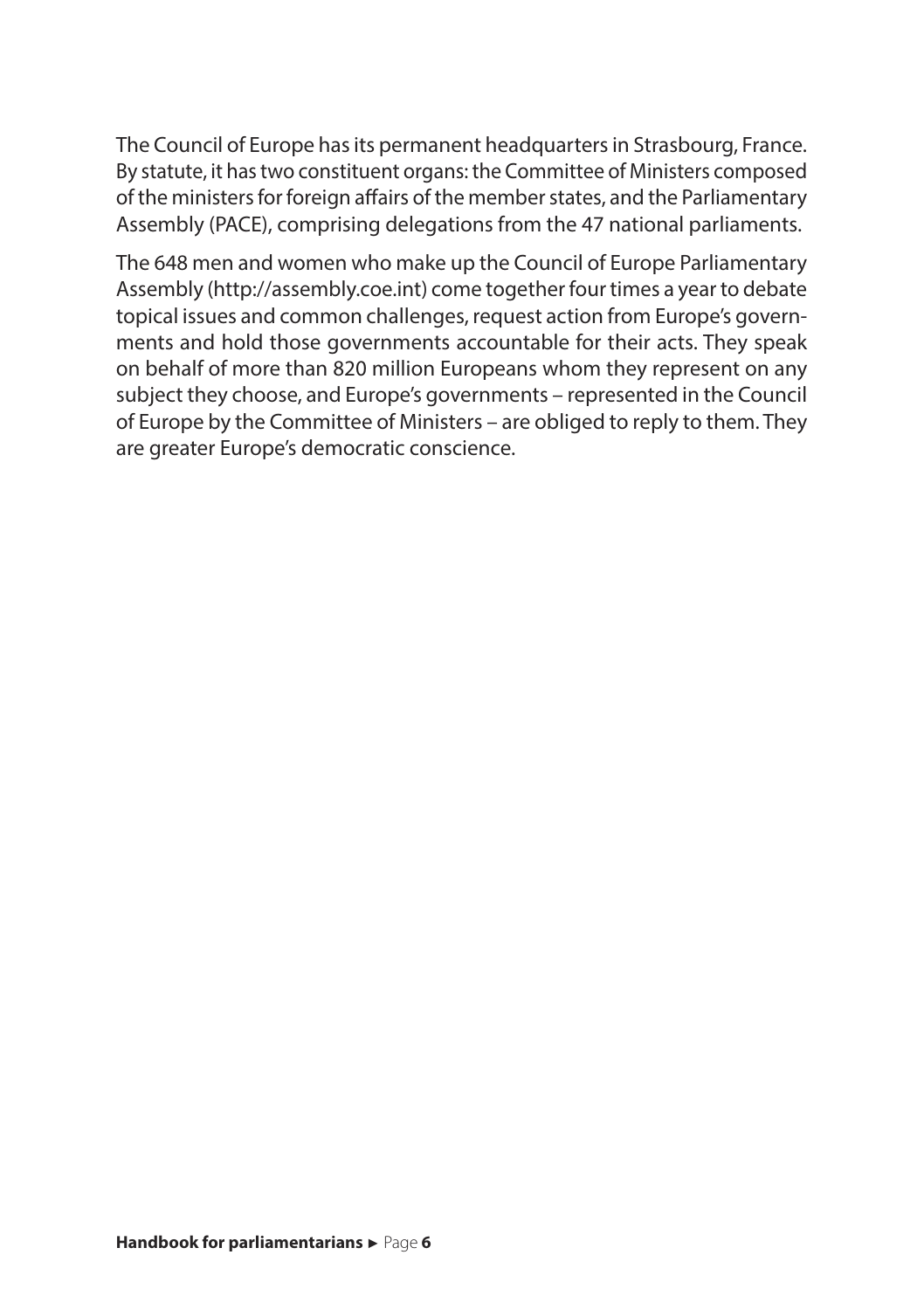## **II. Foreword by the President of the Parliamentary Assembly**

Fake medicines are an outrage. Creating or selling drugs that turn out to be useless – or, worse, directly damaging to our health – can hasten death and prolong or aggravate serious illness. To deliberately cause suffering of this kind for crude profit, especially when the actual root of the problem may never be known, is – literally – a sickening act which strikes at the roots of human decency, saps mutual trust and fundamentally damages society in many ways.

In addition to the harm they cause to human health, counterfeit medicines have an economic cost: they drain resources from already hard-pressed public health systems and add to the burden of global disease. And the bad news is that, as far as we can tell, there are more and more of them.

As parliamentarians, we have a responsibility to do everything we can to protect our citizens by stopping this insidious new form of crime. We can pass laws which oblige genuine medical products to be fully and robustly licensed, throughout the chain of production. We can insist that producing, selling or facilitating "bad medicine" are serious crimes in our countries, with strong penalties that are strictly enforced. We can help each other's law-enforcement agencies to pursue and bring to justice the perpetrators of these crimes, wherever in the world they may hide.

The Council of Europe's MEDICRIME Convention – first proposed by the Parliamentary Assembly and signed in Moscow in 2011 after years of negotiation by government experts – is a global instrument which will do all that and more. Filling a gap in international law, it is on course to become the world's strongest weapon in the fight against the counterfeiting of medical products and similar crimes.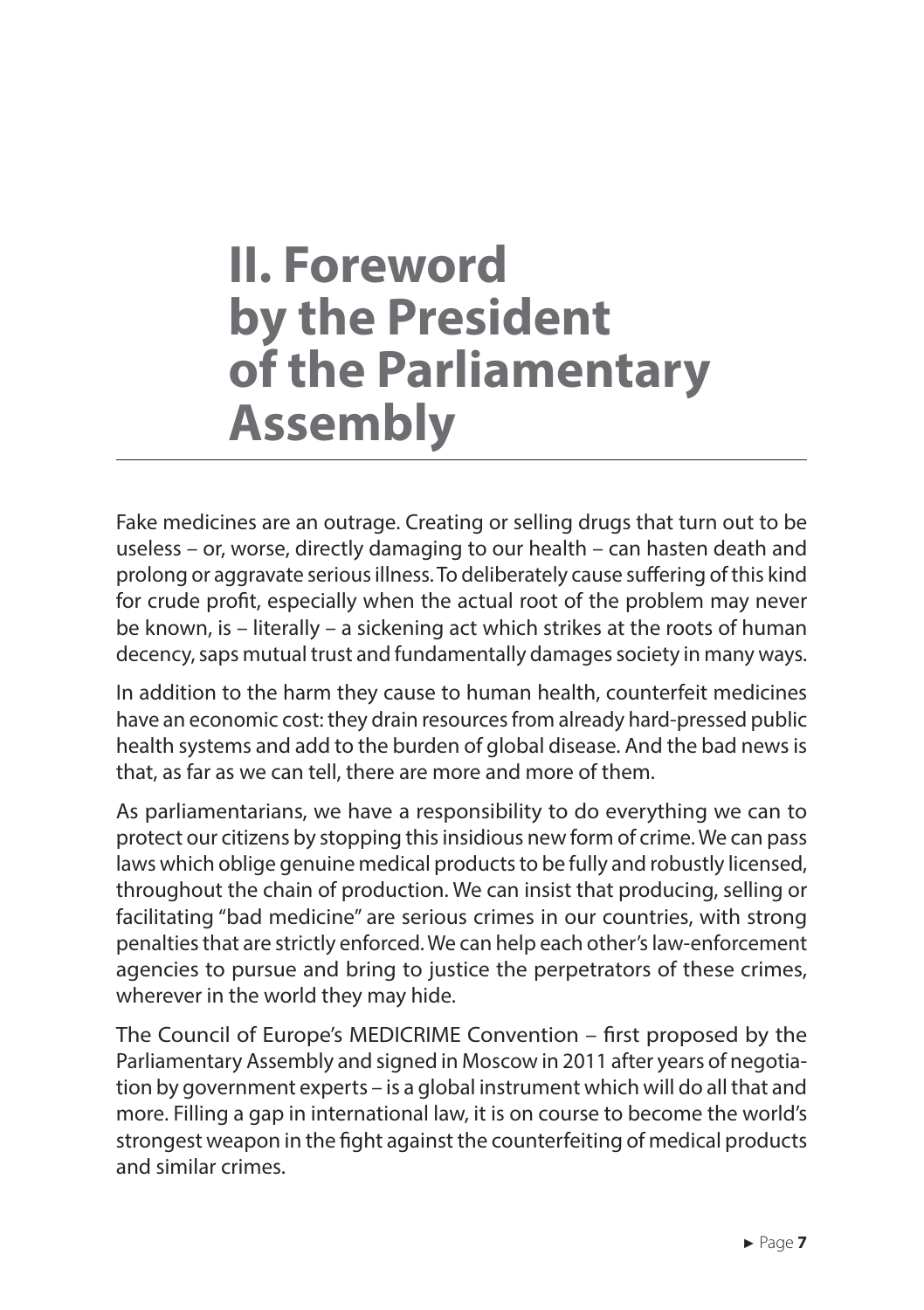Some 24 states have so far signed the convention – including countries beyond the Council of Europe area, such as Guinea, Israel and Morocco. I welcome the recent ratification by Guinea. This will allow the convention to enter into force on 1 January 2016 and to begin doing its vital work.

This handbook explains the MEDICRIME Convention in simple language, spells out clearly what it does, how it can help and what we as parliamentarians can do to make it a reality.

Its clauses may be dry, but they will save lives. By ensuring it enters into force in your country, and by encouraging its full implementation, you can play an important part in saving those lives.

As President of the Parliamentary Assembly of the Council of Europe, I urge national authorities to ratify this important convention without delay. Health and life cannot wait.

> *Anne Brasseur President of the Parliamentary Assembly of the Council of Europe*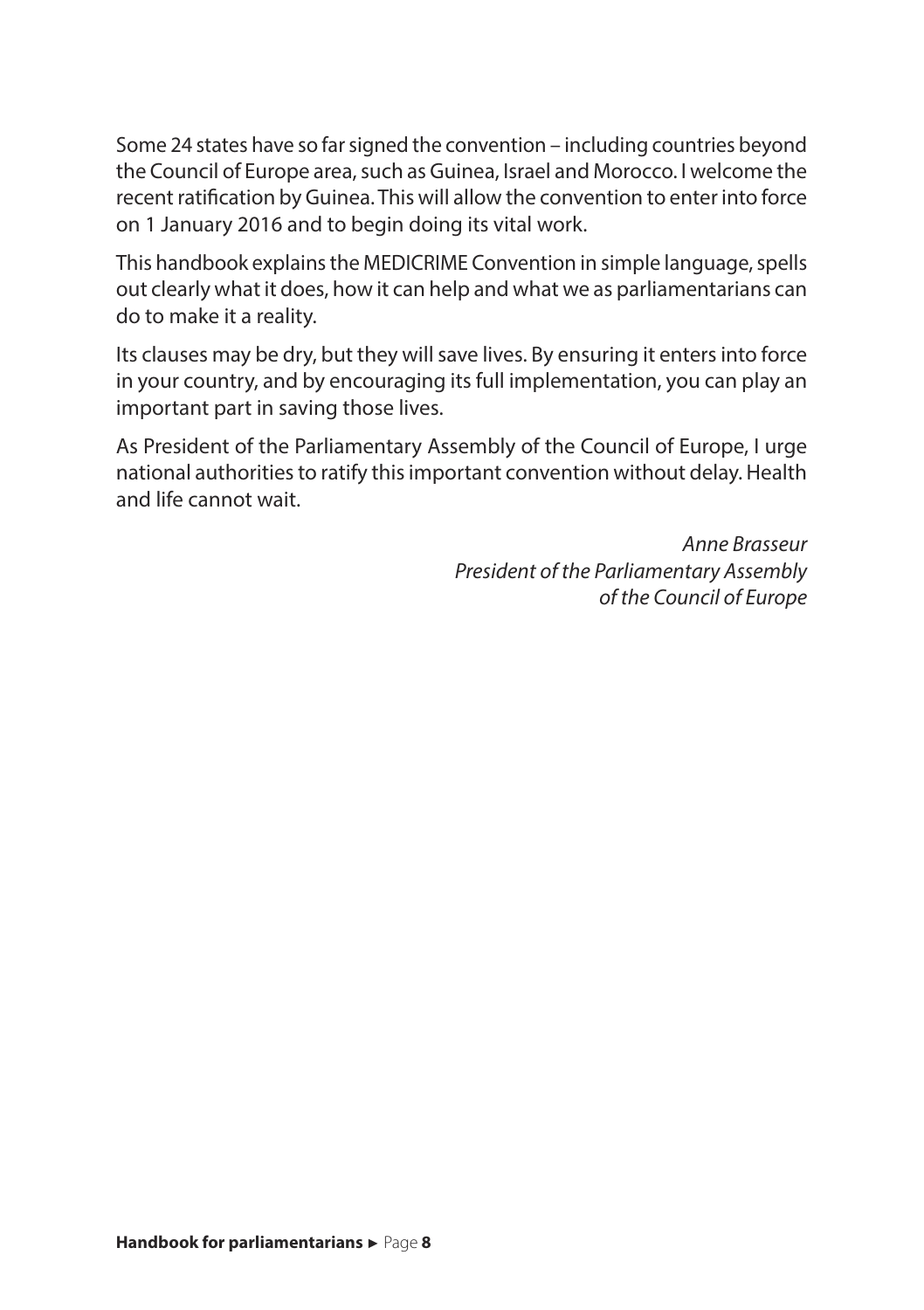## **III. Overview**

*"Counterfeiting of medical products and similar crimes violate the right to life as enshrined in the Convention for the Protection of Human Rights and Fundamental Freedoms, as these criminal and dangerous conducts effectively deny patients the necessary medical treatment and may often be harmful to their health, sometimes even leading to the death of the patient or consumer."*

Explanatory report to the Council of Europe MEDICRIME Convention*<sup>1</sup>*

#### **A. The problem of counterfeiting of medical products and similar crimes**

Counterfeiting medical products threatens the health of individuals and the integrity of health-care systems at the global level. This crucial problem, which requires a co-ordinated international response, is addressed by the Council of Europe Convention on the Counterfeiting of Medical Products and Similar Crimes involving Threats to Public Health (the MEDICRIME Convention) (CETS No. 211).<sup>2</sup>

The need for action is obvious: US\$75 billion dollars in global value per year in counterfeit medicines for human use;<sup>3</sup> more than US\$250 billion in lost revenue in counterfeiting products in general;<sup>4</sup> untold administrative costs for investigation and prosecution; physical and emotional harm to countless victims; increased long-term economic cost due to a greater global disease burden.

<sup>1.</sup> Explanatory report to the Council of Europe Convention on the Counterfeiting of Medical Products and Similar Crimes involving Threats to Public Health, paragraph 3.

<sup>2.</sup> Council of Europe Convention on the Counterfeiting of Medical Products and Similar Crimes involving Threats to Public Health, Moscow, 28.X.2011.

<sup>3.</sup> Interpol, Pharmaceutical Crime Sub-Directorate, "Pharmaceutical Crime and Organised Criminal Groups. An analysis of the involvement of organised criminal groups in pharmaceutical crime since 2008", 2014.

<sup>4.</sup> OECD, "The Economic Impact of Counterfeiting", 1998.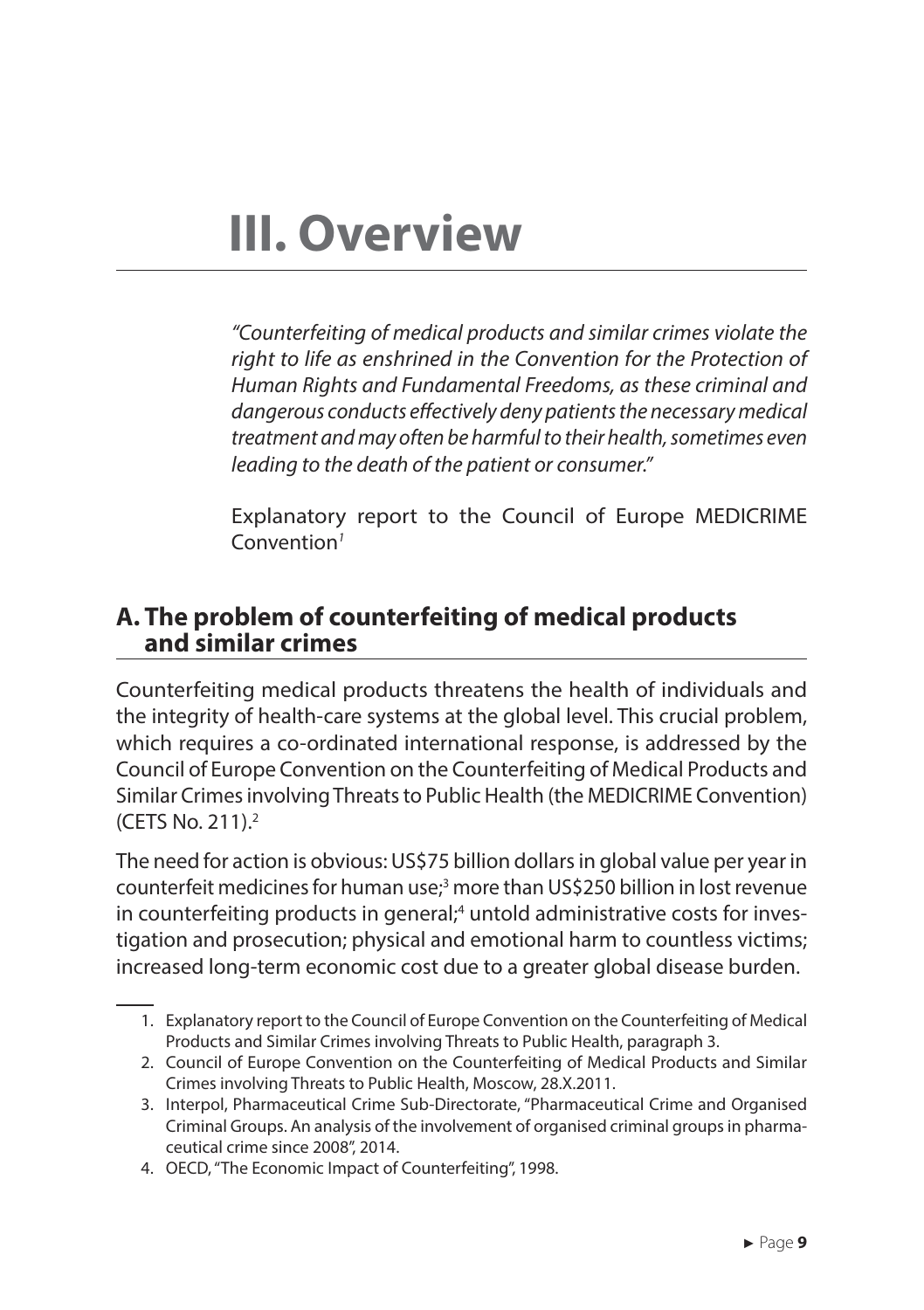Counterfeiting is a global phenomenon that grows significantly each year, as improved technology in all areas of the supply chain enhances the ability of criminals to manufacture, transport and deliver dangerous counterfeit medical products to customers, while many customers are unaware that they have not paid for the real thing. Fraudulent or deceptive practices and counterfeit medicines have garnered high-profile media attention because of several key cases, causing untold anguish to patients and their families who must worry about the impact of these medicines. This in turn undermines public trust in health authorities and health-care systems, and thus in the integrity of government protection of public health.<sup>5</sup>

In response to the growing market for counterfeit medicines, and the subsequent danger to public security from manufacturing, supplying, trafficking in counterfeits and even providing false documentation of medical products that are made to appear legitimate, the Council of Europe has successfully drawn up the first international, legally binding treaty against the criminal act of counterfeiting medical products and similar crimes involving threats to public health. Opened for signature in Moscow, at a high-level conference on 28 October 2011, following a wide consensus among the member states, to date (October 2015), the MEDICRIME Convention has been signed by 24 states.<sup>6</sup> With five ratifications so far, the convention has the requisite support to enter into force on 1 January 2016.

Law plays an important role in regulating conditions that can lead to injury. But there is little that can be done to prevent harm in circumstances where there is no law. This is why it was so important for this convention to be developed and for the Council of Europe's work against counterfeiting to receive political backing. This support was provided by the Parliamentary Assembly of the Council of Europe (PACE), which adopted a number of recommendations<sup>7</sup> on this subject. PACE challenged the image of counterfeiting as a harmless activity and called upon Council of Europe member states "to improve data collection on the linkage between counterfeited goods and injuries or deaths, in particular as regards products such as pharmaceuticals" and

<sup>5.</sup> Interpol, Pharmaceutical Crime Sub-Directorate, op. cit.; Explanatory report to the MEDICRIME Convention, paragraph 4.

<sup>6.</sup> The text of the convention was corrected in accordance with the Committee of Ministers' decision in September 2012 (1151st meeting of the Ministers' Deputies, 18-19 September 2012).

<sup>7.</sup> Recommendation 1673 (2004) on counterfeiting: problems and solutions; Recommendation 1793 (2007) on the need for a Council of Europe convention on the suppression of counterfeiting and trafficking in counterfeit goods; Recommendation 1794 (2007) on the quality of medicines in Europe.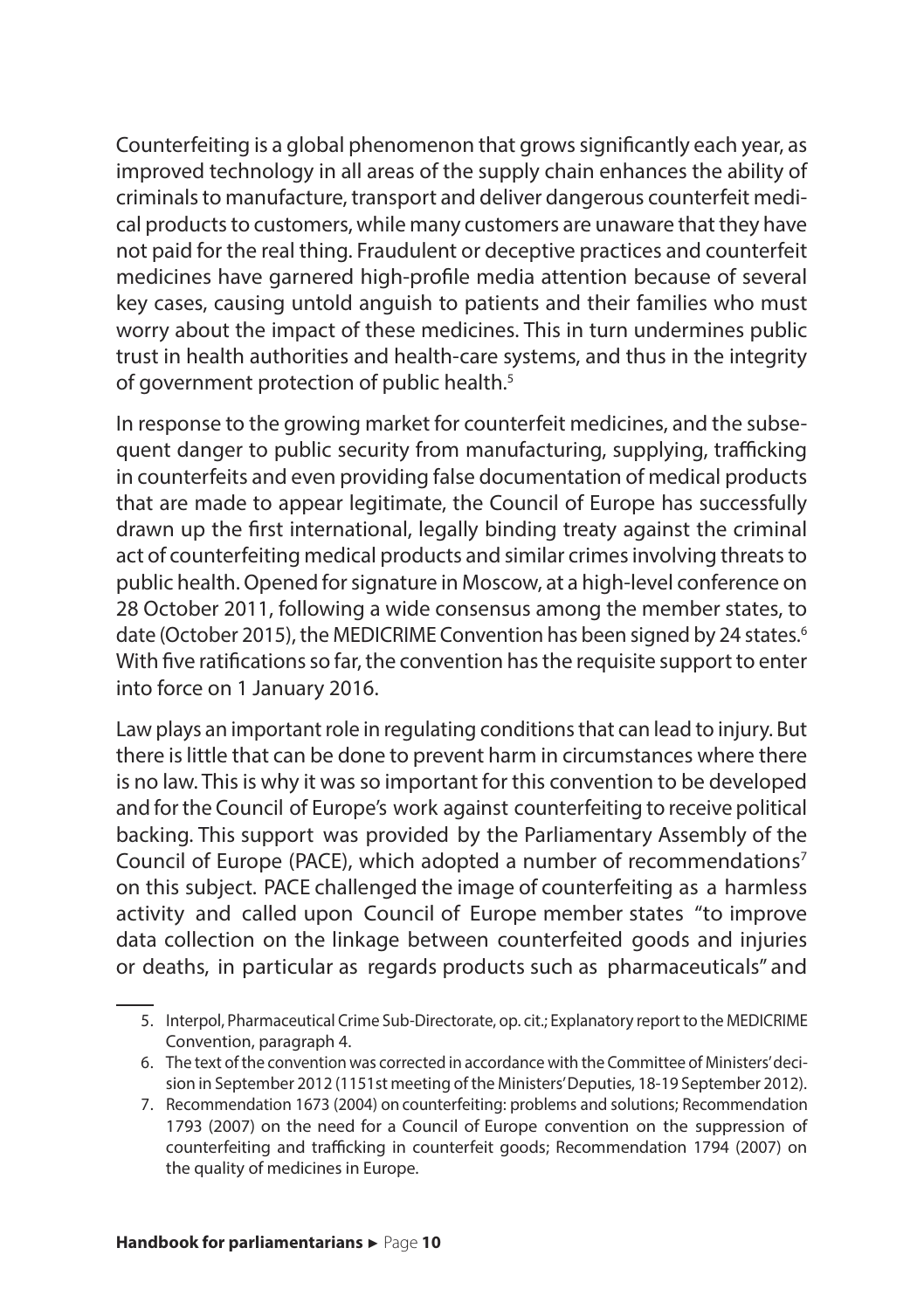emphasised the need for a Council of Europe convention on the suppression of counterfeiting and trafficking in counterfeit goods, underlining that "traffic in counterfeit goods is a scourge that is growing to epidemic proportions across the wider Europe in both the range and volume of goods involved".<sup>8</sup>

At the intergovernmental level, the multidisciplinary Ad hoc Group on Counterfeit Medicines, established in 2003, dealt with aspects of public health protection and possibilities for improved co-operation of member states and other stakeholders as regards counterfeit medical products: it carried out a survey to identify the gaps in legislation and administrative procedures<sup>9</sup> and held several seminars and conferences.<sup>10</sup> In 2008, the European Committee on Crime Problems (CDPC) agreed on the importance of combating counterfeit pharmaceutical products and stressed that the Council of Europe's work could bring much added value to the initiatives of other international and regional organisations in combating the counterfeiting of medicines and other health-care products. It approved the terms of reference of the Group of Specialists on Counterfeit Pharmaceuticals and entrusted an ad hoc committee on counterfeiting of medical products and similar crimes, with the task of preparing a report that could be included in a possible international, legally binding instrument to fight crime concerning counterfeit pharmaceutical products (the final report). The CDPC agreed that the highest priority should be given to criminal law aspects of the problem by strengthening international co-operation in preventing any activity that jeopardises public health. The CDPC stressed the need for the specialist group to take into account existing national legislation of member states in this field as well as other work being carried out at the international level, in particular by the European Union and WHO.

Ultimately these efforts produced a text that emphasises international cooperation among governments and international law-enforcement authorities, and international collaboration among transdisciplinary groups of experts, to refine the understanding of the impact on public health and develop robust

- 8. Recommendation 1673 (2004); Recommendation 1793 (2007); Recommendation 1794 (2007).
- 9. Harper J. and Gellie B. (2006), *Counterfeit Medicines Survey Report*, Council of Europe Publishing, Strasbourg. The "Harper Report" exposes differences that exist in national legislations concerning criminalising counterfeiting of medical products.
- 10. Seminar "Counteract the Counterfeiters limiting the risks of counterfeit medicines to public health in Europe by adequate measures and mechanisms", Strasbourg, 21-23 September 2005; International Conference "Europe against Counterfeit Medicines", Moscow, 23-24 October 2006.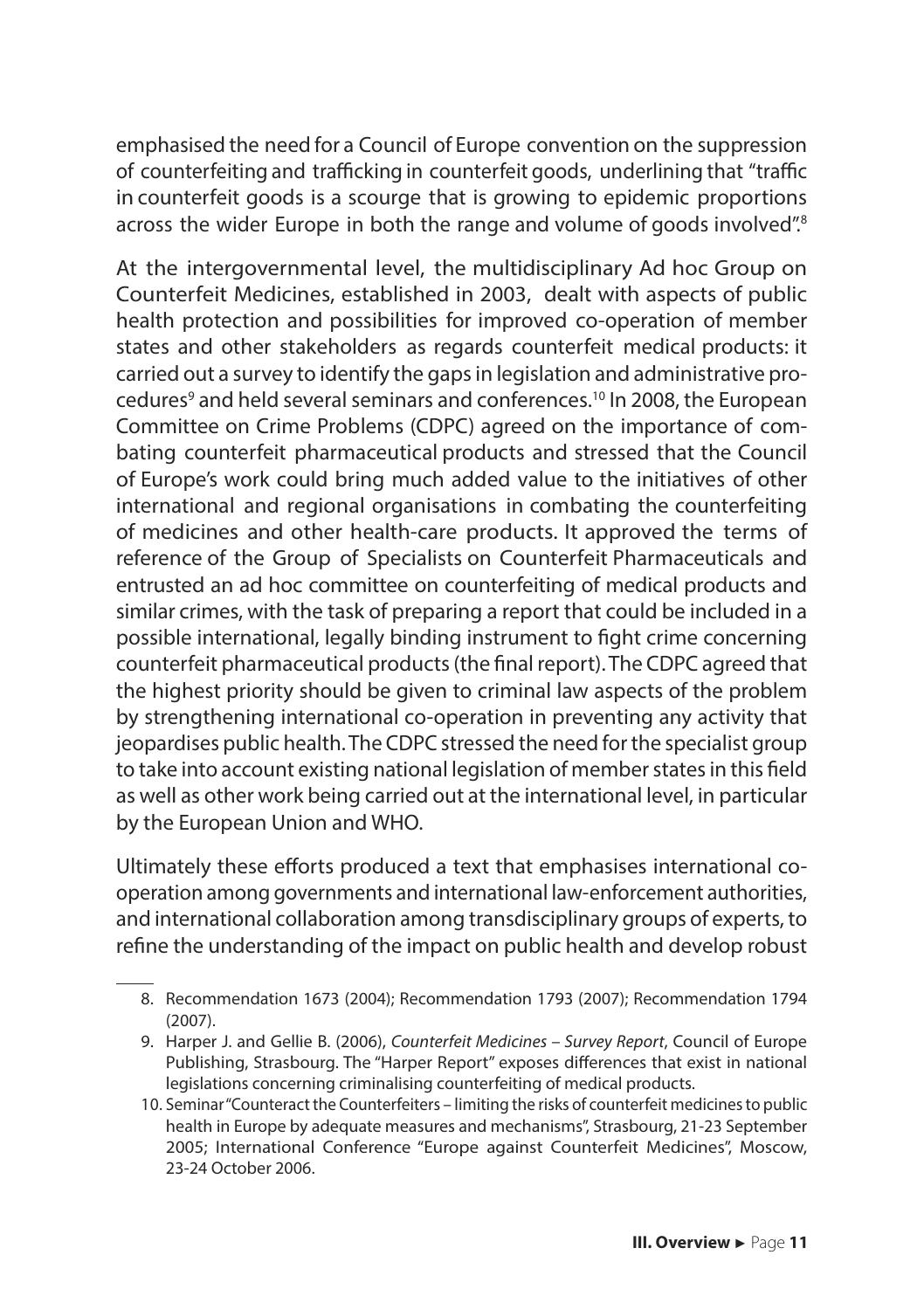models for testing and detecting counterfeit pharmaceuticals and medical devices. It provides a strong message to encourage member states to engage in awareness campaigns to alert the public, health-care professionals and industry stakeholders to the dangers of pharmaceutical and health-care product crimes, with particular emphasis on Internet sales. The resulting MEDICRIME Convention covers legitimate medical products including generic medicines and medical devices, regardless of whether they are protected under intellectual property legislation. To cover offences including illicitly distributed medicines that otherwise are not included in the concept of counterfeiting, the MEDICRIME Convention has introduced the concept of "similar crimes involving threats to public health" (Article 8). Such medicines are legitimately produced for certain markets but fraudulently diverted, often by organised crime elements, out of the legitimate supply chain and from the essential safety and quality controls which maintain their integrity. The MEDICRIME Convention also covers the counterfeiting of veterinary medicines: there is a growing black market in counterfeit veterinary medicines, affecting the lives of pets as well as the quality of food for human consumption in the food chain, and also threatening human health directly if veterinary diseases bypass species barriers.<sup>11</sup> The risk of injury and death from counterfeit medical products and similar crimes is thus comprehensively addressed by the MEDICRIME Convention.

Member states are affected by the threat of these crimes whether they are a state of destination, transit or origin. No member state or any part of the world is exempt from this truly international crime. While it may be global in nature, it has a domestic impact. The extent of counterfeiting of medical products in Council of Europe member states or globally is not easily calculable from the public health perspective, due to the challenges posed by injuries not being directly linked to their cause: victims' injuries and deaths are usually recorded according to their underlying ailments and do not reflect the impact of counterfeit medical products.

The absence of a cohesive worldwide legal instrument establishing the counterfeiting of medical products and similar acts as crimes under international law has impeded efforts to prevent the entry of counterfeit medicines into the legitimate supply chain. The criminalisation of the counterfeiting of medical products has also been inadequately addressed within many nations.<sup>12</sup> The MEDICRIME Convention represents a first legislative attempt to create a

<sup>11.</sup> For example, a falsified poultry vaccine led to the avian flu, thus endangering human health.

<sup>12.</sup> The Falsified Medicines Directive of the EU is not, in fact, a criminal law instrument.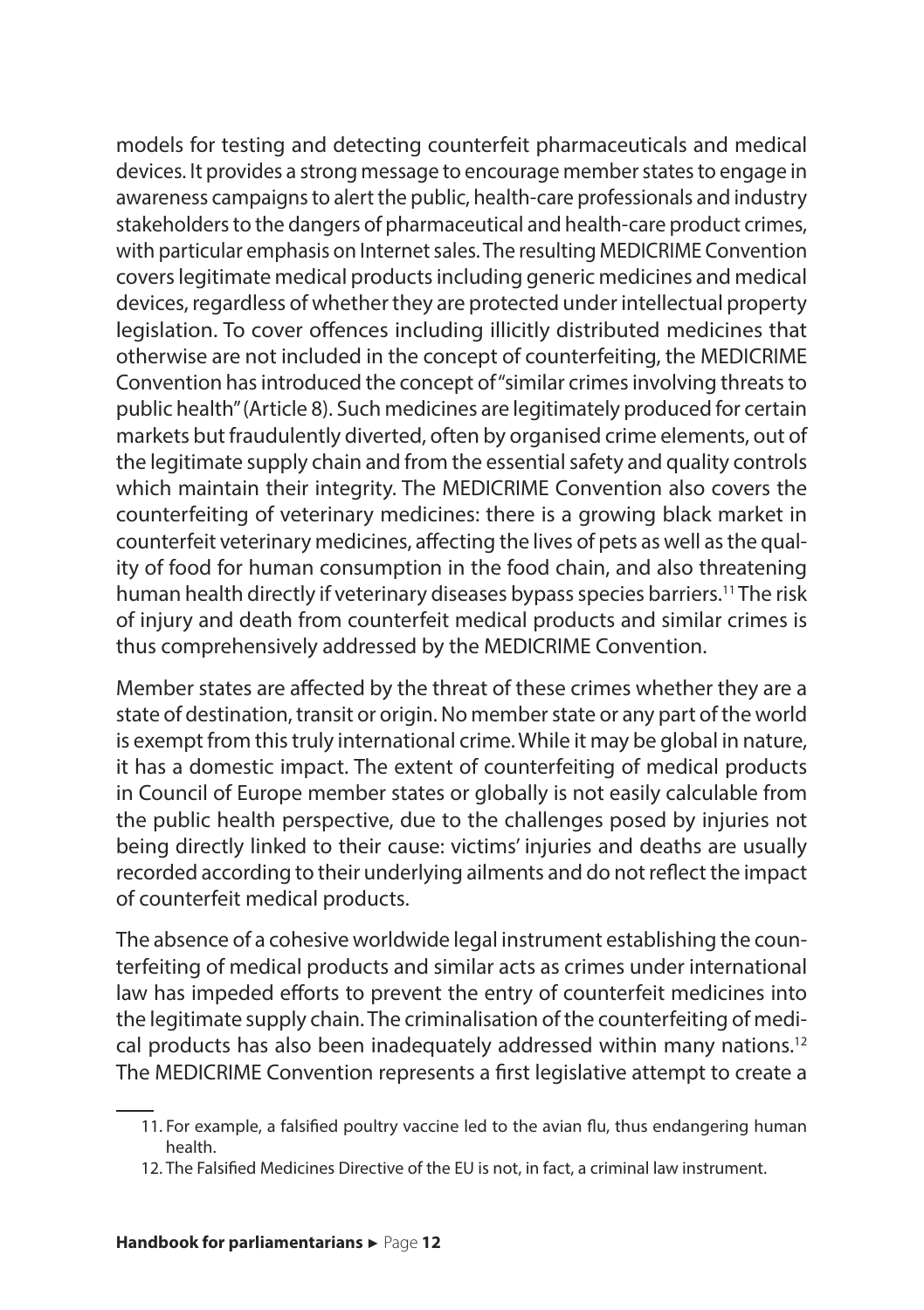comprehensive international criminal law instrument to provide for a system to prevent public health threats from criminal activities, support the victims and prevent and detect crimes involving medical products. This is achieved by creating and implementing a workable multi-jurisdictional framework addressing counterfeiting and falsification of medical products and similar crimes involving threats to public health. This convention criminalises counterfeit, falsified and illegally supplied medical products, so that now there is a new juridical basis for criminal enforcement to protect the integrity of the legitimate supply chain for medicines and medical devices.

The MEDICRIME Convention is the first international treaty or agreement specifically establishing the counterfeiting of medical products, falsification of documents and similar acts as international crimes, without regard to the status of similar activities under domestic national laws.<sup>13</sup> Instead of piecemeal attacks under domestic laws that may or may not include criminal penalties along with their potential civil liability for documented impact on public health, the convention seeks to impose legal order over counterfeiting chaos. Never before has international law had the criminal jurisdiction to halt and punish crimes involving medical products that threaten to harm large populations of the general public.

### **B. Introduction and objectives of the handbook**

This handbook is designed to promote greater awareness among parliamentarians concerning all forms of counterfeiting of medical products and similar crimes. Significantly, this handbook is a vital tool for parliamentarians who wish to encourage member states to sign, ratify and implement the MEDICRIME Convention, the Council of Europe's main instrument to combat the counterfeiting of medical products and similar crimes, with a view to stopping such crimes in order to protect public health.

Driven by the urgency of this public health issue, Council of Europe member states wished to extend their co-operation under the convention to nonmember states.This approach can promote a juridical consensus and provide a justification for each state to apply their authority under the auspices of the MEDICRIME Convention, and provide a rationale for them to join existing efforts by the International Criminal Police Organization (ICPO/Interpol), Europol,

<sup>13.</sup> For example, with regard to patent and trademark laws. The protection of intellectual property rights lies outside the scope of the MEDICRIME Convention, which is drafted from a human rights and public health perspective.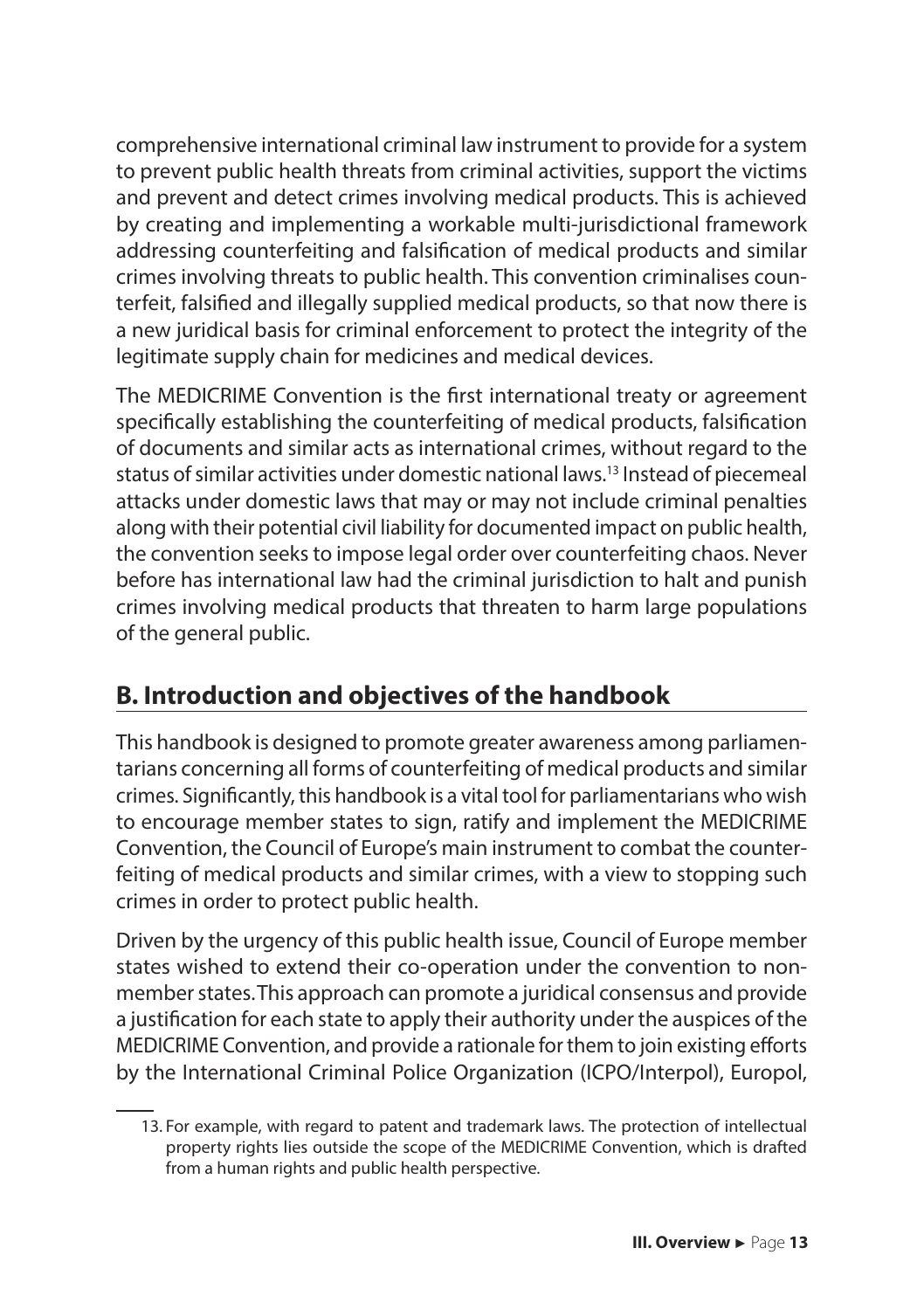the World Customs Organization (WCO), the United Nations Office on Drugs and Crime (UNODC) and the WHO Substandard/Spurious/Falsely-labelled/ Falsified/Counterfeit (SSFFC) member state mechanism including its Rapid Alert System for surveillance.

Despite their ongoing efforts, international organisations involved in fighting the counterfeiting of medical products currently lack critical enforcement authority to take on this specific problem as a matter of international criminal law. Their programmes operate in separate spheres, sometimes under the auspices of their general powers but without specific legal authority regarding these crimes. The time has come, however, to provide a juridical basis for intervention.

The MEDICRIME Convention therefore represents an important step in the creation of criminal law that will facilitate transnational co-operation to arrest a global problem.

This handbook for parliamentarians falls within the context of the parliamentary dimension of the Council of Europe's will to criminalise the counterfeiting of medical products and similar crimes involving threats to public health. The objectives of this handbook include:

1. Explaining the MEDICRIME Convention's purposes and language in a manner that is accessible to parliamentarians and their constituents across the member states of the Council of Europe and beyond.

2. Encouraging ratification of the convention based on such understanding of the purposes, its impact and the public health protections it intends to provide by making the counterfeiting of medical products and similar acts involving threats to public health crimes under international law.

3. Enabling parliamentarians and their home legislatures to engage in programmes for awareness raising to reassure the law-abiding, general public.

4. Encouraging home nations to proactively co-operate with international law-enforcement efforts.

5. Encouraging international collaboration by experts to develop the benchmarks, analytical methods and related enforcement tools that can recognise counterfeit medical products once such products enter the market, so that evidence will exist when prosecuting the people who profit from the manufacturing, distribution and transport of counterfeit medical products.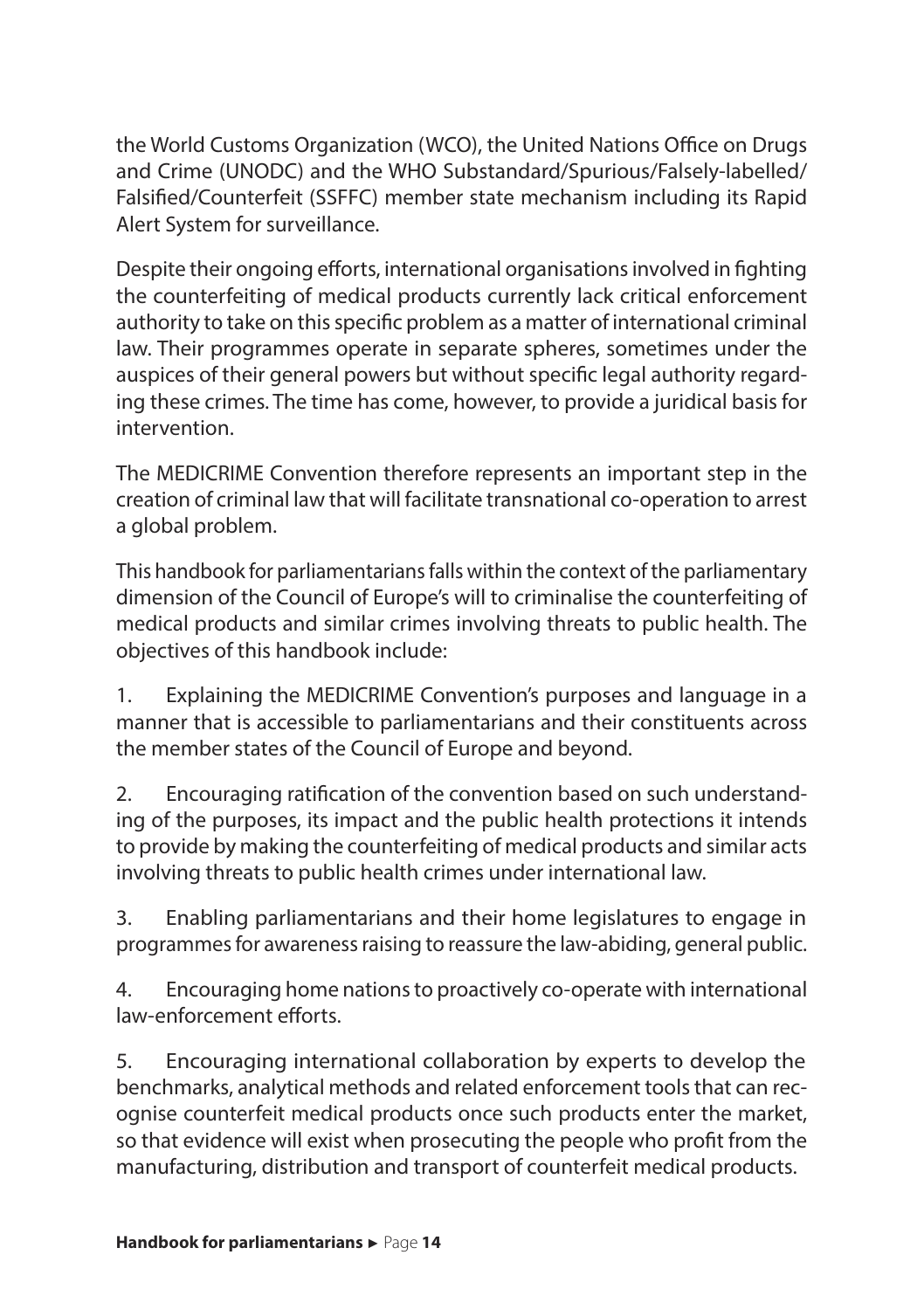The MEDICRIME Convention may be described as both a comprehensive and proactive legal instrument. It contributes to the fight against this global public health threat from a unified, international perspective, encouraging international co-operation by enforcement authorities, while also requiring international collaboration by experts to bolster state-of-the-art methods that can detect counterfeit medical products. Presently, there is inadequate jurisdiction to support efforts among international organisations and treatybased organisations which take action but suffer from the absence of justification in international criminal law. The convention has an added value that lies in its multidisciplinary approach. It aims to prevent the counterfeiting of medical products by developing international collaboration between a wide variety of specialists in various disciplines, in order to combat the problem at its source using a wide range of tools. International co-operation and collaboration by experts are therefore a linchpin for controlling the traffic and monitoring the long-term effects of these threats to public health, at all stages of the supply chain.

### **C. Role of parliamentarians**

Parliamentarians can play a vital role in efforts to combat this global phenomenon by:

- promoting signature and ratification of the MEDICRIME Convention;
- encouraging their national legislatures and enforcement administrations to implement the MEDICRIME Convention requirements.

The following are some activities that could be undertaken by parliamentarians.

#### **1. Fact-finding**

– initiate relevant parliamentary enquiries.

#### **2. Public awareness campaigns**

- formally request their respective governments to hold public hearings that address specific questions about the spread, prevention and public health impact of these crimes;
- engage their respective legislature, enforcement authorities and executive branch in a public awareness campaign offering tools at the local and national levels (this handbook, USB flash drives containing legislative texts and campaign material on the subject).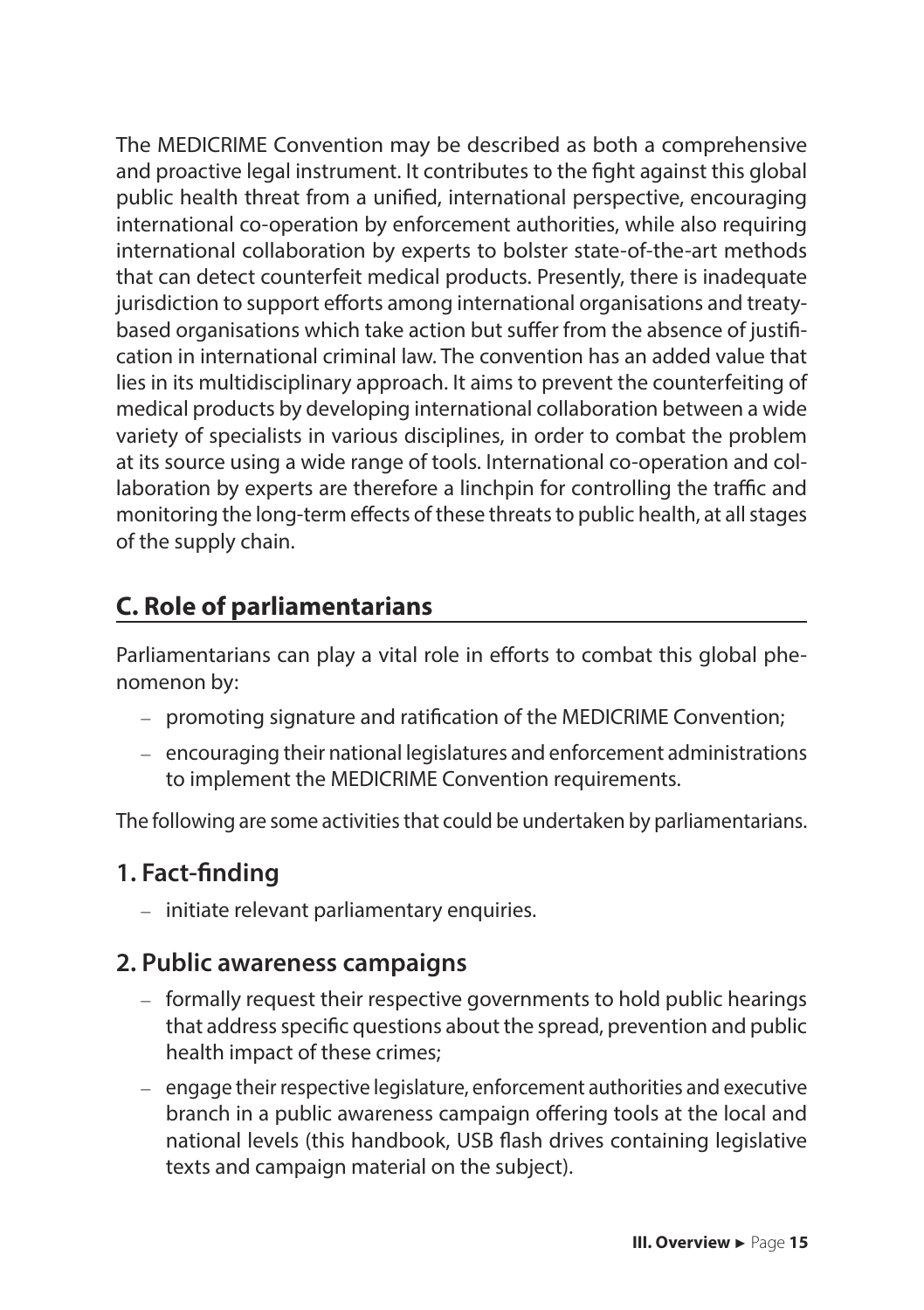#### **3. Steps towards the ratification of the MEDICRIME Convention**

- strengthen existing domestic legislation;
- organise debates at national level (within their parliaments), and at regional and local levels (in their respective constituencies), regarding methods to prevent and stop these crimes, while respecting respect civil liberties and other human rights;
- initiate open discourse with the general public (articles in the press, social media, public forum events in community centres and schools).

#### **4. Implementation of protections to safeguard public health**

- establish a specific follow-up committee (or sub-committee, or parliamentary group) within the national parliament;
- exchange information and expertise with other parliamentarians to stop trafficking in counterfeit, falsified or deliberately sub-standard medicines;
- establish bilateral partnerships at national and international levels (professional associations, non-governmental organisations (NGOs), the European Union, Europol, Interpol, WHO, the United Nations, the Inter-Parliamentary Union (IPU),WCO, UNODC, the Heads of Medicines Agencies Working Group of Enforcement Officers (HMA WGEO), the Permanent Forum on International Pharmaceutical Crime (PFIPC)) and across Council of Europe member States to:
	- contribute to the development of national strategies and programmes aimed at instituting criminal liability for crimes covered by the MEDICRIME Convention;
	- enable their staff to provide technical/legal assistance to states which so request;
	- ensure compliance of national legislation with international commitments in the field, in particular the MEDICRIME Convention;
	- revise and strengthen national legislation, including by establishing a database to register the impact on, and the subsequent needs of, victims of counterfeit medical products, including the ones for veterinary use;
	- adopt legislation that is consistent across European countries and beyond, with a view to achieving greater harmonisation, which will advance enforcement efforts;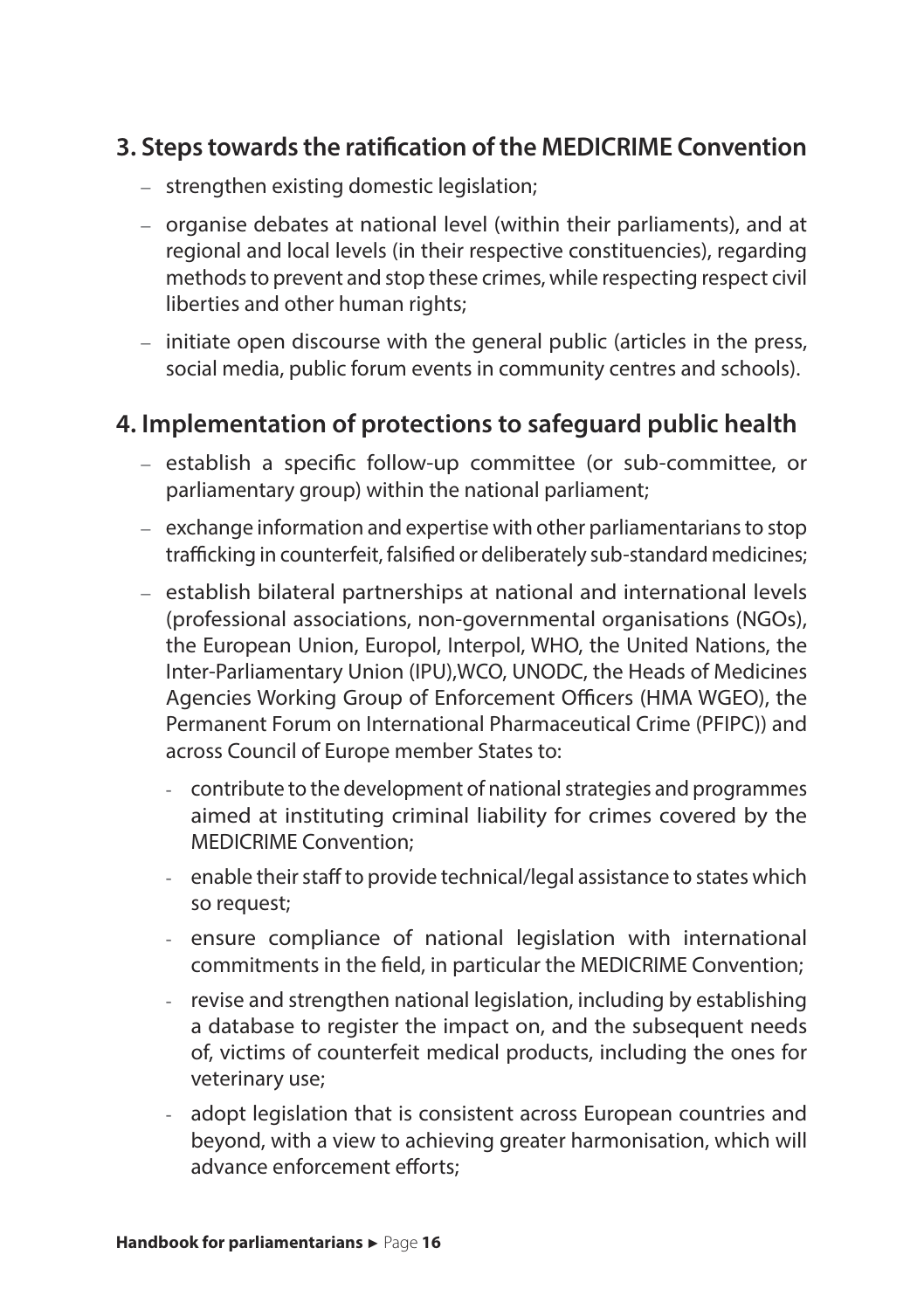- appropriate sufficient funding for resources that combat counterfeiting of medical products, the falsification of documents accompanying medical products and similar crimes;
- establish national data-collection systems to help identify vulnerable groups and the consumers who are likely to fall prey to these medicines and medical devices, and follow-up with higher scrutiny of health care for victims;
- establish confidential and anonymous hotlines and other support services so that anyone can report an incident of medical counterfeiting, falsified documents or similar crimes covered by the convention;
- support increased oversight and quality surveillance for all licensed medicines throughout the world.

The MEDICRIME Convention is very special because it enables states parties to create a follow-up mechanism in order to ensure effective implementation of these provisions. By creating working groups and encouraging international co-operation for enforcement and international collaboration for the definition, surveillance and long-term understanding of the disease burden caused by these crimes, the convention will also inevitably raise the general public's awareness of national law. We urge your participation and welcome your enthusiastic use of this handbook.

### **D. Background**

The sale and subsequent use of counterfeit medicines and medical devices (and of products from similar crimes involving threats to public health) are ubiquitous. These products are made using components from unregulated sources, resulting in risky medicines and medical devices that present an undisputed danger to life and health.

This global public health problem has profound short and long-term consequences for physical health, psychological development and psychosocial well-being. In addition, the fear of having taken deliberately counterfeit (falsified) medicines causes untold emotional anguish for patients and their loved ones alike, thus undermining public trust in all health care, even when using legitimate products from authorised suppliers. It may be surprising that counterfeit medical products are not yet subject to international criminal law. Even though these products may be illegal in some states, it is not internationally agreed that they are illegal. Hence there is no violation of criminal law, until the MEDICRIME Convention enters into force.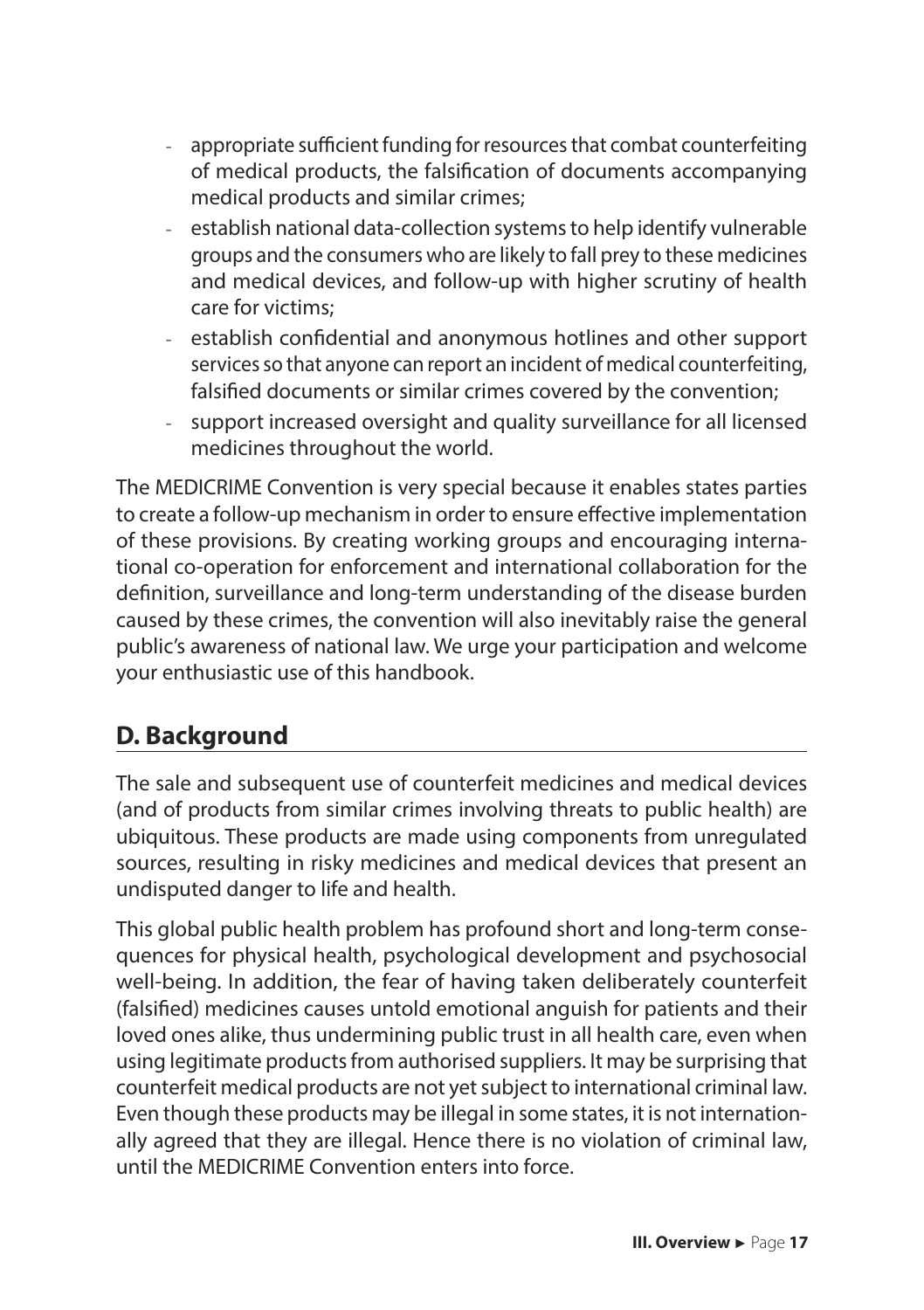**A costly threat to the integrity of global public health**

A primary trend in many member countries is the increased use of illicit, socalled "online pharmacies", operated by both informal networks and organised criminal groups.

Large amounts of money are involved in these types of transnational criminal enterprises: one illicit online pharmacy network, which was dismantled by US authorities in 2011, made US\$55 million during its two years of operations.<sup>14</sup>

A 2008 European Commission working document<sup>15</sup> estimated the costs incurred to the EU from falsified medicines until 2020 as follows: hospitalisations as a consequence of treatment using counterfeit medicines, €1.8-22 billion and avoidable medical treatment at primary health-care doctors, €93 million to 1.1 billion. There is also the unnecessary suffering caused to the patients, which is not quantifiable, but very damaging indeed.

Are law-enforcement authorities' hands tied by the organised networks that conduct these dangerous activities?

Is there something that governments can do by working together?

**A global public health problem requires an international solution**

Protecting public health, an offshoot of a government's duty towards citizens that is derived from the core value of protecting the right to life, has long been a key element of the work carried out by the Council of Europe. Council of Europe conventions are respected for their wide influence that extends "… way beyond its Member States' perimeter".<sup>16</sup>

Injury prevention specialists recognise that injury is best controlled by eliminating and/or minimising opportunities for exposure to harm, which can be achieved by creating strategies at national and international levels. Furthermore, the World Health Assembly Executive Board has continuous reporting regarding this problem, and has "decided that a study to increase understanding and knowledge on the links between accessibility and affordability and their

<sup>14.</sup> Interpol, Pharmaceutical Crime Sub-Directorate, op. cit.

<sup>15.</sup> Commission Staff Working Document accompanying document to the proposal for a Directive 2001/83/EC as regards the prevention of the entry into the legal supply chain of medicinal products which are falsified, 2008.

<sup>16.</sup> Statement by Mr Ferit Hohxa, Permanent Representative of Albania to the United Nations, on "Cooperation between United Nations and Regional Organizations" 53rd meeting of the 67th General Assembly (Plenary), GA/11326,12 December 2012, New York.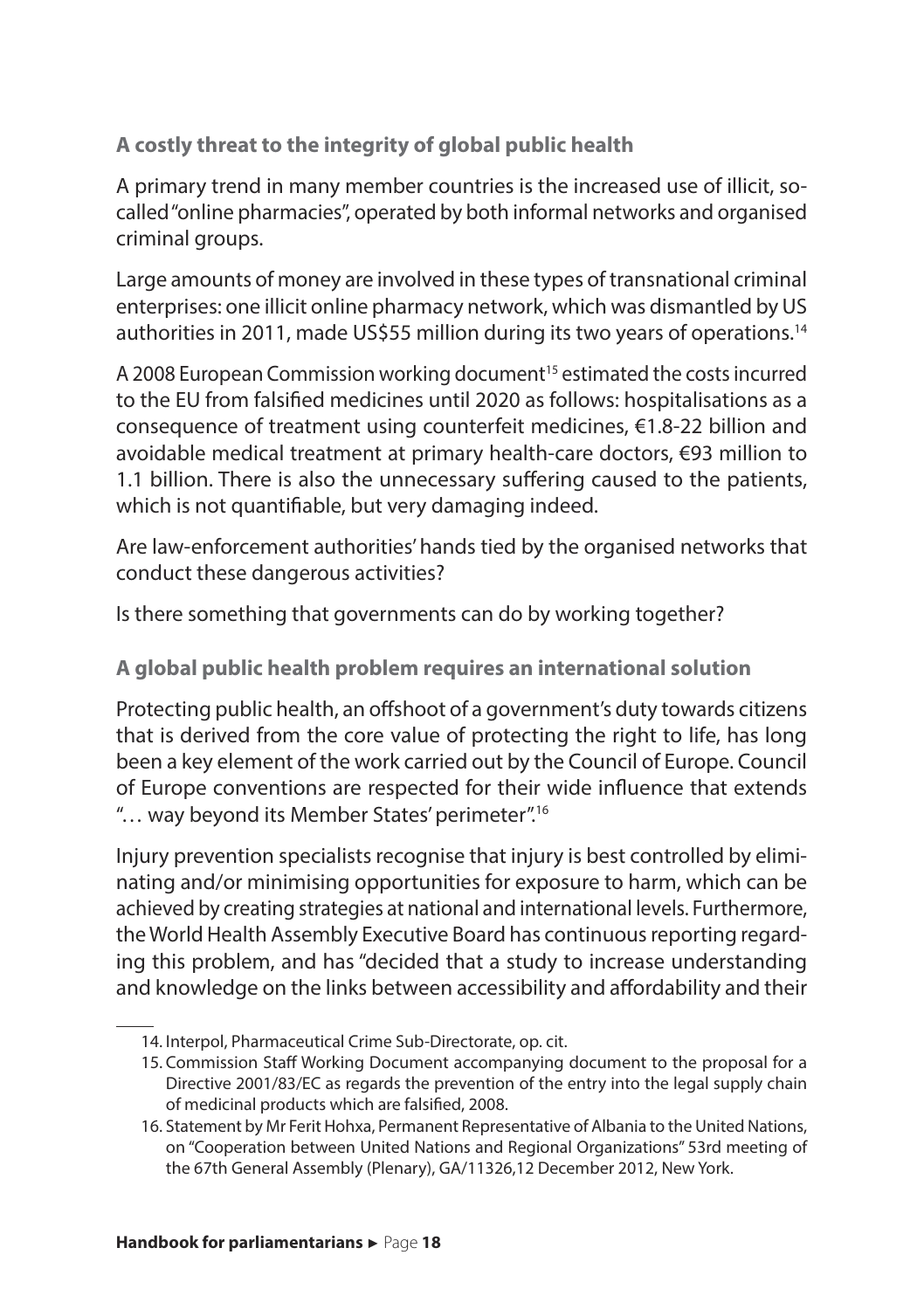impact on the emergence of substandard/spurious/falsely-labelled/falsified/counterfeit medical products (SSFFC) and to recommend strategies to minimise their impact will be included on the next provisional list of activities for consideration by the fourth meeting of the Member State mechanism".<sup>17</sup>

Treaties, such as the European Convention on Human Rights (ETS No. 5), the European Convention on Mutual Assistance in Criminal Matters (ETS No. 30) and the Convention on Cybercrime (ETS No. 185), are well-established global benchmarks and have been incorporated into national, European Union and international laws. Council of Europe guidance documents concerning bioethics, safety of blood products and organ transplantation are the source of respected standards, applied by regulatory authorities and health-care professionals worldwide. The Convention on the Elaboration of a European Pharmacopoeia, for example, serviced by the Council of Europe's European Directorate for the Quality of Medicines & HealthCare, provides quality standards for the ingredients and production of medicines. These standards are binding for 37 signatory states in Europe and the European Union, and are a respected reference for its 27 observers all around the world, including WHO. The certification process under the auspices of EDQM is a potential repository for the reporting of counterfeit drugs and medical devices and the testing of their contents.

In light of this juridical context, it is natural for the Council of Europe to lead the international movement to criminalise counterfeit medical products.

The Committee of Ministers of the Council of Europe relied upon the juridical foundations expressed in its preamble when it adopted the MEDICRIME Convention in December 2010. Noting other relevant international legal instruments and programmes, especially within WHO and by the European Union, as well as in the forum of the G8, it was clear that there were no obstacles to having the Council of Europe fill this void in international criminal law.

### **1. Scope of the global health problem posed by counterfeiting**

The EU has acknowledged the need to simultaneously protect consumers and safeguard intellectual assets so that creativity and innovation can continue to be major drivers of growth. Europol's Serious and Organised Crime Threat Assessment (SOCTA) has issued a report describing cases involving commodity

<sup>17.</sup> World Health Organization, Report by the Director-General. Agenda item 8, report of the third meeting of the member state mechanism on SSFFC medical products, 68th World Health Assembly A68/33 Provisional agenda item 17.3, 20 March 2015.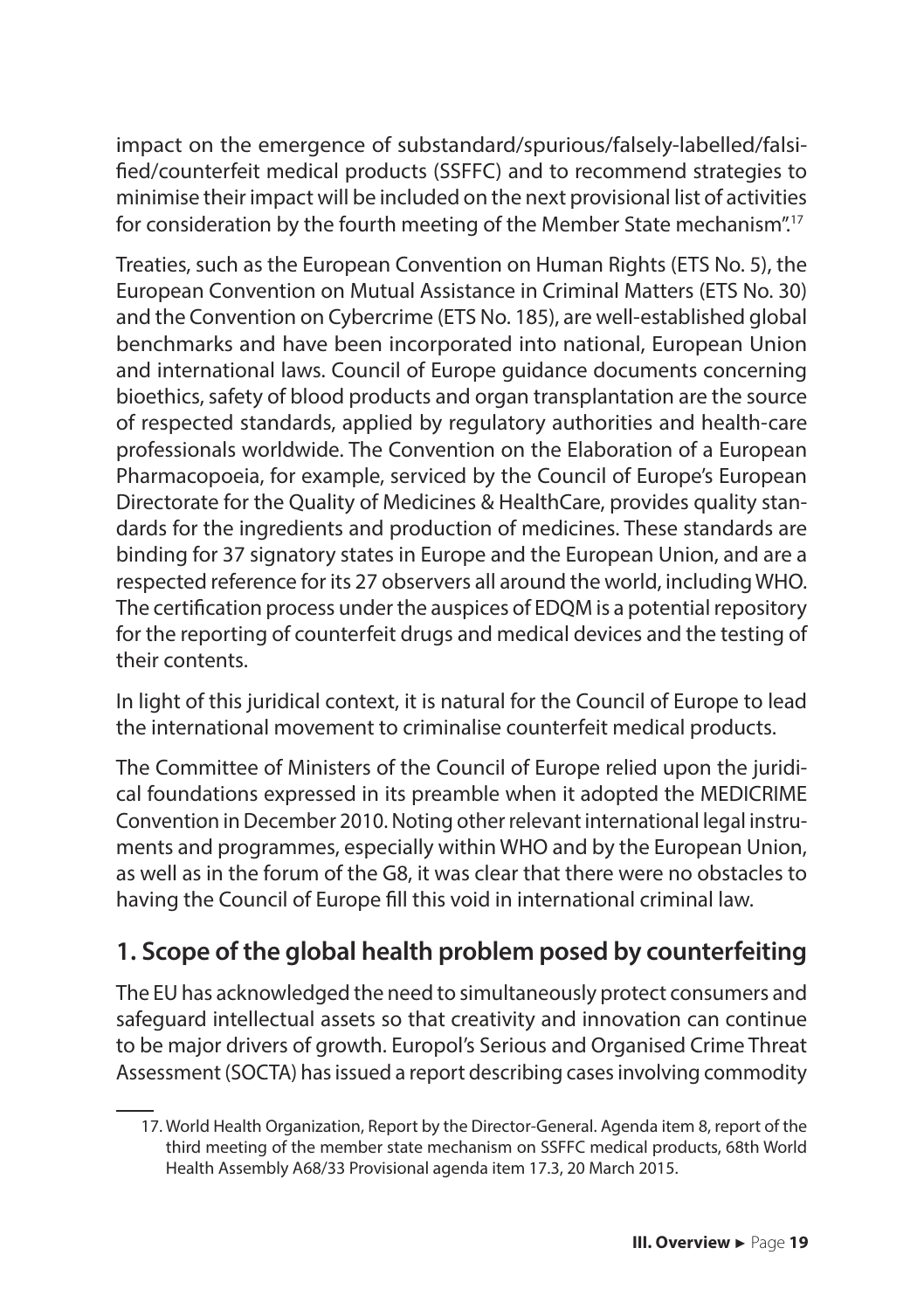counterfeiting in violation of health, safety and food regulations and the sale of sub-standard goods. It has designated this issue as a new priority area in the EU policy cycle 2014-17. Cases are often extremely complex, involving many different jurisdictions, sometimes crossing borders through easily removed websites on the Internet or connecting counterfeiters to unsuspecting buyers via social media. For example, their report cites Peter Gillespie, a chartered accountant and pharmaceutical distributor, who imported 72 000 packs of counterfeit medicinal products, which is more than 2 million doses. Approximately one third of these shipments involved medicines for serious conditions such as prostate cancer, heart problems and schizophrenia.<sup>18</sup>

To combat these operations, in 2014 WHO implemented the Surveillance and Rapid Alert System for SSFFC Medical Products. The system is operational throughout the European region and functions in affiliation with other WHO regional offices. WHO sets forth four basic conditions<sup>19</sup> for individuals, communities and societies to attain optimal levels of safety. But efforts are hampered by the lack of criminal law jurisdiction to enforce protections, and by rapid changes in technology for counterfeiting and anonymous distribution via the Internet.

### **2. Health as a human right: the Council of Europe mission**

Rights are not favours or gifts, and society cannot survive without protecting the human right to health, the linchpin right of access to preventive health care and the right to medical treatment, as enshrined in different Council of Europe and international treaties. Thus, protecting the right to health through the proactive enforcement of laws that protect public health is an integral part of fostering the well-being of society as a whole.

Crimes involving medical products are a complex problem that destroys consumer and prescribers' choices through deceptive and criminal acts of third parties. Regulatory models have been developed to promote the implementation

<sup>18.</sup> Europol and the Office for Harmonization in the Internal Market, 2015 Situation Report on Counterfeiting in the European Union, at www.europol.europa.eu/ content/2015-situation-report-counterfeiting-european-union.

<sup>19.</sup> 1) a climate of social cohesion and peace as well as of equity protecting human rights and freedoms, at a family, local, national or international level 2) the prevention and control of injuries and other consequences or harms caused by accidents; 3) the respect of the values and the physical, material and psychological integrity of the individuals; and 4) the provision of effective preventive, control and rehabilitation measures to ensure the presence of the three previous conditions. Québec WHO Collaborating Centre for Safety Promotion and Injury Prevention, Activity Report January 2002-June 2003, at www.inspq.qc.ca/pdf/publications/261-ReportOMS2002-2003Eng.pdf.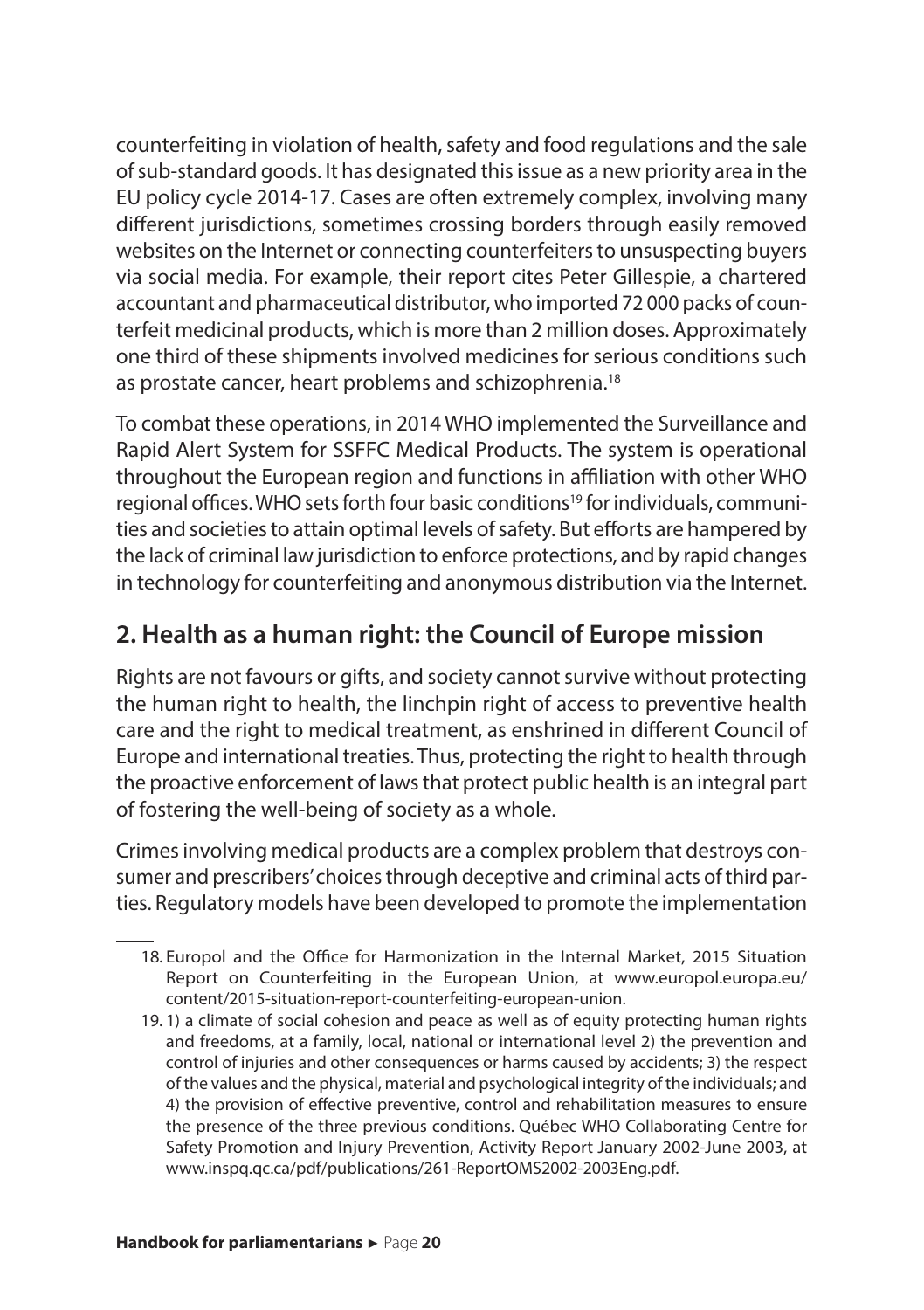of safety measures to control known risks of injuries in the workplace, public spaces, the environment and in fixed infrastructures such as health-care delivery systems. Using established knowledge about control systems to implement protection can therefore reduce injury or prevent certain problems. It may be possible, through international collaboration between experts in the fields of health-care, law enforcement and legislation, to construct a model regulatory apparatus that will detect dangerous activities before counterfeit (falsified) and illegally supplied medicines and medical devices enter the supply chain and reach their markets.

### **3. Patient, consumer and victim perspective**

The convention is a unique tool that allows for states to prosecute upon proven evidence of these acts, without requiring the victim to file charges (this role belongs to the state prosecutor; the victim has a standing in criminal procedure). It is very difficult to prove the causal relation between consumption of a drug and damage to health, but the convention determines criminalisation based on the risks, even without harm occurring. The international collaboration provision of the MEDICRIME Convention offers a good start in this respect. There is a range of variables that may influence the level of harm to an individual from a counterfeit medical product, and this convention is the first step towards redress for people who have been harmed and the national health-care systems that pay to provide care for them and which may not have the necessary means.

### **E. National activities among Council of Europe member states**

Alexander Prokopiev, member of the Russian Duma, garnered international attention by discussing, in the Russian press, amendments to the Russian Code of Administrative Offences and the Criminal Code that tighten the controls over pharmaceutical production and introduce criminal penalties for documented harm.<sup>20</sup> Citing weak criminal penalties as a major cause of the mounting crisis in counterfeit products, this member of the Russian Duma would like such acts to be considered crimes that pose a direct threat to the life of individuals. Since producing legitimate medicines nonetheless requires precision technology that is not immune to mistakes, the parliamentarian was quick to note the importance of exonerating legitimate manufacturers in case of unintended errors.

<sup>20.</sup> Interview with member of the Duma committee on health, 12 May 2015.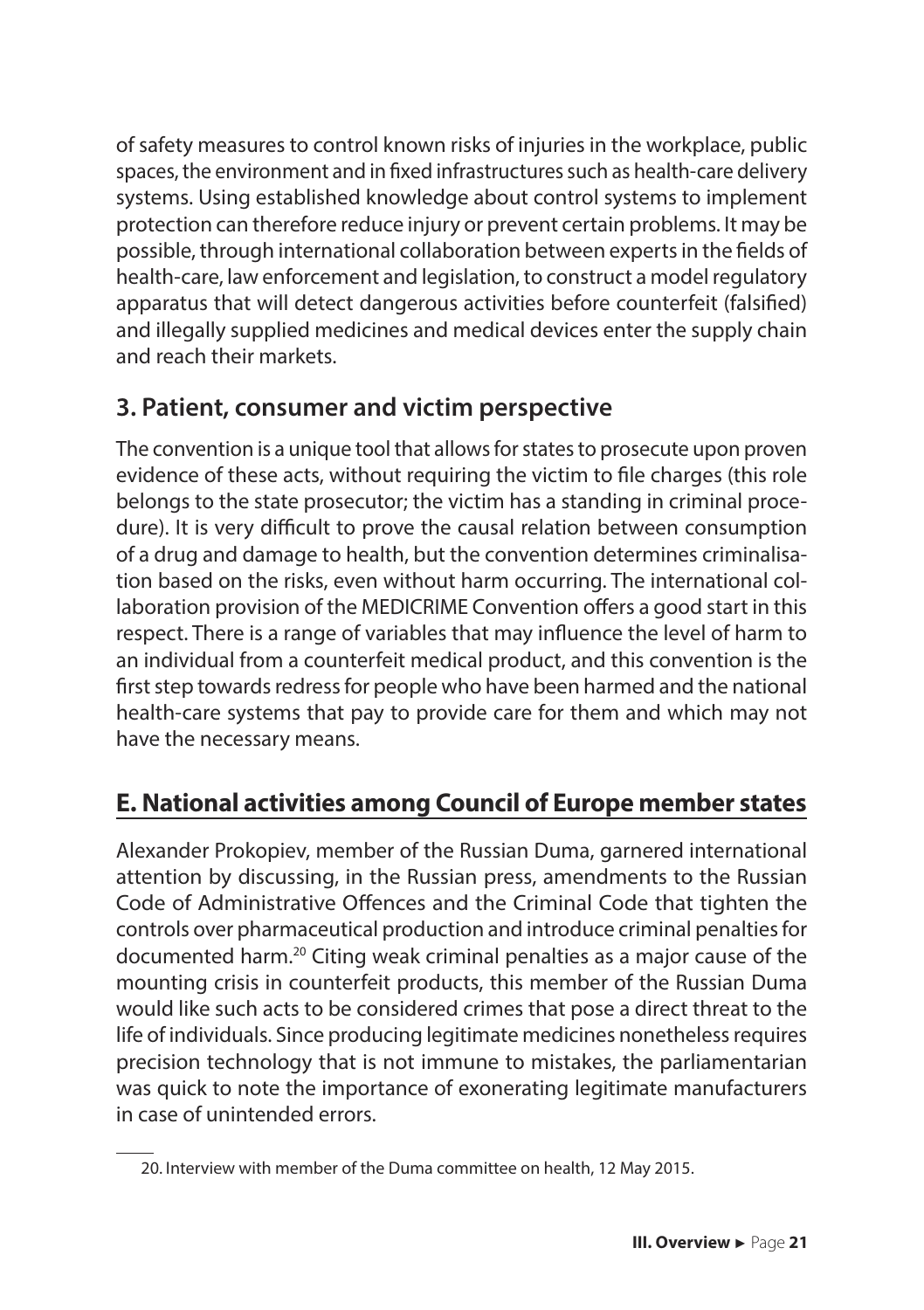In 2011, the French medicines and health-care products regulatory authority (ANSM) withdrew PIP (Poly Implant Prothese) breast implants from the market. These medical devices contained materials that were unsuitable for humans, and which had not been declared in the product's documentation. Thousands of women in Europe and on other continents suffered health complications, and some of them have sought help through their national health-care systems.<sup>21</sup>

In September 2014, law-enforcement authorities from Austria, Belgium, Cyprus, France, Hungary, Slovakia, Spain and the United Kingdom, supported by Europol, joined in a simultaneous operation to stop the distribution of counterfeit prescription-only medicines in the European Union. Authorities seized several million pills with an estimated value well in excess of €10 million, a large amount of cash and several vehicles, and froze more than €7.5 million in bank accounts and assets. The investigation began in September 2012, thanks to intelligence leads provided by Spanish authorities. Eurojust assisted with the creation of a common strategy, including the establishment of a joint investigation team from Spain, Austria, France and the UK, and which was supported by authorities in Cyprus, Hungary and Slovakia. Over the course of the investigation, more than 300 000 tablets with an estimated value of €2 million were seized in Austria, but authorities believe that amount represents only one fifth of the total transactions in that country. Significant financial transactions relating to the sale of counterfeit and unlicensed medicines were uncovered in both France (payments totalling €9 million over three years) and the UK (more than €12 million in transactions). In Spain, counterfeit goods worth more than €1.5 million were seized and three people were arrested.<sup>22</sup>

Since 2008, Interpol has co-ordinated Pangea, targeting medicines sold illicitly online. Their 2014 campaign led to the removal of more than 19 000 adverts for medicines on social media platforms and the closure of over 10 600 websites. The public health threat and the economic dimensions of this phenomenon cannot be understated.<sup>23</sup>

<sup>21.</sup> Kleijssen J. and Keitel S., "The Council of Europe MEDICRIME Convention: protecting the patient from counterfeit/falsified medical products, a pre-requisite for safe healthcare", May 2014, www.coe.int/fr/web/human-rights-rule-of-law/article-jk-2014-04-03.

<sup>22.</sup> Eurojust, Press release (2014) "Fake medecines targeted", at http://www.eurojust.europa. eu/press/PressReleases/Pages/2014/2014-09-01.aspx.

<sup>23.</sup> http://www.interpol.int/Crime-areas/Pharmaceutical-crime/Operations/Operation-Pangea.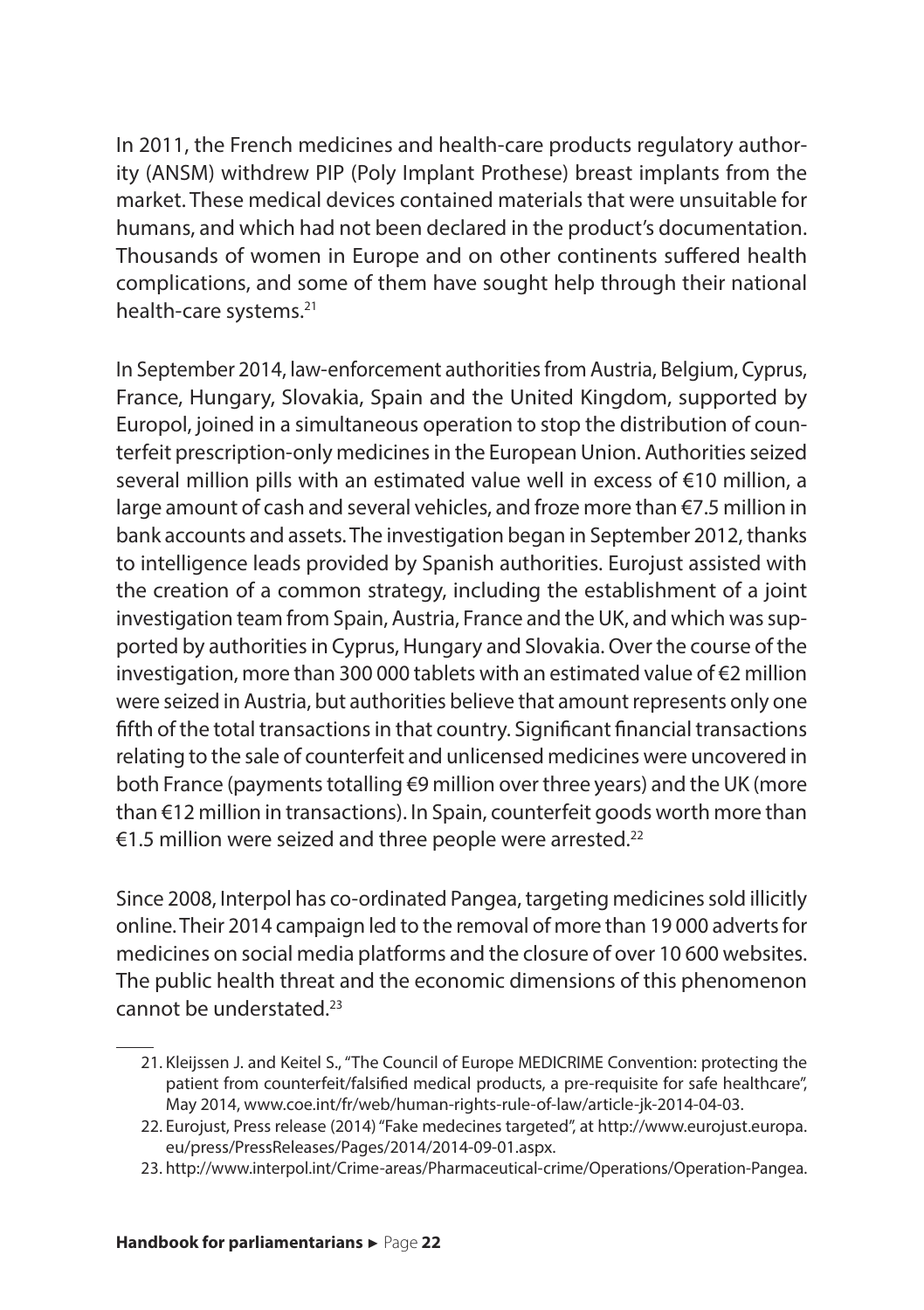### **F. The dearth of international standards**

The MEDICRIME Convention represents a path-breaking first step towards solving these potentially devastating threats to public health throughout Europe and the world.

Due to the globalisation of commerce in general, and the organised crossborder networks for the manufacture, transport and distribution of counterfeit and illicitly supplied medical products, the solution to this global health problem must include a unified governmental response under international law. Without specific language to provide jurisdiction for stopping these activities, current prevention efforts have been piecemeal at best and cannot outstrip the massive influx of illicitly supplied medicines and devices into the public health delivery system unless there is a firm basis for treating acts involving medical products as international crimes.

The 20th session of the UN Commission on Crime Prevention and Criminal Justice (CCPCJ)<sup>24</sup> adopted resolution 20/6 "Countering fraudulent medicines, in particular their trafficking", due to concern about the involvement of organised crime in the trafficking of fraudulent medicines. Resolution 20/6 highlights the potential utility of the United Nations Convention against Transnational Organized Crime (UNTOC) for which UNODC is the guardian, in re-enforcing international co-operation in the fight against trafficking, under provisions for mutual legal assistance, extradition and the seizing, freezing and forfeiture of the instrumentalities and proceeds of crime. Resolution 20/6 contains nine action points.<sup>25</sup> Paragraph 8 requests that UNODC, in co-operation with other United Nations bodies and international organisations, such as the International Narcotics Control Board (INCB), WHO, the WCO and Interpol, assist member states in capacity building by using the experiences, technical expertise and resources of each organisation in order to create a co-ordinated effort to dismantle organised criminal networks engaged in all stages of distribution and trafficking. It must be recognised, however, that resolutions lack the force of a treaty or convention governing international criminal laws.

<sup>24.</sup> Technical Conference of Experts on the Trafficking in Fraudulent Medicines, 14-15 February 2013 in Vienna; Report on the 20th session of the Commission on Crime Prevention and Criminal Justice (CCPCJ); Resolution 20/6: English and French international law enforcement action against fake medicines, The Hague, The Netherlands, 1 September 2014.

<sup>25.</sup> www.unodc.org/documents/organized-crime/FM/Resolution\_20\_EN.pdf.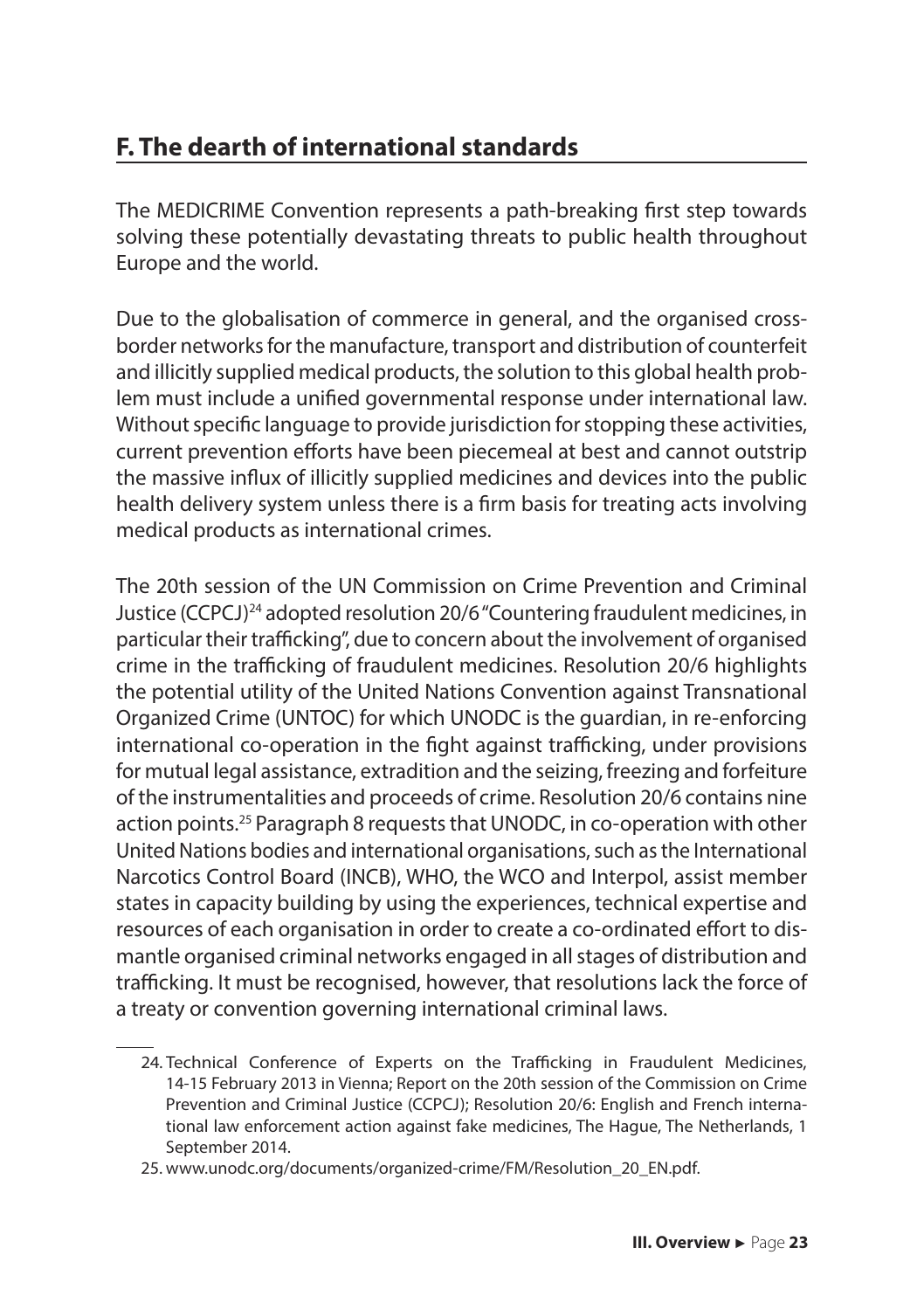Within the European Union, the European Falsified Medicines Directive (FMD), a regulatory instrument, is intended to protect the integrity of authorised medicinal products within the legitimate supply chain. But, FMD is a regulatory approach covering – within the EU – medicinal products for human use, and is not focused on the criminal law perspective. By contrast, the MEDICRIME Convention aims to criminalise acts that interfere with legal medical products for humans and animals, and includes both the trafficking and the criminal acts involved in the distribution of products such as adulterated materials, fraudulent components and falsified documentation to patients and healthcare systems.

Although laudable and sometimes fruitful, existing efforts by international organisations have no plain language that defines the counterfeiting and falsification of medicines and medical devices as criminal activity under international law. Unless there is a firm basis for treating the activities discussed in the MEDICRIME Convention as crimes under international law, those existing efforts will be unable to stem the tide of these harmful activities. Bringing criminals to justice, from the standpoint of procedure, because it codifies the juridical concept of the counterfeiting of medical products and similar crimes where there has previously been no international criminal law, and from the point of view of substance, by defining the acts that cause harm, therefore represents a major step towards establishing jurisdiction over these acts as criminal activity under international law.

#### **G. The involvement of international organisations in the fight against counterfeiting of medical products and similar crimes**

Here are some examples of efforts by international organisations that have taken an expansive view of their jurisdiction to tackle the global public health challenge and to prevent and arrest transnational counterfeiting activities that are dangerous to public health but are not considered as "crimes" under current international law.

#### **1. WHO Surveillance and Rapid Alert System for SSFFC Medical Products**

WHO found that the manufacturing, distribution and sale of SSFFC medical products is an international issue threatening the health of citizens and public confidence in medicines. WHO Executive Board recommendations for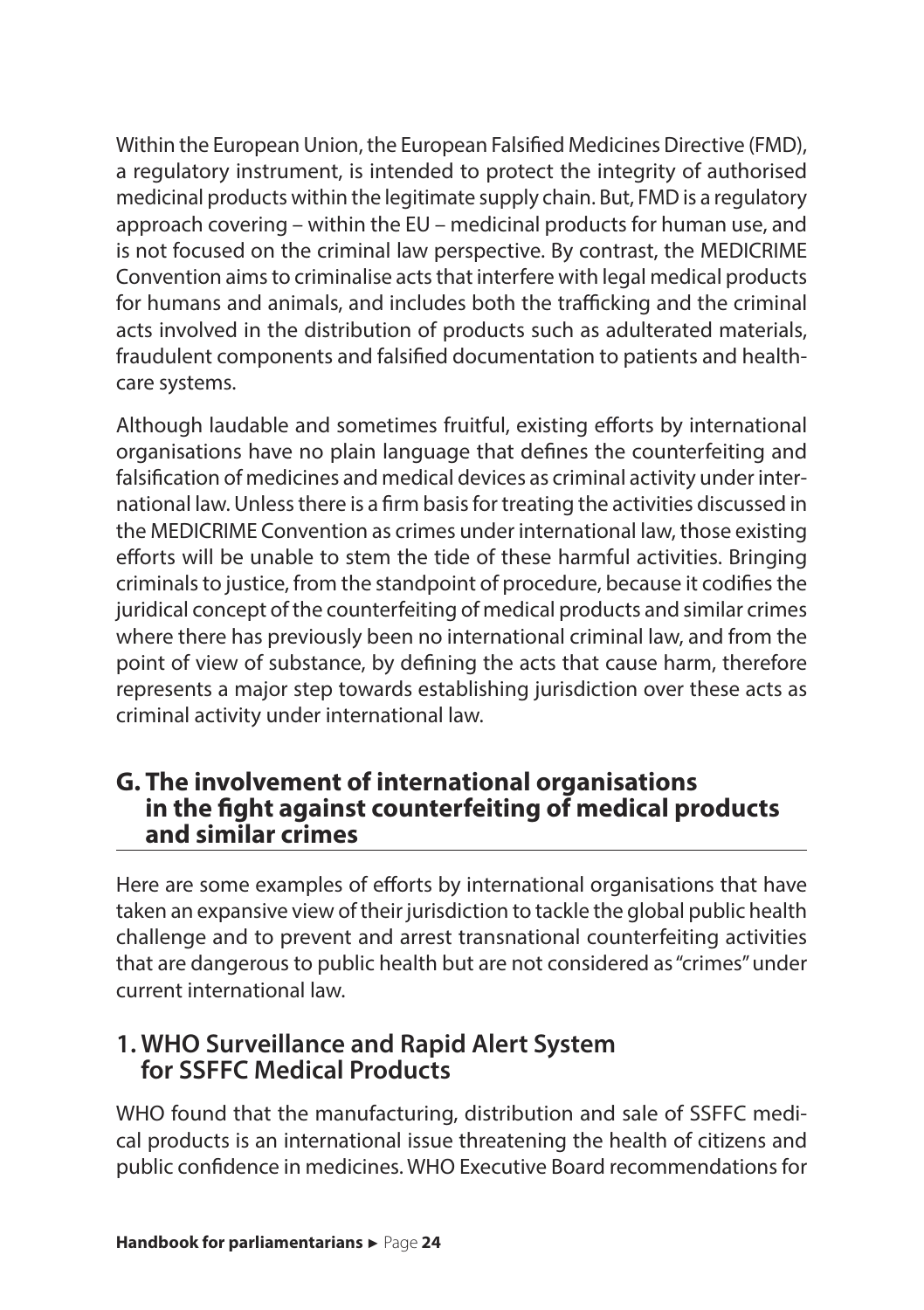detailed approaches to pharmacovigilance, though not treaty based and not law, provide a springboard for discussion of detailed methods to protect the integrity of medicines everywhere, because the procedures set forth in their recommendations are the product of international collaboration by experts.<sup>26</sup>

Officially recognising that vigilance is necessary to protect global trust in health-care delivery systems, WHO initiated a project specifically focused on creating a global reporting and alert system for SSFFC products with followup. The WHO Surveillance and Rapid Alert System for SSFFC Medical Products provides a form that can be sent to a designated WHO email address to alert the network about the discovery of an SSFFC product. Photographs, laboratory reports, recall notices or other documents can also be sent as attachments. When the Rapid Alert Form is received, the information automatically populates a WHO database. The originator will receive email confirmation and follow-up contact by email or telephone from WHO within 24 hours in cases where adverse reactions in patients are reported, or 72 hours if there are no adverse reactions. The reporting form is available in several languages. Workshops are held to increase member states participation and capacity building for handling, communication and prevention of incidents involving SSFFC products, including development of specialised laboratories for quality assurance and forensic testing. Detailed statistical analysis of reported incidents are conducted by WHO analysts who will publish reports concerning the scope, scale, extent and harm caused by SSFFC products. The success of this programme requires international collaboration among experts from WHO member states and national medicines regulatory authorities (NMRAs) to create an effective global surveillance system and a database of reliable, validated and accurate data. NMRAs play a critical role as the frontline for data collection, submitting information to WHO in order to assist in the development of new strategies to reduce these products.<sup>27</sup> Under the WHO system, NMRAs are trained to report incidents involving SSFFC products through the use of the WHO Rapid Alert Form.

<sup>26.</sup> World Health Organization, Executive Board, Recommendations for health authorities to detect and deal with actions, activities and behaviours that result in SSFFC medical products, November 2014.

<sup>27.</sup> From 27 to 29 May 2014, WHO offered training for implementing the surveillance and rapid alert system for SSFFC products. Hosted by the Ministry of Health of Turkey and Medicines and Medical Device Agency, 48 experts from 19 countries of the WHO European Region included pharmaceutical inspectorates, pharmacovigilance departments, quality control laboratories and enforcement.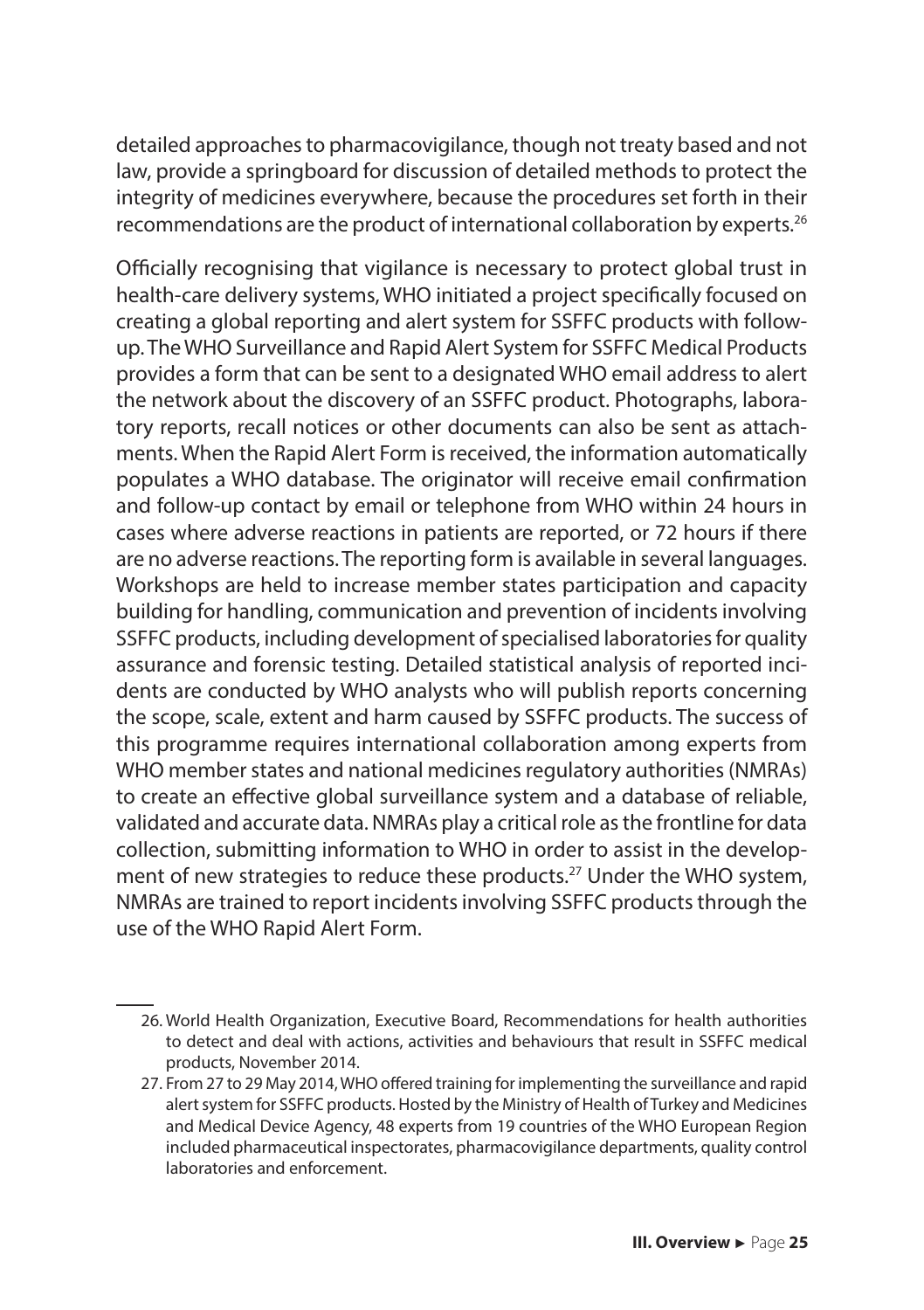## **2. The World Customs Organization**

Established in 1952, the Customs Co-operation Council (now the World Customs Organization) is an independent intergovernmental body whose mission is to enhance the effectiveness and efficiency of customs administrations. WCO represents 179 customs administrations across the globe that collectively process approximately 98% of world trade.<sup>28</sup> As the global centre for customs expertise, the WCO is the only international organisation with competence in customs matters and can rightly call itself the voice of the international customs community. The WCO's governing body – the Council – relies on the competence and skills of a secretariat and a range of technical and advisory committees to accomplish its mission. The secretariat comprises over 100 international officials, technical experts and support staff of various nationalities. As a forum for dialogue and exchange of experiences between national customs delegates, the WCO offers its members a range of conventions and other international instruments, as well as technical assistance and training services provided either directly by the secretariat, or with its participation. The secretariat also actively supports its members in their efforts to modernise and build capacity within their national customs administrations. WCO endeavours to combat fraudulent activities are also recognised internationally. The partnership approach championed by the WCO is one of the keys to building bridges between customs administrations and their partners.

### **3. Interpol's response to counterfeit medicine**

According to Interpol, organised criminal networks are attracted to the huge profits made from counterfeit medicines. An Interpol analytical report published in 2014,<sup>29</sup> asserts that counterfeiters operate in networks across national borders using components from different sources and using major routes of global commerce to import, export, manufacture, distribute and sell counterfeit medicines. According to Interpol, global action is vital in order to identify, investigate and prosecute the perpetrators of these activities, even though there is no present international consensus that such actions are a crime under international law.

Despite this void in international criminal law, Interpol is tracking medical counterfeiting and similar crimes in three main ways:

– co-ordinating operations in the field to dismantle transnational criminal networks;

<sup>28.</sup> www.wcoomd.org.

<sup>29.</sup> Interpol, Pharmaceutical Crime Sub-Directorate, op.cit.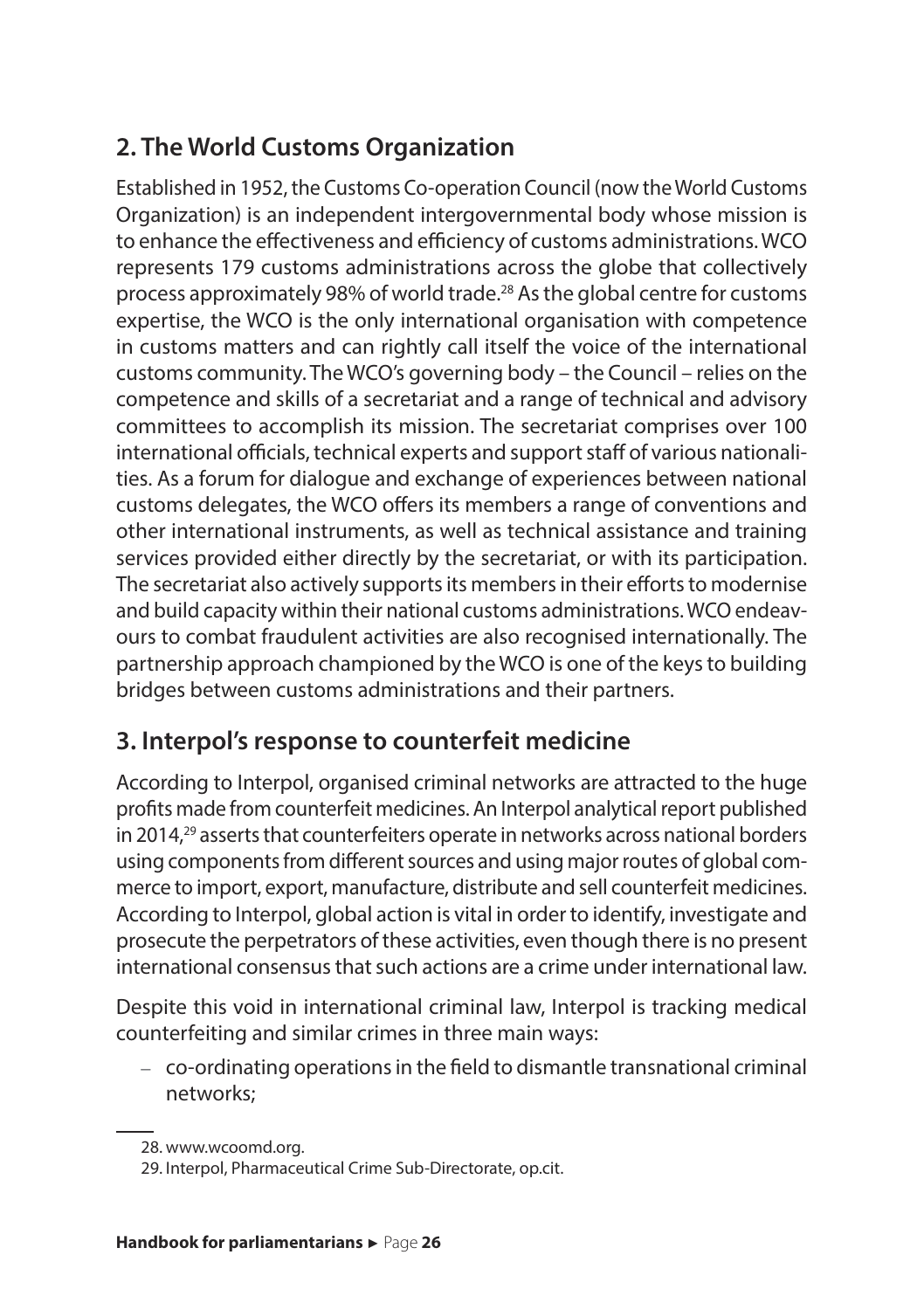- delivering training and capacity-building programmes for agencies involved in the fight against crimes concerning medical products;
- building partnerships with stakeholders across a variety of sectors.

It should be noted, however, that Interpol is neither a regulatory agency nor a treaty-generating international organisation. Therefore it can track the problem of medical counterfeiting but it cannot deploy its full range of resources and powers as it does to stop activities that are recognised as a crime under international law. The Council of Europe MEDICRIME Convention therefore provides an essential element for arriving at the criminalisation of harmful acts that would otherwise be without redress under international law.

### **4. Europol**

The European Union has acknowledged the need to protect consumers and safeguard intellectual assets simultaneously, to ensure that creativity and innovation continue to be major drivers of growth. Europolsupports and strengthens action by competent authorities to co-operate mutually in preventing and combating organised crime, terrorism and other forms of serious crime affecting two or more member states. In March 2013, Europol Focal Point "COPY's"<sup>30</sup> mandate to investigate counterfeit products was expanded to include sub-standard and dangerous goods. Europol's 2013 SOCTA evaluation identified counterfeit goods violating health, safety and food regulations and sub-standard goods as a recommended priority crime areas in the 2014-17 EU Policy Cycle.

<sup>30.</sup> Focal Points are teams formed by specialists and analysts supporting member states' operations related to specific areas of crime that are included in the 6 April 2009 Council Decision establishing the European Police Office (Europol)".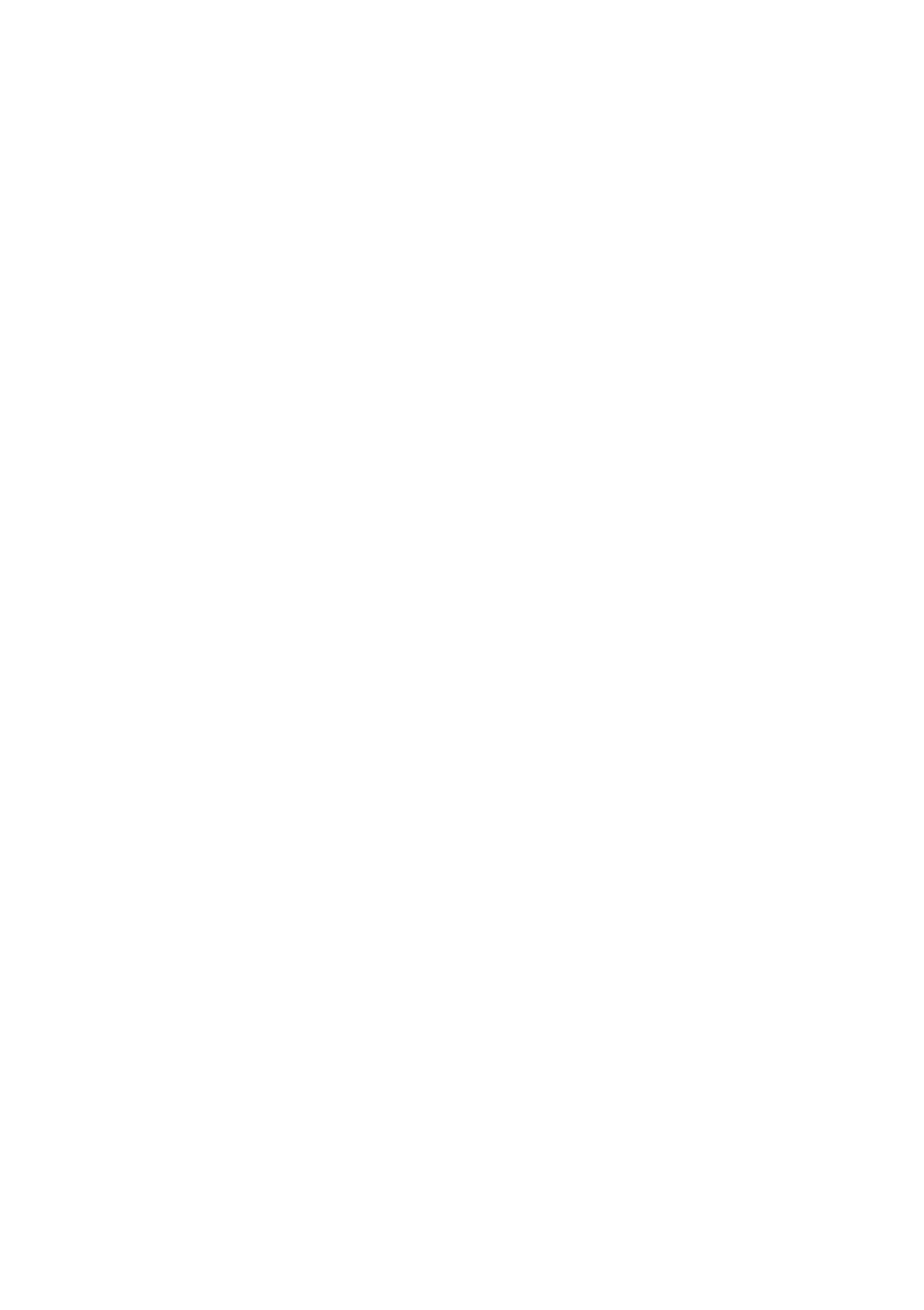## **IV. The Council of Europe MEDICRIME Convention**

The MEDICRIME Convention sets forth a path-breaking new approach to tackling the major global public health threat of counterfeiting of medical products and similar crimes.

For the first time in international law, the Council of Europe offers a workable framework for national and international co-operation between the competent legal, health, police and customs authorities, the effective prosecution of crime and the protection of victims. It brings together the field of criminal law, as the mechanism to achieve the specific purpose of protection, and the field of public health as the beneficiary, in a single instrument. Thus the MEDICRIME Convention represents the most advanced and comprehensive instrument at the international level for averting the public health crisis that could arise if counterfeiting of medical products and similar crimes were left unchecked. This convention clearly recognises that international co-operation among states is key to solving this problem in order to protect public health. It aims to achieve this by creating a workable strategy for prevention, detection and response, including prosecution, to these types of crimes all while taking into account the impact on victims.

**Protecting public health, by combating counterfeiting of medical products and similar crimes**

Existing informal mechanisms do not provide a legal basis to establish counterfeiting of medical products and similar acts as crimes under international law from a public health perspective. The MEDICRIME Convention therefore represents the first time an international treaty defines and criminalises the counterfeiting of medical products that undermines public confidence in the safety, efficacy and quality of medical products and the ability of the state to guarantee a sufficient level of confidence in its health-care system.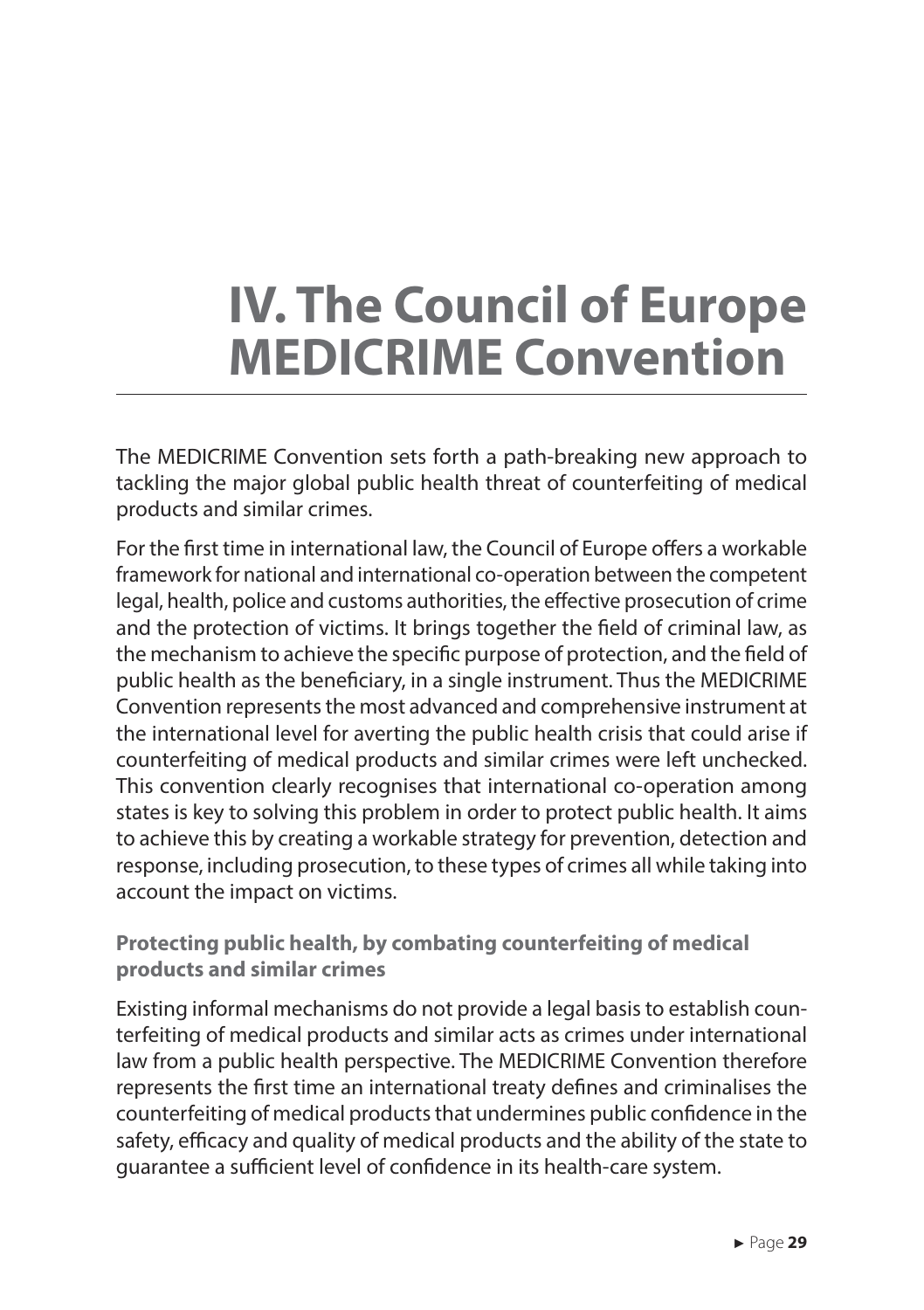Equally important, the convention covers all medical products (Article 3), regardless of whether they are protected under intellectual property rights or are generics. This is because counterfeiters do not discriminate between innovative and generic medical products and counterfeiting of either type constitutes a danger to public health. The convention facilitates international co-operation among legal, law-enforcement and health authorities as well as harmonisation of procedures for detection, inspection, reporting and followup in the event of negative health consequences. These measures include but are not limited to product recall, the prohibition of confiscated medicines, active substances, medical devices and their parts and materials, storage of evidence and destruction of dangerous counterfeit materials. Lastly, the convention establishes an international agenda that will make use of existing monitoring mechanisms.

#### **No safe havens for criminals**

One major added value of the MEDICRIME Convention, from a practical enforcement perspective, may be its codification of "common language", which creates transborder pathways for co-operation. This will make it harder for counterfeiters to benefit from "legal gaps" – there will be no safe havens for counterfeiters within the realm of the Council of Europe and the co-operating states also bound by the convention. At the same time, the convention protects the integrity of the larger public health system.

#### **A. Purposes of the convention**

The duty of governments to protect public health is a long-established principle of law. Globalisation has made the transfer of goods and technology easy, but until the advent of the MEDICRIME Convention there was no international criminal law limiting transborder trade in counterfeit medical products and no formalised international co-operation to punish such acts while taking into account the perspective of public health. Despite the threat of harm to the general public, each state was compelled to rely on its own resources and the limited reach of its criminal jurisdiction with uneven consistency and variable results, and with only informal co-operation from foreign enforcement authorities or international policing organisations.

Therefore, the MEDICRIME Convention endeavours:

– to prevent and combat counterfeiting of medical products and similar crimes thereby protecting the rights of consumers to the integrity of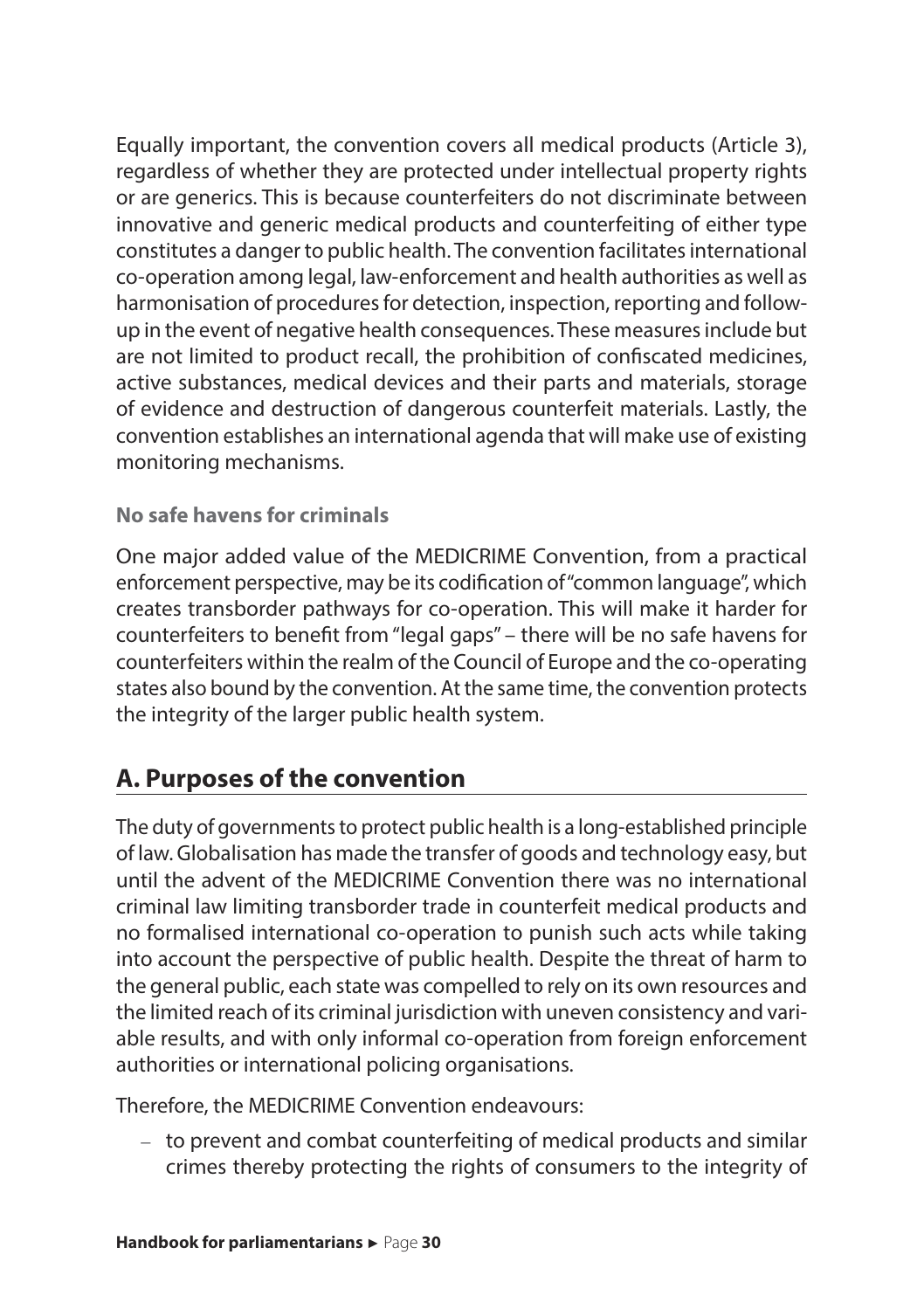their medicines and maintaining trust in the health-care system, thus helping governments to fulfil their obligation to protect public health;

- to protect the rights of victims of the counterfeiting of medical products and similar crimes;
- to provide a basis under international criminal law for national and international co-operation to fight this phenomenon, which, according to Interpol, is sometimes linked to money laundering and organised crime;
- to promote international collaboration that will produce robust procedures to aid detection, data collection, monitoring, follow-up, reporting and notification to authorities, consumers, stakeholders and the general public;
- to provide a platform to ensure the uniform criminalisation of dangerous acts across states parties, the co-ordination of law enforcement to detect the crime, report the crime to the relevant enforcement authorities and notify public health officials who in turn can alert the general public in case of emergency; ultimately, this will also prevent illness that inevitably burdens national health-care resources.

### **B. Non-discrimination principle**

The convention prohibits all types of discrimination when implementing its provisions. The list of grounds for discrimination is based on those listed in Article 14 of the European Convention on Human Rights, and its Protocol No. 12, and also includes other grounds. Specifically, in applying the convention it is prohibited to discriminate against individuals based on sex, race, colour, language, age, religion, political or any other opinion, national or social origin, association with a national minority, property, birth, sexual orientation, state of health, disability or other status.

Protection against discrimination is important when implementing measures to safeguard the rights of victims, because illness and disability in nature does discriminate and refuses to respect international borders. The ever-increasing data on health disparities linked to race, age or sex is poorly understood, but it remains true that the impact of counterfeiting of medical products and similar crimes may differ based on a victim's overall health status, race, age or sex, or whether they have an underlying disability that is unrelated to the counterfeit medical product. It is reasonably foreseeable that specific counterfeit products will have different effects across sub-populations, due to individual variability or genetic differences (such as adverse reactions or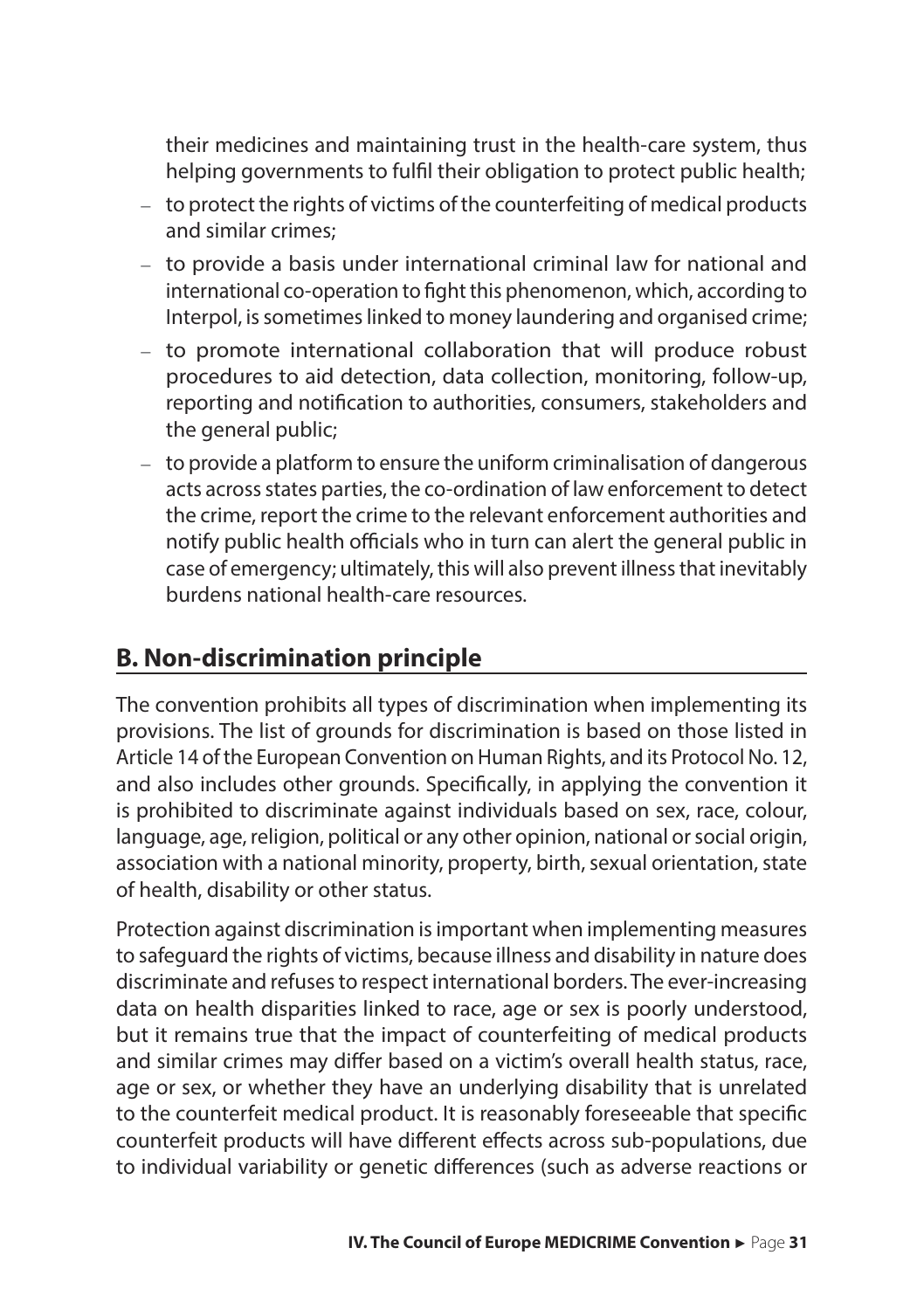a patient's genetically inherited condition). For example, in 2008, medicines containing contaminated heparin, a blood-thinning medicine essential in the treatment of several life-threatening conditions, were associated with serious injuries and deaths.<sup>31</sup> Many of those who died were also being treated for other medical conditions.

## **C. Definitions**

The MEDICRIME Convention uses the term "counterfeit" in the sense of "a false representation as regards identity and/or source" (Article 4.*j*).<sup>32</sup> Jurisdiction therefore extends beyond the final products that reach end users in the supply chain, to include the active substances and excipients that go into the manufacture of medicines and parts and materials specifically used to create counterfeit medical devices.

The term "medical product" is used in the convention to include both medicines (medicinal products)<sup>33</sup> and medical devices.

"Medicinal product" is defined (Article 4.*b*) as:

- "i. any substance or combination of substances presented as having properties for treating or preventing disease in humans or animals;
- ii. any substance or combination of substances which may be used in or administered to human beings or animals either with a view to restoring, correcting or modifying physiological functions by exerting a pharmacological, immunological or metabolic action, or to making a medical diagnosis;"
- 31. FDA, Postmarket Drug Safety Information for Patients and Providers (2015), Information on Heparin, at www.fda.gov/Drugs/DrugSafety/ PostmarketDrugSafetyInformationforPatientsandProviders/UCM112597.
- 32. This definition is similar in wording and has the same meaning as the EU Falsified Medicines Directive 2011/62/EU of the European Parliament and of the Council of 8 June 2011, at http://ec.europa.eu/health/files/eudralex/vol-1/dir\_2011\_62/dir\_2011\_62\_en.pdf. The EU Directive refers to the term as falsified whereas the MEDICRIME Convention refers to the term as counterfeit. As both have the same meaning they are used in this handbook interchangeably, but the term counterfeit is preferred.
- 33. The term medicinal product is the same as used in the EU Directive 2004/27, for human use and Directive 2004/28 for veterinary use, but the convention combines these to provide a single medicinal product definition. It also adds investigational medicinal products under this combined heading but does not define this latter term. The term investigational medicinal product is, however, defined in EU Directive 2001/20/EC of the European Parliament and of the Council of 4 April 2001.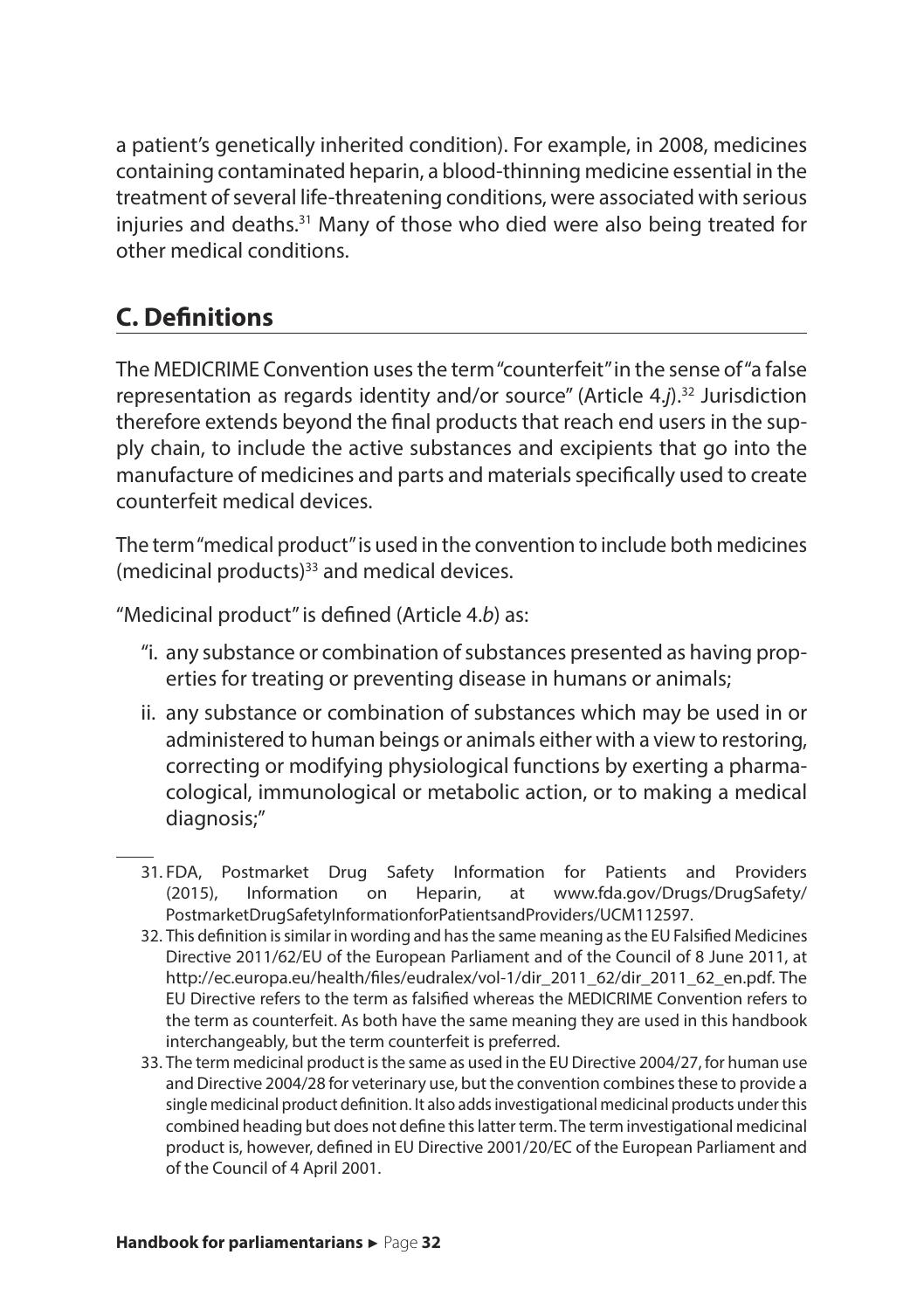The terms "active substance" and "excipient", which are components of the finished dosage medicinal product, are defined separately.<sup>34</sup>

Article 4.*e* states that "medical device" shall mean "any instrument, apparatus, appliance, software, material or other article, whether used alone or in combination, including the software, designated by its manufacturer to be used specifically for diagnostic and/or therapeutic purposes and necessary for its proper application, designated by the manufacturer to be used for human beings for the purpose of:

- i. diagnosis, prevention, monitoring, treatment or alleviation of disease;
- ii. diagnosis, monitoring, treatment, alleviation of or compensation for an injury or handicap;
- iii. investigation, replacement or modification of the anatomy or of a physiological process;
- iv. control of conception;

and which does not achieve its principal intended action in or on the human body by pharmacological, immunological or metabolic means, but which may be assisted in its function by such means".

The terms "parts and materials" and "accessories" are used in relation to medical devices and are also separately defined.<sup>35</sup>

The very broad term "document", as defined in Article 4.*h,* covers "any document related to a medical product, an active substance, an excipient, a part, a material or an accessory, including the packaging, labelling instructions for use, certificate of origin or any other certificate accompanying it, or otherwise directly associated with the manufacturing and/or distribution thereof".

<sup>34.</sup> "Excipient" means any substance that is not an active substance or a finished medicinal product, but is part of the composition of a medical product for human or veterinary use and essential for the integrity of the finished product. "Active substance" means any substance or mixture of substances that is designated to be used in the manufacture of a medicinal product, and that, when used in the production of a medicinal product, becomes an active ingredient of the medicinal product. (Articles 4.*c* and 4.*d*).

<sup>35.</sup> "Parts and materials" mean all parts and materials constructed and designated to be used for medical devices and that are essential for the integrity thereof, (Article 4.*g*). For example, this could be a screw or mechanical joint specifically designated for a hip replacement. "Accessory" means an article which, whilst not being a medical device, is designated specifically by its manufacturer to be used together with a medical device to enable it to be used in accordance with the use of a medical device intended by the manufacturer of the medical device. For example, this could be software used to run a medical device.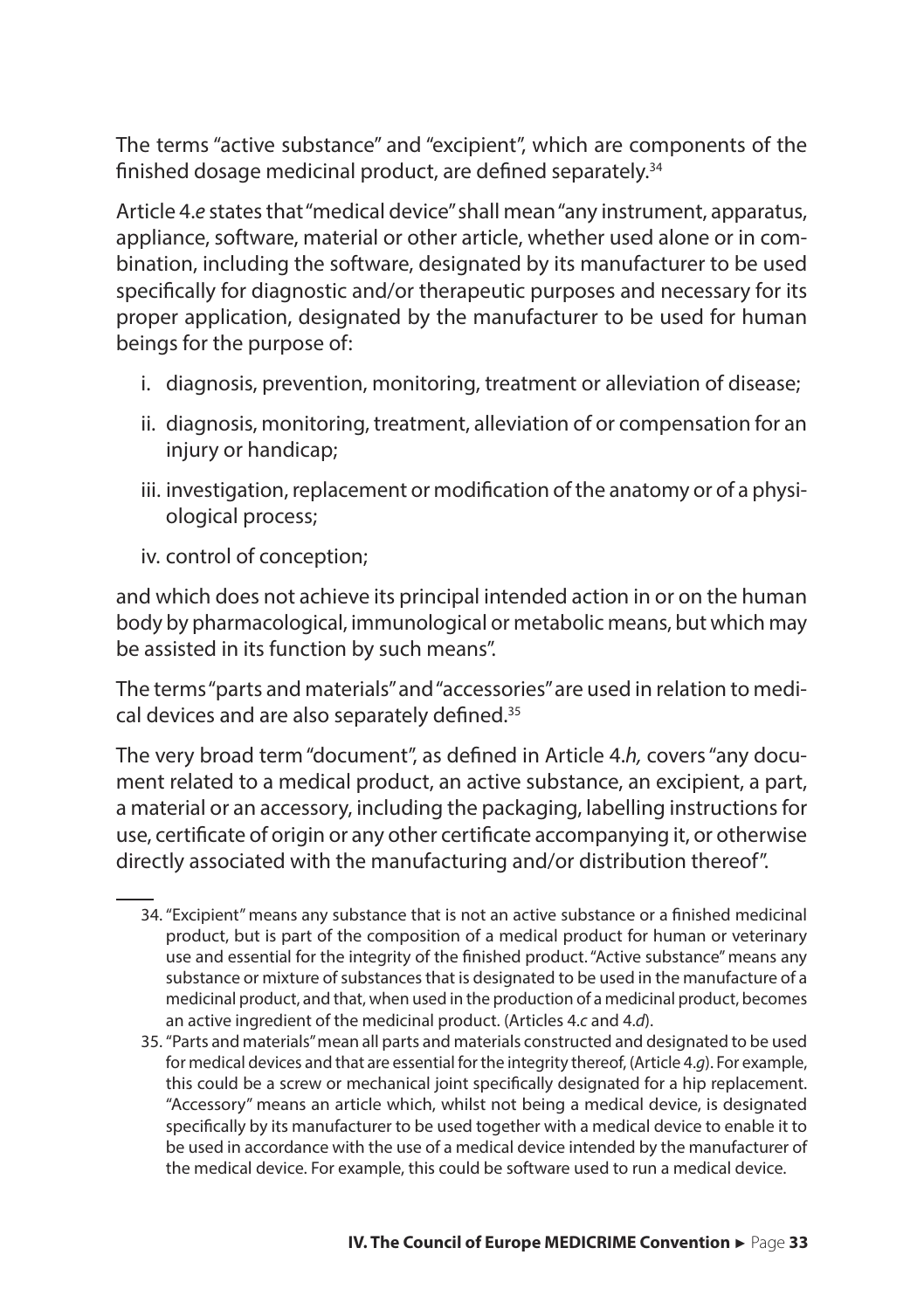The legislatively developed term "trafficking" is not defined in the convention, but is used in a manner that is consistent with UN texts <sup>36</sup>

Article 4.*k* reaffirms the important duty of a state to protect the public health of its citizens, stating "the term 'victim' shall mean any natural person suffering adverse physical or psychological effects as a result of having used a counterfeit medical product or a medical product manufactured, supplied or placed on the market without authorisation or without being in compliance with the conformity requirements as described in Article 8". Victims have, among others (see Articles 19 and 20 of this convention), the right to access to information relevant to their case and which is necessary for the protection of their health, but the convention respects existing national laws and procedural criminal rules, as well as national laws governing civil liability for such acts.

A major argument favouring ratification is that medicinal products which are unhealthy for animals may have an impact on the health and well-being of humans. Animals in the food chain must be healthy in order to ensure protection of people in daily life. Article 4 uses the phrase "preventing disease in humans or animals" and covers "medicines for human and veterinary use". The rationale for including medicines for veterinary use under this convention is that deliberately compromised medicines may directly affect public health through the food chain, and indirectly where disease is transmitted from animals to humans as a consequence of inefficacious veterinary medicines. The drafters of the convention have had the forethought to include non-human consumption of medicines in the scope of their definitions, ensuring a comprehensive system so that no subsequent international treaty or convention is required to target the presence of counterfeit medicines in the food chain.

**Criminalisation of counterfeiting and related acts**

The MEDICRIME Convention obliges parties to establish as criminal offences the intentional commission of the acts defined in Articles 5 to 8:

- manufacturing of counterfeit medical products;
- supplying, offering to supply (including brokering), and trafficking in counterfeit medical products;
- falsification of documents;

<sup>36.</sup> Such as the United Nations Single Convention on Narcotic Drugs (1961), the United Nations Convention on Psychotropic Substances (1971), the United Nations Convention Against Transnational Organized Crime and its Protocols (2000), the United Nations Firearms Protocol, and the Council of Europe Convention on Action against Trafficking in Human Beings (CETS No. 197, 2005).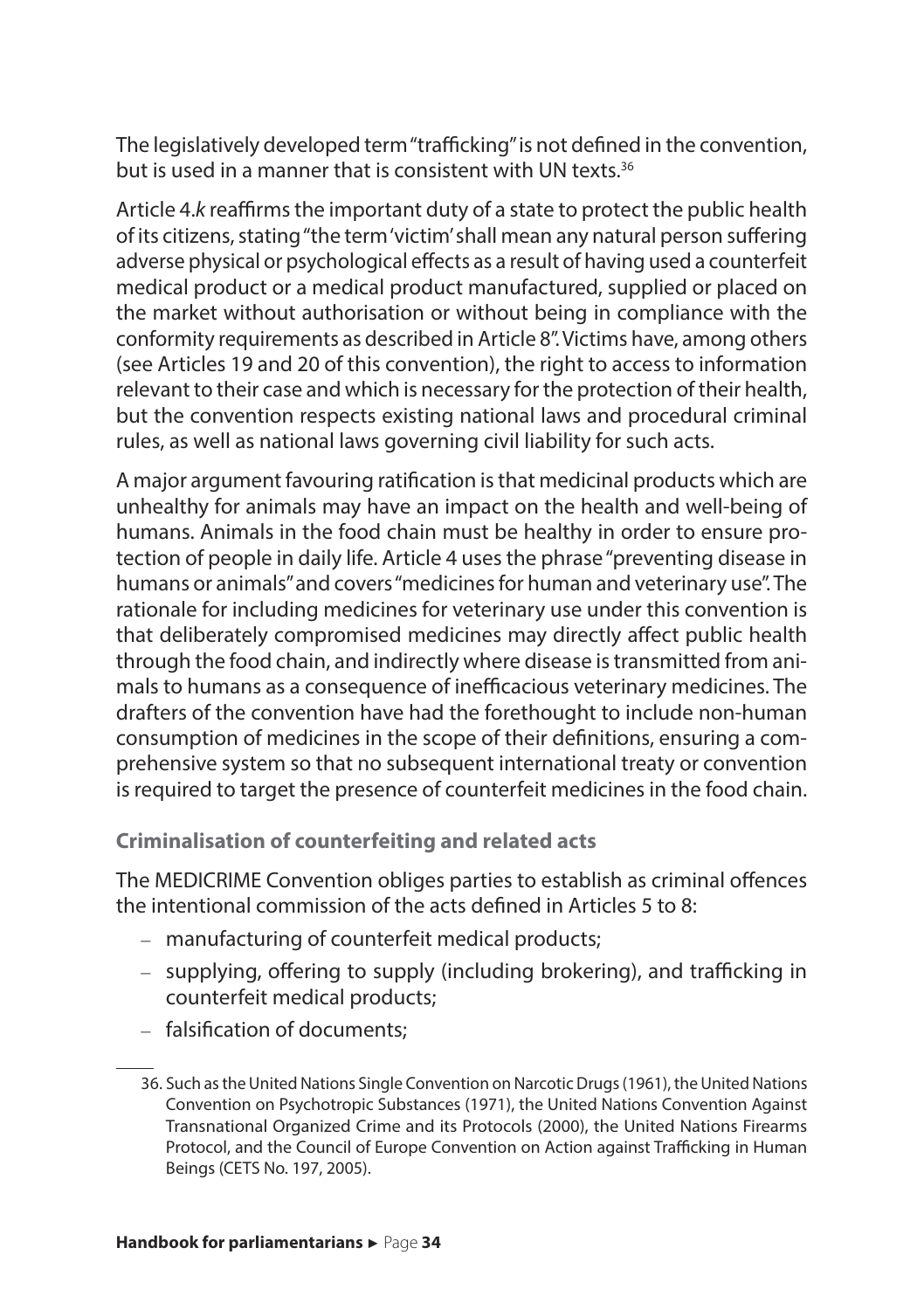– similar crimes involving threats to public health, in so far as such activity is not covered by Articles 5, 6 and 7. These include, in particular:

"a. the manufacturing, the keeping in stock for supply, importing, exporting, supplying, offering to supply or placing on the market of:

- i. medicinal products without authorisation where such authorisation is required under the domestic law of the Party; or
- ii. medical devices without being in compliance with the conformity requirements, where such conformity is required under the domestic law of the Party;

b. the commercial use of original documents outside their intended use within the legal medical product supply chain, as specified by the domestic law of the Party."

Examples of offences covered by Articles 5, 6 and 7 are outlined below to illustrate the breadth of risk for patients, and the profit that can be made by white-collar criminals, as well as by organised crime. They also illustrate that, increasingly, lifesaving medicines rather than "lifestyle" medicines are being counterfeited and trafficked. Of particular relevance to the offences described in the MEDICRIME Convention is the reality that each instance is likely to involve two or three of the offences established in Articles 5, 6 and 7, and possibly in some cases, Article 8.

Italian organised criminal elements are suspected to have been involved in the 2014 theft, counterfeiting and trafficking of Herceptin<sup>®</sup>,<sup>37</sup> a medicine for the treatment of cancer. Once stolen, the medicines were channelled through an authorised Italian wholesaler to fictitious wholesalers in Hungary, Romania, Latvia and Italy. They were then tampered with and falsified, so much so that in some cases no active ingredient remained. The counterfeit Herceptin® was then put on the market in other countries (Austria, Finland, Germany, Sweden and the UK) for dispensing to patients. This was a very lucrative crime as one vial costs, for example, over £400 in the UK.

Avastin®, a high-priced medicine used for the treatment of cancer, was trafficked by Richard Taylor from Europe to the US, and sold directly by Montana Health Care Solutions and Rocky Ventures to US medical clinics. This involved both the diverted authentic as well as counterfeit versions of Avastin®. Some of the Avastin® did not contain any active substance, to the detriment of the

<sup>37.</sup> IRACM (2014), "Herceptin traffic in Europe: Organized crime at the heart of the investigation", at www.iracm.com/en/2014/05/europe-herceptin-traffic-organized-crime-at-the-heart-ofthe-investigation/.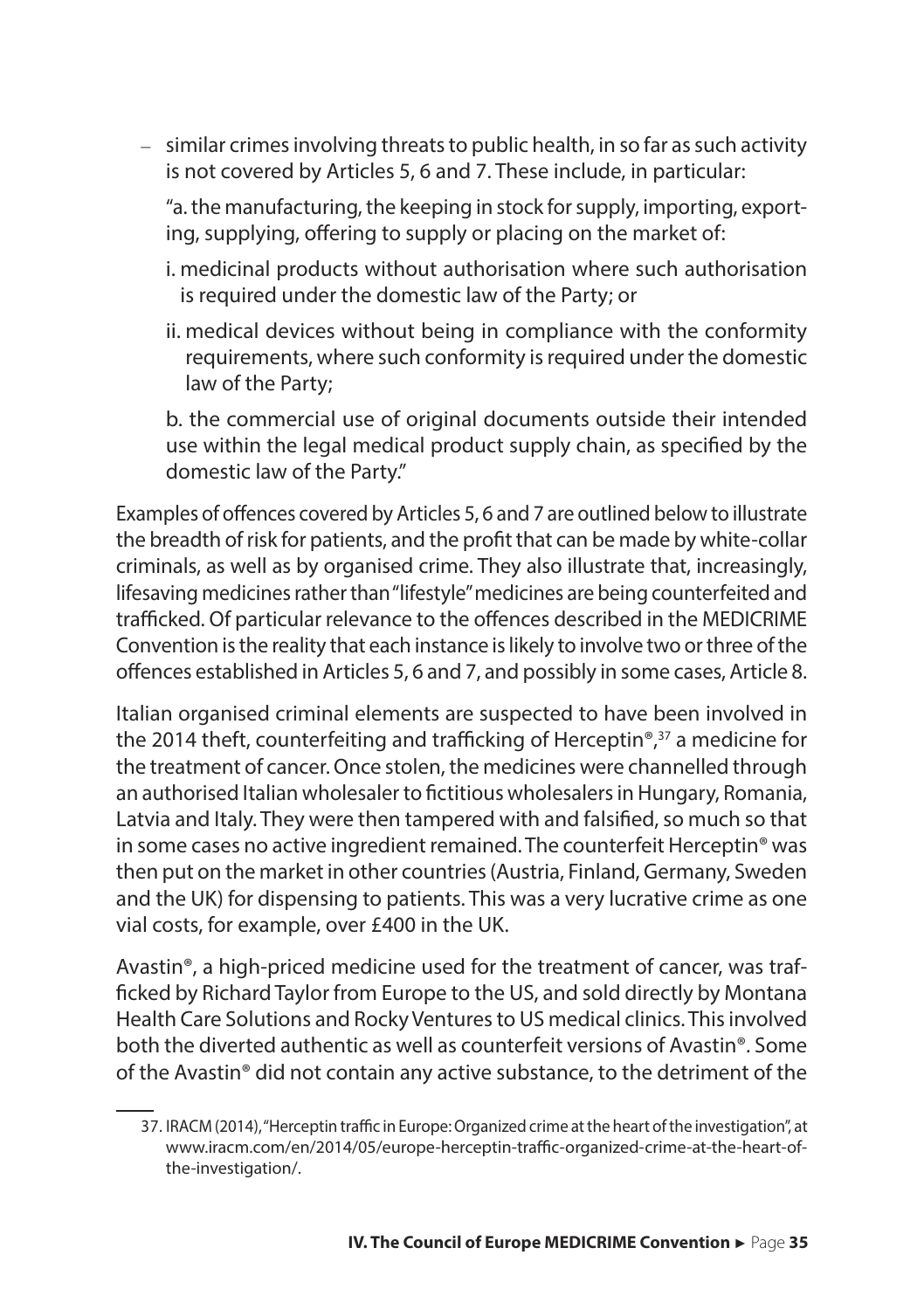cancer patients. Richard Taylor was finally sentenced to 18 months in prison and a fine of US\$800,000 $38$ 

Other lifesaving medicines that have been counterfeited and trafficked<sup>39</sup> include Truvada®, Viread®, Combivir® and Viramune®, all indicated for the treatment of HIV. Counterfeit versions of these treatments have been found on the markets of several European countries since 2009. The trade in counterfeit lifesaving medicines, such as Casodex<sup>®</sup> for the treatment of prostate cancer, Zyprexa<sup>®</sup> for the treatment of psychosis and Plavix® for the treatment of cardiovascular disease, was the subject of a multi-state investigation centred on the UK, which began in 2007.<sup>40</sup>

Adulteration with different active substances is common in the illegal manufacturing industry and supply market, due to the use of the same machinery to make various products involving the use of different active substances. This has been common in the production of counterfeit erectile dysfunction medicines where multiple active ingredients have been found during analysis.<sup>41</sup> In 2012, over 100 patients of a Pakistani medical clinic were reported to have died as a result of the adulteration of Isotab®, a cardiac medication, with pyrimethamine which is used for the treatment of malaria. The resulting product contained over 14 times the recommended dosage of pyrimethamine for malarial patients.<sup>42</sup>

Veterinary medicinal products are equally vulnerable. Questions were raised in one UK prosecution<sup>43</sup> as to the impact of counterfeit veterinary medicines on the global epidemic of antibiotic resistance. Counterfeit anti-inflammatories, pain medication, sedatives and antibiotics, with a value of £6 million, were sold by a couple living in France, and operating from Belgium and the UK, to 4 000 customers in the farming and veterinary professions up to 2011. The products had been imported from Asia.

- 41. Campbell N., et al. (2013), "Adulteration of purported herbal and natural sexual performance enhancement dietary supplements with synthetic phosphodiesterase type 5 inhibitors", *J Sex Med*, 10(7), 184209, PubMed.gov. at www.ncbi.nlm.nih.gov/pubmed/23634714.
- 42. Khan S.M. (2012), "Medicine adulterated with large amounts of antimalarial: Sharif", *The Express Tribune*, at http://tribune.com.pk/story/330278/ medicine-adulterated-with-large-amounts-of-anti-malarial-sharif/.
- 43. McKenna M. (2011), "Are counterfeit drugs driving antibiotic resistance?", *Wired*, at www.wired.com/2011/08/counterfeit-driving-resistance/.

<sup>38.</sup> Roth J. (2013), "Counterfeit Drugs: Prosecuting the Profiteers, Protecting the Public Health", FDA Voice, At http://blogs.fda.gov/fdavoice/index.php/tag/misbranded/.

<sup>39.</sup> Partnership for SafeMedicines.org, "Counterfeit HIV Medication: Profitable for Criminals but Dangerous for Patients", at www.safemedicines.org/counterfeit-hiv-medication-profitablefor-criminals-but-dangerous-for-patients.html.

<sup>40.</sup>Jessop N. (2012) "Stepping up the fight against counterfeits", PharmTech.com, 24 (3), at www.pharmtech.com/stepping-fight-against-counterfeits.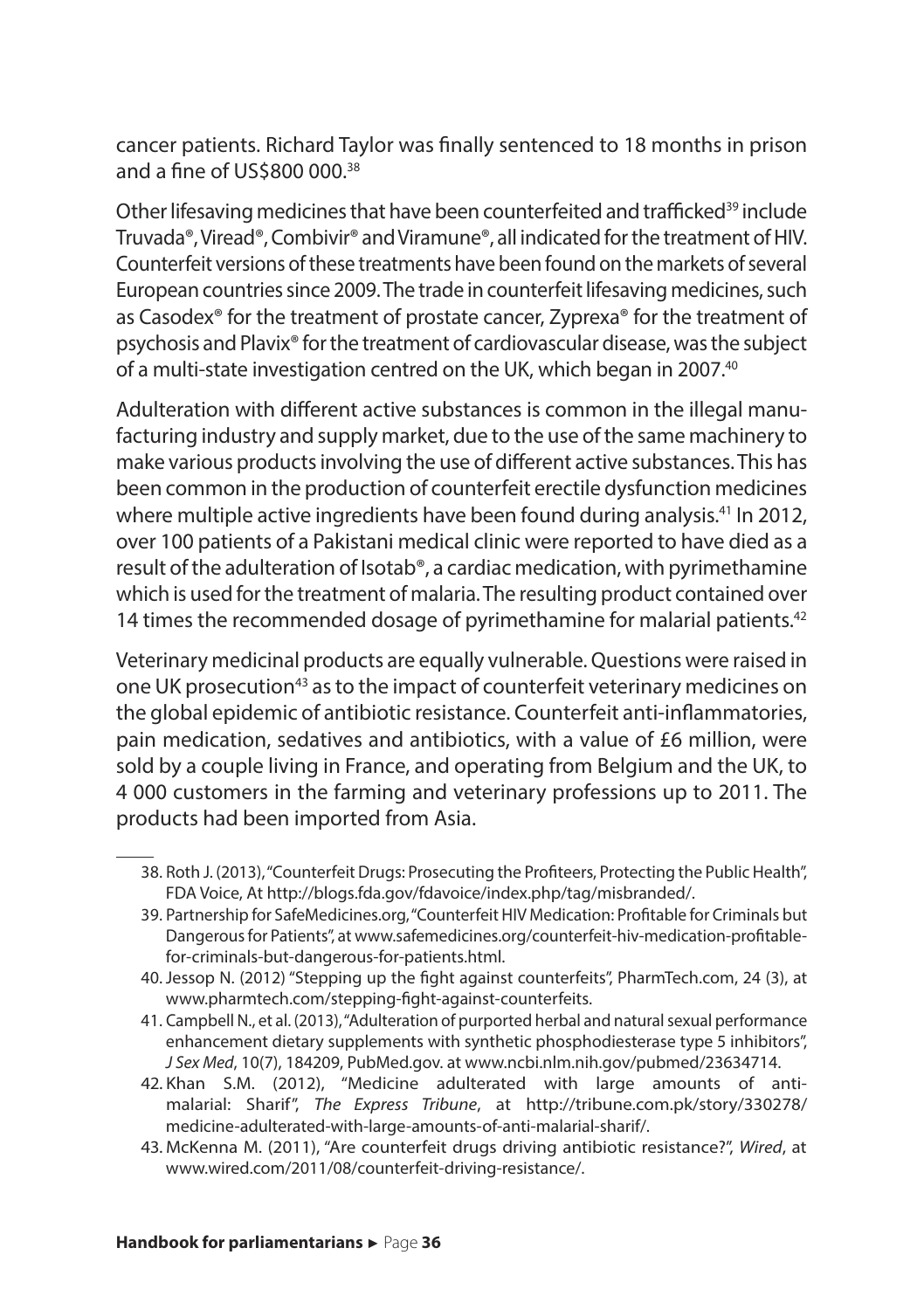Medical devices are also vulnerable to being counterfeited. The recent PIP breast implant scandal<sup>44</sup> affecting many European countries resulted in industrial-grade silicone being used in human-grade implants.

## **D. Preventive measures**

A good reporting system is one of the best approaches to combating the counterfeiting of medical products and similar crimes, because it can collect data and alert officials to potential problems before harm occurs. Article 18 of the MEDICRIME Convention offers preventive measures that attack this global health problem in several important ways.

It requires measures for the establishment of quality and safety requirements for medical products as well as a safe distribution system and measures to prevent the illegal supply of counterfeit medical products. The 28 member states of the EU that are members of the Council of Europe already have this type of regulatory system established under the directives covering medical products, as described in this convention, but some non-EU member states may not. By establishing regulation and good practice standards there will be a safer and a more guaranteed system of medical product supply within and among all states bound by the MEDICRIME Convention.

Article 18 also includes provisions for training all authorities involved and for awareness-raising campaigns aimed at populations affected by the counterfeiting of medical products and similar crimes.<sup>45</sup> Without these measures, it would be easier for offenders to commit the crimes described in Articles 5 to 8 of this convention without the fear of sanction and thus contribute to the detriment of public health.

# **1. Specialised prevention authorities and co-ordinating bodies**

**Reporting suspected counterfeit medical products, falsification of documents or similar crimes**

Health professionals are key players in the process of detecting and reporting suspected counterfeit medical products, but they do not have the authority

<sup>44.</sup>Jones B. (2012), "Breast implant scandal: What went wrong?", CNN, at http://edition.cnn. com/2012/01/27/world/europe/pip-breast-implant-scandal-explained/index.html.

<sup>45.</sup> The Interpol co-ordinated "Operation Pangea" includes this concept in order to raise awareness among the consuming public, at www.fda.gov/NewsEvents/Newsroom/ PressAnnouncements/ucm322492.htm; at http://interpolnoticeremoval.com/tag/mpcpc/.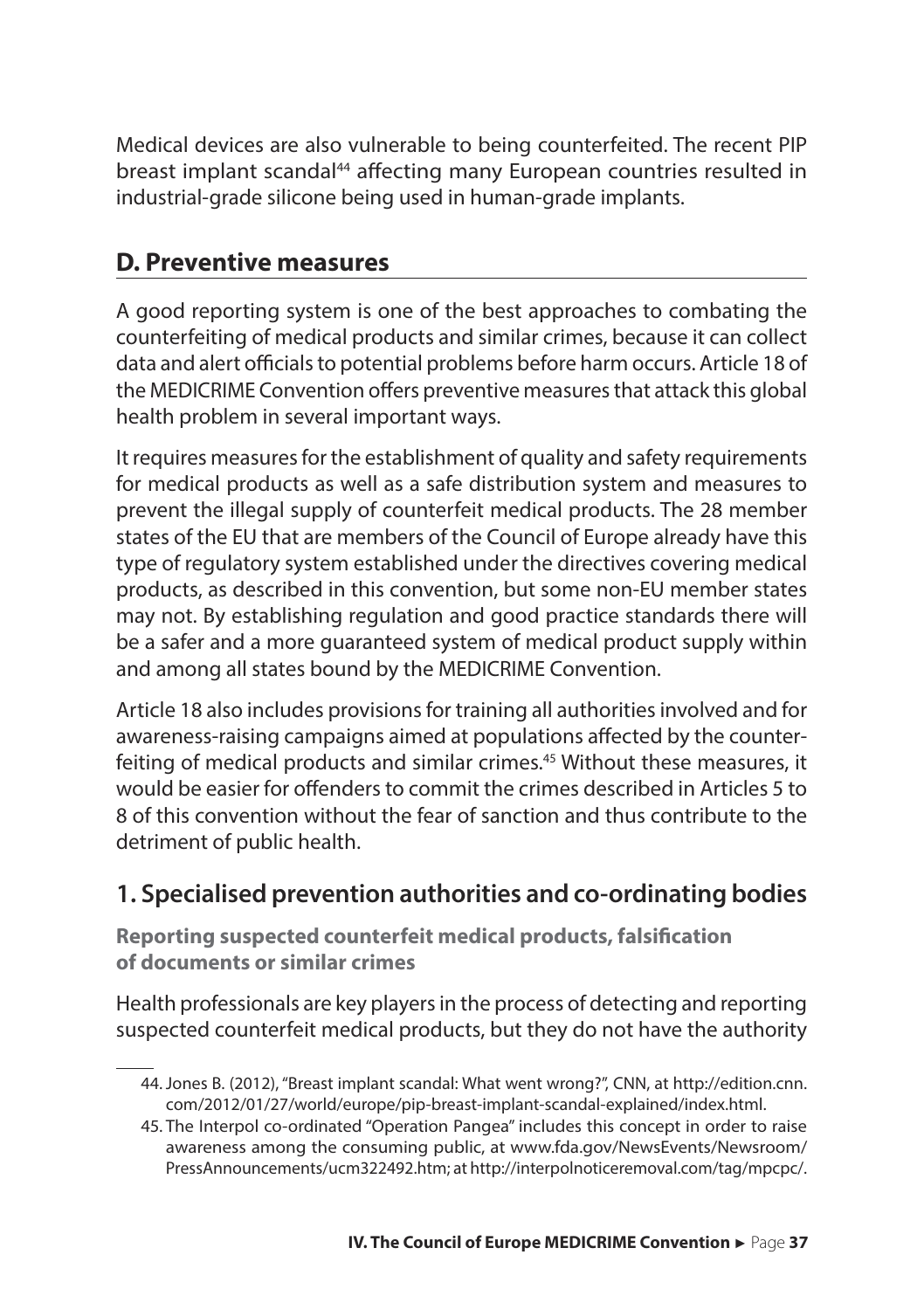to act independently. Article 17 of the convention calls on states to ensure that their legislatures create enforcement networks with partners among all types of competent authorities, including health authorities, customs and police, so they may exchange information and co-operate in accordance with domestic law. Article 17 also encourages these competent authorities to co-operate with industry and trade sectors on risk management in regards to the counterfeiting of medical products and similar crimes involving threats to public health. The text therefore opens the way for a highly sophisticated national infrastructure which allows public health officials and others to work together in order to detect, report, measure and counteract counterfeiting and similar crimes.

Consequently, the MEDICRIME Convention creates an opportunity for states to support the work of global health policy makers, such as the Pharmaceutical Inspection Convention and Pharmaceutical Inspection Co-operation Scheme (PIC/S) Rapid Alert Scheme<sup>46</sup> and the WHO<sup>47</sup> strategic approach to this global health problem as outlined in guidelines from the Executive Board of WHO, which reports to the World Health Assembly (WHA).<sup>48,49</sup> There is no need

- 47. In November 2014, the WHO Executive Board determined that its in-house monitoring mechanism should review procedures to detect, report and follow up SSFFC issues using the WHO Rapid Alert System which is designed to offer patients and consumers a validated basis to develop collaboration strategies for reducing the incidence of SSFFC products, by identifying the vulnerabilities in supply chains, measuring the harm caused and facilitating the more efficient exchange of information between countries. WHO Executive Board guidelines are consistent with the international collaboration provisions of the MEDICRIME Convention.
- 48. WHO guidelines, "it is advisable to have the sample, if possible, attached to a report form on the suspected SSFFC medical products containing as much pertinent data as possible, including but not limited to: identification and description of the problem, contact details for the person or entity reporting the problem, product name (International Non-proprietary Name and brand name, if any), batch, manufacturing date, expiry date, manufacturer or marketing authorization holder (hereinafter MAH), location/source where the product was acquired (online, authorized or unauthorized establishment), and description of any adverse events due to the use".
- 49. It should be noted that both PIC/S and WHO's Member State Mechanism (MSM) on SSFFC concern medical products, but do not include medical devices, parts, materials or accessories, and are focused on the protection of health through recording effects of medical products adversely affecting health. The MEDICRIME Convention's focus is different in that it uses criminal law to address offending behaviours in relation to medical products, active substances, excipients, parts, materials and accessories.

<sup>46.</sup> PIC/S (2015), Procedure for handling rapid alerts and recalls arising from quality defects (PI 013-3) at www.picscheme.org/publication.php?id=17.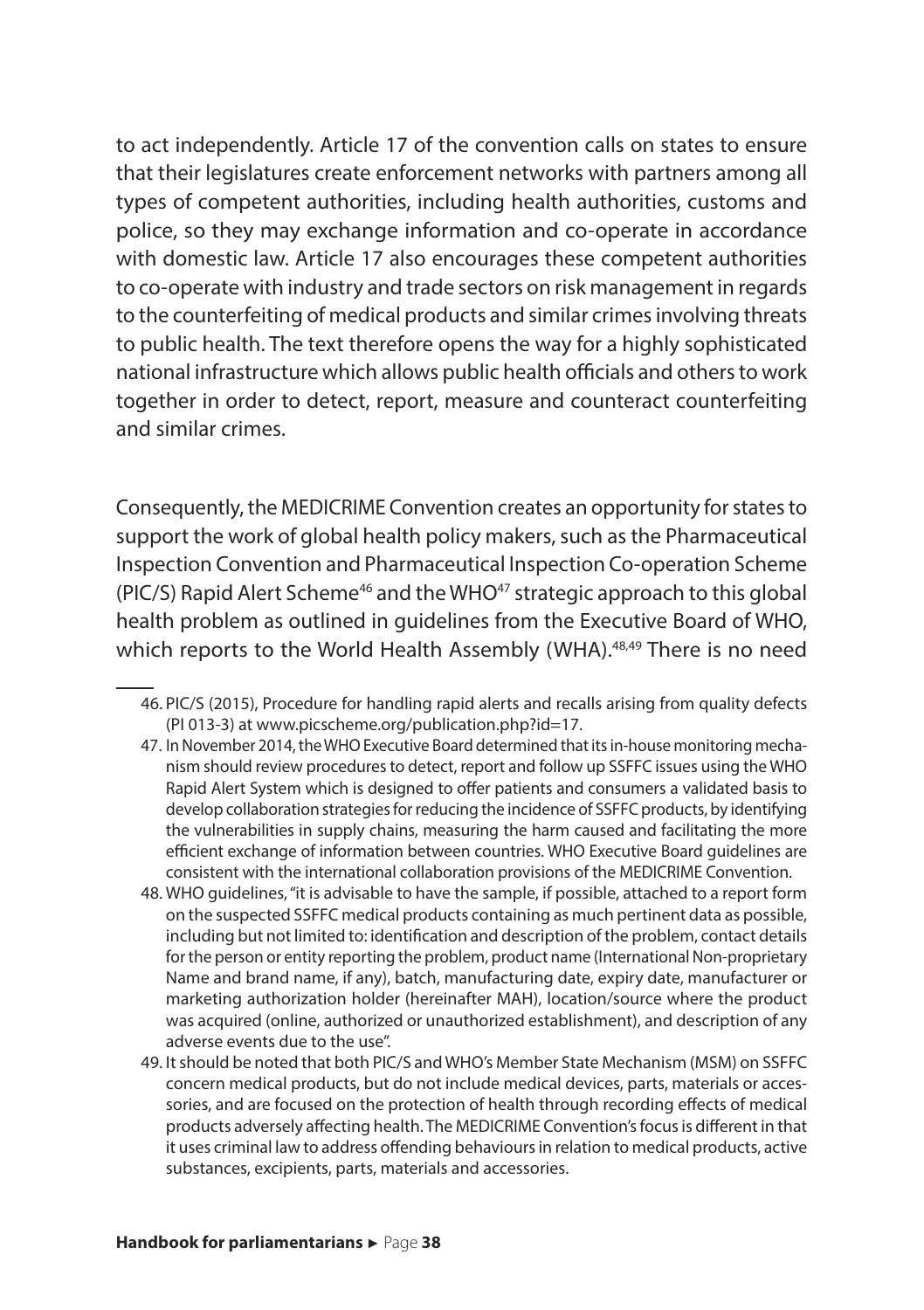to re-invent the wheel to convey information about these offences.<sup>50</sup> WHO activities already in place<sup>51</sup> can serve to rebut potential arguments against ratification such as "we don't have the money and infrastructure to set up data collection to combat such crimes": rather, states or the Committee of the Parties can tailor the existing system to meet specific needs.

# **2. Protective measures and assistance to victims**

The MEDICRIME Convention does not alter existing methods of recovering damages using civil liability. Instead, Article 19 of the convention reaffirms victims' right to compensation from the perpetrators, while also granting them the opportunity for assistance in their recovery process and requiring that they have access to information about their case, when necessary for the protection of their health. Ratifying states also undertake to promote the role of such rights in their national legislatures.

Article 20 ensures, among other rights, that victims have standing to complain at criminal proceedings, in a manner consistent with the procedural rules of domestic law, and to have access to the information regarding their complaint, possible charges, the general progress of the investigation or proceedings, and their role therein as well as the outcome of their cases. This is a key provision because, while not expressly being provided for by the convention, it may enable victims to obtain additional information on the harm that has been done to them as relevant to their health (Article 19). At the same time, the provision of the right of victims to access information promotes institutional accountability and governmental transparency.

## **3. Measures aimed at the general public: outreach and awareness to prevent counterfeiting**

Communication with the general public is an essential tool for preventing crime, however this is often neglected when estimating the costs for any programme targeting criminal activity.

<sup>50.</sup> WHO's SSFFC includes sub-standard products which are not included in the MEDICRIME Convention, as sub-standard is a breach of good manufacturing practice standards and not an intentional activity to counterfeit a medical product or a similar crime. Substandard products are not counterfeit, unless made intentionally sub-standard under Article 5 of the convention.

<sup>51.</sup> WHO recommendations for health authorities to detect and deal with actions, activities and behaviours that result in substandard/spurious/falsely-labelled/falsified/counterfeit medical products IV.1.2. Testing in quality-control laboratories.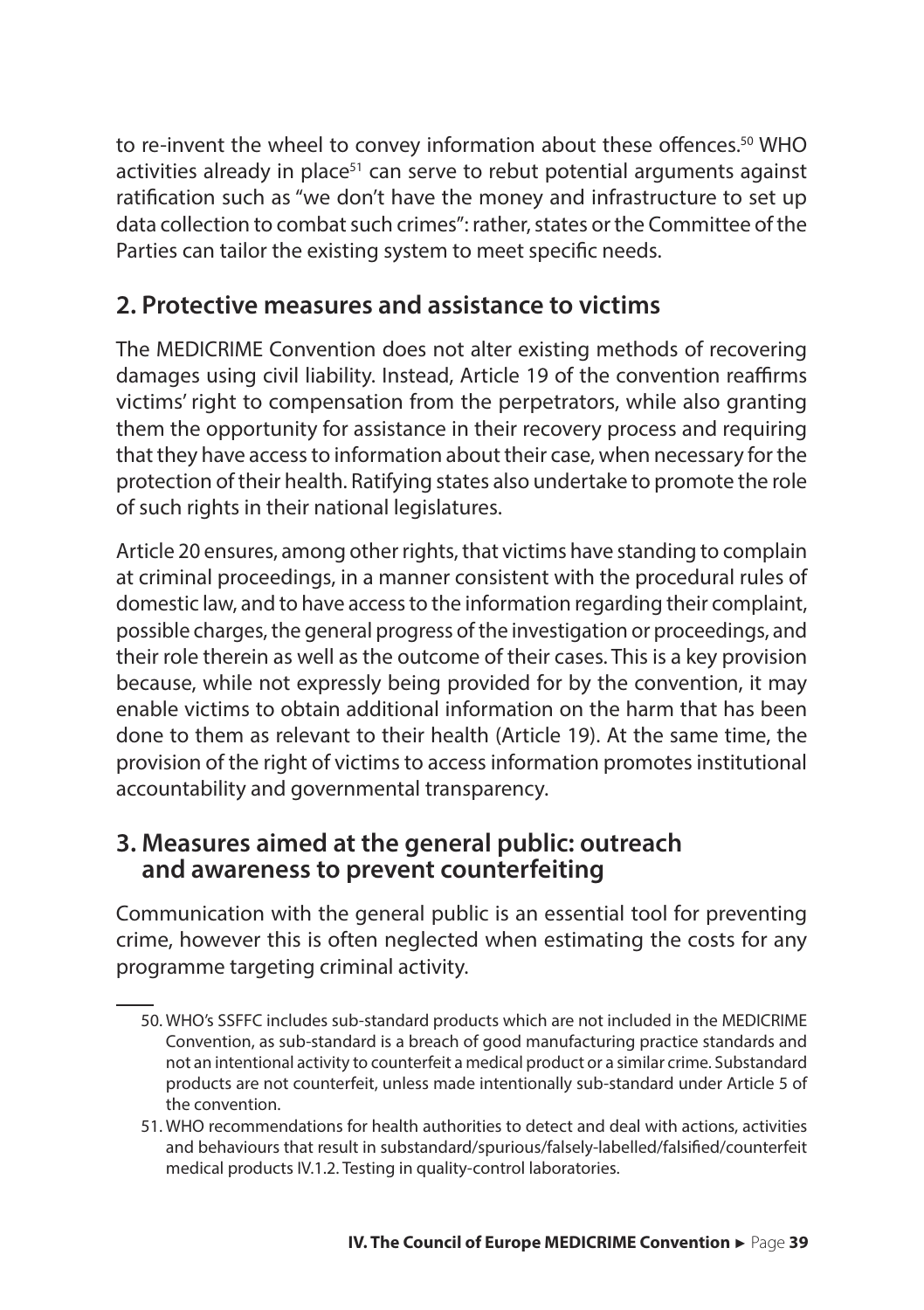And yet outreach to the public is one of the least expensive approaches to crime prevention, with the added value that it reassures the public that states have taken a proactive interest in protecting their right to health by defending the integrity of health care.

The MEDICRIME Convention encourages the participation of the private sector and civil society, including the media. The media clearly have an important role to play in educating the general public and in realistically addressing the issue through documentaries and television films on the risks posed by the counterfeiting of medical products and similar crimes. Other players active in the field include NGOs and the voluntary sector, also covered by the term "civil society", whose work must be acknowledged and built upon. States are invited to encourage these secondary projects and programmes aimed at preventing counterfeiting of medical products and similar crimes.

The convention invites states to adopt a range of measures, within national and local plans, using a multidisciplinary approach to prevention, along with efficient co-ordination across jurisdictions.

Some possible approaches include:

- co-ordination between the education and health sectors, law-enforcement and licencing authorities;
- establishing infrastructure for the detection of counterfeit medicines, with a view to enacting criminal laws against counterfeiting in each country;
- establishing mechanisms for data collection, in collaboration with civil society, for detecting and evaluating the crimes covered by the convention, with due respect for the requirements of personal data protection;
- encouraging co-operation between competent state authorities, civil society and the criminal prosecution apparatus to curb this danger to public health.

# **E. Interventions**

Concerned countries already participate on an ad hoc basis in several key international programmes set up by Interpol<sup>52</sup> and Europol, but the absence of a juridical basis for enforcement undermines the ability to fully exploit these

<sup>52.</sup> Interpol operations on pharmaceutical crime at www.interpol.int/Crime-areas/ Pharmaceutical-crime/Operations/Operation-Mamba.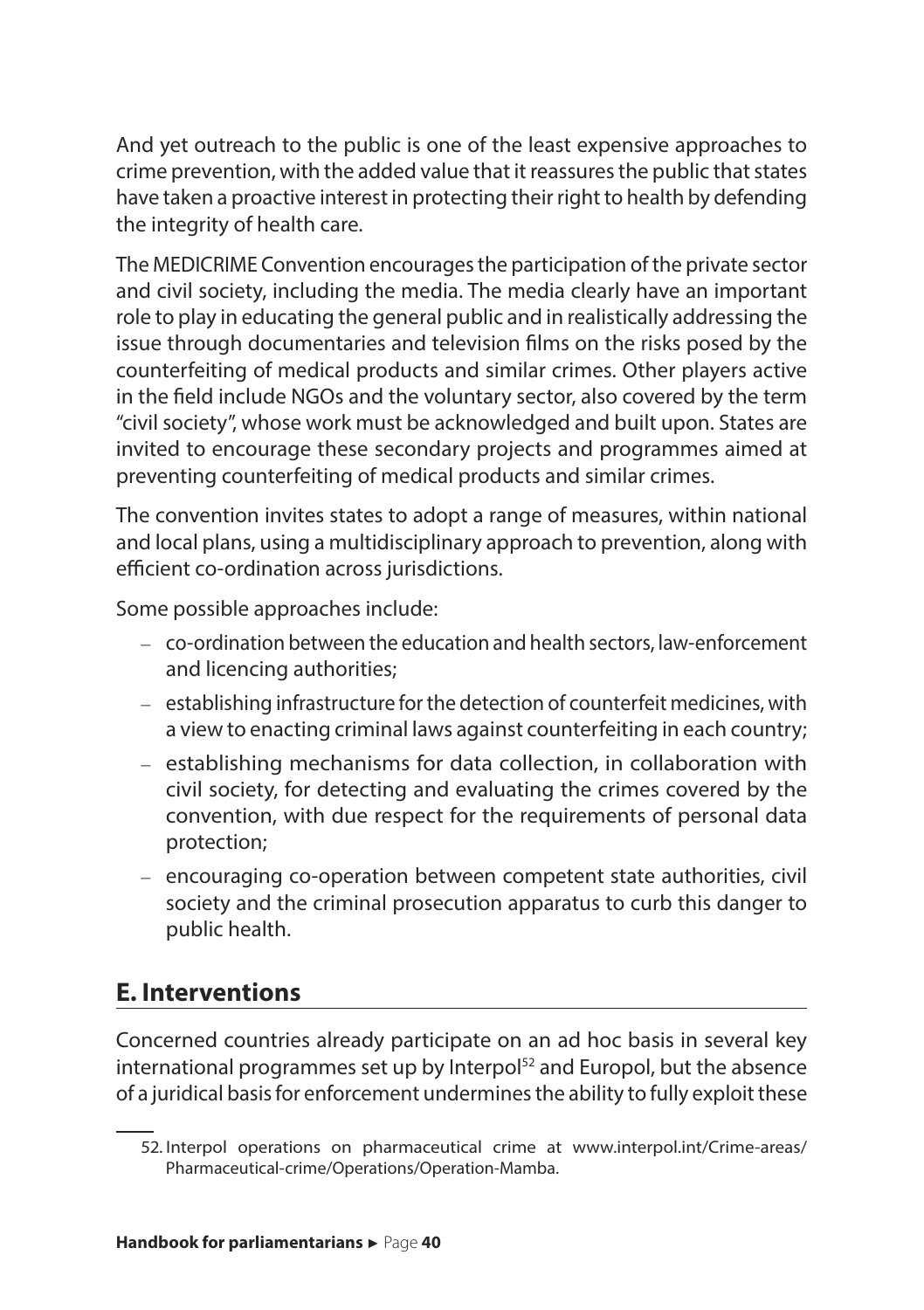resources. The MEDICRIME Convention fills this void. It provides a legal basis for successful programmes that prevent, stop and punish offences established under the MEDICRIME Convention.

Article 22 of the MEDICRIME Convention promotes international collaboration among states to organise surveillance measures for the quality and integrity of medical products in commerce, and to co-operate on protecting and providing assistance to victims. To do so, the convention obliges states parties to designate national contact points (without prejudice to the internal reporting systems of the parties) for the exchange of information. Thus, monitoring occurs at two levels: at the national level, by encouraging laws that are consistent across ratifying nations, and at the international level, through sharing information.

# **1. International co-operation in criminal matters**

The MEDICRIME Convention offers an important example of a practical approach to intervention because it allows for subsequent extradition treaties regarding the offences established in the convention. Article 21, paragraph 2, obliges states to "co-operate to the widest extent possible in pursuance of the relevant applicable international, regional and bilateral treaties on extradition and mutual legal assistance in criminal matters concerning the offences established in accordance with this Convention". This effort can provide a legal basis for the efforts already undertaken by states in conjunction with other organisations, such as Interpol, Europol and WHO. This provision also offers a new opportunity to harmonise existing treaties and conventions regarding extradition, in the event that a transnational offence is committed and causes harm in one country but is not, until the ratification of the MEDICRIME Convention, illegal in the perpetrator's home state.

## **2. International co-operation on prevention and other administrative measures**

Although criminal law is invaluable as a tool to punish perpetrators and their agents, other administrative measures (particularly, of a preventive nature) are necessary in order to counter the risks posed by counterfeiting of medical products and similar crimes. It is important to use both types of measures.

Article 18 of the MEDICRIME Convention promotes consistency across infrastructures, by encouraging governments to, among other requirements for ensuring safety and quality in the manufacturing and distribution of medical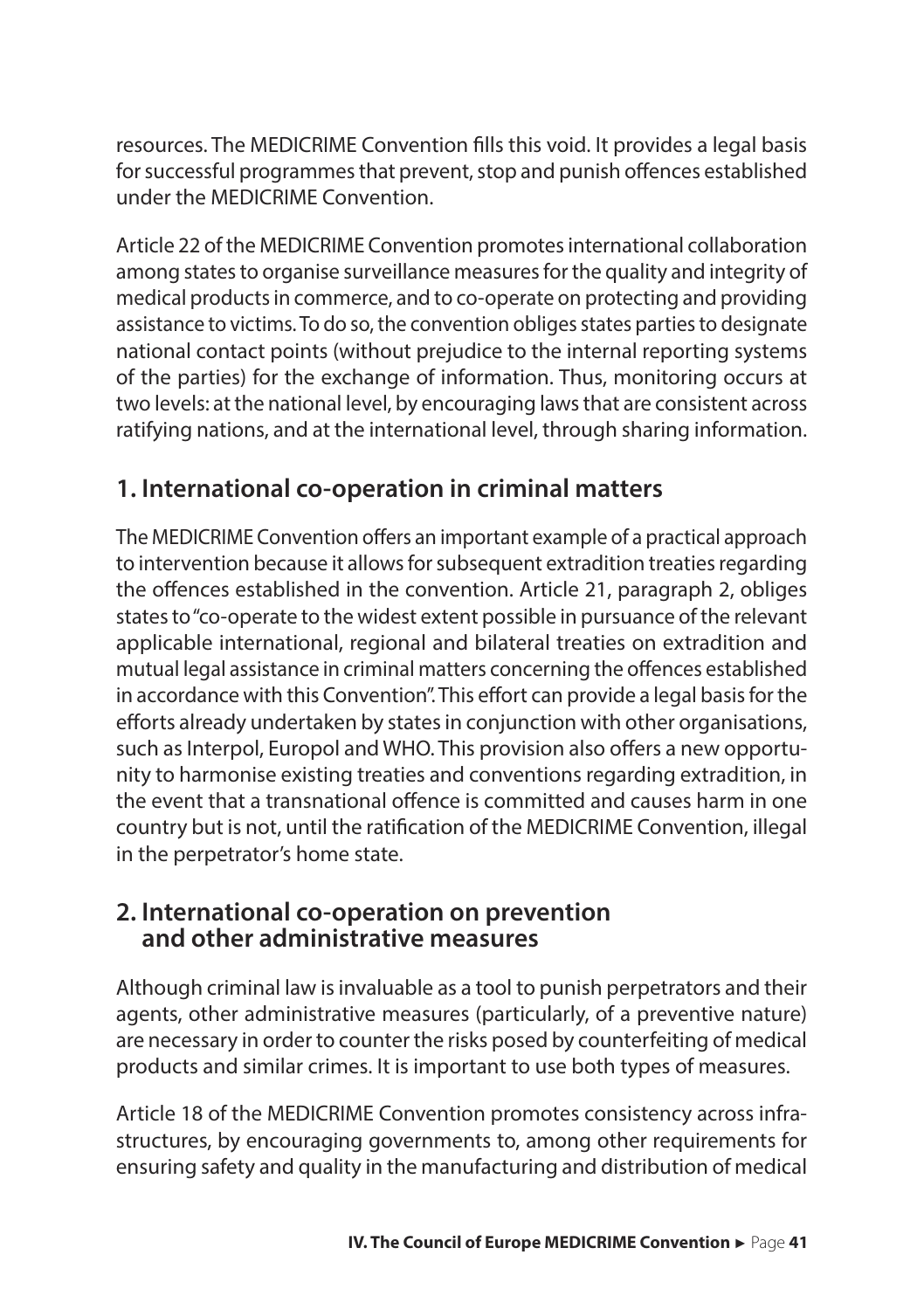products, engage in a campaign informing the general public about the crimes covered by the convention and the competent authorities which fight these offences.

As stated in Article 22, paragraph 2, "the Parties shall, without prejudice to their internal reporting systems, designate a national contact point which shall be responsible for transmitting and receiving requests for information and/or co-operation in connection with the fight against counterfeiting of medical products and similar crimes involving threats to public health". For example, by encouraging international co-operation among states.<sup>53</sup> it should become easier, at all stages in the supply chain, for national authorities to prevent, trap and arrest perpetrators of offences established by states under the MEDICRIME Convention.<sup>54</sup> Because illegitimate copies of medicines do not have quality, safety and efficacy guarantees from competent authorities, the prevention portions of the MEDICRIME Convention that facilitate international collaboration and the creation of robust systems to detect and report counterfeit medical products are important for protecting public health.

The MEDICRIME Convention will enable enforcement agencies, police, customs and health regulatory authorities to build on and benefit from communication, collection of samples for verification, risk evaluation by competent authorities and the health sector and a communication strategy for disseminating the information to the public. WHO, for example, accepts reports received inperson, by post mail, telephone or email. Reports and samples sent to WHO are then systematically recorded and communicated to stakeholders including enforcement, public health officials and the general public. Reporting at the international level involves contacting national focal points. According to WHO, follow-up after appropriate investigation by competent authorities may

54. Relevant precedent exists such as the WHO Executive Committee guidelines, which are not law, but which provide a useful starting point: "A. … 1. Establish and convene an MSM working group comprised of experts from Member States to: (i) draft recommendations to strengthen NRRAs in their prevention, detection and response to SSFFC medical products, including on criteria for risk classification and assessment prioritization of cases of SSFFC medical products; (ii) develop training material for NRRAs in hard and soft copy, multilingual, virtual and face to face formats focused on the prevention, detection and response to SSFFC medical products. B. Create a focal point network for the exchange of information and consultation at large among Member States and establish an on-going virtual exchange forum".

<sup>53.</sup> Council of Europe Ad hoc Group on Counterfeit Medicines (2007), "A model for a network of Single Points of Contact (SPOCs) to combat counterfeit medical products", EDQM, at www. edqm.eu/medias/fichiers/Model\_for\_a\_Network\_and\_Single\_Points\_of\_Contacts\_SPOCs.pdf.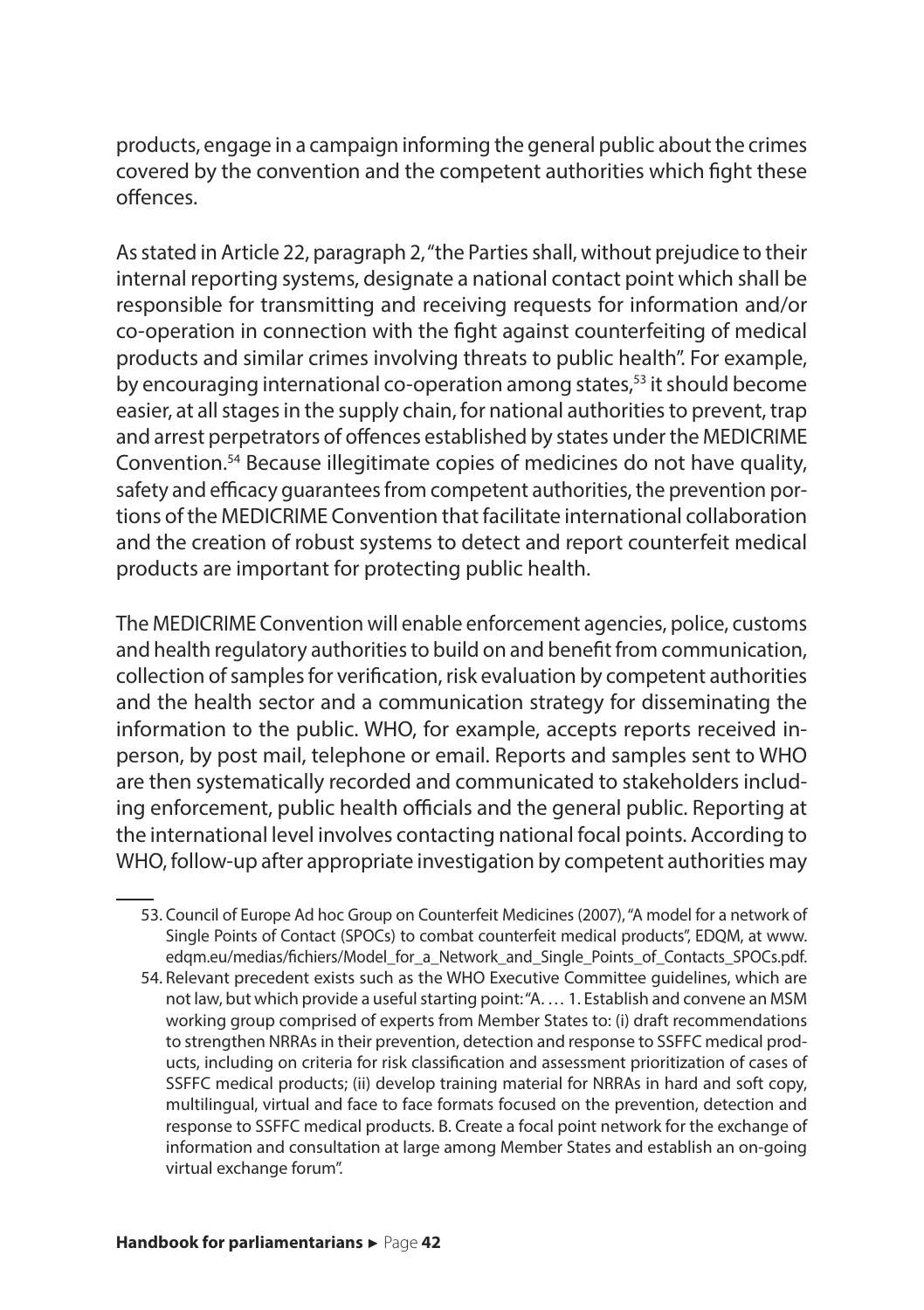include the recall and destruction of hazardous medicines.<sup>55</sup> while sharing information with counterparts in other states and with patients or their families.

Non-EU member states of the Council of Europe and other states considering the implementation of the convention could choose to seek guidance from the EU directives on human and veterinary medicines, clinical trials and medical devices, or from the WHO Executive Board guidelines as a basis for international co-operation by specialised bodies for implementing the inspections along the distribution chain, noting compliance history and best practices for prevention. For example, WHO collects data about: (a) verification of current good manufacturing and distribution practices in the supply chain from starting materials to finished dosage medical product; (b) verification of the origin and destination for each transfer of possession; (c) post marketing surveillance and co-ordination with regulatory agencies; (d) identification and investigation of activities and behaviours that result in SSFFC medical products; (e) collection of samples for verification, or analysis and (f) recalls of SSFFC medical products.<sup>56</sup> By increasing prevention through international co-operation, the MEDICRIME Convention can provide a legal basis to existing efforts under WHO guidelines and open communication channels with health professionals, patients and consumers.<sup>57</sup>

# **F. Criminalisation of acts**

The MEDICRIME Convention obliges parties to establish as offences, when committed intentionally, the manufacturing, supplying, offering to supply and trafficking of counterfeit medical products, active substances, excipients, parts, materials or accessories, the falsification of documents and other similar crimes involving threats to public health.

The convention does not target unintended breaches of good practices by manufacturers authorised to manufacture or distribute medical products, where such authorisation is required by domestic law. As noted by Jan Kleijssen

<sup>55.</sup> WHO's Member State Mechanism (MSM) has described such medicines, which do not include medical devices, parts, materials or accessories, as SSFFC (Substandard/spurious/ falsely-labelled/falsified/counterfeit) rather than as counterfeit or falsified. At http://apps. who.int/ab/SSFFC/pdf\_files/WG1b/A\_MSM\_WG1\_2-en.pdf.

<sup>56.</sup> World Health Organization, Executive Board, Recommendations for health authorities to detect and deal with actions, activities and behaviours that result in SSFFC medical products, November 2014.

<sup>57.</sup> http://apps.who.int/gb/ebwha/pdf\_files/EB136/B136\_29-en.pdf.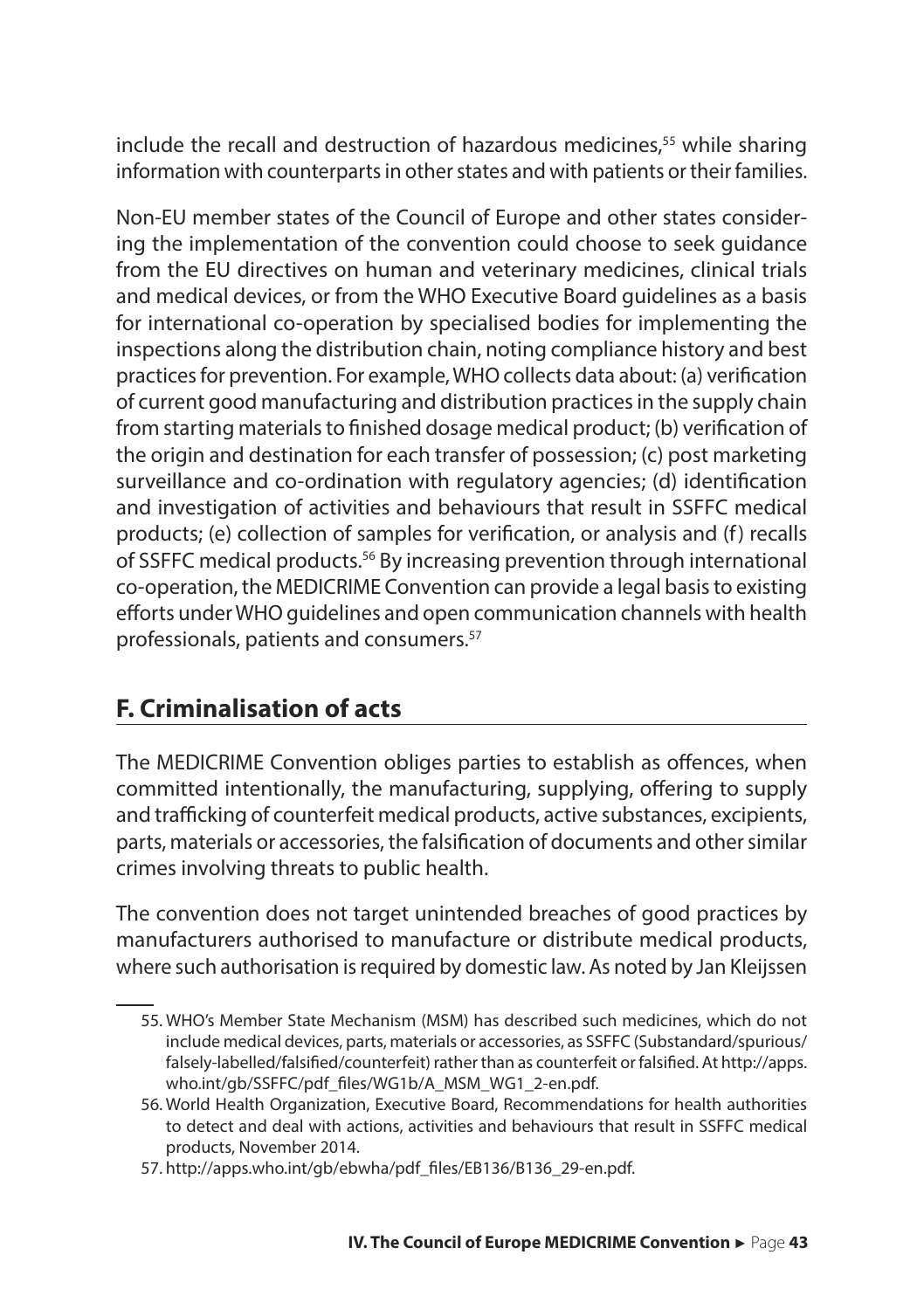and Susanne Keitel: "The Convention does not criminalise honest medicine manufacturers<sup>"58</sup>

**Similar crimes involving threats to public health**

Global trafficking has made it necessary for the MEDICRIME Convention to take an expansive view of "threats to public health," and obliges the parties to take the necessary legislative and other measures to also establish similar crimes (as mentioned above) as offences under its domestic law, when they are committed intentionally.

These crimes, committed throughout the world,<sup>59</sup> affect a wide range of medicinal products, including those indicated for blood pressure, cancer, sedatives, antidepressants, hormone replacement therapies and cholesterol, but also medical devices, such as needles, condoms and dental equipment, including X-Ray machines.<sup>60,61</sup>

Wherever authentic medical products have been diverted from their intended market, as in the offences envisaged by Article 8, they often also involve the trafficking of counterfeit medical products as envisaged by Articles 5 and 6, as well as the use of falsified documentation as envisaged by Article 7 of the convention.

# **1. General overview**

Due to the fact that many counterfeit medical products are manufactured in a first country for marketing in one or more state(s) and then diverted from the state of intended destination to a third state, detection and prosecution may be challenging. By specifically targeting the manufacture, trafficking and sale of medical products outside the scope of regulatory systems, the MEDICRIME Convention may stop threats to public health that undermine public confidence in the system. It is difficult for states to co-operate on

<sup>58.</sup> Kleijssen J. and Keitel S., "The Council of Europe MEDICRIME Convention: protecting the patient from counterfeit/falsified medical products – a pre-requisite for safe healthcare", May 2014.

<sup>59.</sup> Singh J. (2008), "Phase out the Fakes", Medicaldevice-network.com. at www.medicaldevicenetwork.com/features/feature1811/.

<sup>60.</sup> MHRA Press release (2015), "UK leads the way with £15.8 million seizure in global operation targeting counterfeit and unlicensed medicines and devices", at www.gov.uk/government/ news/uk-leads-the-way-with-158-million-seizure-in-global-operation-targeting-counterfeitand-unlicensed-medicines-and-devices.

<sup>61.</sup> Interpol (2015) Operation Pangea VIII, at www.interpol.int/en/Crime-areas/ Pharmaceutical-crime/Partnerships.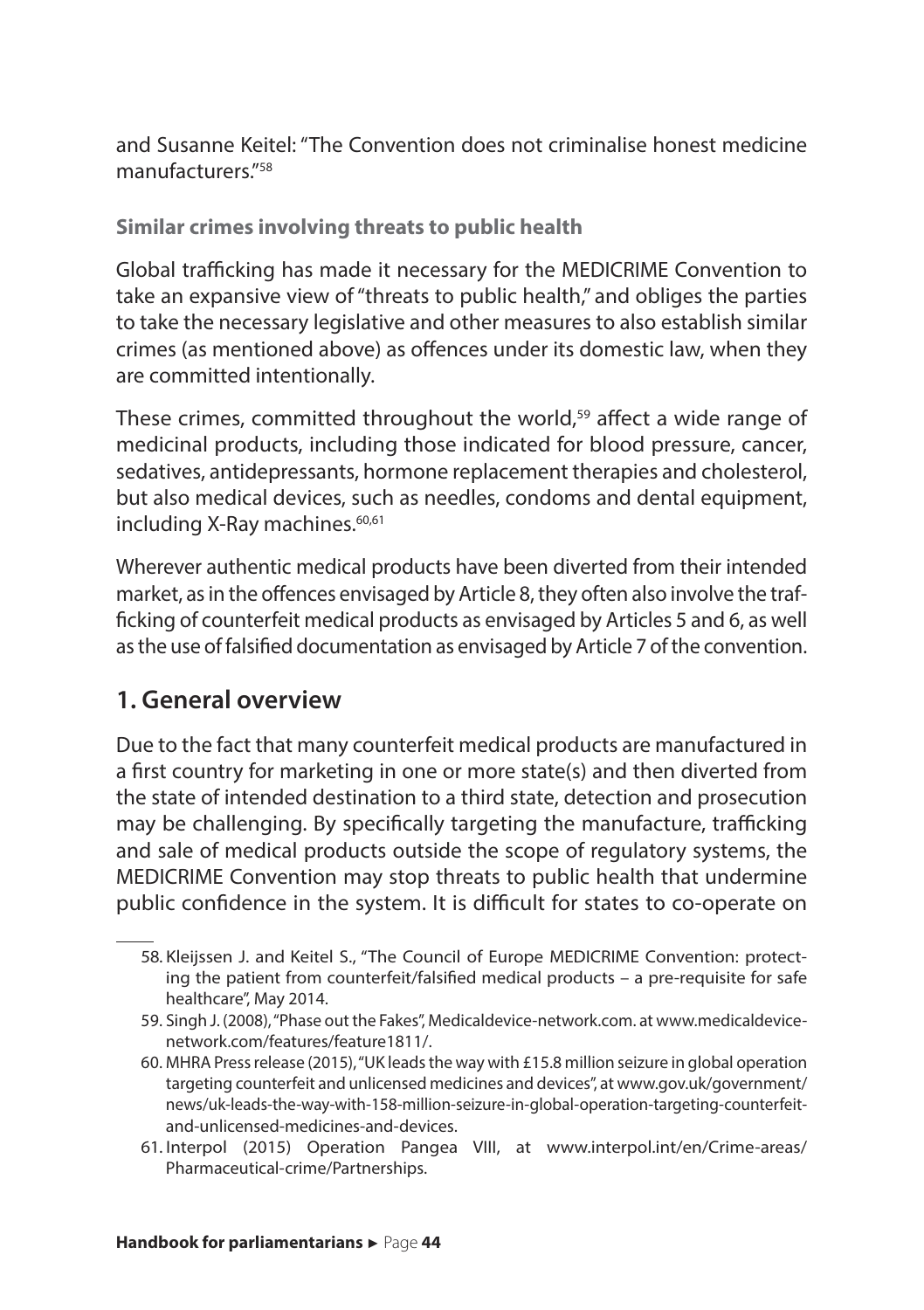matters such as extradition and mutual legal assistance because national laws regarding the definition and punishment of the type of offences covered by the MEDICRIME Convention vary between states. Extradition for offences, as established under the convention, may be impossible unless the states are parties to the MEDICRIME Convention.

Throughout the substantive criminal law chapter of the MEDICRIME Convention, parties undertake to establish as offences in their domestic laws each act targeted by the various provisions. There is limited scope for each state or the European Union, at the time of signature or when depositing its instrument of ratification, to declare to the Secretary General of the Council of Europe a reservation where that is provided for, such as in Articles 5.1, 6 and 7 as regards excipients, parts and materials, and for 5.2 as regards excipients. Reservations may also be entered in the same circumstances in Article 9.2 as regards Articles 7 and 8 and, in Articles 10.1.*d* and 10.2 as regards jurisdiction. These possible reservations notwithstanding, the list of prohibited acts and consequent offences applies equally to all cited medical products.

As regards Articles 5 to 7 of the MEDICRIME Convention, it should be noted that the mere possession of counterfeit medical products, active substances, excipients, parts, materials and accessories or falsified documents is not specifically criminalised under the convention. However, possession of such items with an intent to commit any of the criminal acts set out in Articles 5 and 6 could be considered – when not included in the concept of "keeping in stock" related to "trafficking" of Article 6 – as an attempt under Article 9.

The MEDICRIME Convention does not specifically require criminalising the possession of equipment that could be used to commit the criminal acts set out in Articles 5, 6 and 7, since it would in practice often prove difficult to establish a sufficiently strong link between the mere possession of equipment that could theoretically be used for such criminal activity and the actual activities of counterfeiting, supplying and trafficking in counterfeits, as well as the falsification of documents. However, such equipment may, of course, play an important role as evidence, if that link can be established. Finally, possession of equipment could also be considered as an attempt (under Article 9), if a criminal intention can be demonstrated.

# **2. Key provisions**

Articles 5 to 8 of the MEDICRIME Convention list intentional conduct that is considered to be so inherently dangerous to public health that those articles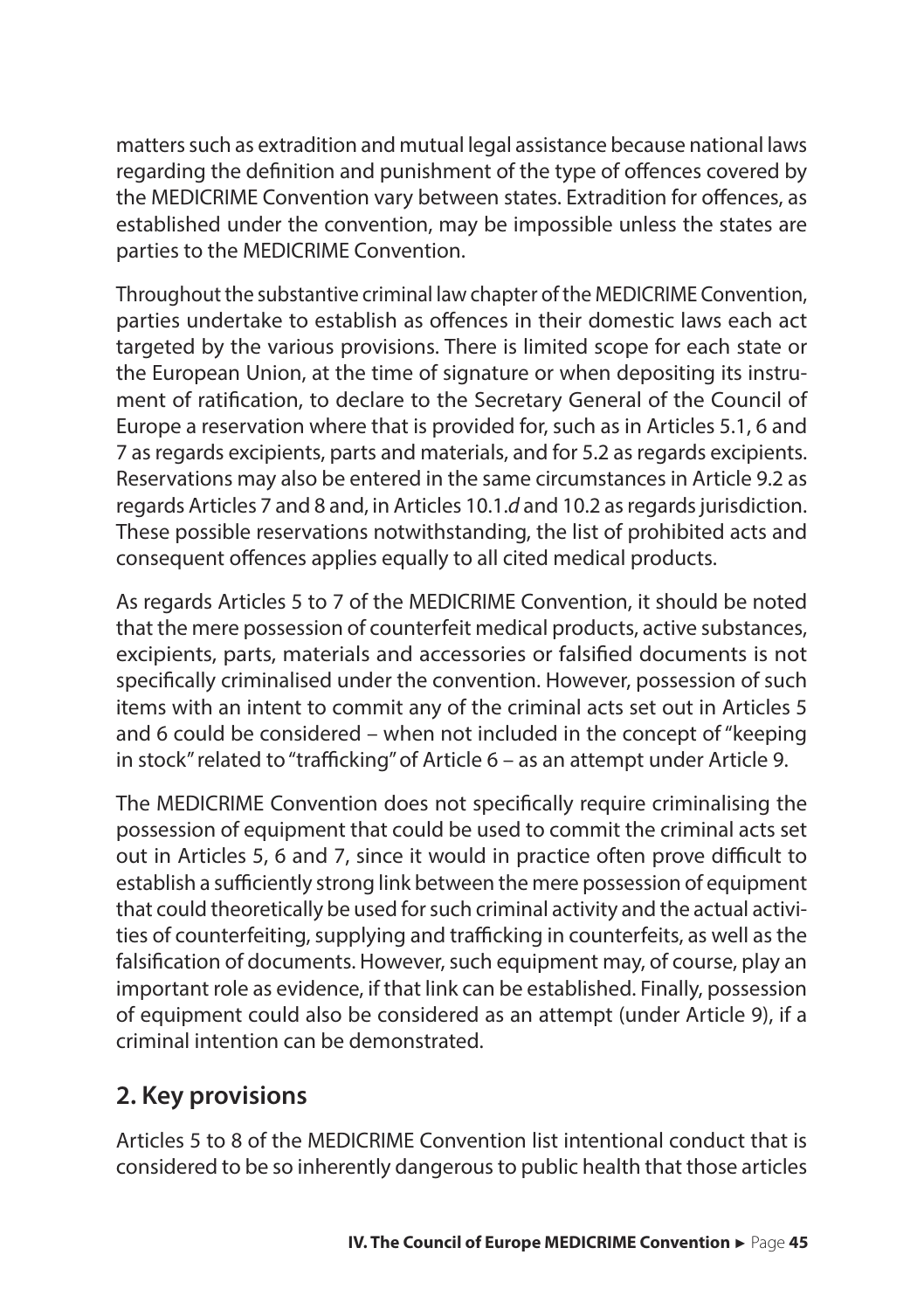apply even without actual physical or psychological damage to victims. As the right to life is protected by Article 2 of the European Convention on Human Rights, it follows that public health is a protected collective right. The manufacturing of counterfeit medical products creates a health risk, but until these products are consumed or used they are unlikely to cause actual harm. For this reason alone it would be futile to suggest that actual harm needs to be proven when an offender manufactures a counterfeit medical product or falsifies or uses a falsified document.<sup>62</sup> That risk comes to fruition when the patient consumes the finished dosage form of a medicinal product or is treated with the medical device. Too often, due to delayed detection of harm or to another underlying medical condition, it can be difficult to prove a nexus of actual harm in many cases.<sup>63</sup> Although "adulteration" has not been specifically defined in Article 4 of this convention, the concept of adulteration involves reducing the quality of a product by changing its ingredients at the manufacturing stage. Supplying, offering to supply or trafficking in adulterated medical products are defined as criminal offences in the convention. People who are agents of a corporation engaging in such illegal activity are also criminals under this convention.

Significantly, the criminal law in the MEDICRIME Convention punishes people who are not in possession of the illegal goods in question, but who provide a link in the distribution chain, under Article 6, for supplying or offering "to supply, or trafficking …counterfeit medical products, active substances, excipients, parts, materials and accessories". The terms "supplying" and "offering to supply" are not specifically defined, but were intended by the drafters to include brokering, procuring, selling, donating or offering for free as well as promoting these products through advertising. Note that "offering to supply"<sup>64</sup> is a separate criminal act distinguished from an "attempt to supply",

<sup>62.</sup> Interpol, Pharmaceutical Crime Sub-Directorate, op. cit. Actual harm would not have occurred to the patients in the medical clinic if the medicinal product adulterated with Pyrimethamine had not been dispensed to patients, but the threat existed once the product had been manufactured. Having been dispensed, over 100 patients died. It took significant investigation to determine which medicinal product actually caused the deaths as more than one was initially suspected as being the cause.

<sup>63.</sup> The case of dinitrophenol (DNP) weight loss product is an example where the post mortem can show that the death was consistent with the actions of 2,4-dinitrophenol, but a death from an Erectile Dysfunction (ED) medicine would present itself as a cardiac event and might not be connected with the ED medication unless prompted by external information. NHS choices (2013), "Warning issued over deadly DNP 'diet drug'", at www.nhs.uk/ news/2013/09September/Pages/Warnings-issued-over-deadly-DNP-diet-drug.aspx.

<sup>64.</sup> Offering to supply can often be found on online auction sites.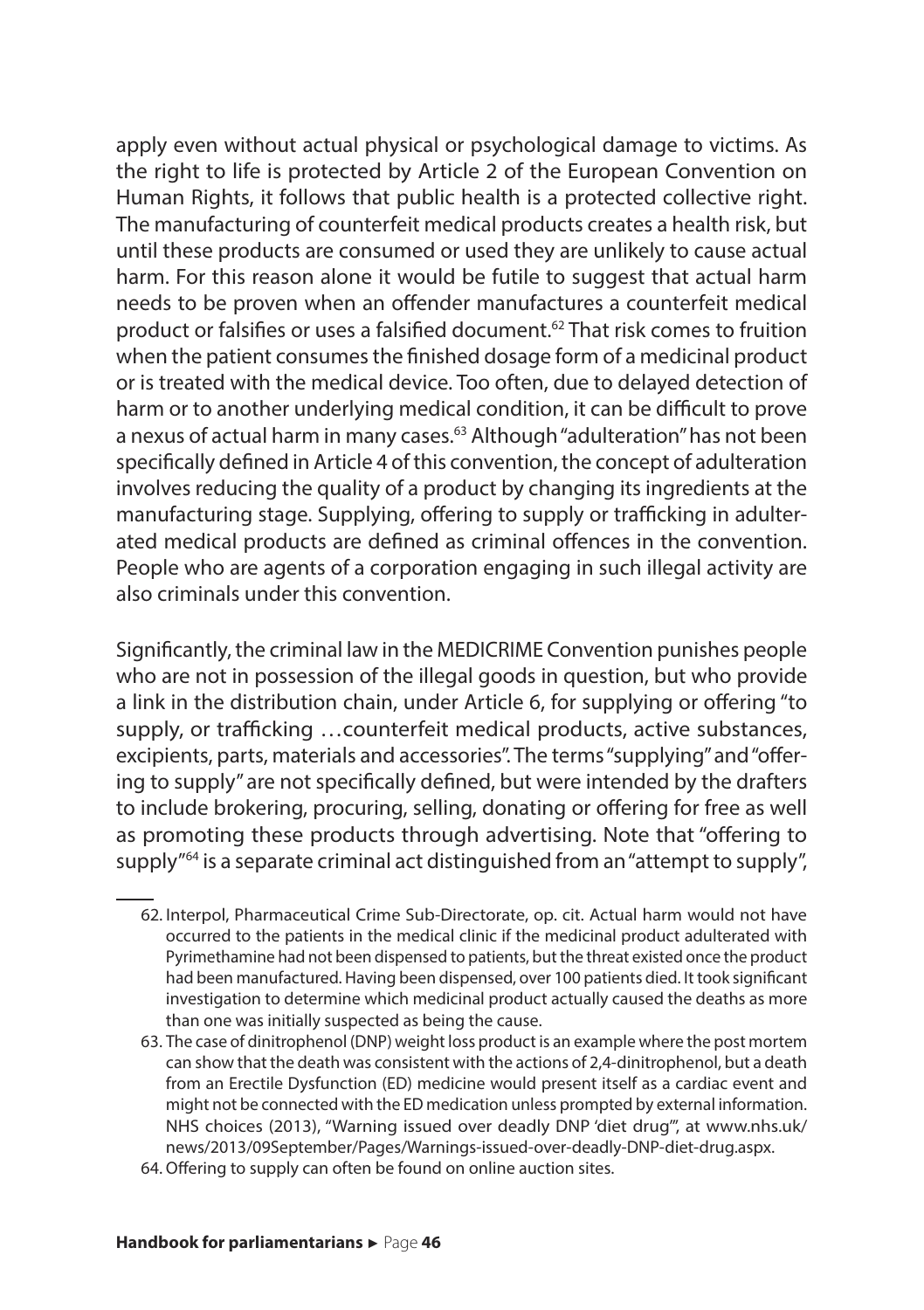under Article 9. A person may thus engage in the criminal act of making an "offer to supply" without actually having those products in their possession. This conduct differs from "attempt to supply", when the supplier does possess counterfeit medical products, but does not complete the criminalised act.

MEDICRIME Convention Article 7 on the falsification of documents covers the act of producing a false document from scratch, as well as unlawfully amending or changing a document with regard to its content or its appearance so that a person reading the document is deceived into believing that the medical product, active substance, excipient, part, material or accessory which the document accompanies is legitimate,<sup>65</sup> and not counterfeit or the subject of a criminal conduct as described in Article 8, paragraph *a*.

MEDICRIME Convention Article 8 on similar crimes involving threats to public health includes certain offences that are considered to be similar to counterfeiting of medical products, as they pose an equally serious threat to public health, but are nevertheless clearly distinct from that conduct by the fact that the medical products subject to Article 8, paragraph *a*, are not counterfeited. In fact, these products are intentionally manufactured, kept in stock for supply, imported, exported, supplied, offered for supply, or placed on the market without authorisation (medicines) or without being in compliance with the conformity requirements (medical devices) as laid down in the domestic law of the parties.

An example of the offences set out in Article 8, paragraph *a*, is the well-attested existence of a sprawling black market for medicines for hormonal treatment produced without authorisation – which are used for doping for athletes and by others who want to artificially enhance their physical performance.<sup>66</sup> The abuse of these unauthorised medicines can lead to bodily injury and death, and their uncontrolled circulation constitutes in itself a significant threat to public health. Another example is the otherwise legitimate manufacturing of a medicine, which criminals then divert through the black market with a view

66. IFPMA, "2 Fields 1 Goal, Protecting the integrity of science and sport" at www.ifpma.org/ ethics/doping-in-sport.html.

<sup>65.</sup> Herceptin®, a medicinal product used in the treatment of cancer, was stolen in Italy and was placed on markets in Austria, Finland, Germany, Sweden and the UK. Other countries were involved in the distribution chain of this diversion and counterfeiting and the perpetrators used falsified documentation to get the product onto the market in other countries. Palmer E. (2014), "EMA warns Herceptin vials stolen in Italy spreading through EU", FiercePharma at www.fiercepharma.com/story/ ema-warns-herceptin-vials-stolen-italy-spreading-through-eu/2014-04-16.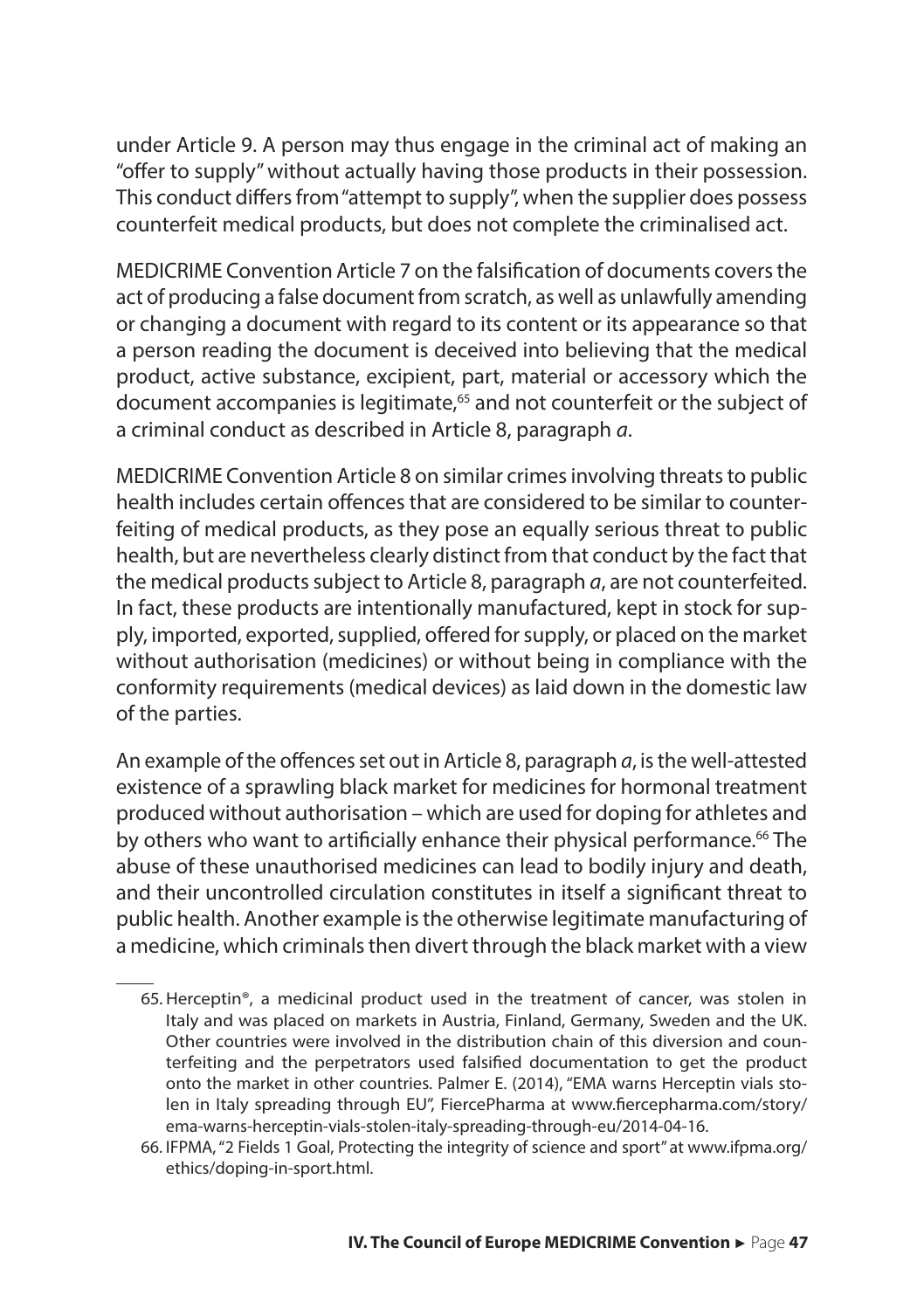to unauthorised supplying. It is a fact that legitimate anabolic steroids used for medical purposes are also sold on the black market to athletes and other people who wish to enhance their physical performance.<sup>67</sup>

In addition to the offences enumerated in Article 8.*a*, Article 8.*b* obliges parties to establish as an offence "the commercial use of original documents outside their intended use within the legal medical product supply chain, as specified by the domestic law of the Party". This provision is intended to target the intentional abuse of original documents for criminal purposes related to the acts set out in Article 8. *a*, for example, to cover up the fact that a medicine has been manufactured without authorisation by pairing the unauthorised product with original documents intended for another – authorised – medicine. The commercial use of documents outside the legal medical product supply chain without criminal intent, such as the legitimate selling and/or buying of waste papers (such as unused packaging) for recycling purposes is obviously not covered by the provision.

# **3. Integration with existing procedural law**

The Council of Europe already has a wide set of standards in relation to judicial co-operation in criminal matters. For example, the European Convention on Extradition (ETS No. 24) and its protocols (ETS Nos. 86 and 98), the European Convention on Mutual Assistance in Criminal Matters (ETS No. 30) and its protocols (ETS Nos. 99 and 182), and the Council of Europe Convention on Laundering, Search, Seizure and Confiscation of the Proceeds from Crime and on the Financing of Terrorism (CETS No. 198) constitute transversal instruments that can be applied to many different offences.

In Article 17 the convention sets forth several principles to govern international co-operation:

- the parties shall remove obstacles to the rapid circulation of information and evidence and co-operate in order to prevent or stop activities criminalised by the convention;
- the parties shall enable international co-operation for enforcement actions;
- 67. "Brian Wainstein fights extradition on steroid charges", 2013, Steroid.com at www.steroid. com/blog/Brian-Wainstein-Fights-Extradition-on-Steroid-Charges.php. Brian Wainstein had been prosecuted in Ireland and convicted and sentenced to two years' imprisonment for the 2003 distribution of anabolic steroids, at http://juicedmuscle.com/jmblog/content/ genxxl-axio-syntrop-biogen-and-their-offspring.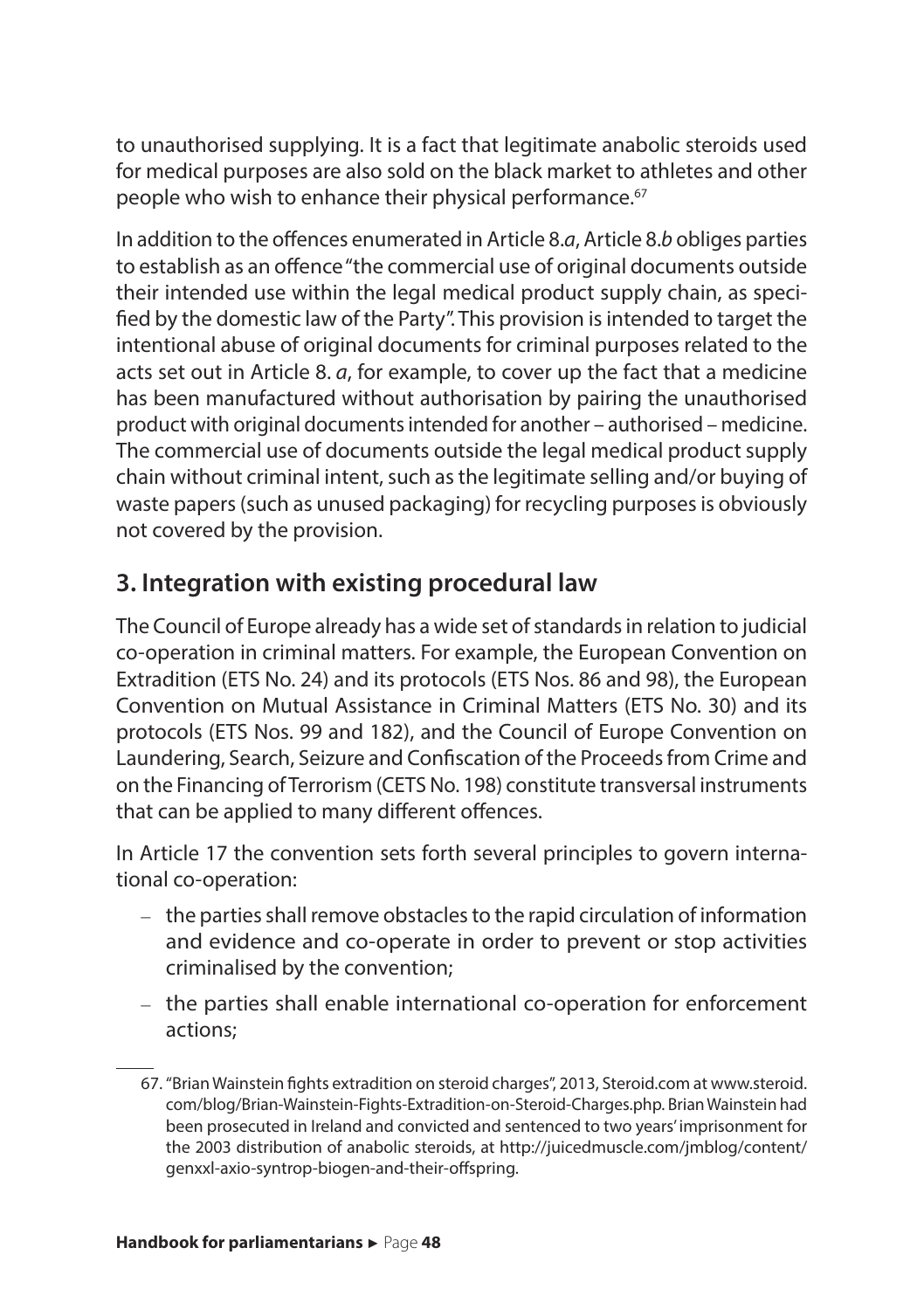– the parties shall promote international collaboration to refine the state of the art of detection.

In sum, the MEDICRIME Convention therefore clearly addresses the present lacunae in public health protection and quality control of medicines and fills an important void in the realm of international criminal law. The practical effect of these criminal law provisions, not written into the text of the document, is that ratification of the MEDICRIME Convention also offers states a modicum of control over transnational corporations that can leapfrog across jurisdictions in search of favourable laws and economic conditions. Thus, regulation in states that have agreed to multi-jurisdictional protections against offences in accordance with the MEDICRIME Convention may provide another important tool to check egregious conduct by bad actors in those nations.

## **G. Jurisdictional requirements for initiating proceedings and punishing offences**

Article 10 of the MEDICRIME Convention facilitates international co-operation for enforcement against this global threat to public health by taking a broad view of the jurisdiction of parties under this convention. It does this in two ways: first it establishes in Article 10, paragraphs 1, 2 and 3, a broad view of situations where a state party can exert its jurisdiction in relation to offences established under this convention (basis of jurisdiction: territoriality principle, nationality principle, passive personality principle, persons having their habitual residence in the territory of the party, *aut dedere, aut judicare* (extradite or prosecute))*.* Secondly, Article 10, paragraph 5, establishes a concrete system of co-operation between parties ("where more than one Party claims jurisdiction over an alleged offence established in accordance with this Convention, the Parties concerned shall consult, where appropriate, with a view to determining the most appropriate jurisdiction for prosecution"). Article 10 requires parties to expand their legislative reach, if necessary, in order to comply with these terms.

The MEDICRIME Convention uses plain language that respects long-established principles of international law:

- the territoriality principle: each party is required to punish offences committed on its territory, as well as on ships flying its flag or aircraft registered under its laws:
- the nationality principle: each party is required to punish offences committed by its nationals abroad;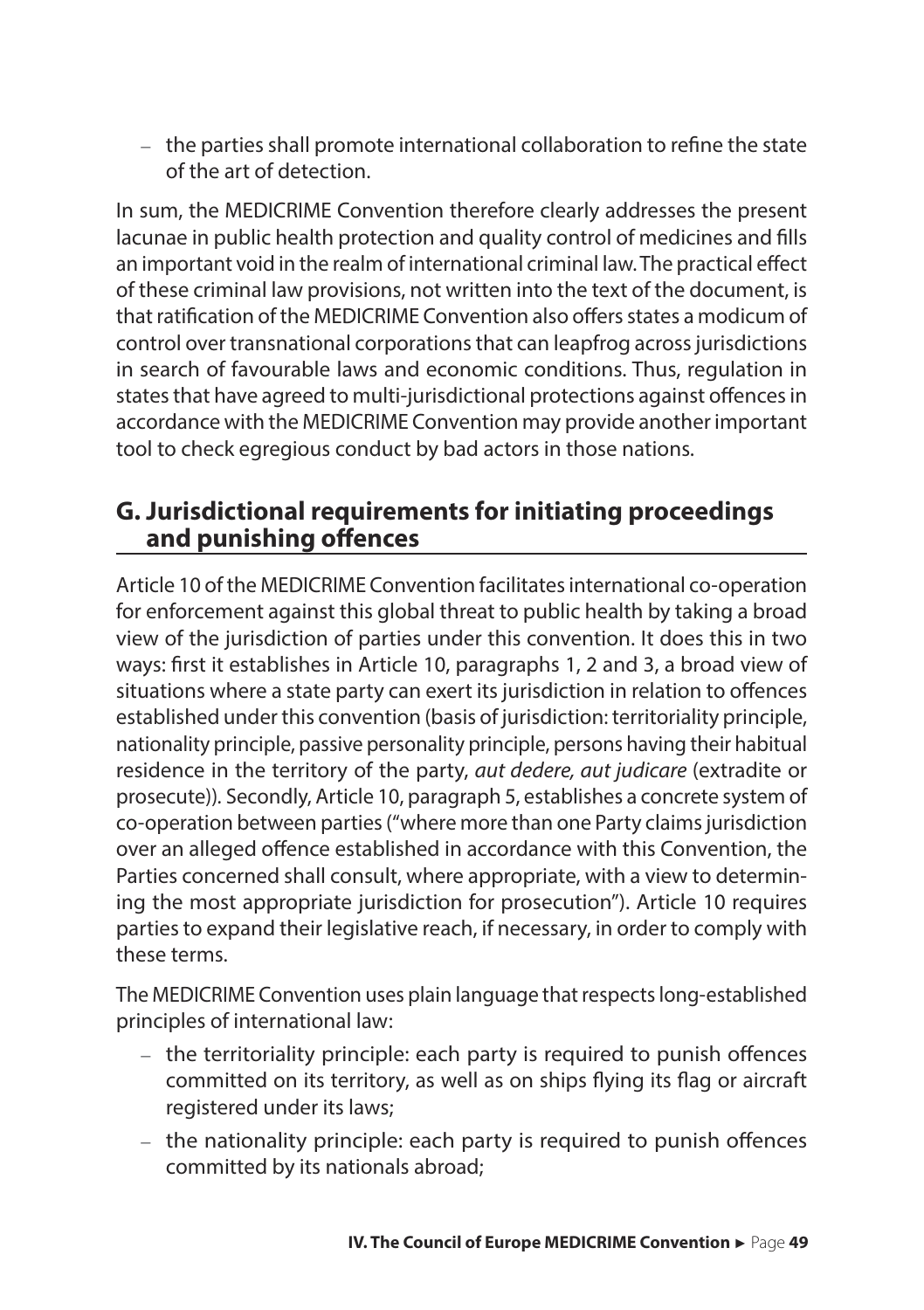- the passive personality principle: each party is required to punish offences committed against its nationals abroad;
- the principle of attachment of the perpetrator or victim to the state where the person concerned has his/her habitual residence;
- the principle of *aut dedere, aut judicare*.

However, according to Article 10, paragraph 4, each state or the European Union may, at the time of signature or when depositing its instrument of ratification, acceptance or approval, by a declaration addressed to the Secretary General of the Council of Europe, declare that it reserves the right not to apply, or to apply only in specific cases or conditions, the jurisdiction rules laid down in Article 10, paragraph 1.*d* (offence committed abroad by its national or a person habitually residing in its territory), and paragraph 2 of this article (offence committed abroad when the victim is a national or a person habitually residing in the territory of the party).

This means that, if a state already has extraterritorial criminal law provisions, those provisions may apply to offences established in the MEDICRIME Convention: there is no need for new provisions.

The convention does provide for jurisdiction over any offence established in accordance with the MEDICRIME Convention when an alleged offender is present in the territory of one party and cannot be extradited to another party because of his or her nationality. The convention preserves the right of each state party to preserve its jurisdiction over criminal acts in its own territory under its domestic law.

States parties undertake to introduce legislation to conform to these provisions, thereby promoting harmonisation of domestic laws in the field. The MEDICRIME Convention lists circumstances whereby the parties agree to establish jurisdiction over and punish criminal acts such as:

"Article 5 – Manufacturing of counterfeits

1. Each Party shall take the necessary legislative and other measures to establish as offences under its domestic law, the intentional manufacturing of counterfeit medical products, active substances, excipients, parts, materials and accessories."

The same language has been accepted in subsequent articles: Article 6 – Supplying, offering to supply and trafficking in counterfeits; Article 7 – Falsification of documents; Article 8 – Similar crimes involving threats to public health.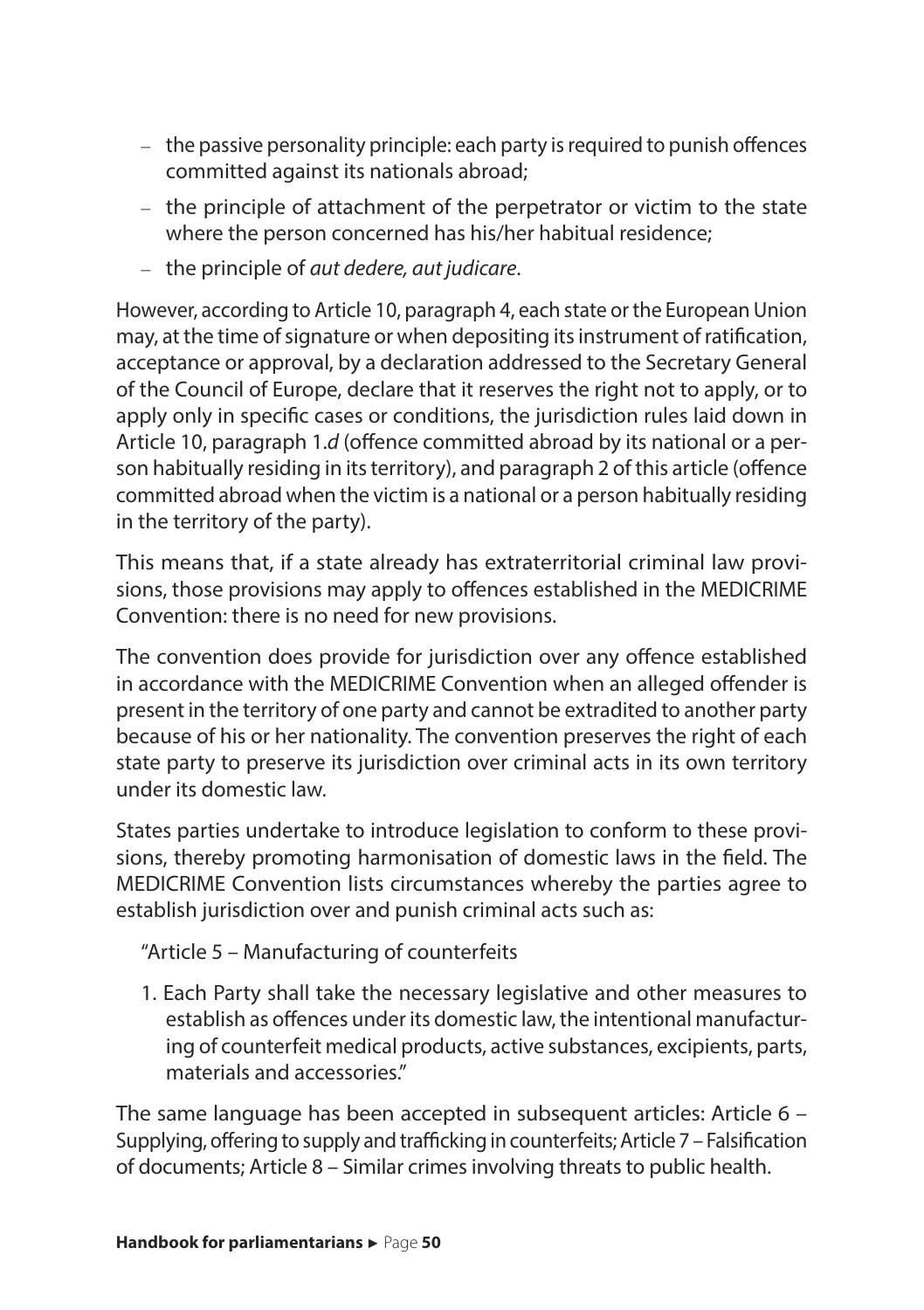# **H. Corporate liability**

Significantly, the MEDICRIME Convention holds accountable with corporate liability – in accordance with the domestic law of the parties – legal persons, such as corporations, that engage in offences established in accordance with the MEDICRIME Convention. This is an important provision because it extends the scope of the substantive criminal law provisions contained in the convention beyond the activities of people into the realm of organised activities and organised crime when committed by legal persons. The states parties also commit to fill the void in their existing domestic laws so that such offences established in accordance with the convention cannot be committed by corporations within their jurisdiction. Subject to the legal principles of the party, the liability of a legal person may be criminal, civil or administrative. The convention obliges the states parties to introduce into their domestic law corporate liability for offences established in accordance with the MEDICRIME Convention. Therefore, this provision promotes harmonisation and consistency among all parties to the convention and indirectly generates a rationale for consistent provisions regarding criminalisation of offences established in accordance with the convention worldwide.

# **I. Sanctions**

The convention obliges the parties to introduce "effective, proportionate and dissuasive sanctions, including criminal or non-criminal monetary sanctions", taking account of the seriousness of the offence. In the case of individuals committing an offence, these sanctions may entail deprivation of liberty and even extradition. Legal persons are also subject to effective, proportionate and dissuasive sanctions, including criminal and non-criminal monetary sanctions, and may be subject to other measures, such as temporary or permanent disqualification from exercising commercial activity, placement under judicial supervision, or a judicial winding-up order.

Additionally, the MEDICRIME Convention requires parties to ensure that measures can be taken concerning the seizure and confiscation of certain documents, goods and the proceeds derived from offences. In addition, the convention allows for the destruction of medical products that have been produced as a result of an offence established under the convention.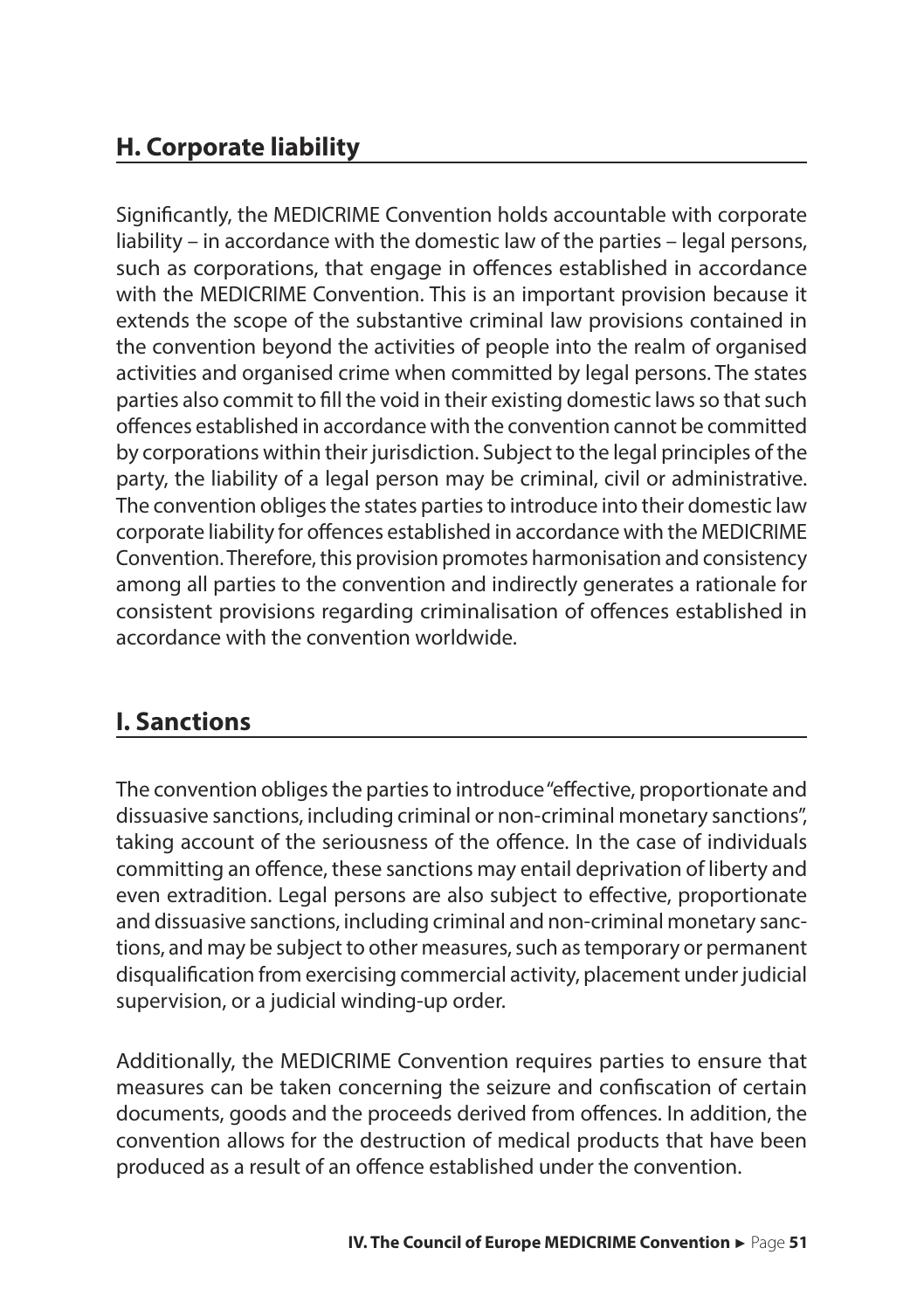# **J. Aggravating circumstances**

Article 13 requires parties to ensure that certain circumstances (mentioned in letters *a* to *f*) may be taken into consideration as aggravating circumstances in the determination of the sanction for offences established in this convention.

By the use of the phrase "may be taken into consideration", the ad hoc committee highlights that the convention places an obligation on parties to ensure that these aggravating circumstances are available for judges to consider when sentencing offenders, although there is no obligation on judges to apply them. The reference to "in conformity with the relevant provisions of national law" is intended to reflect the fact that the various legal systems in Europe have different approaches to aggravating circumstances and therefore the convention permits parties to retain their fundamental legal concepts.

The first aggravating circumstance *(a),* is where the offence caused the death of, or damage to the physical or mental health of, the victim. Given the inherent difficulties in linking the consumption of a medicine or the use of a medical device directly with the occurrence of a death, the ad hoc committee considered that in such cases, it should be up to the national courts of the states parties to assess the causal link between acts criminalised under the convention and any death or injury sustained as a result thereof.

The second aggravating circumstance *(b),* is where the offence was committed by persons abusing the confidence placed in them in their professional capacity. This category of persons obviously includes health-care professionals, but the application of the aggravating circumstance is not restricted to them.

The third aggravating circumstance (*c*), is where the offence was committed by persons abusing the confidence placed in them as manufacturers or suppliers.

The fourth aggravating circumstance (*d*), is where the offences of supplying and offering to supply are committed through the use of large-scale distribution, including through information technology systems. The use of information systems, including the Internet, for supplying counterfeit medicines and the supply (and offering to supply thereof) without authorisation is one of the most worrying and serious aspects of counterfeiting of medical products and similar crimes today. Given the immense reach of the Internet, counterfeit, and hence dangerous, medical products are now being spread all over the world at an alarming rate, At the same time, due to problems of jurisdiction, it has become increasingly difficult to apprehend the criminals behind various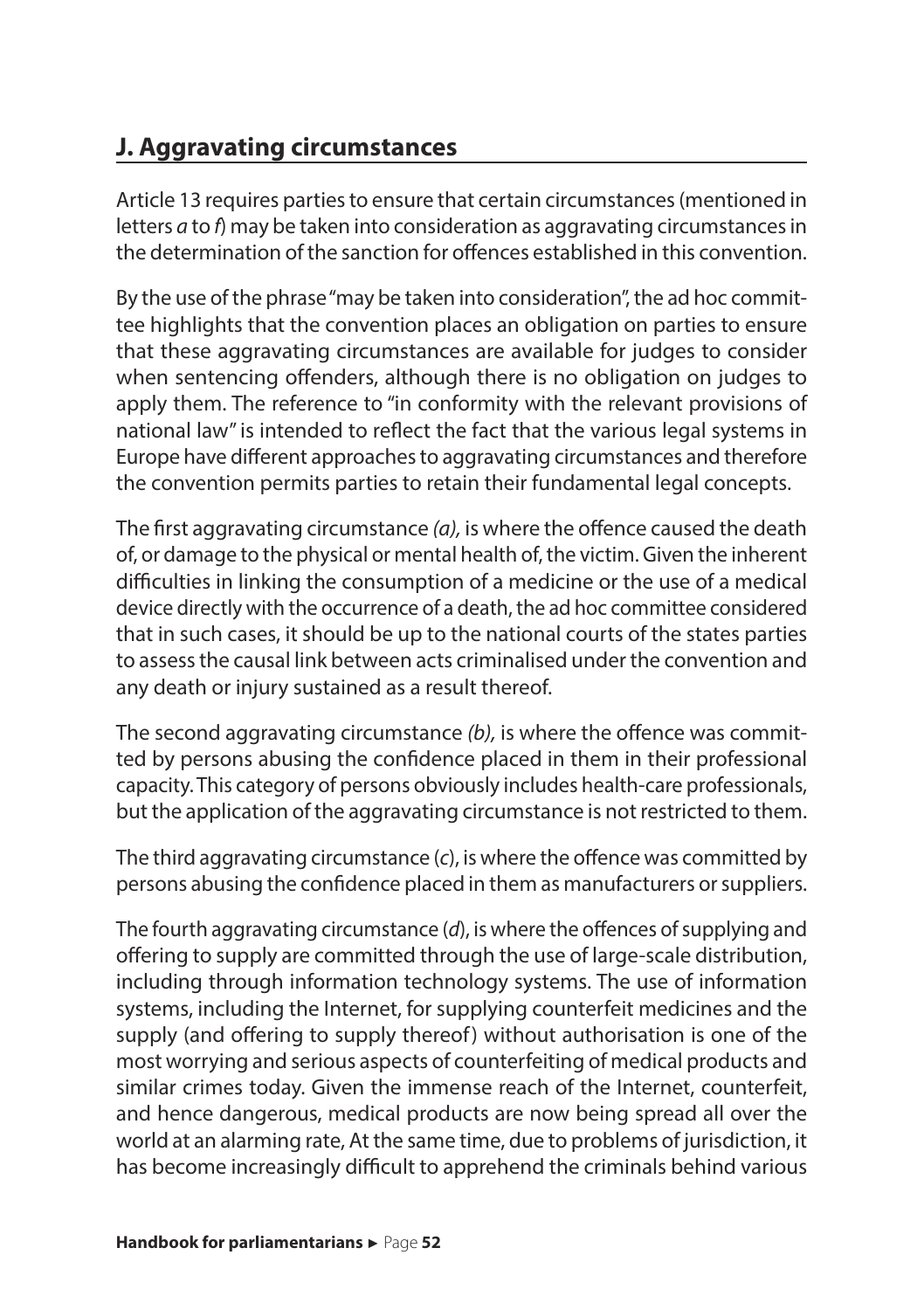Internet sites, offering cheap (and therefore mostly counterfeit) medicines or other medical products.

The fifth aggravating circumstance (*e*) is where the offence involved a criminal organisation. The convention does not define "criminal organisation". In applying this provision, however, parties may take their cue from other international instruments which define the concept. For example, Article 2*(a)* of the United Nations Convention against Transnational Organized Crime defines "organised criminal group" as "a structured group of three or more persons, existing for a period of time and acting in concert with the aim of committing one or more serious crimes or offences established in accordance with this Convention, in order to obtain, directly or indirectly, a financial or other material benefit". Recommendation Rec(2001)11 of the Committee of Ministers to member states concerning guiding principles on the fight against organised crime and the EU Council Framework Decision 2008/841/JHA of 24 October 2008 on the fight against organised crime give very similar definitions of "organised criminal group" and "criminal organisation".

The sixth aggravating circumstance (*f*), applies when the perpetrator has previously been convicted of offences of the same nature as those established under the convention. By including this provision, the convention signals the need to make a concerted effort to combat recidivism in the low risk/high gain area of counterfeiting of medical products and similar crimes.

# **K. International recidivism**

Counterfeiting of medical products and similar crimes are more often than not perpetrated transnationally by criminal organisations or by individuals, some of whom may have been tried and convicted in more than one country. At the domestic level, many legal systems provide for a different, often harsher, penalty where someone has previous convictions. In general, only conviction by a that same national court counts as a previous conviction. Traditionally, previous convictions by foreign courts were not taken into account on the grounds that criminal law is a national matter and that there can be differences of national law, and also because of a degree of suspicion of decisions by foreign courts.

Such arguments have less force today in that the internationalisation of criminal law standards, in response to the internationalisation of crime, has prompted the harmonisation of different countries' laws. In addition, in the space of a few decades, countries have adopted instruments such as the European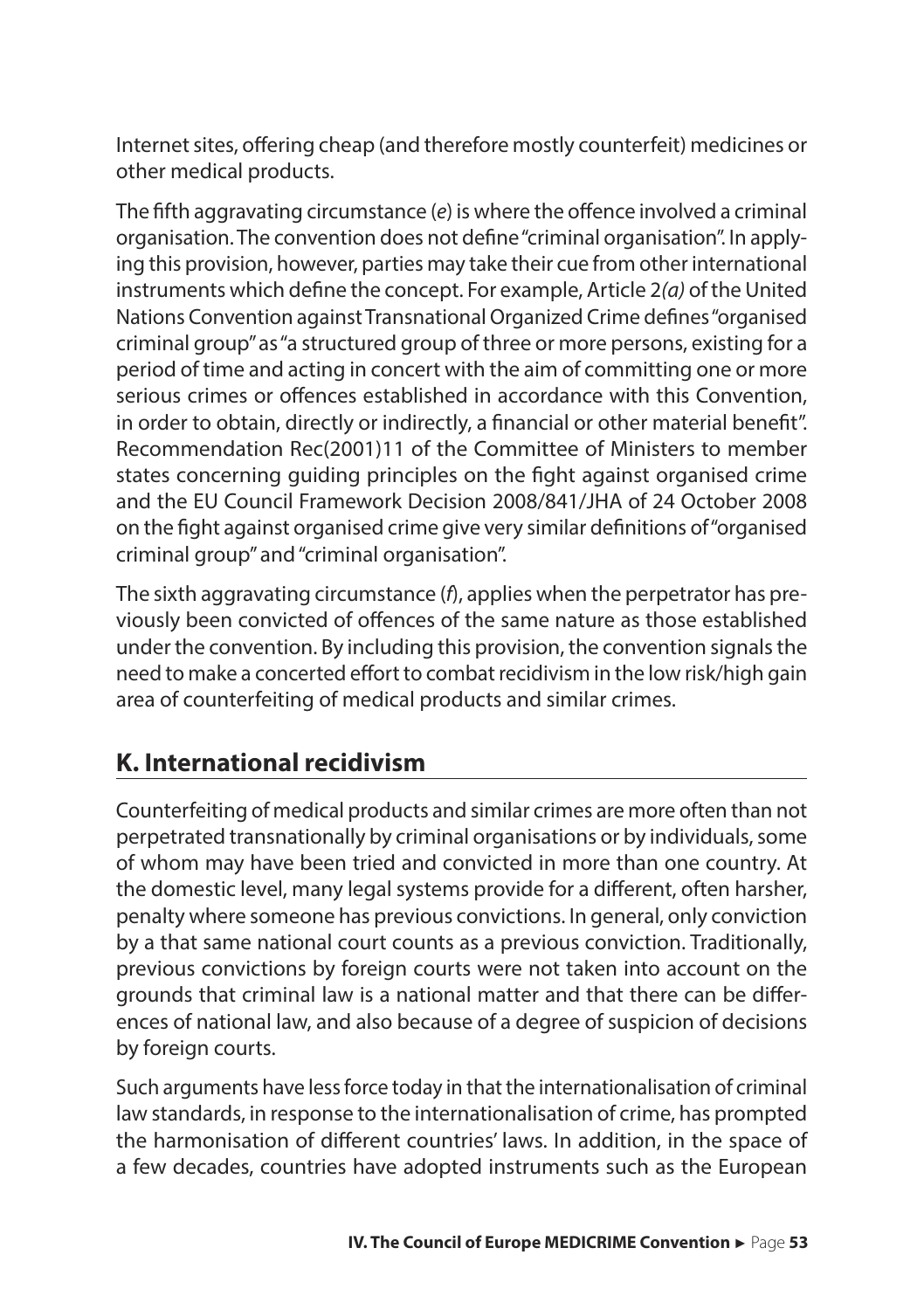Convention on Human Rights, whose implementation has helped build a solid foundation of common guarantees that inspire greater confidence in the justice systems of all the participating states.

On the basis of these considerations, the principle of international recidivism has been established in a number of international legal instruments. Under Article 36, paragraph 2 (iii) of the Single Convention on Narcotic Drugs of 30 March 1961, for example, foreign convictions have to be taken into account for the purpose of establishing recidivism, subject to each party's constitutional provisions, legal system and national law. Under Article 1 of the Council Framework Decision of 6 December 2001 amending Framework Decision 2000/383/JHA on increasing protection by criminal penalties and other sanctions against counterfeiting in connection with the introduction of the Euro, European Union member states must recognise as establishing habitual criminality final decisions handed down in another member state for the counterfeiting of currency.

The fact remains that at the international level there is no standard concept of recidivism and the laws of some countries do not have the concept at all. The fact that foreign convictions are not always brought to the courts' notice for sentencing purposes is an additional practical difficulty. However, in the framework of the European Union, Article 3 of the Council Framework Decision 2008/675/JHA of 24 July 2008 on taking account of convictions in the Member States of the European Union in the course of new criminal proceedings has established in a general way – without limitation to specific offences – the obligation of taking into account a previous conviction handed down in another (EU member) state.

Therefore Article 14 of the MEDICRIME Convention provides for the possibility to take into account final sentences passed by another party in the determination of a sentence. To comply with the provision, parties may establish in their domestic law that previous convictions by foreign courts are to result in a harsher penalty. They may also provide that, under their general powers to assess the individual's circumstances when setting the sentence, courts should take those convictions into account. This possibility must also include the principle that the offender should not be treated less favourably than if the previous conviction had been a national one.

This provision does not place any positive obligation on courts or prosecution services to take steps to find out whether persons being prosecuted have received final sentences from another party's courts. It should nevertheless be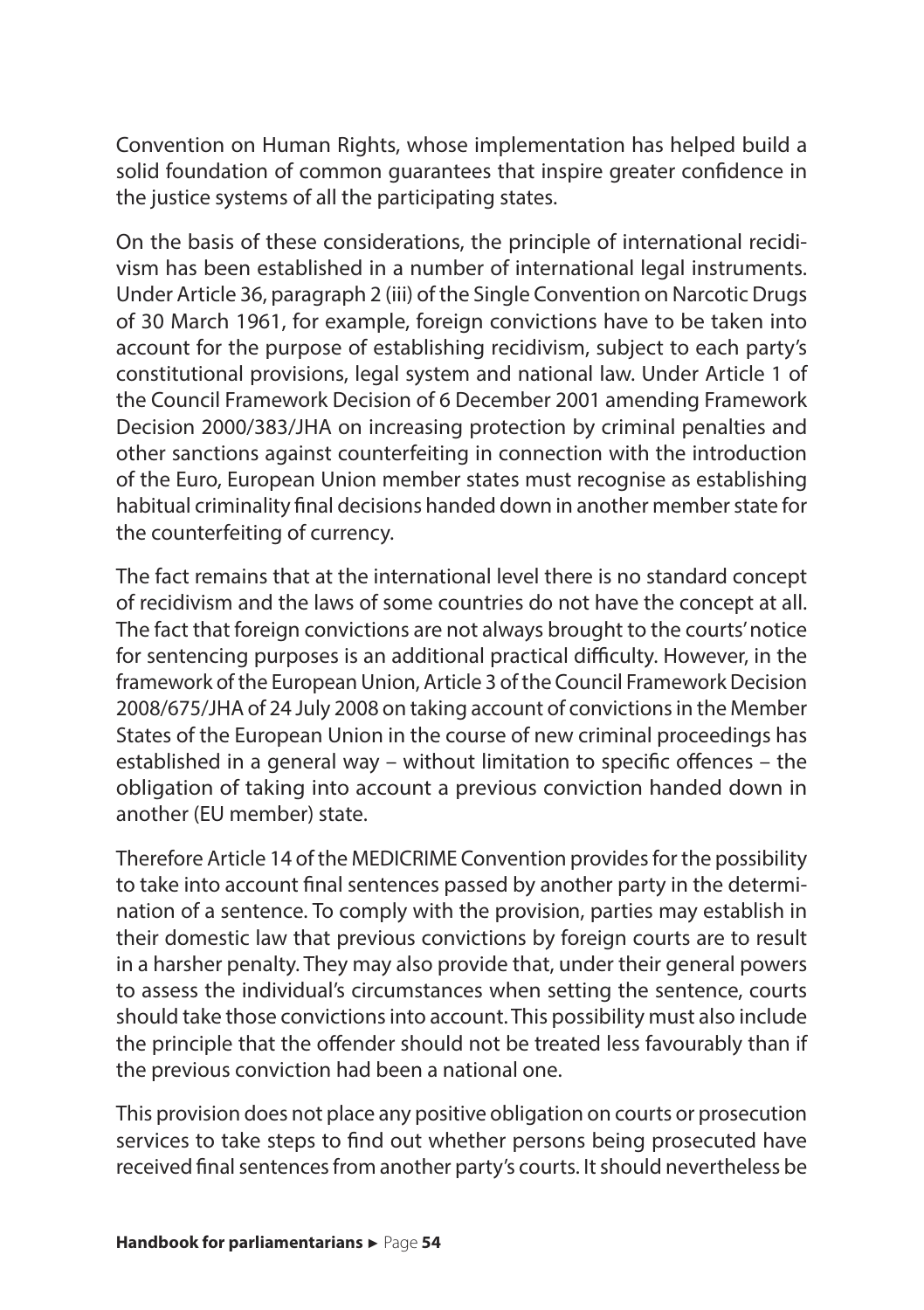noted that, under Article 13 of the European Convention on Mutual Assistance in Criminal Matters, a party's judicial authorities may request from another party extracts from and information relating to judicial records, if needed in a criminal matter. In the framework of the European Union, the issues related to the exchange of information contained in criminal records between member states are regulated in two legal acts, namely Council Decision 2005/876/JHA of 21 November 2005 on the exchange of information extracted from the criminal record and Council Framework Decision 2009/315/JHA of 26 February 2009 on the organisation and content of the exchange of information extracted from the criminal record between member States.

# **L. Follow-up mechanism – Committee of the Parties**

# **1. Composition**

The convention provides for a follow-up mechanism to ensure its effective implementation in the form of the Committee of the Parties. This mechanism is based on a balanced composition of representatives of states parties to the convention, plus representatives of the Parliamentary Assembly of the Council of Europe, the CDPC and other relevant Council of Europe intergovernmental or scientific committees, "in order to contribute to a multisectoral and multidisciplinary approach" (Article 24.1). Representatives of international bodies, of relevant official bodies of the parties or of civil society may be appointed to the Committee of the Parties as observers (Articles 24.3, 24.4 and 24.5).

# **2. Functions**

The Committee of the Parties shall monitor the implementation of the convention. In addition to the traditional follow-up competences, the Committee of the Parties has three main functions:

- to facilitate the effective use and implementation of the convention, including the identification of any problems;
- to express an opinion on any question concerning the application of the convention, including by making specific recommendations to the parties in this respect;
- to facilitate the collection, analysis and sharing of information, experience and good practice between states to reinforce their capacities and improve their policies in this field.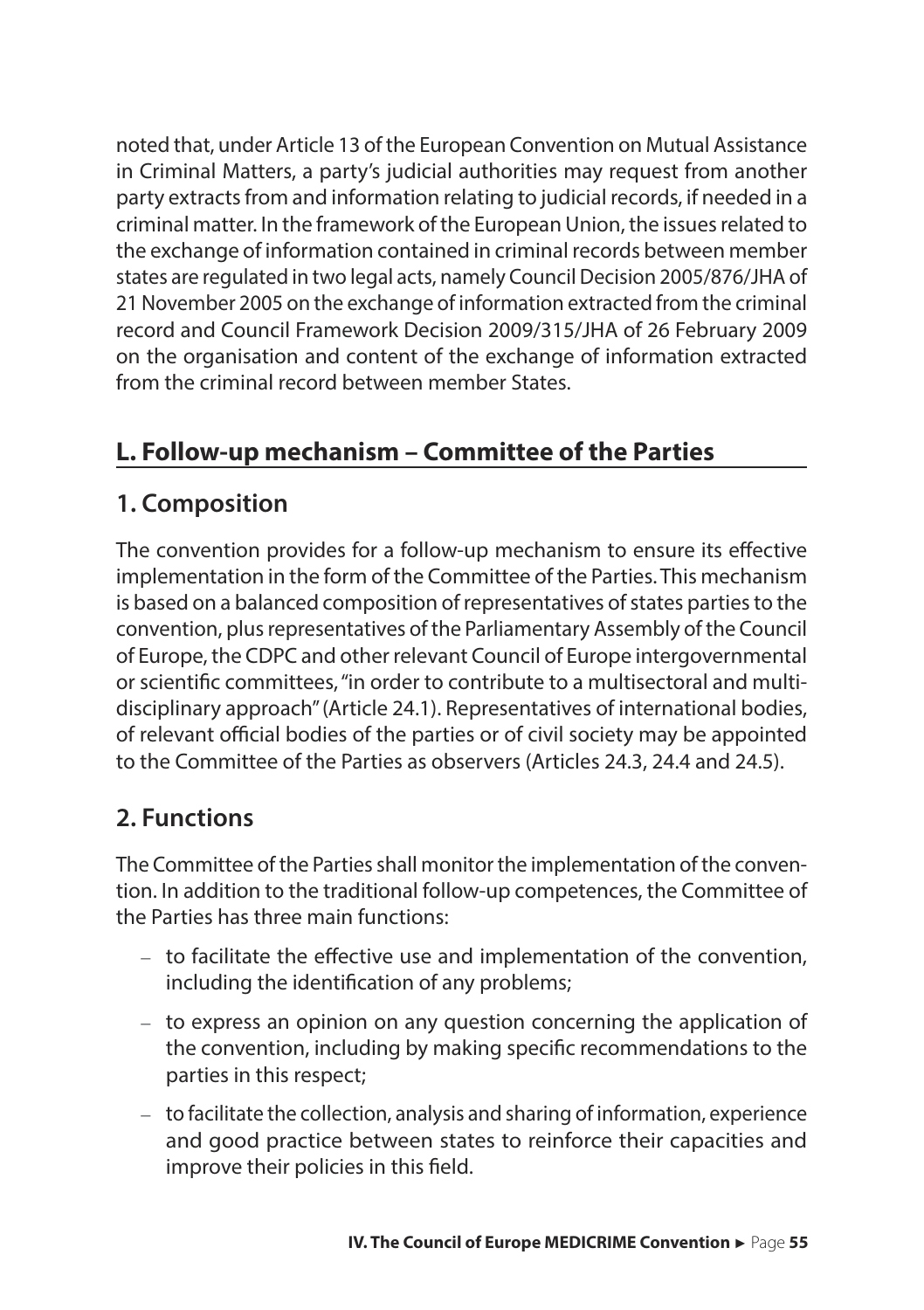# **M. Relationship with other international instruments**

The terms of the MEDICRIME Convention do not affect the rights and obligations arising from the provisions of other multilateral or bilateral treaties, or instruments on matters governed by this convention. The parties may conclude bilateral or multilateral agreements and any other international instruments on the matters dealt with in the convention, provided they do not derogate from the convention.

# **N. Amendments to the convention**

The parties may propose amendments to the provisions of the convention. Proposed amendments must be communicated to all Council of Europe member states, all signatories, all parties, the European Union and any state invited to sign or accede to the convention. The CDPC will draft an opinion on the proposed amendment, which will then be submitted to the Committee of Ministers. After considering the proposal and opinion, the Committee of Ministers must consult all parties and obtain unanimous acceptance before deciding whether to adopt the amendment.

# **O. Final clauses**

The convention is open for signature by the member states of the Council of Europe, the non-member states which have participated in its elaboration (Israel) or enjoy observer status with the Council of Europe (Holy See, Japan, Mexico, the United States of America and Canada) and the European Union. The Committee of Ministers may invite any non-member state of the Council of Europe to accede to the convention after having obtained the unanimous agreement of the other states/European Union having expressed their consent to be bound by this convention. When appropriate, the parties to the convention may specify the territory or territories to which it will apply.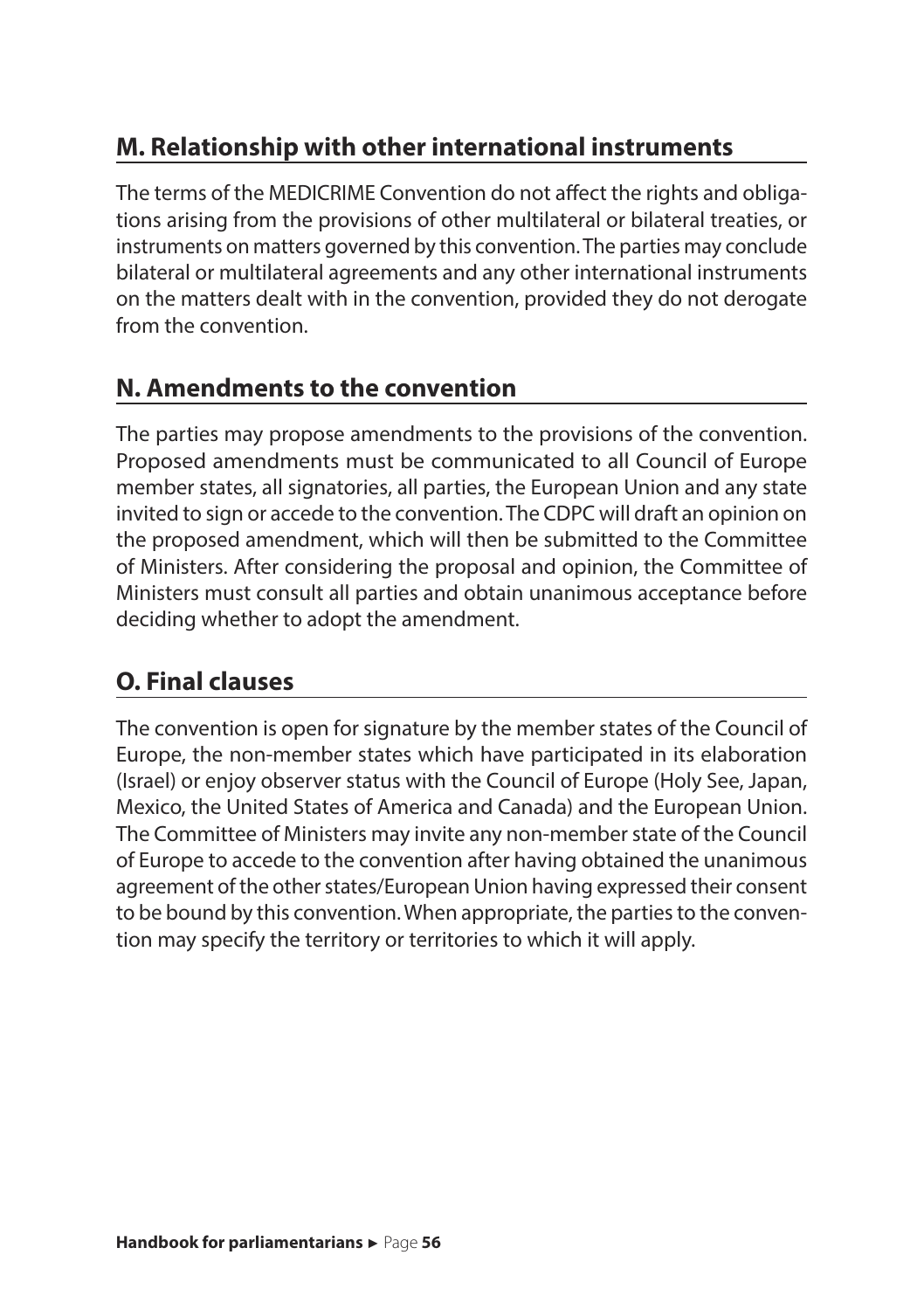# **V. Postface by the Deputy Secretary General of the Council of Europe**

In recent years, occurrences of counterfeiting of medical products and similar crimes have increased worldwide. These crimes endanger public health, and affect patients and their confidence in the legal marketplace.

Even more profitable than drug trafficking, this new form of crime has an undeniable advantage for criminals: they go largely unpunished or receive only mild sanctions. Even when states take strict measures to regulate the production and distribution of medical products and devices, these measures often prove insufficient, especially when criminal networks find gaps in national legislations allowing them to make substantial profits at the expense of people's lives and health. The MEDICRIME Convention was drafted to protect vulnerable patients and their right to safe access to medicines of appropriate quality, and to fight against organised crime. As the first and only international treaty dealing with this problem, the convention aims at prosecuting the counterfeiting of medical products and similar crimes, protecting the rights of victims and promoting national and international co-operation.

Organised criminal groups use the Internet to sell counterfeited medical products globally, and their profits fund other activities linked to organised crime. No state is spared this scourge. It is therefore essential that countries around the world urgently address this problem. Concerned by this global challenge, the Committee of Ministers agreed that this convention should be universal.

The large number of states that have expressed their willingness to be bound by the MEDICRIME Convention shows that more and more governments recognise the severity of the problem. The convention provides a clear legal basis for harmonising provisions and good practices in this field. It lays the foundation for national and international co-operation between legal, lawenforcement and health authorities, in particular through multidisciplinary co-operation within the networks of focal points established by the convention among competent authorities.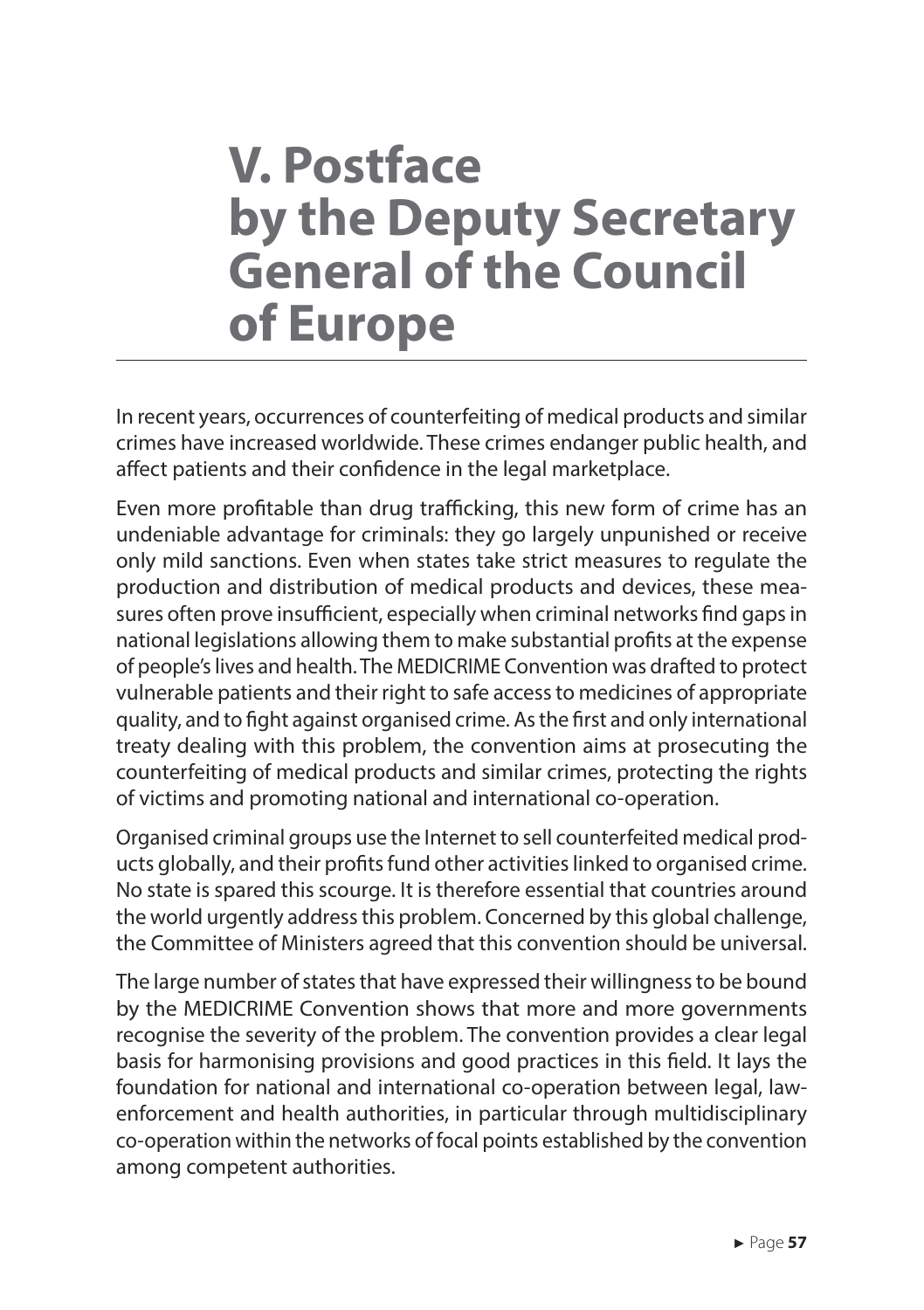The number of victims grows every day. The MEDICRIME Convention, along with all measures taken by the Council of Europe and other international organisations, has a large impact on all states' efforts to eradicate these criminal networks that endanger public health.

Therefore, I welcome this handbook, which I am sure will prove extremely useful for parliamentarians when promoting the MEDICRIME Convention.

> *Gabriella Battaini-Dragoni Deputy Secretary General of the Council of Europe*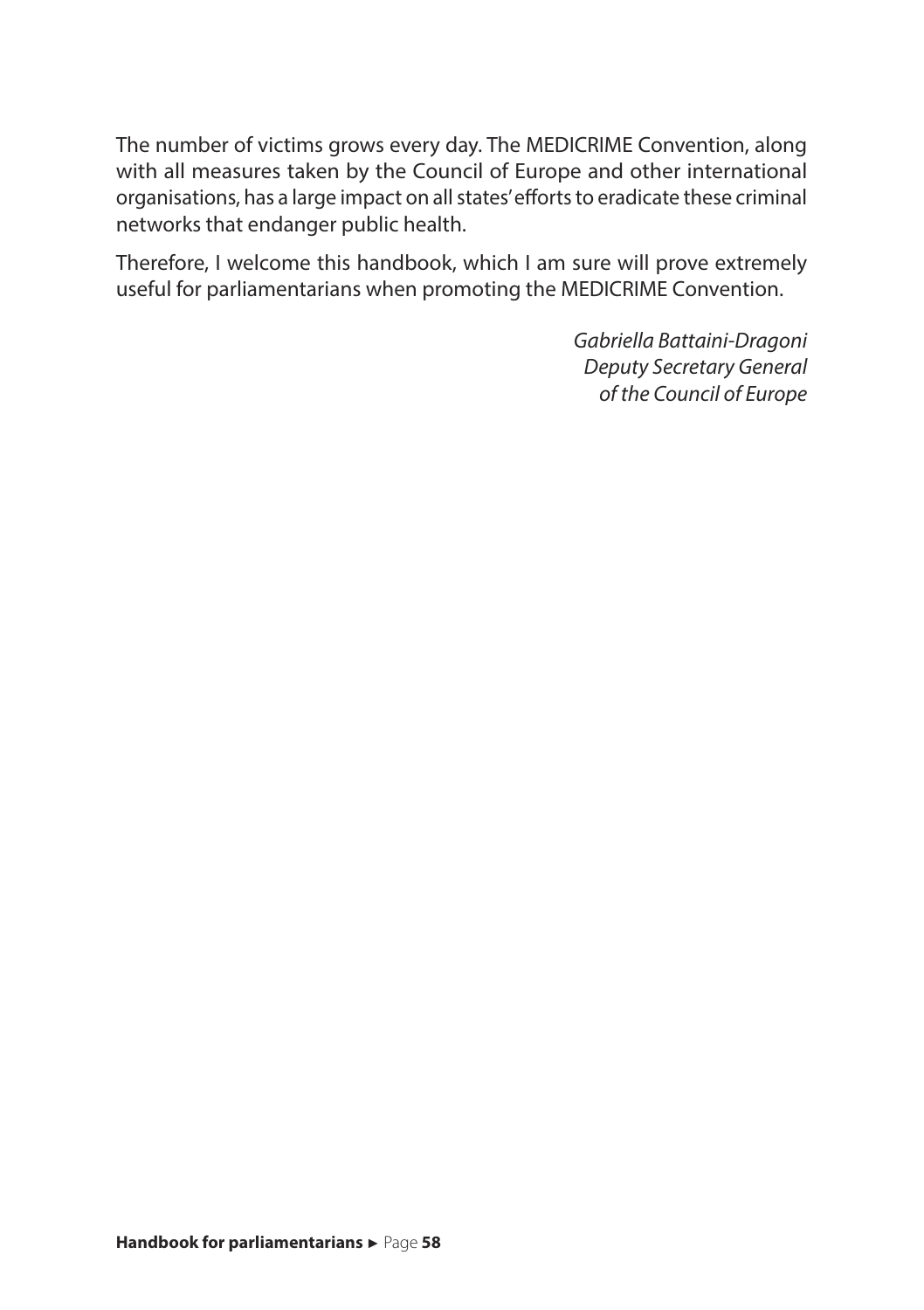# **Appendix I**

#### **Council of Europe Convention on the Counterfeiting of Medical Products and Similar Crimes (MEDICRIME Convention)<sup>68</sup>**

*Council of Europe Treaty Series* **–** *No. 211*

Moscow, 28.X.2011

#### **Preamble**

The member States of the Council of Europe and the other signatories to this Convention,

Considering that the aim of the Council of Europe is to achieve a greater unity between its members;

Noting that the counterfeiting of medical products and similar crimes by their very nature seriously endanger public health;

Recalling the Action Plan adopted at the Third Summit of Heads of State and Government of the Council of Europe (Warsaw, 16-17 May 2005), which recommends the development of measures to strengthen the security of European citizens;

Bearing in mind the Universal Declaration of Human Rights, proclaimed by the United Nations General Assembly on 10 December 1948, the Convention for the Protection of Human Rights and Fundamental Freedoms (1950, ETS No. 5), the European Social Charter (1961, ETS No. 35), the Convention on the Elaboration of a European Pharmacopoeia (1964, ETS No. 50) and its Protocol (1989, ETS No. 134), the Convention for the Protection of Human Rights and Dignity of the Human Being with regard to the Application of Biology and Medicine: Convention on Human Rights and Biomedicine (1997, ETS No. 164) and the Additional Protocols thereto (1998, ETS No. 168, 2002, ETS No.186, 2005, CETS No. 195, 2008, CETS No. 203) and the Convention on Cybercrime (2001, ETS No. 185);

<sup>68.</sup> Text corrected in accordance with the Committee of Ministers' decision (1151st meeting of the Ministers' Deputies, 18-19 September 2012).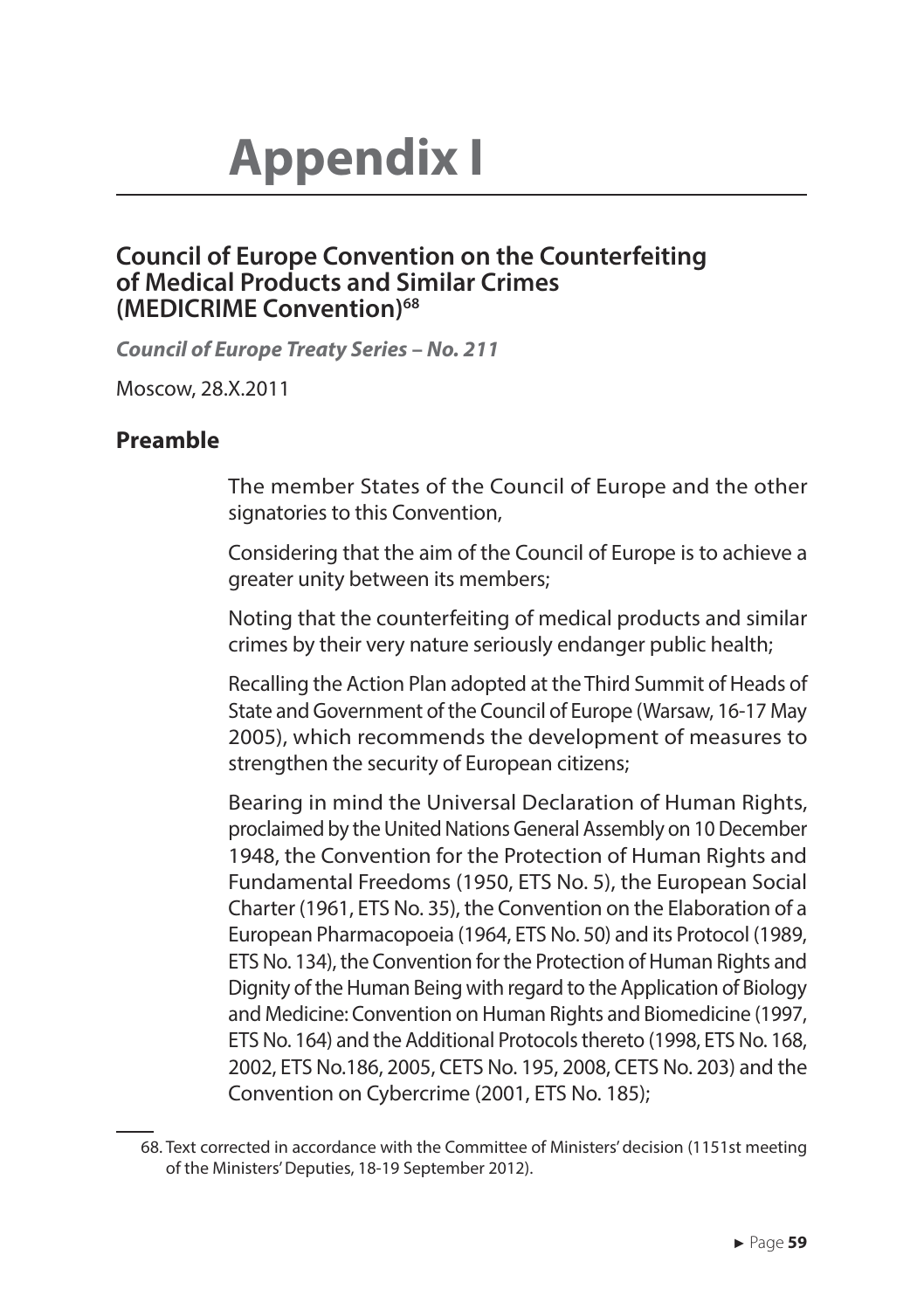Also bearing in mind the other relevant work of the Council of Europe, particularly the decisions of the Committee of Ministers and work of the Parliamentary Assembly, notably Resolution AP(2001)2 concerning the pharmacist's role in the framework of health security, the replies adopted by the Committee of Ministers on 6 April 2005 and on 26 September 2007, concerning respectively, Parliamentary Assembly Recommendations 1673 (2004) on "Counterfeiting: problems and solutions" and 1794 (2007) on the "Quality of medicines in Europe", as well as relevant programmes conducted by the Council of Europe;

Having due regard to other relevant international legal instruments and programmes, conducted notably by the World Health Organisation, in particular the work of the group IMPACT, and by the European Union, as well as in the forum of the G8;

Determined to contribute effectively to the attainment of the common goal of combating crime involving counterfeiting of medical products and similar crimes involving threats to public health, by introducing notably new offences and penal sanctions relative to these offences;

Considering that the purpose of this Convention is to prevent and combat threats to public health, giving effect to the provisions of the Convention concerning substantive criminal law should be carried out taking into account its purpose and the principle of proportionality;

Considering that this Convention does not seek to address issues concerning intellectual property rights;

Taking into account the need to prepare a comprehensive international instrument which is centred on the aspects linked to prevention, protection of victims and criminal law in combating all forms of counterfeiting of medical products and similar crimes involving threats to public health, and which sets up a specific follow-up mechanism;

Recognising that, to efficiently combat the global threat posed by the counterfeiting of medical products and similar crimes, close international co-operation between Council of Europe member States and non-member States alike should be encouraged,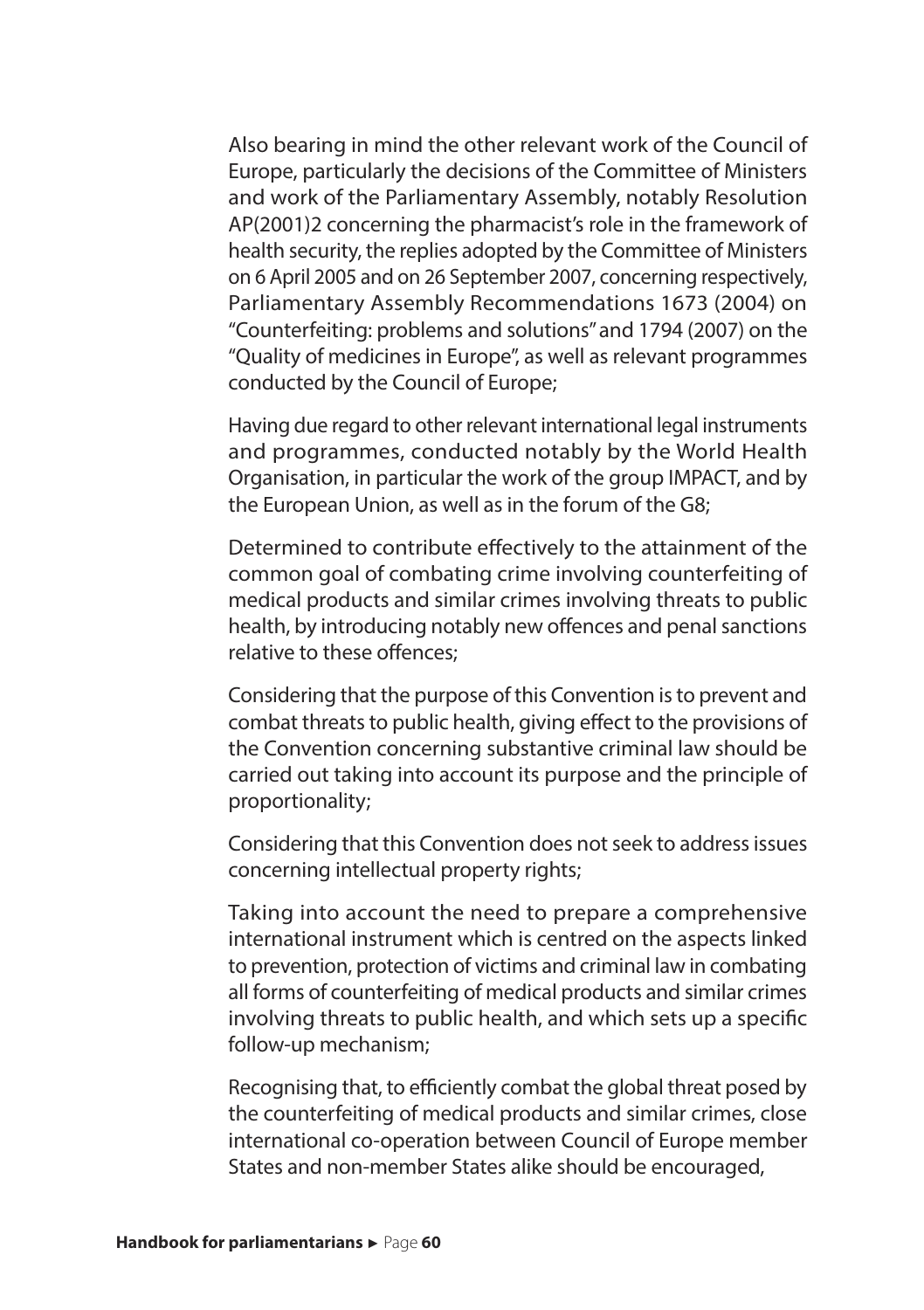Have agreed as follows:

#### **Chapter I – Object and purpose, principle of non-discrimination, scope, definitions**

## **Article 1 – Object and purpose**

- 1 The purpose of this Convention is to prevent and combat threats to public health by:
	- a providing for the criminalisation of certain acts;
	- b protecting the rights of victims of the offences established under this Convention;
	- c promoting national and international co-operation.
- 2 In order to ensure effective implementation of its provisions by the Parties, this Convention sets up a specific follow-up mechanism.

## **Article 2 – Principle of non-discrimination**

The implementation of the provisions of this Convention by the Parties, in particular the enjoyment of measures to protect the rights of victims, shall be secured without discrimination on any ground such as sex, race, colour, language, age, religion, political or any other opinion, national or social origin, association with a national minority, property, birth, sexual orientation, state of health, disability or other status.

## **Article 3 – Scope**

This Convention concerns medical products whether they are protected under intellectual property rights or not, or whether they are generic or not, including accessories designated to be used together with medical devices, as well as the active substances, excipients, parts and materials designated to be used in the production of medical products.

## **Article 4 – Definitions**

For the purposes of this Convention:

a the term "medical product" shall mean medicinal products and medical devices;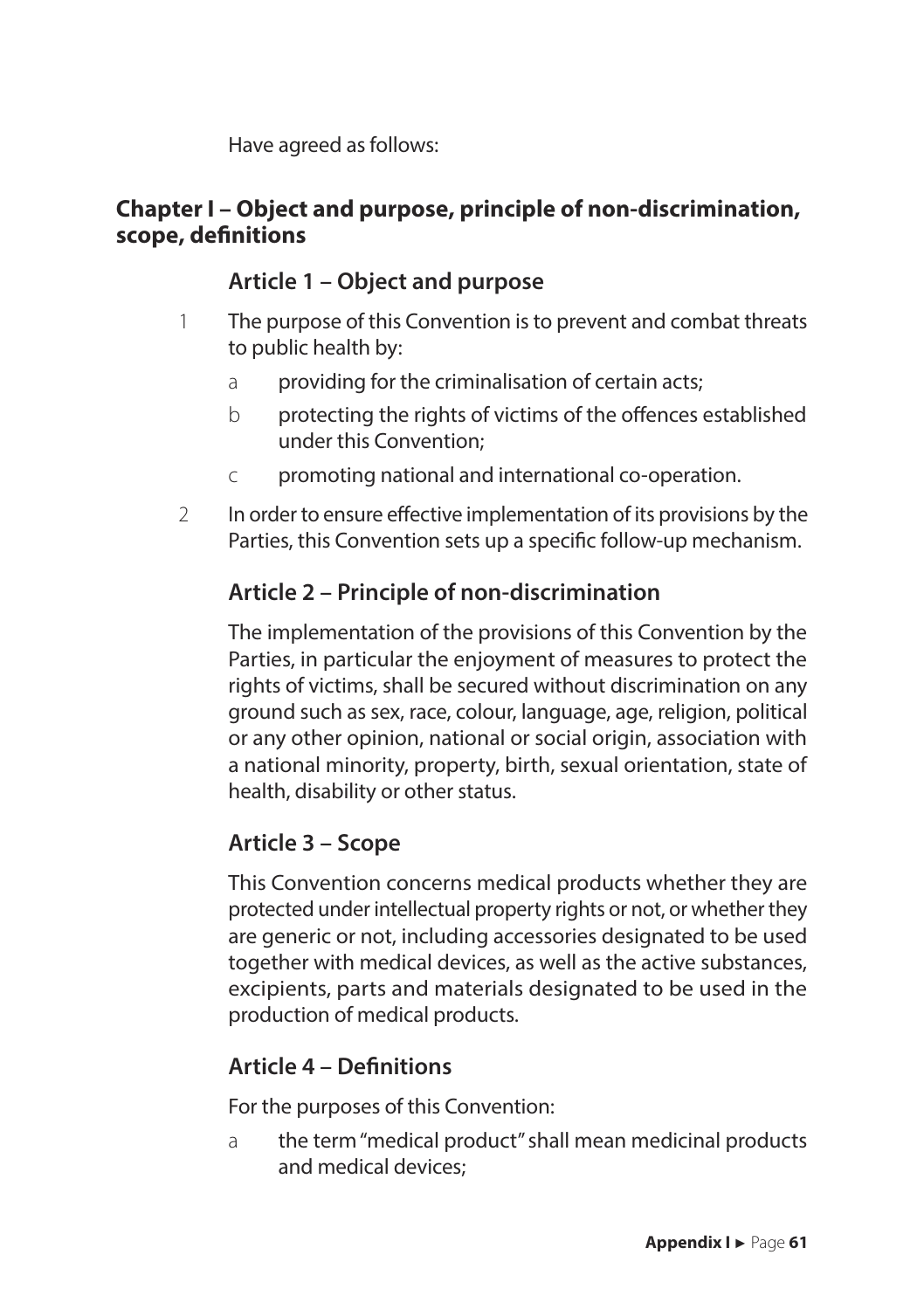- b the term "medicinal product" shall mean medicines for human and veterinary use, which may be:
	- any substance or combination of substances presented as having properties for treating or preventing disease in humans or animals;
	- ii any substance or combination of substances which may be used in or administered to human beings or animals either with a view to restoring, correcting or modifying physiological functions by exerting a pharmacological, immunological or metabolic action, or to making a medical diagnosis;
	- iii an investigational medicinal product;
- c the term "active substance" shall mean any substance or mixture of substances that is designated to be used in the manufacture of a medicinal product, and that, when used in the production of a medicinal product, becomes an active ingredient of the medicinal product;
- d the term "excipient" shall mean any substance that is not an active substance or a finished medicinal product, but is part of the composition of a medicinal product for human or veterinary use and essential for the integrity of the finished product;
- e the term "medical device" shall mean any instrument, apparatus, appliance, software, material or other article, whether used alone or in combination, including the software, designated by its manufacturer to be used specifically for diagnostic and/or therapeutic purposes and necessary for its proper application, designated by the manufacturer to be used for human beings for the purpose of:
	- i diagnosis, prevention, monitoring, treatment or alleviation of disease;
	- ii diagnosis, monitoring, treatment, alleviation of or compensation for an injury or handicap;
	- iii investigation, replacement or modification of the anatomy or of a physiological process;
	- iv control of conception;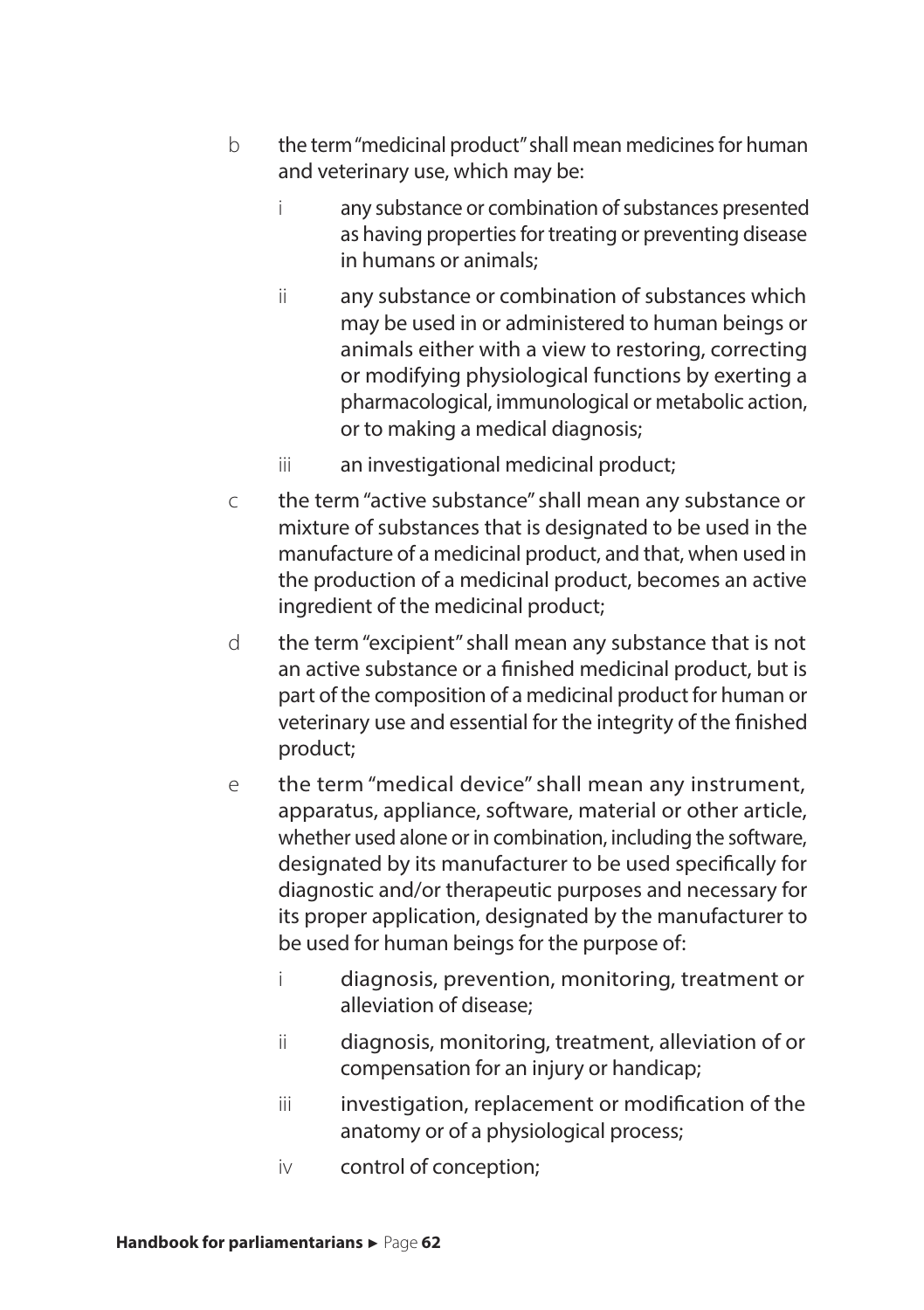and which does not achieve its principal intended action in or on the human body by pharmacological, immunological or metabolic means, but which may be assisted in its function by such means;

- the term "accessory" shall mean an article which whilst not being a medical device is designated specifically by its manufacturer to be used together with a medical device to enable it to be used in accordance with the use of the medical device intended by the manufacturer of the medical device;
- g the terms "parts" and "materials" shall mean all parts and materials constructed and designated to be used for medical devices and that are essential for the integrity thereof;
- h the term "document" shall mean any document related to a medical product, an active substance, an excipient, a part, a material or an accessory, including the packaging, labeling, instructions for use, certificate of origin or any other certificate accompanying it, or otherwise directly associated with the manufacturing and/or distribution thereof;
- i the term "manufacturing" shall mean:
	- as regards a medicinal product, any part of the process of producing the medicinal product, or an active substance or an excipient of such a product, or of bringing the medicinal product, active substance or excipient to its final state;
	- ii as regards a medical device, any part of the process of producing the medical device, as well as parts or materials of such a device, including designing the device, the parts or materials, or of bringing the medical device, the parts or materials to their final state;
	- iii as regards an accessory, any part of the process of producing the accessory, including designing the accessory, or of bringing the accessory to its final state;
- j the term "counterfeit" shall mean a false representation as regards identity and/or source;
- $k$  the term "victim" shall mean any natural person suffering adverse physical or psychological effects as a result of having used a counterfeit medical product or a medical product manufactured, supplied or placed on the market without authorisation or without being in compliance with the conformity requirements as described in Article 8.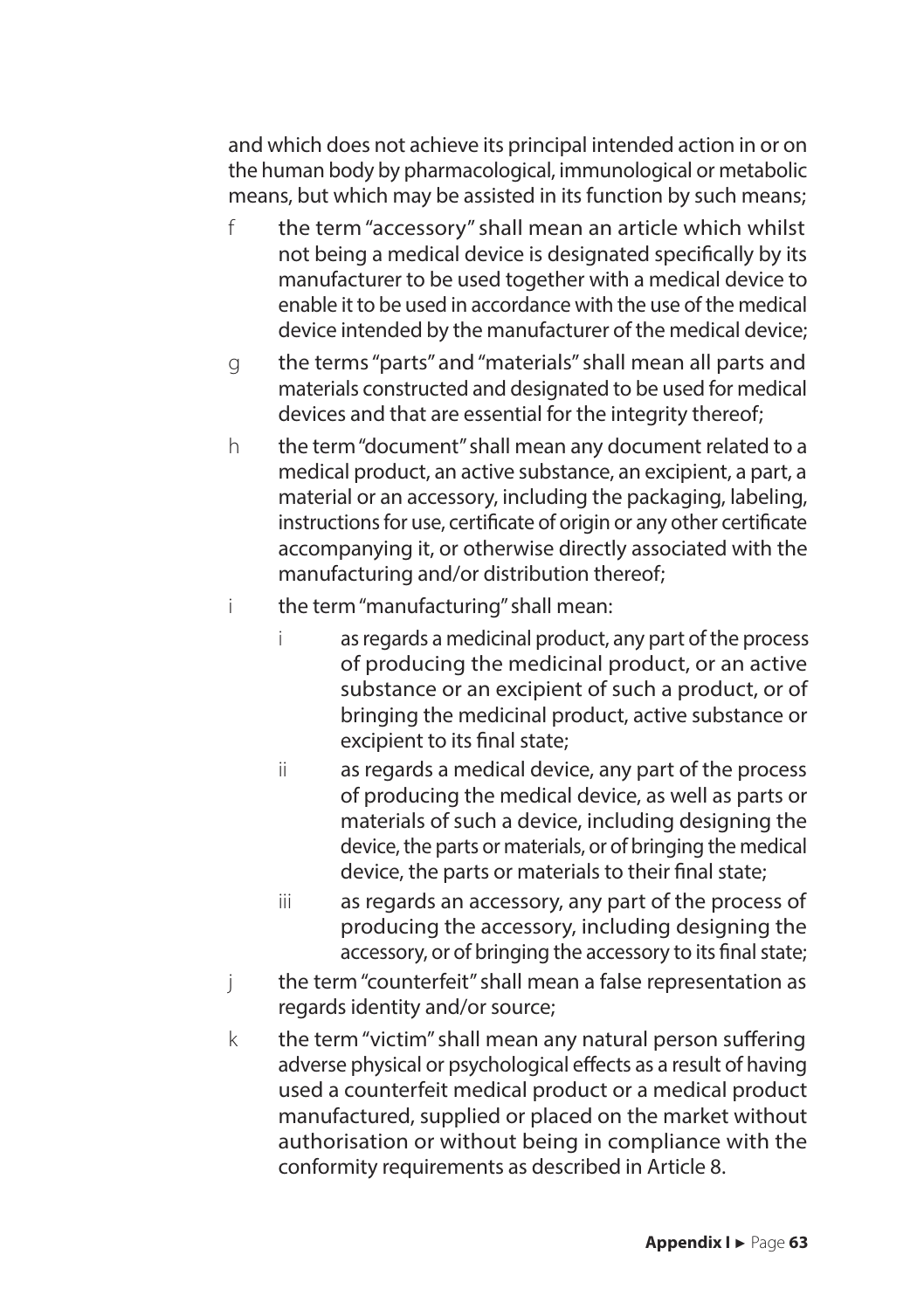### **Chapter II – Substantive criminal law**

## **Article 5 – Manufacturing of counterfeits**

- 1 Each Party shall take the necessary legislative and other measures to establish as offences under its domestic law, the intentional manufacturing of counterfeit medical products, active substances, excipients, parts, materials and accessories.
- 2 As regards medicinal products and, as appropriate, medical devices, active substances and excipients, paragraph 1 shall also apply to any adulteration thereof.
- 3 Each State or the European Union may, at the time of signature or when depositing its instrument of ratification, acceptance or approval, by a declaration addressed to the Secretary General of the Council of Europe, declare that it reserves the right not to apply, or to apply only in specific cases or conditions, paragraph 1, as regards excipients, parts and materials, and paragraph 2, as regards excipients.

### **Article 6 – Supplying, offering to supply, and trafficking in counterfeits**

- 1 Each Party shall take the necessary legislative and other measures to establish as offences under its domestic law, when committed intentionally, the supplying or the offering to supply, including brokering, the trafficking, including keeping in stock, importing and exporting of counterfeit medical products, active substances, excipients, parts, materials and accessories.
- 2 Each State or the European Union may, at the time of signature or when depositing its instrument of ratification, acceptance or approval, by a declaration addressed to the Secretary General of the Council of Europe, declare that it reserves the right not to apply, or to apply only in specific cases or conditions, paragraph 1, as regards excipients, parts and materials.

## **Article 7 – Falsification of documents**

1 Each Party shall take the necessary legislative and other measures to establish as offences under its domestic law the making of false documents or the act of tampering with documents, when committed intentionally.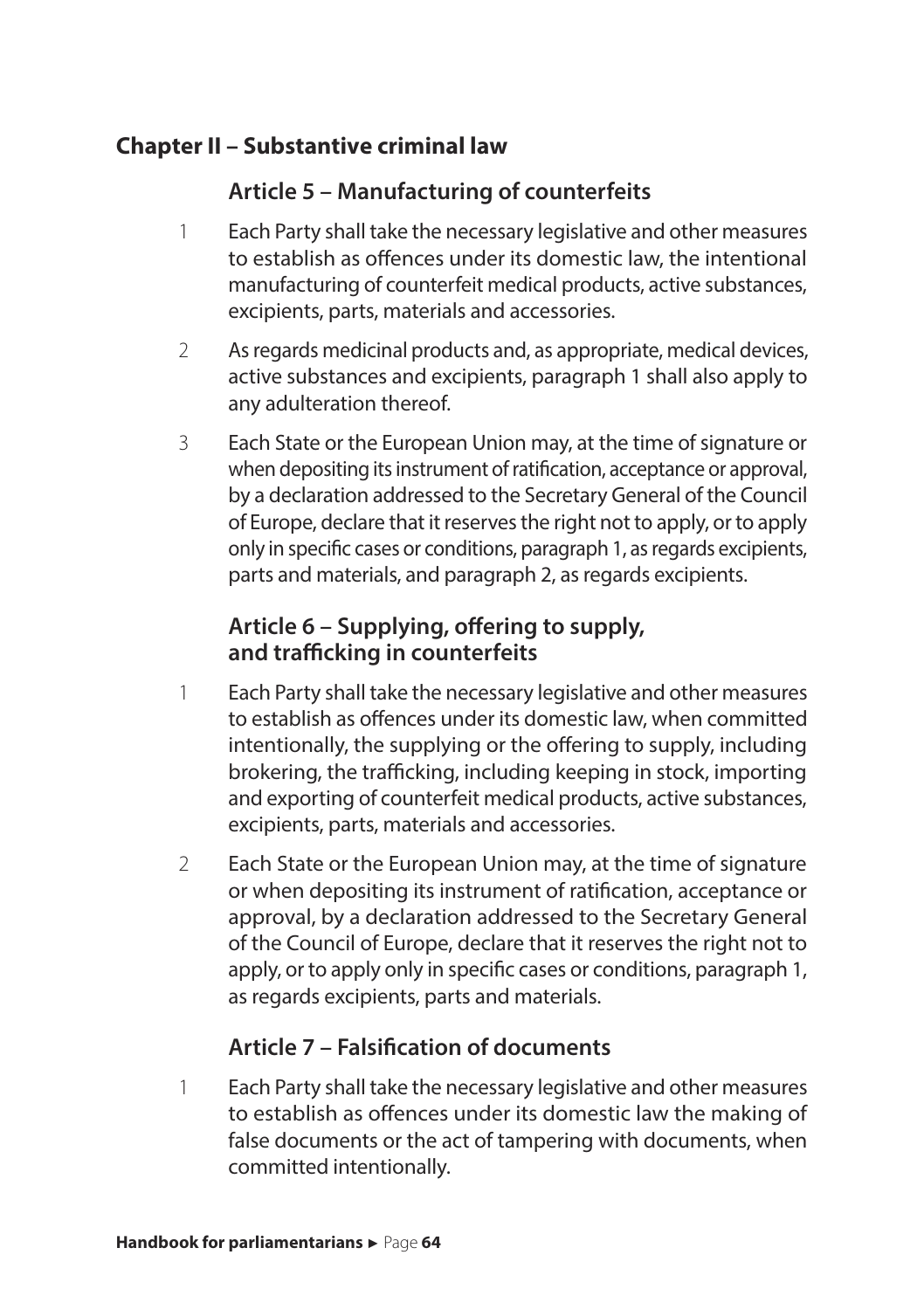2 Each State or the European Union may, at the time of signature or when depositing its instrument of ratification, acceptance or approval, by a declaration addressed to the Secretary General of the Council of Europe, declare that it reserves the right not to apply, or to apply only in specific cases or conditions, paragraph 1, as regards documents related to excipients, parts and materials.

#### **Article 8 – Similar crimes involving threats to public health**

Each Party shall take the necessary legislative and other measures to establish as offences under its domestic law, when committed intentionally, in so far as such an activity is not covered by Articles 5, 6 and 7:

- a the manufacturing, the keeping in stock for supply, importing, exporting, supplying, offering to supply or placing on the market of:
	- medicinal products without authorisation where such authorisation is required under the domestic law of the Party; or
	- ii medical devices without being in compliance with the conformity requirements, where such conformity is required under the domestic law of the Party;
- b the commercial use of original documents outside their intended use within the legal medical product supply chain, as specified by the domestic law of the Party.

## **Article 9 – Aiding or abetting and attempt**

- 1 Each Party shall take the necessary legislative and other measures to establish as offences when committed intentionally, aiding or abetting the commission of any of the offences established in accordance with this Convention.
- 2 Each Party shall take the necessary legislative and other measures to establish as an offence the intentional attempt to commit any of the offences established in accordance with this Convention.
- 3 Each State or the European Union may, at the time of signature or when depositing its instrument of ratification, acceptance or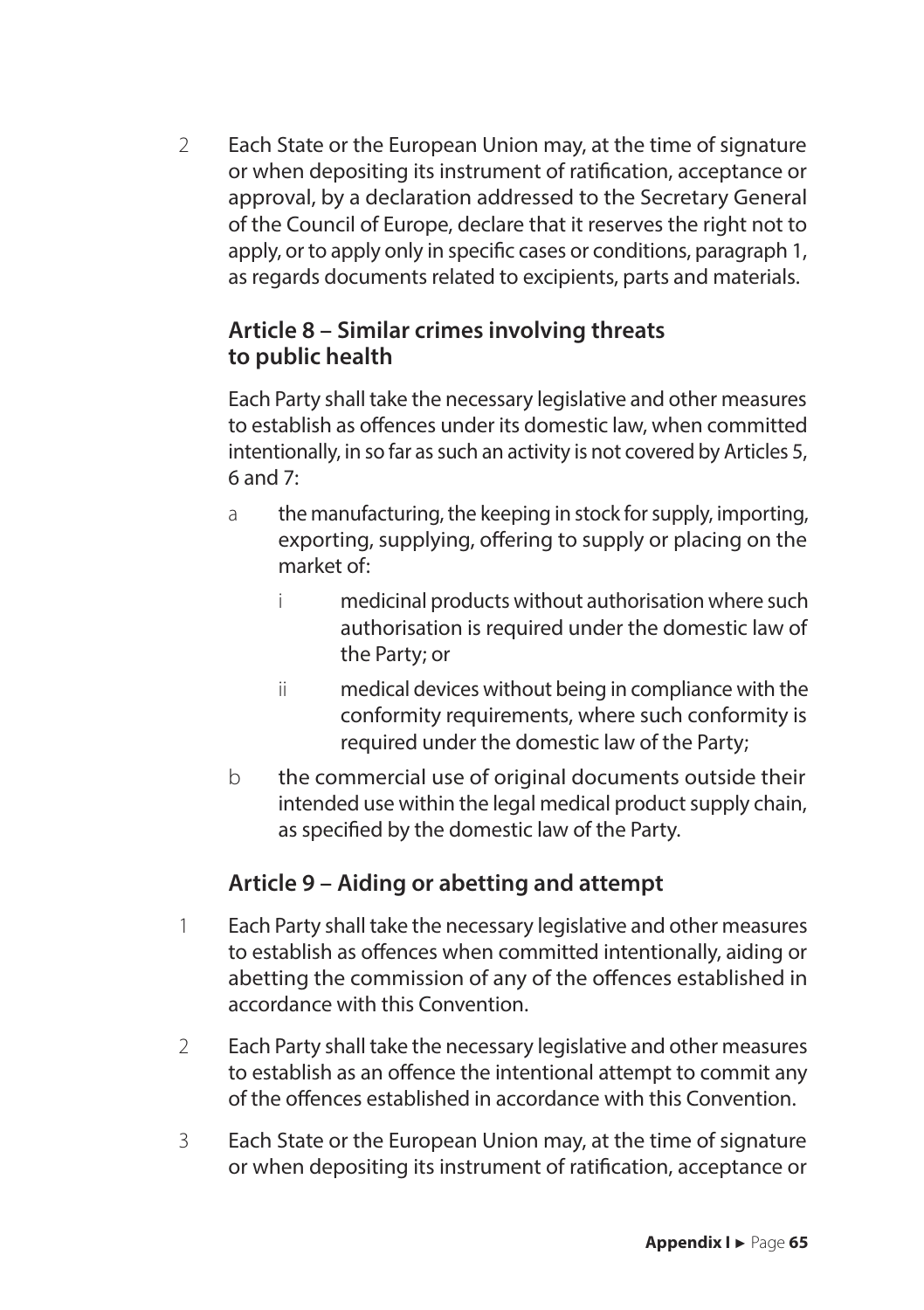approval, by a declaration addressed to the Secretary General of the Council of Europe, declare that it reserves the right not to apply, or to apply only in specific cases or conditions, paragraph 2 to offences established in accordance with Articles 7 and 8.

#### **Article 10 – Jurisdiction**

- 1 Each Party shall take the necessary legislative and other measures to establish jurisdiction over any offence established in accordance with this Convention, when the offence is committed:
	- a in its territory; or
	- b on board a ship flying the flag of that Party; or
	- c on board an aircraft registered under the laws of that Party; or
	- d by one of its nationals or by a person habitually residing in its territory.
- 2 Each Party shall take the necessary legislative and other measures to establish jurisdiction over any offence established in accordance with this Convention, when the victim of the offence is one of its nationals or a person habitually resident in its territory.
- 3 Each Party shall take the necessary legislative and other measures to establish jurisdiction over any offence established in accordance with this Convention, when the alleged offender is present in its territory and cannot be extradited to another Party because of his or her nationality.
- 4 Each State or the European Union may, at the time of signature or when depositing its instrument of ratification, acceptance or approval, by a declaration addressed to the Secretary General of the Council of Europe, declare that it reserves the right not to apply, or to apply only in specific cases or conditions, the jurisdiction rules laid down in paragraph 1, sub-paragraph d, and paragraph 2 of this article.
- 5 Where more than one Party claims jurisdiction over an alleged offence established in accordance with this Convention, the Parties concerned shall consult, where appropriate, with a view to determining the most appropriate jurisdiction for prosecution.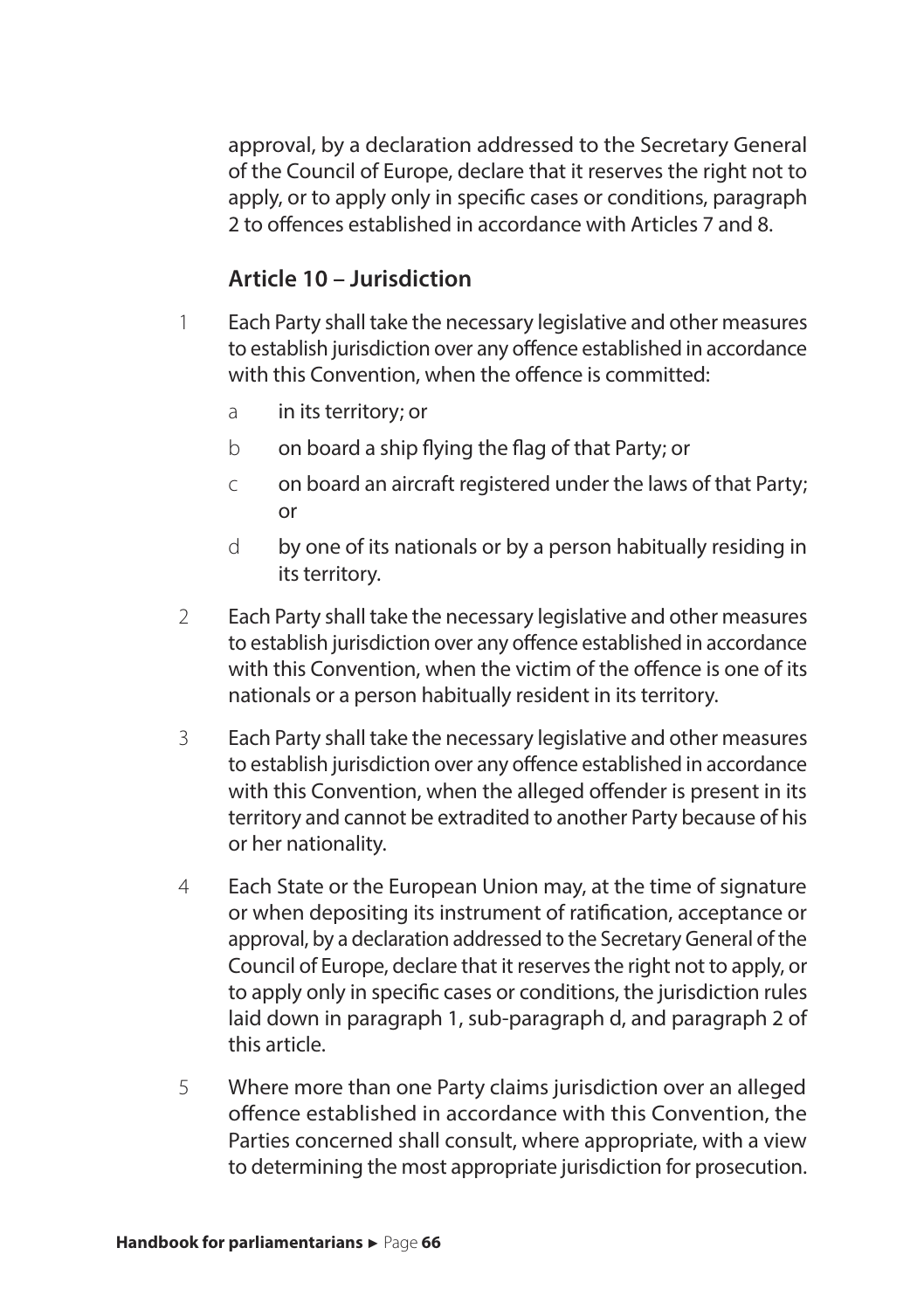6 Without prejudice to the general rules of international law, this Convention shall not exclude any criminal jurisdiction exercised by a Party in accordance with its domestic law.

## **Article 11 – Corporate liability**

- 1 Each Party shall take the necessary legislative and other measures to ensure that legal persons can be held liable for offences established in accordance with this Convention, when committed for their benefit by any natural person, acting either individually or as part of an organ of the legal person, who has a leading position within it based on:
	- a a power of representation of the legal person;
	- b an authority to take decisions on behalf of the legal person;
	- c an authority to exercise control within the legal person.
- 2 Apart from the cases provided for in paragraph 1, each Party shall take the necessary legislative and other measures to ensure that a legal person can be held liable where the lack of supervision or control by a natural person referred to in paragraph 1 has made possible the commission of an offence established in accordance with this Convention for the benefit of that legal person by a natural person acting under its authority.
- 3 Subject to the legal principles of the Party, the liability of a legal person may be criminal, civil or administrative.
- 4 Such liability shall be without prejudice to the criminal liability of the natural persons who have committed the offence.

#### **Article 12 – Sanctions and measures**

1 Each Party shall take the necessary legislative and other measures to ensure that the offences established in accordance with this Convention are punishable by effective, proportionate and dissuasive sanctions, including criminal or non-criminal monetary sanctions, taking account of their seriousness. These sanctions shall include, for offences established in accordance with Articles 5 and 6, when committed by natural persons, penalties involving deprivation of liberty that may give rise to extradition.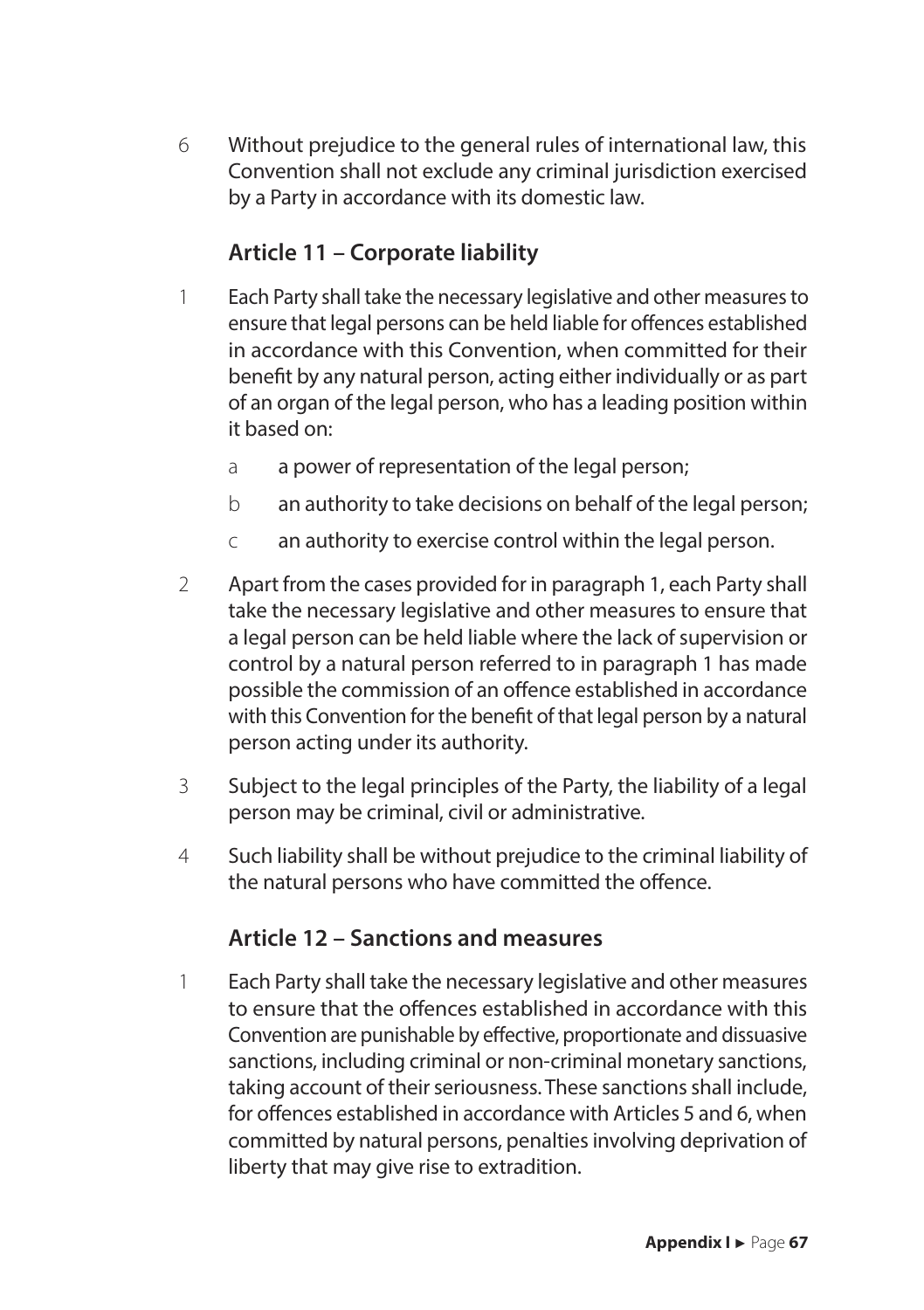- 2 Each Party shall take the necessary legislative and other measures to ensure that legal persons held liable in accordance with Article 11 are subject to effective, proportionate and dissuasive sanctions, including criminal or non-criminal monetary sanctions, and may include other measures, such as:
	- a temporary or permanent disqualification from exercising commercial activity;
	- b placing under judicial supervision;
	- c a judicial winding-up order.
- 3 Each Party shall take the necessary legislative and other measures to:
	- a permit seizure and confiscation of:
		- medical products, active substances, excipients, parts, materials and accessories, as well as goods, documents and other instrumentalities used to commit the offences established in accordance with this Convention or to facilitate their commission;
		- ii proceeds of these offences, or property whose value corresponds to such proceeds;
	- b permit the destruction of confiscated medical products, active substances, excipients, parts, materials and accessories that are the subject of an offence established under this Convention;
	- c take any other appropriate measures in response to an offence, in order to prevent future offences.

## **Article 13 – Aggravating circumstances**

Each Party shall take the necessary legislative and other measures to ensure that the following circumstances, in so far as they do not already form part of the constituent elements of the offence, may, in conformity with the relevant provisions of domestic law, be taken into consideration as aggravating circumstances in determining the sanctions in relation to the offences established in accordance with this Convention:

a the offence caused the death of, or damage to the physical or mental health of, the victim;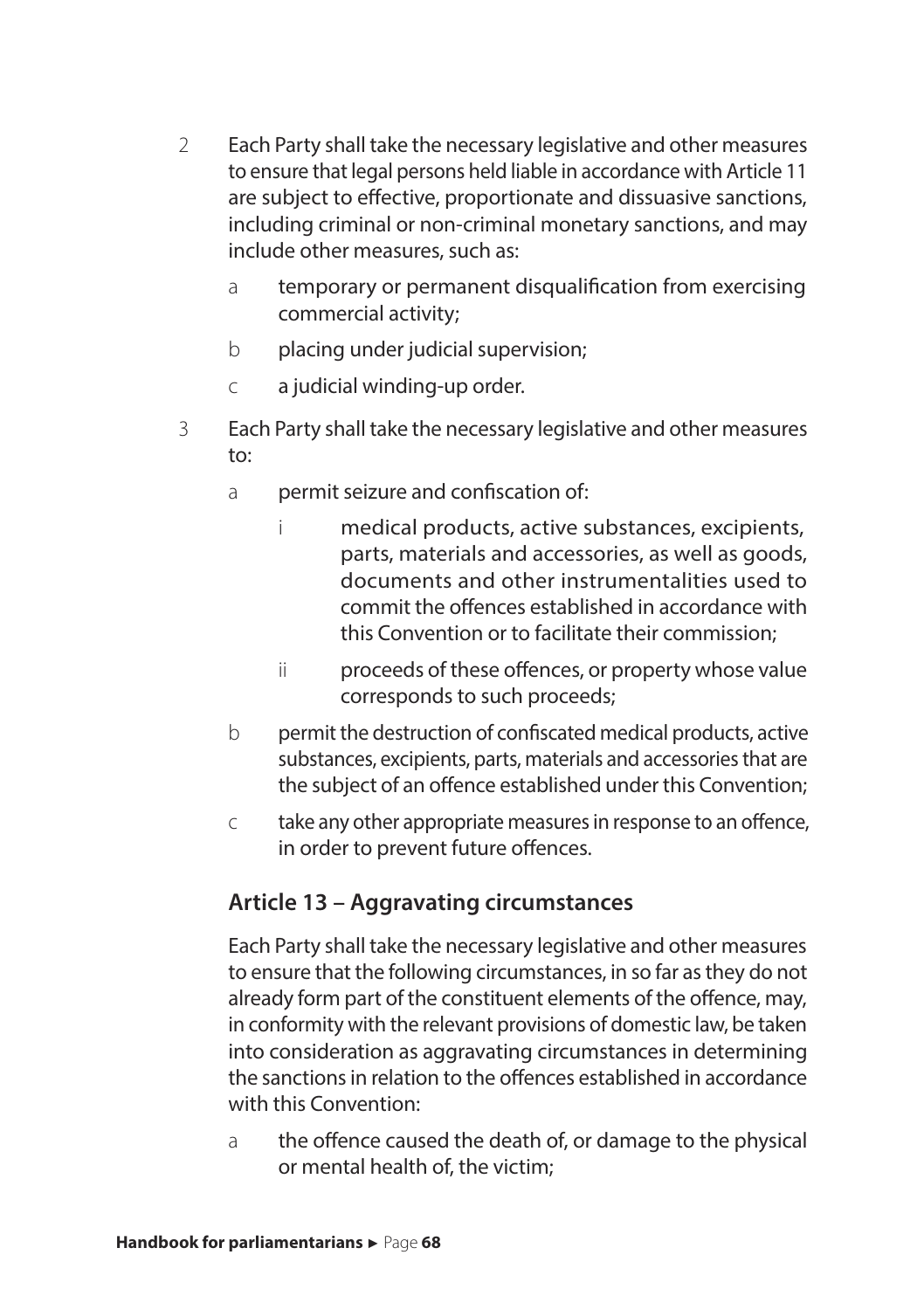- b the offence was committed by persons abusing the confidence placed in them in their capacity as professionals;
- c the offence was committed by persons abusing the confidence placed in them as manufacturers as well as suppliers;
- d the offences of supplying and offering to supply were committed having resort to means of large scale distribution, such as information systems, including the Internet;
- e the offence was committed in the framework of a criminal organisation;
- f the perpetrator has previously been convicted of offences of the same nature.

#### **Article 14 – Previous convictions**

Each Party shall take the necessary legislative and other measures to provide for the possibility to take into account final sentences passed by another Party in relation to the offences of the same nature when determining the sanctions.

## **Chapter III – Investigation, prosecution and procedural law**

#### **Article 15 – Initiation and continuation of proceedings**

Each Party shall take the necessary legislative and other measures to ensure that investigations or prosecution of offences established in accordance with this Convention should not be subordinate to a complaint and that the proceedings may continue even if the complaint is withdrawn.

## **Article 16 – Criminal investigations**

- 1 Each Party shall take the necessary measures to ensure that persons, units or services in charge of criminal investigations are specialised in the field of combating counterfeiting of medical products and similar crimes involving threats to public health or that persons are trained for this purpose, including financial investigations. Such units or services shall have adequate resources.
- 2 Each Party shall take the necessary legislative and other measures, in conformity with the principles of its domestic law, to ensure effective criminal investigation and prosecution of offences established in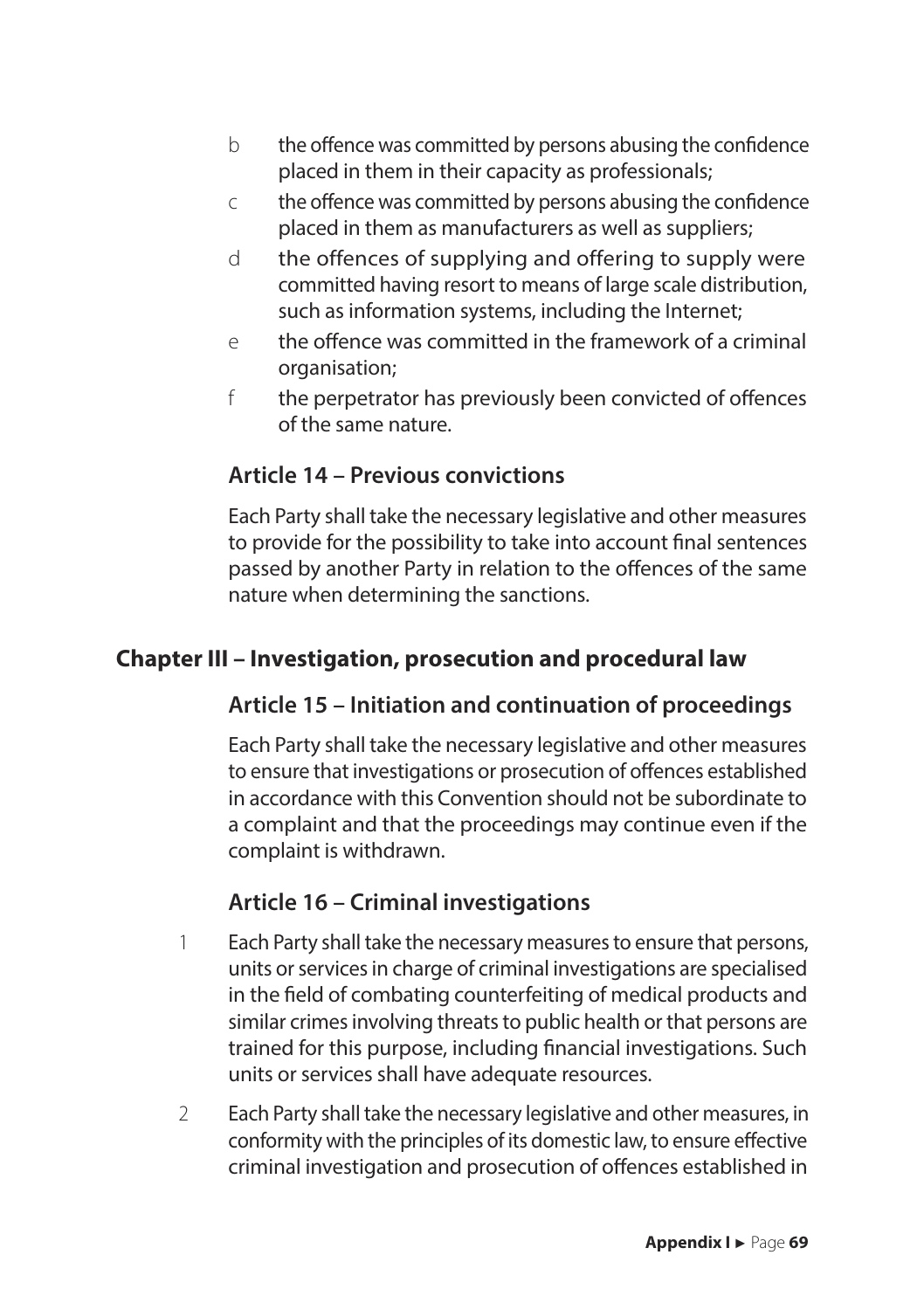accordance with this Convention, allowing, where appropriate, for the possibility for its competent authorities of carrying out financial investigations, of covert operations, controlled delivery and other special investigative techniques.

#### **Chapter IV – Co-operation of authorities and information exchange**

#### **Article 17 – National measures of co-operation and information exchange**

- 1 Each Party shall take the necessary legislative and other measures to ensure that representatives of health authorities, customs, police and other competent authorities exchange information and co-operate in accordance with domestic law in order to prevent and combat effectively the counterfeiting of medical products and similar crimes involving threats to public health.
- 2 Each Party shall endeavour to ensure co-operation between its competent authorities and the commercial and industrial sectors as regards risk management of counterfeit medical products and similar crimes involving threats to public health.
- 3 With due respect for the requirements of the protection of personal data, each Party shall take the necessary legislative and other measures to set up or strengthen mechanisms for:
	- a receiving and collecting information and data, including through contact points, at national or local levels and in collaboration with private sector and civil society, for the purpose of preventing and combating the counterfeiting of medical products and similar crimes involving threats to public health;
	- b making available the information and data obtained by the health authorities, customs, police and other competent authorities for the co-operation between them.
- 4 Each Party shall take the necessary measures to ensure that persons, units or services in charge of co-operation and information exchange are trained for this purpose. Such units or services shall have adequate resources.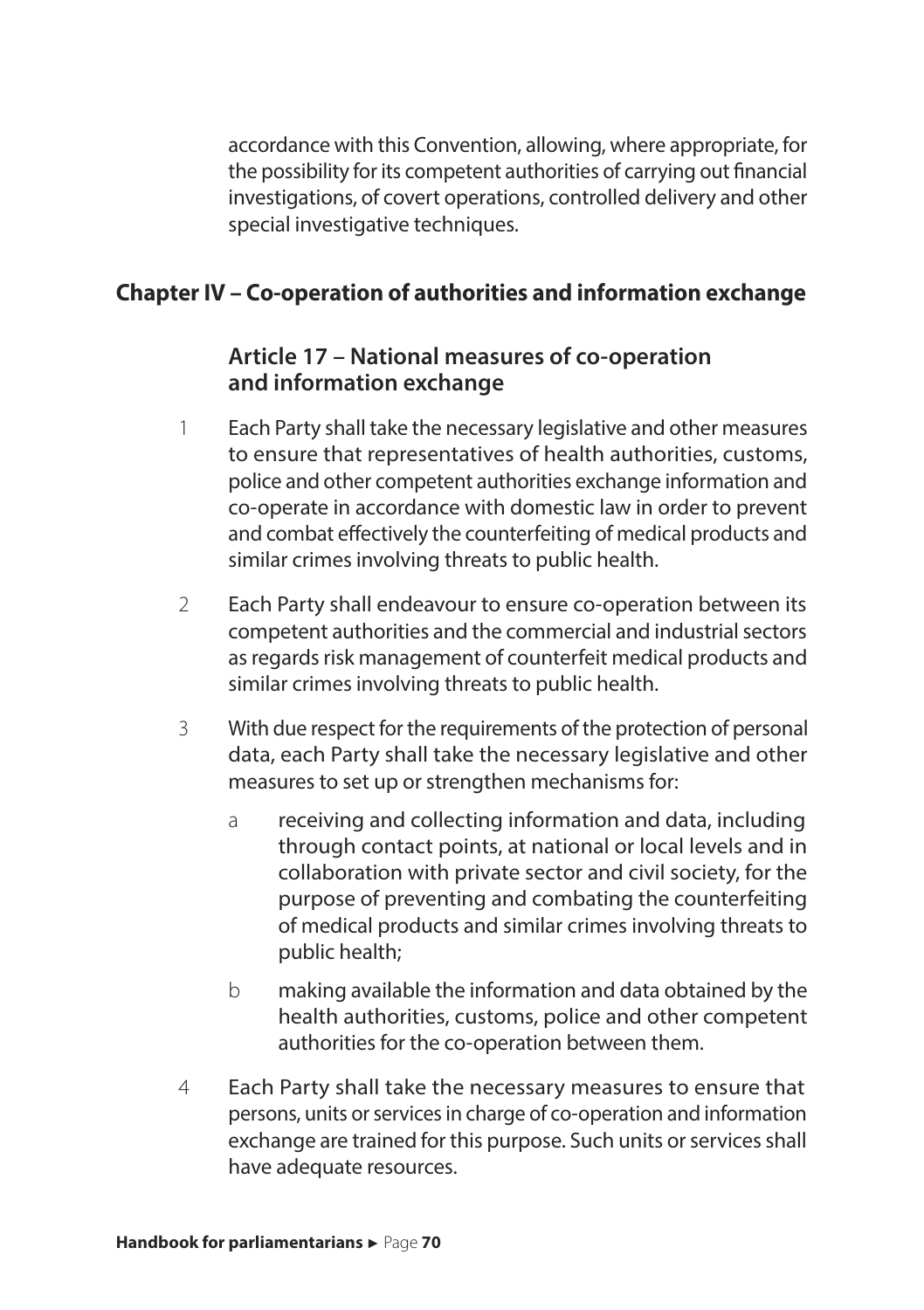### **Chapter V – Measures for prevention**

#### **Article 18 – Preventive measures**

- 1 Each Party shall take the necessary legislative and other measures to establish the quality and safety requirements of medical products.
- 2 Each Party shall take the necessary legislative and other measures to ensure the safe distribution of medical products.
- 3 With the aim of preventing counterfeiting of medical products, active substances, excipients, parts, materials and accessories, each Party shall take the necessary measures to provide, inter alia, for:
	- a training of healthcare professionals, providers, police and customs authorities, as well as relevant regulatory authorities;
	- b the promotion of awareness-raising campaigns addressed to the general public providing information about counterfeit medical products;
	- c the prevention of illegal supplying of counterfeit medical products, active substances, excipients, parts, materials and accessories.

#### **Chapter VI – Measures for protection**

#### **Article 19 – Protection of victims**

Each Party shall take the necessary legislative and other measures to protect the rights and interests of victims, in particular by:

- a ensuring that victims have access to information relevant to their case and which is necessary for the protection of their health;
- b assisting victims in their physical, psychological and social recovery;
- c providing, in its domestic law, for the right of victims to compensation from the perpetrators.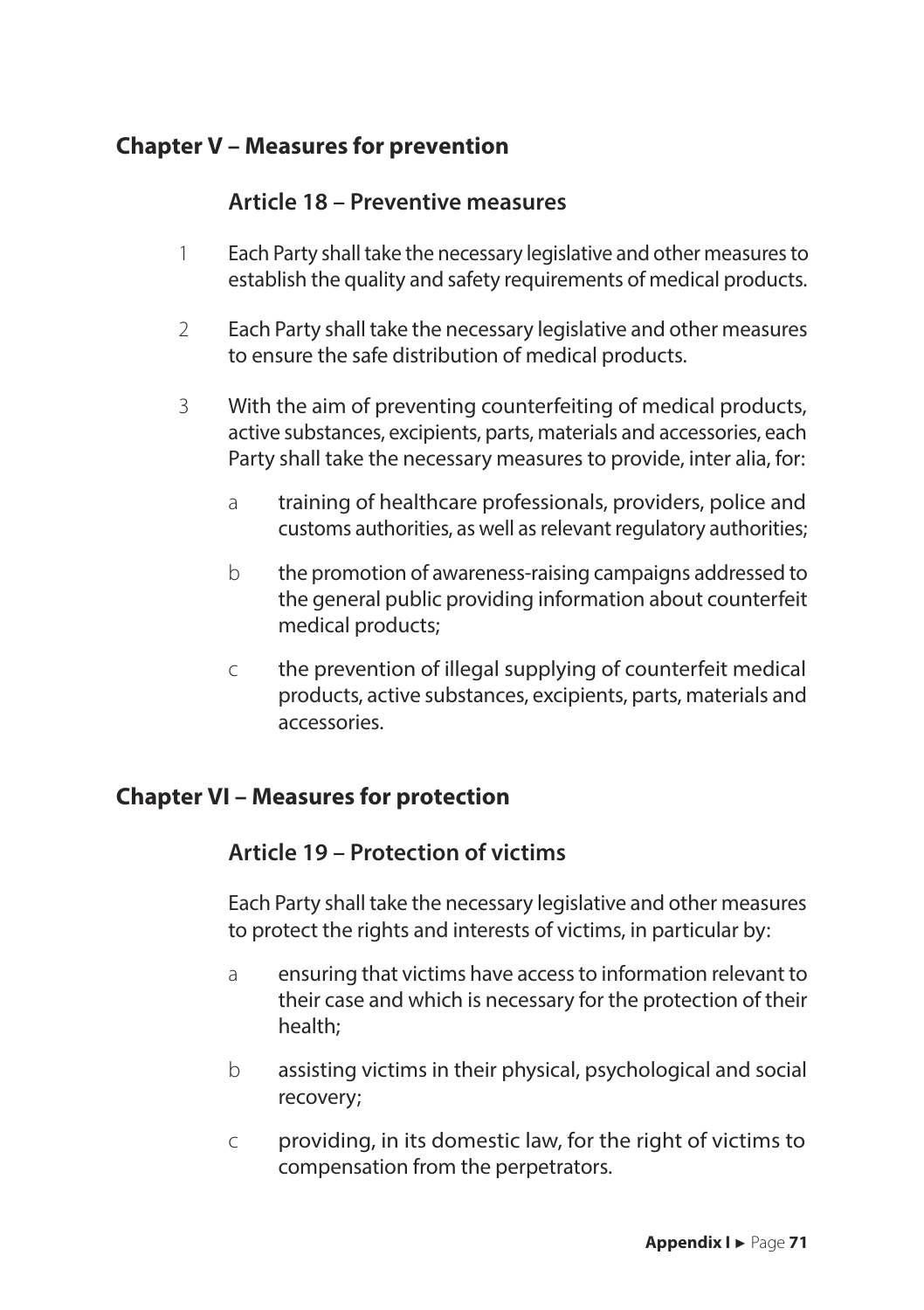#### **Article 20 – The standing of victims in criminal investigations and proceedings**

- 1 Each Party shall take the necessary legislative and other measures to protect the rights and interests of victims at all stages of criminal investigations and proceedings, in particular by:
	- a informing them of their rights and the services at their disposal and, unless they do not wish to receive such information, the follow-up given to their complaint, the possible charges, the general progress of the investigation or proceedings, and their role therein as well as the outcome of their cases;
	- b enabling them, in a manner consistent with the procedural rules of domestic law, to be heard, to supply evidence and to choose the means of having their views, needs and concerns presented, directly or through an intermediary, and considered;
	- c providing them with appropriate support services so that their rights and interests are duly presented and taken into account;
	- d providing effective measures for their safety, as well as that of their families and witnesses on their behalf, from intimidation and retaliation.
- 2 Each Party shall ensure that victims have access, as from their first contact with the competent authorities, to information on relevant judicial and administrative proceedings.
- 3 Each Party shall ensure that victims have access, provided free of charge where warranted, to legal aid when it is possible for them to have the status of parties to criminal proceedings.
- 4 Each Party shall take the necessary legislative and other measures to ensure that victims of an offence established in accordance with this Convention committed in the territory of a Party other than the one where they reside can make a complaint before the competent authorities of their State of residence.
- 5 Each Party shall provide, by means of legislative or other measures, in accordance with the conditions provided for by its domestic law, the possibility for groups, foundations, associations or governmental or non-governmental organisations, to assist and/or support the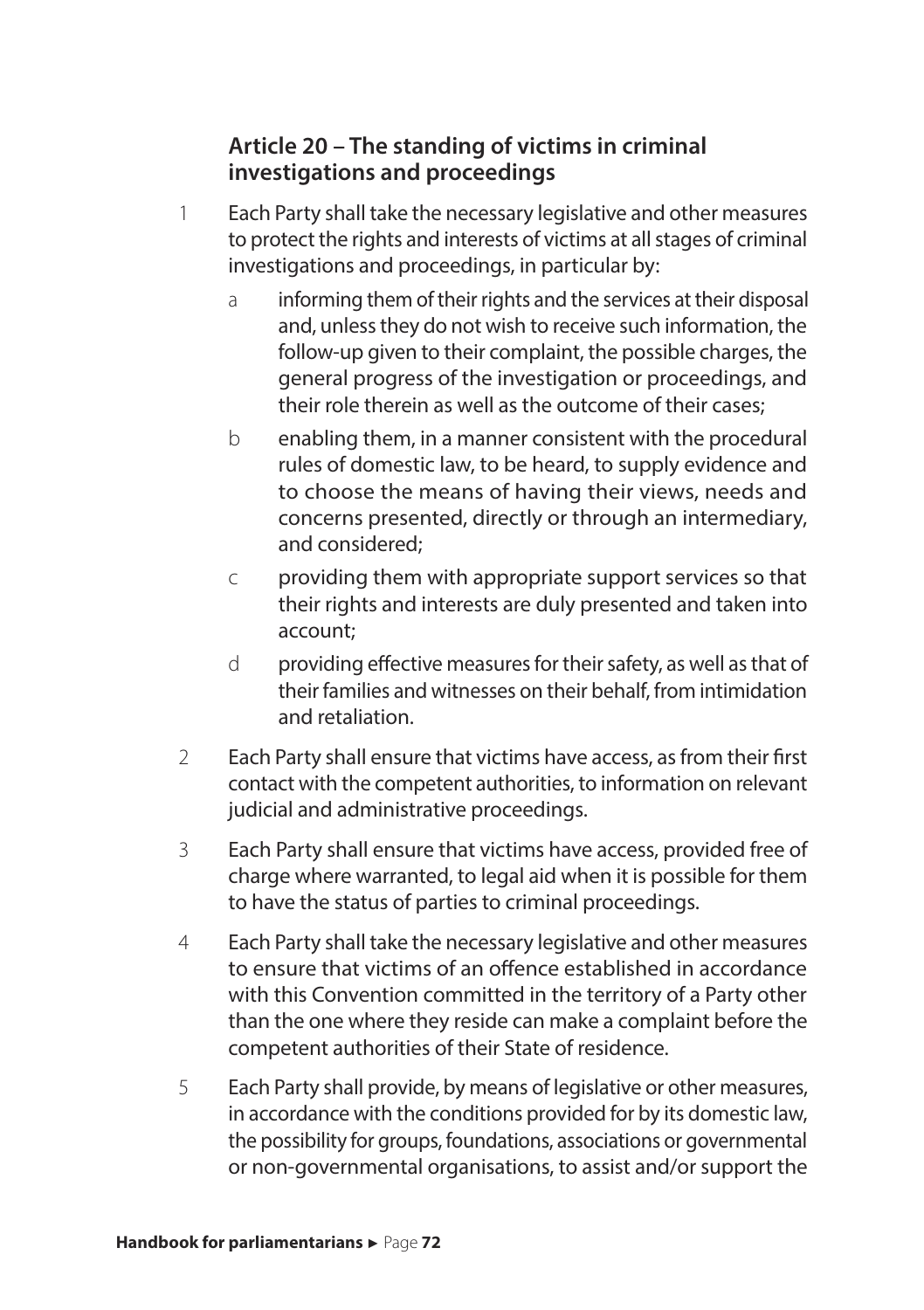victims with their consent during criminal proceedings concerning the offences established in accordance with this Convention.

#### **Chapter VII – International co-operation**

#### **Article 21 – International co-operation in criminal matters**

- 1 The Parties shall co-operate with each other, in accordance with the provisions of this Convention and in pursuance of relevant applicable international and regional instruments and arrangements agreed on the basis of uniform or reciprocal legislation and their domestic law, to the widest extent possible, for the purpose of investigations or proceedings concerning the offences established in accordance with this Convention, including seizure and confiscation.
- 2 The Parties shall co-operate to the widest extent possible in pursuance of the relevant applicable international, regional and bilateral treaties on extradition and mutual legal assistance in criminal matters concerning the offences established in accordance with this Convention.
- 3 If a Party that makes extradition or mutual legal assistance in criminal matters conditional on the existence of a treaty receives a request for extradition or legal assistance in criminal matters from a Party with which it has no such a treaty, it may, acting in full compliance with its obligations under international law and subiect to the conditions provided for by the domestic law of the requested Party, consider this Convention as the legal basis for extradition or mutual legal assistance in criminal matters in respect of the offences established in accordance with this Convention.

#### **Article 22 – International co-operation on prevention and other administrative measures**

- 1 The Parties shall co-operate on protecting and providing assistance to victims.
- 2 The Parties shall, without prejudice to their internal reporting systems, designate a national contact point which shall be responsible for transmitting and receiving requests for information and/or co-operation in connection with the fight against counterfeiting of medical products and similar crimes involving threats to public health.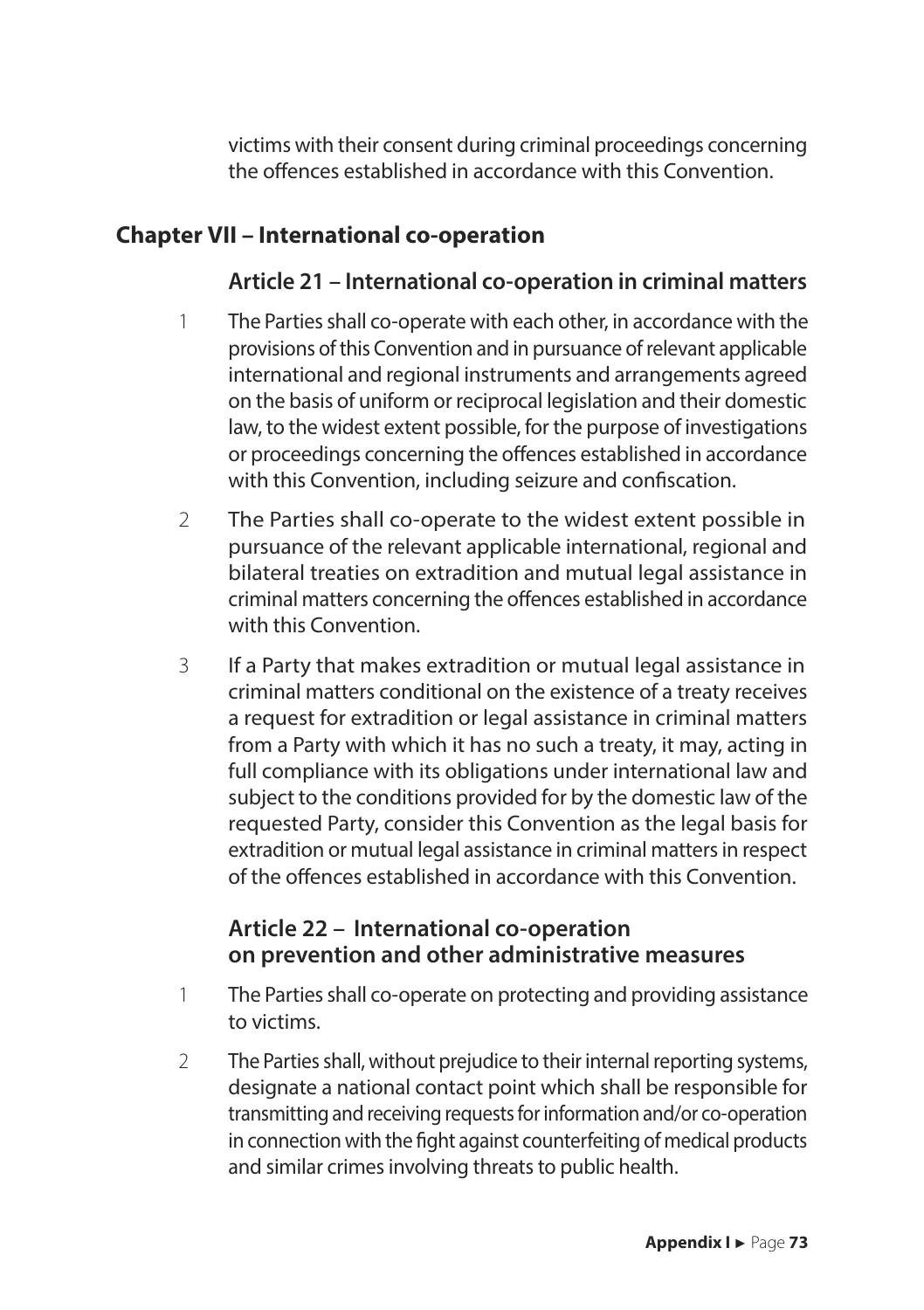3 Each Party shall endeavour to integrate, where appropriate, prevention and combating of the counterfeiting of medical products and similar crimes involving threats to public health into assistance or development programmes provided for the benefit of third States.

#### **Chapter VIII – Follow-up mechanism**

# **Article 23 – Committee of the Parties**

- 1 The Committee of the Parties shall be composed of representatives of the Parties to the Convention.
- 2 The Committee of the Parties shall be convened by the Secretary General of the Council of Europe. Its first meeting shall be held within a period of one year following the entry into force of this Convention for the tenth signatory having ratified it. It shall subsequently meet whenever at least one third of the Parties or the Secretary General so requests.
- 3 The Committee of the Parties shall adopt its own rules of procedure.
- 4 The Committee of the Parties shall be assisted by the Secretariat of the Council of Europe in carrying out its functions.
- 5 A contracting Party which is not a member of the Council of Europe shall contribute to the financing of the Committee of the Parties in a manner to be decided by the Committee of Ministers upon consultation of that Party.

#### **Article 24 – Other representatives**

- 1 The Parliamentary Assembly of the Council of Europe, the European Committee on Crime Problems (CDPC), as well as other relevant Council of Europe intergovernmental or scientific committees, shall each appoint a representative to the Committee of the Parties in order to contribute to a multisectoral and multidisciplinary approach.
- 2 The Committee of Ministers may invite other Council of Europe bodies to appoint a representative to the Committee of the Parties after consulting them.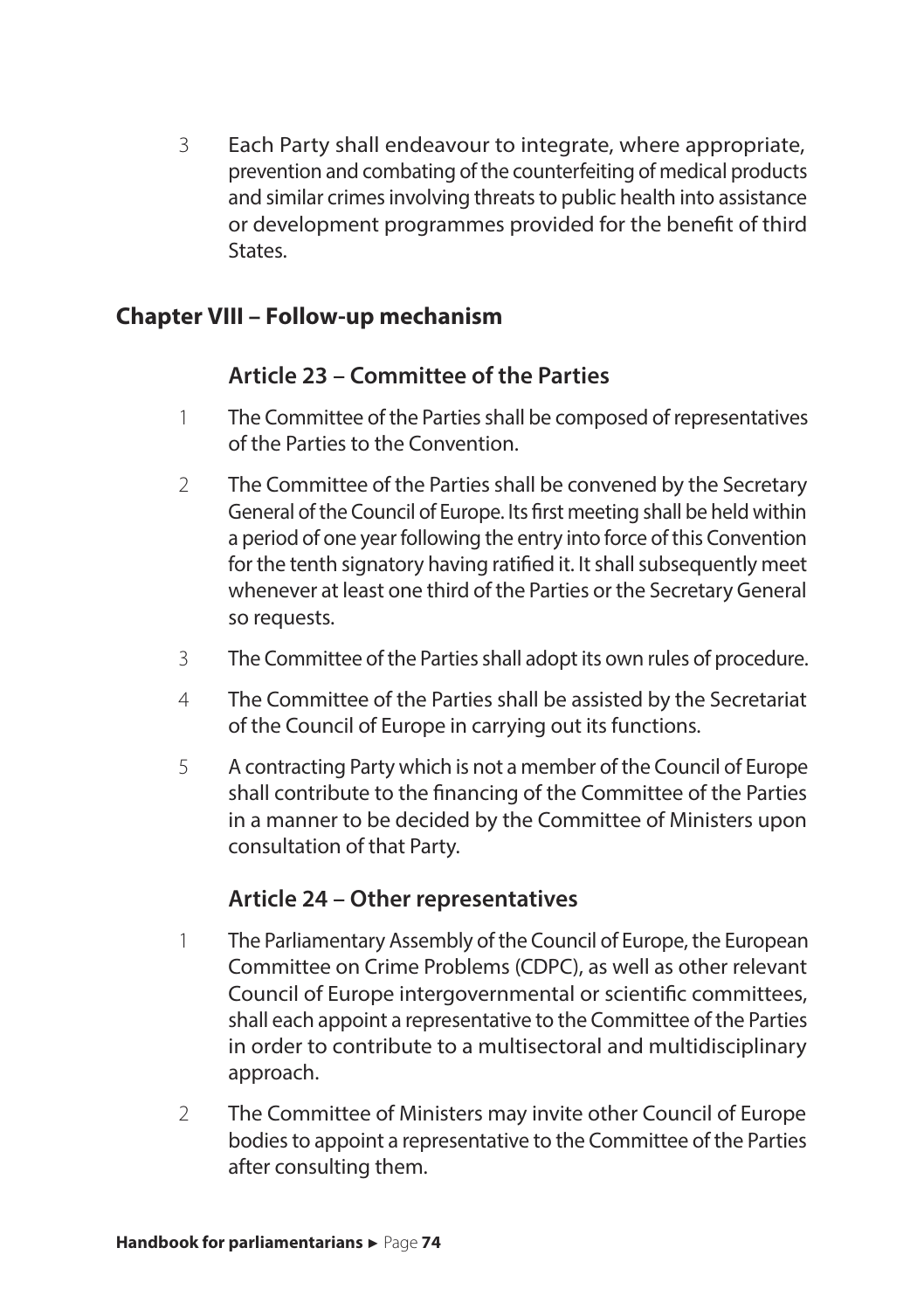- 3 Representatives of relevant international bodies may be admitted as observers to the Committee of the Parties following the procedure established by the relevant rules of the Council of Europe.
- 4 Representatives of relevant official bodies of the Parties may be admitted as observers to the Committee of the Parties following the procedure established by the relevant rules of the Council of Europe.
- 5 Representatives of civil society, and in particular non-governmental organisations, may be admitted as observers to the Committee of the Parties following the procedure established by the relevant rules of the Council of Europe.
- 6 In the appointment of representatives under paragraphs 2 to 5, a balanced representation of the different sectors and disciplines shall be ensured.
- 7 Representatives appointed under paragraphs 1 to 5 above shall participate in meetings of the Committee of the Parties without the right to vote.

# **Article 25 – Functions of the Committee of the Parties**

- 1 The Committee of the Parties shall monitor the implementation of this Convention. The rules of procedure of the Committee of the Parties shall determine the procedure for evaluating the implementation of this Convention, using a multisectoral and multidisciplinary approach.
- 2 The Committee of the Parties shall also facilitate the collection, analysis and exchange of information, experience and good practice between States to improve their capacity to prevent and combat the counterfeiting of medical products and similar crimes involving threats to public health. The Committee may avail itself of the expertise of other relevant Council of Europe committees and bodies.
- 3 Furthermore, the Committee of the Parties shall, where appropriate:
	- a facilitate the effective use and implementation of this Convention, including the identification of any problems and the effects of any declaration or reservation made under this Convention;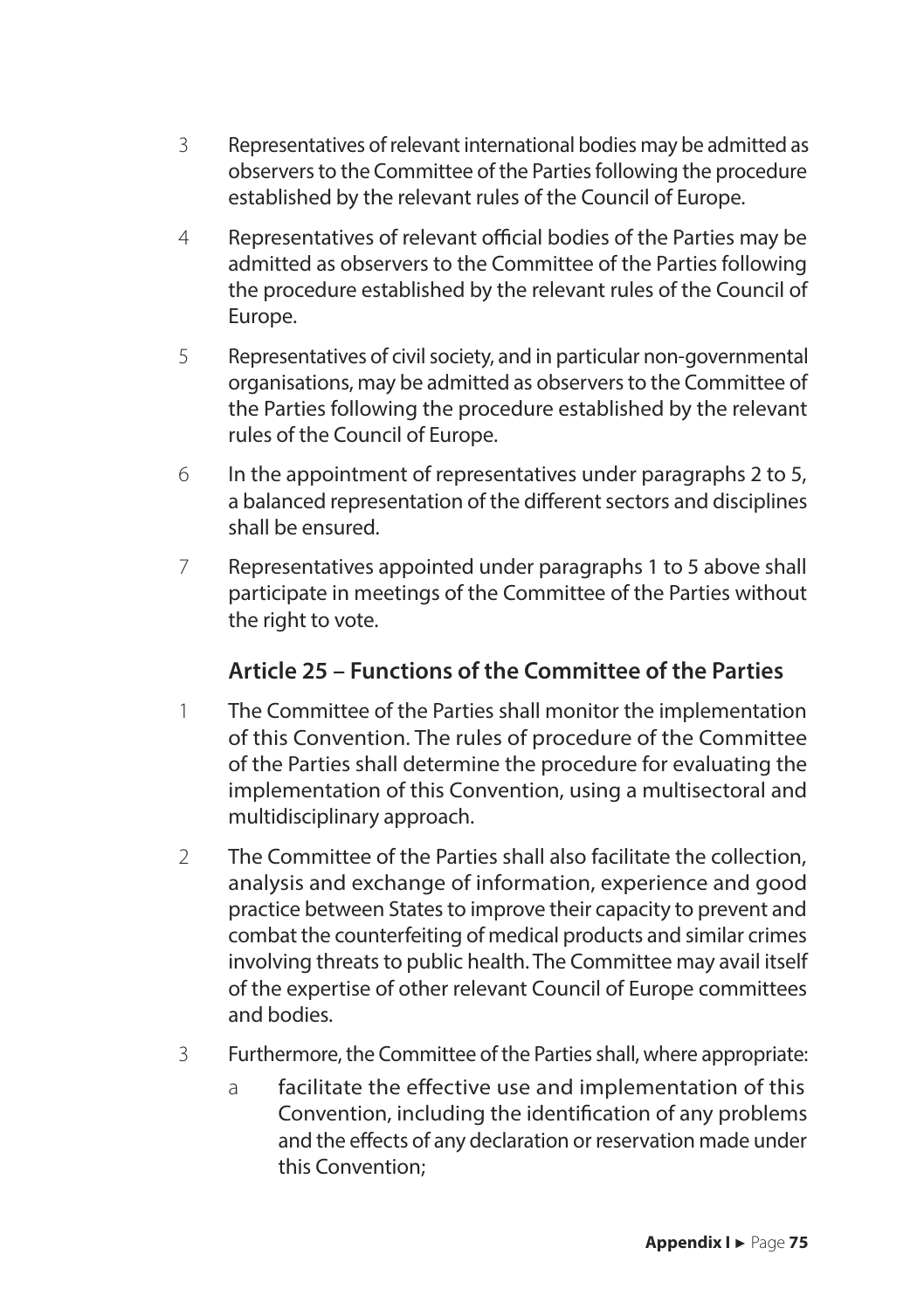- b express an opinion on any question concerning the application of this Convention and facilitate the exchange of information on significant legal, policy or technological developments;
- c make specific recommendations to Parties concerning the implementation of this Convention.
- 4 The European Committee on Crime Problems (CDPC) shall be kept periodically informed regarding the activities mentioned in paragraphs 1, 2 and 3 of this article.

#### **Chapter IX – Relationship with other international instruments**

#### **Article 26 – Relationship with other international instruments**

- 1 This Convention shall not affect the rights and obligations arising from the provisions of other international instruments to which Parties to the present Convention are Parties or shall become Parties and which contain provisions on matters governed by this Convention.
- 2 The Parties to the Convention may conclude bilateral or multilateral agreements with one another on the matters dealt with in this Convention, for purposes of supplementing or strengthening its provisions or facilitating the application of the principles embodied in it.

#### **Chapter X – Amendments to the Convention**

#### **Article 27 – Amendments**

- 1 Any proposal for an amendment to this Convention presented by a Party shall be communicated to the Secretary General of the Council of Europe and forwarded by him or her to the Parties, the member States of the Council of Europe, non-member States having participated in the elaboration of this Convention or enjoying observer status with the Council of Europe, the European Union, and any State having been invited to sign this Convention.
- 2 Any amendment proposed by a Party shall be communicated to the European Committee on Crime Problems (CDPC) and other relevant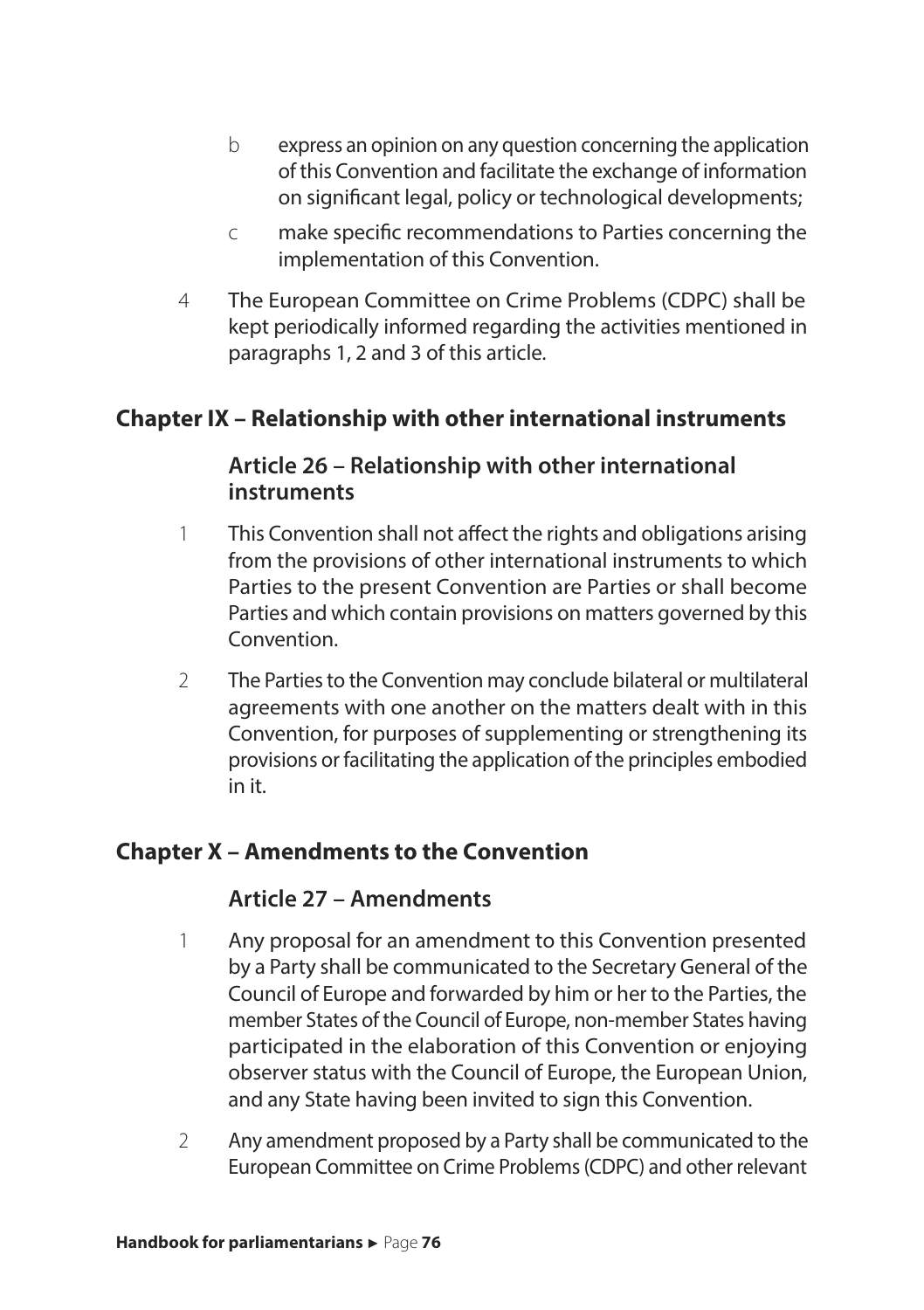Council of Europe intergovernmental or scientific committees, which shall submit to the Committee of the Parties their opinions on that proposed amendment.

- 3 The Committee of Ministers, having considered the proposed amendment and the opinion submitted by the Committee of the Parties, may adopt the amendment.
- 4 The text of any amendment adopted by the Committee of Ministers in accordance with paragraph 3 of this article shall be forwarded to the Parties for acceptance.
- 5 Any amendment adopted in accordance with paragraph 3 of this article shall enter into force on the first day of the month following the expiration of a period of one month after the date on which all Parties have informed the Secretary General that they have accepted it.

# **Chapter XI – Final clauses**

#### **Article 28 – Signature and entry into force**

- 1 This Convention shall be open for signature by the member States of the Council of Europe, the European Union and the non-member States which have participated in its elaboration or enjoy observer status with the Council of Europe. It shall also be open for signature by any other non-member State of the Council of Europe upon invitation by the Committee of Ministers. The decision to invite a non-member State to sign the Convention shall be taken by the majority provided for in Article 20.d of the Statute of the Council of Europe, and by unanimous vote of the representatives of the Contracting States entitled to sit on the Committee of Ministers. This decision shall be taken after having obtained the unanimous agreement of the other States/European Union having expressed their consent to be bound by this Convention.
- 2 This Convention is subject to ratification, acceptance or approval. Instruments of ratification, acceptance or approval shall be deposited with the Secretary General of the Council of Europe.
- 3 This Convention shall enter into force on the first day of the month following the expiration of a period of three months after the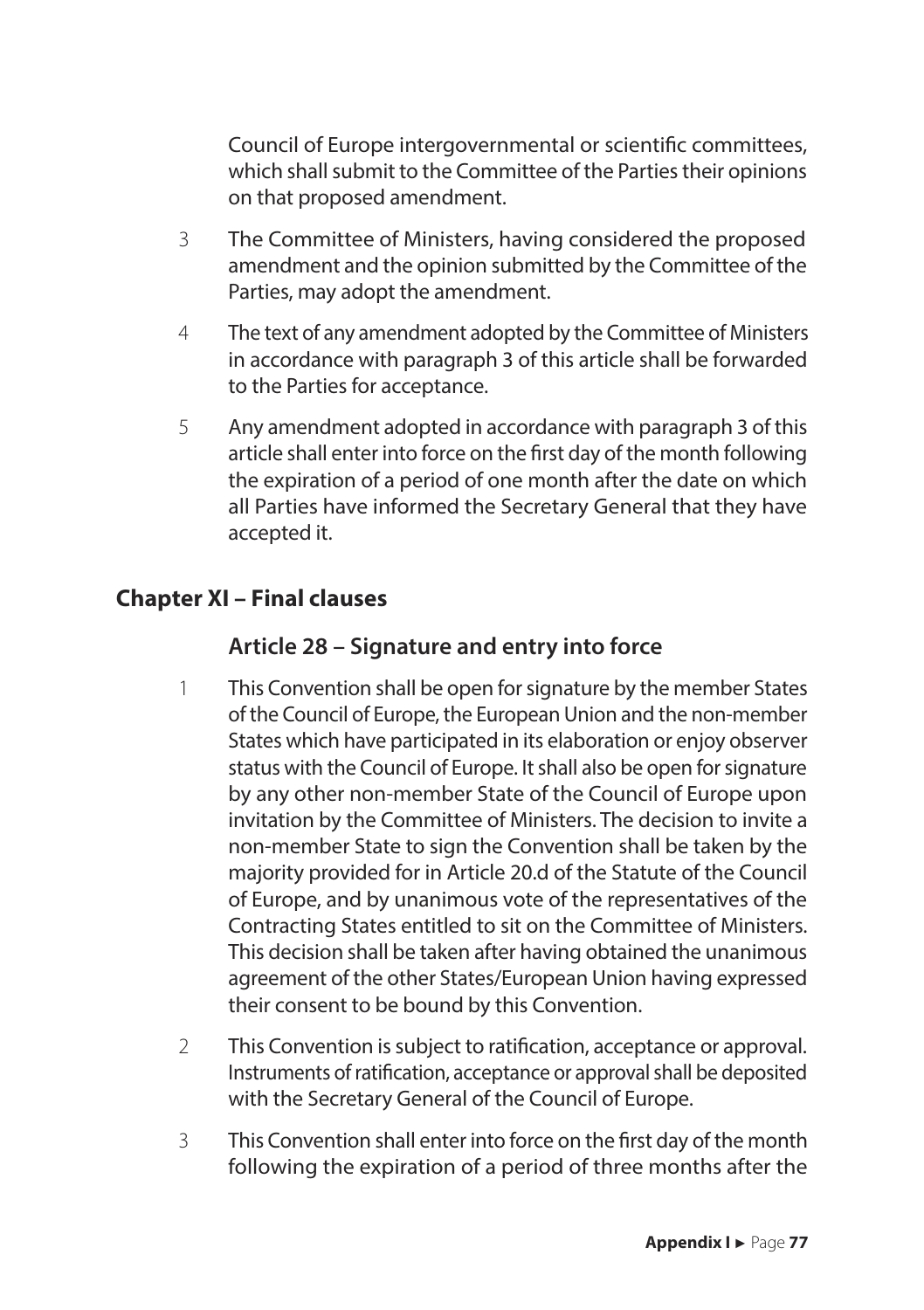date on which five signatories, including at least three member States of the Council of Europe, have expressed their consent to be bound by the Convention in accordance with the provisions of the preceding paragraph.

4 In respect of any State or the European Union, which subsequently expresses its consent to be bound by the Convention, it shall enter into force on the first day of the month following the expiration of a period of three months after the date of the deposit of its instrument of ratification, acceptance or approval.

#### **Article 29 – Territorial application**

- 1 Any State or the European Union may, at the time of signature or when depositing its instrument of ratification, acceptance or approval, specify the territory or territories to which this Convention shall apply.
- 2 Any Party may, at any later date, by a declaration addressed to the Secretary General of the Council of Europe, extend the application of this Convention to any other territory specified in the declaration and for whose international relations it is responsible or on whose behalf it is authorised to give undertakings. In respect of such territory, the Convention shall enter into force on the first day of the month following the expiration of a period of three months after the date of receipt of such declaration by the Secretary General.
- 3 Any declaration made under the two preceding paragraphs may, in respect of any territory specified in such declaration, be withdrawn by a notification addressed to the Secretary General of the Council of Europe. The withdrawal shall become effective on the first day of the month following the expiration of a period of three months after the date of receipt of such notification by the Secretary General.

# **Article 30 – Reservations**

1 No reservation may be made in respect of any provision of this Convention, with the exception of the reservations expressly established.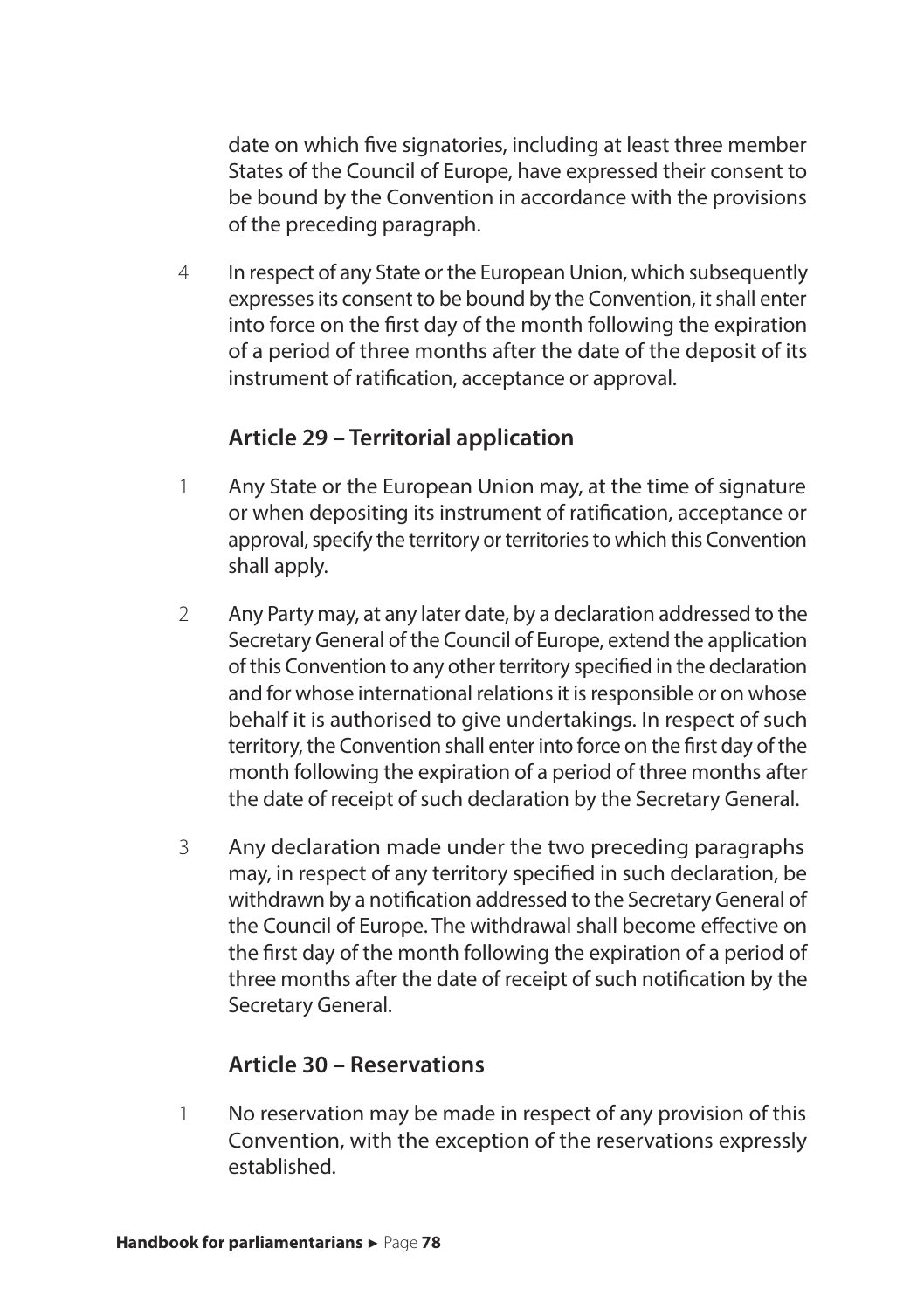2 Each Party which has made a reservation may, at any time, withdraw it entirely or partially by a notification addressed to the Secretary General of the Council of Europe. The withdrawal shall take effect from the date of the receipt of such notification by the Secretary General.

#### **Article 31 – Friendly settlement**

The Committee of the Parties will follow in close co-operation with the European Committee on Crime Problems (CDPC) and other relevant Council of Europe intergovernmental or scientific committees the application of this Convention and facilitate, when necessary, the friendly settlement of all difficulties related to its application.

# **Article 32 – Denunciation**

- 1 Any Party may, at any time, denounce this Convention by means of a notification addressed to the Secretary General of the Council of Europe.
- 2 Such denunciation shall become effective on the first day of the month following the expiration of a period of three months after the date of receipt of the notification by the Secretary General.

#### **Article 33 – Notification**

The Secretary General of the Council of Europe shall notify the Parties, the member States of the Council of Europe, the nonmember States having participated in the elaboration of this Convention or enjoying observer status with the Council of Europe, the European Union, and any State having been invited to sign this Convention in accordance with the provisions of Article 28, of:

- a any signature;
- b the deposit of any instrument of ratification, acceptance or approval;
- c any date of entry into force of this Convention in accordance with Article 28;
- d any amendment adopted in accordance with Article 27 and the date on which such an amendment enters into force;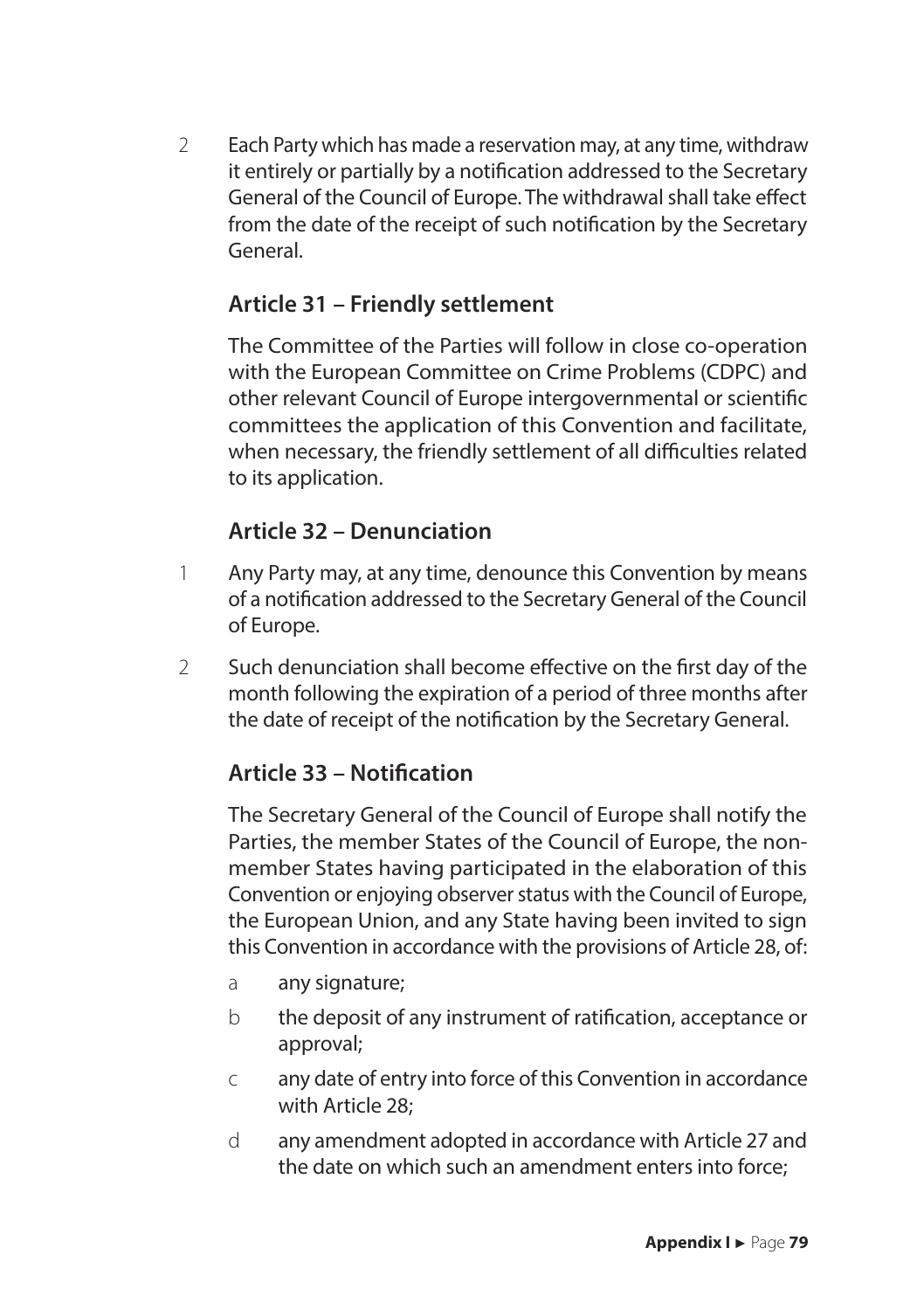- e any reservation made under Articles 5, 6, 7, 9 and 10 and any withdrawal of a reservation made in accordance with Article 30;
- f any denunciation made in pursuance of the provisions of Article 32;
- g any other act, notification or communication relating to this Convention.

In witness whereof the undersigned, being duly authorised thereto, have signed this Convention.

Done in Moscow, this 28th day of October 2011, in English and in French, both texts being equally authentic, in a single copy which shall be deposited in the archives of the Council of Europe. The Secretary General of the Council of Europe shall transmit certified copies to each member State of the Council of Europe, to the non-member States which have participated in the elaboration of this Convention or enjoy observer status with the Council of Europe, to the European Union and to any State invited to sign this Convention.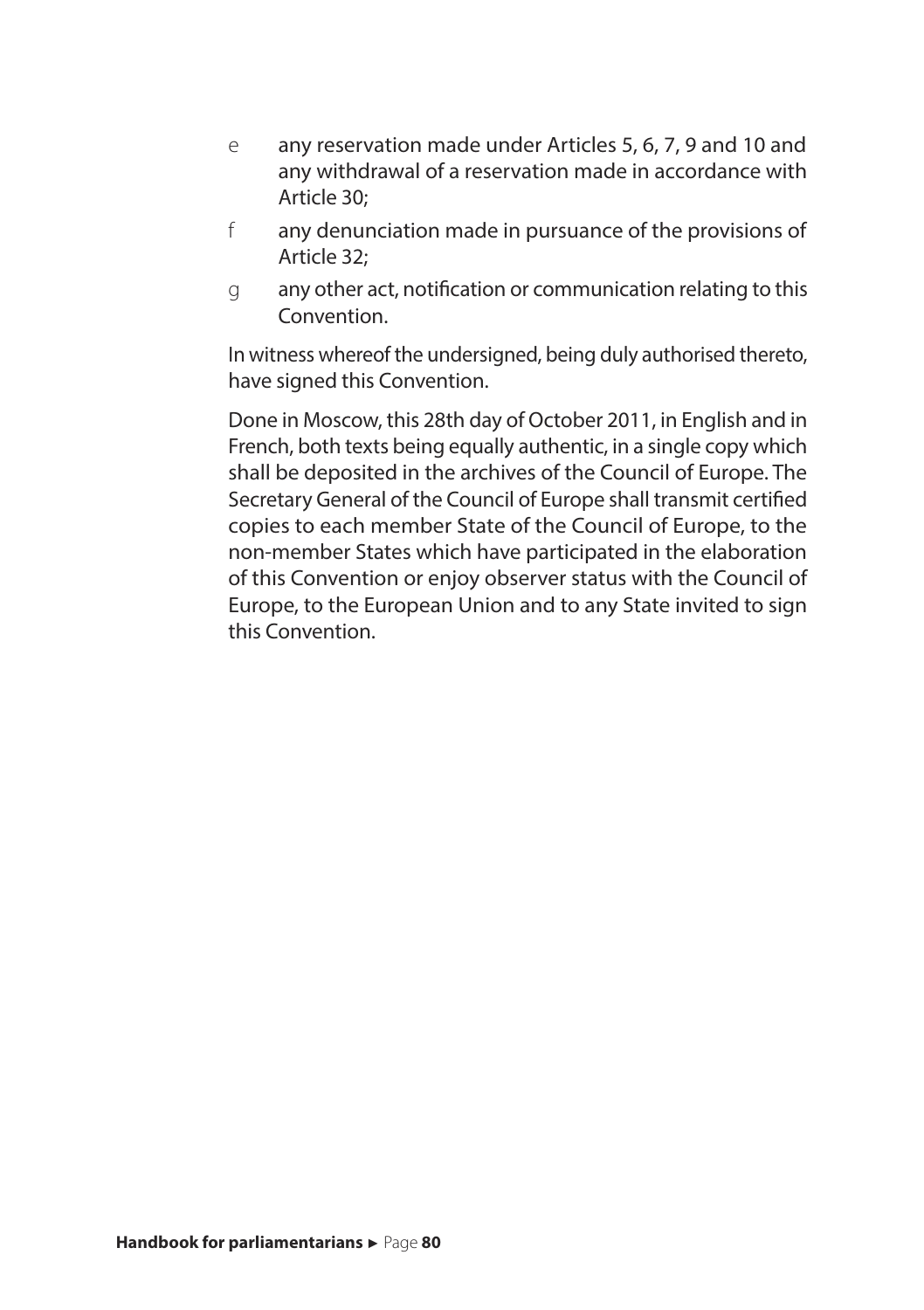# **Appendix II**

# **Table of signatures and ratifications of the MEDICRIME Convention (CETS No. 211)**

Treaty open for signature by the member States, the non-member States which have participated in its elaboration and by the European Union, and for accession by other non-member States

#### **Opening for signature**

#### **Entry into force**

Place: Moscow Date: 28.10.2011 Conditions: 5 Ratifications including at least 3 member States of the Council of Europe Date: 1/1/2016

# Status as of 13/11/2015

#### **Member States of the Council of Europe**

| <b>States</b>          | <b>Signature</b> | <b>Ratification</b> |
|------------------------|------------------|---------------------|
| Albania                |                  |                     |
| Andorra                |                  |                     |
| Armenia                | 20/09/2012       |                     |
| Austria                | 28/10/2011       |                     |
| Azerbaijan             |                  |                     |
| Belgium                | 24/07/2012       |                     |
| Bosnia and Herzegovina |                  |                     |
| <b>Bulgaria</b>        |                  |                     |
| Croatia                | 03/09/2015       |                     |
| Cyprus                 | 28/10/2011       |                     |
| Czech Republic         |                  |                     |
| Denmark                | 12/01/2012       |                     |
| Estonia                |                  |                     |
| Finland                | 28/10/2011       |                     |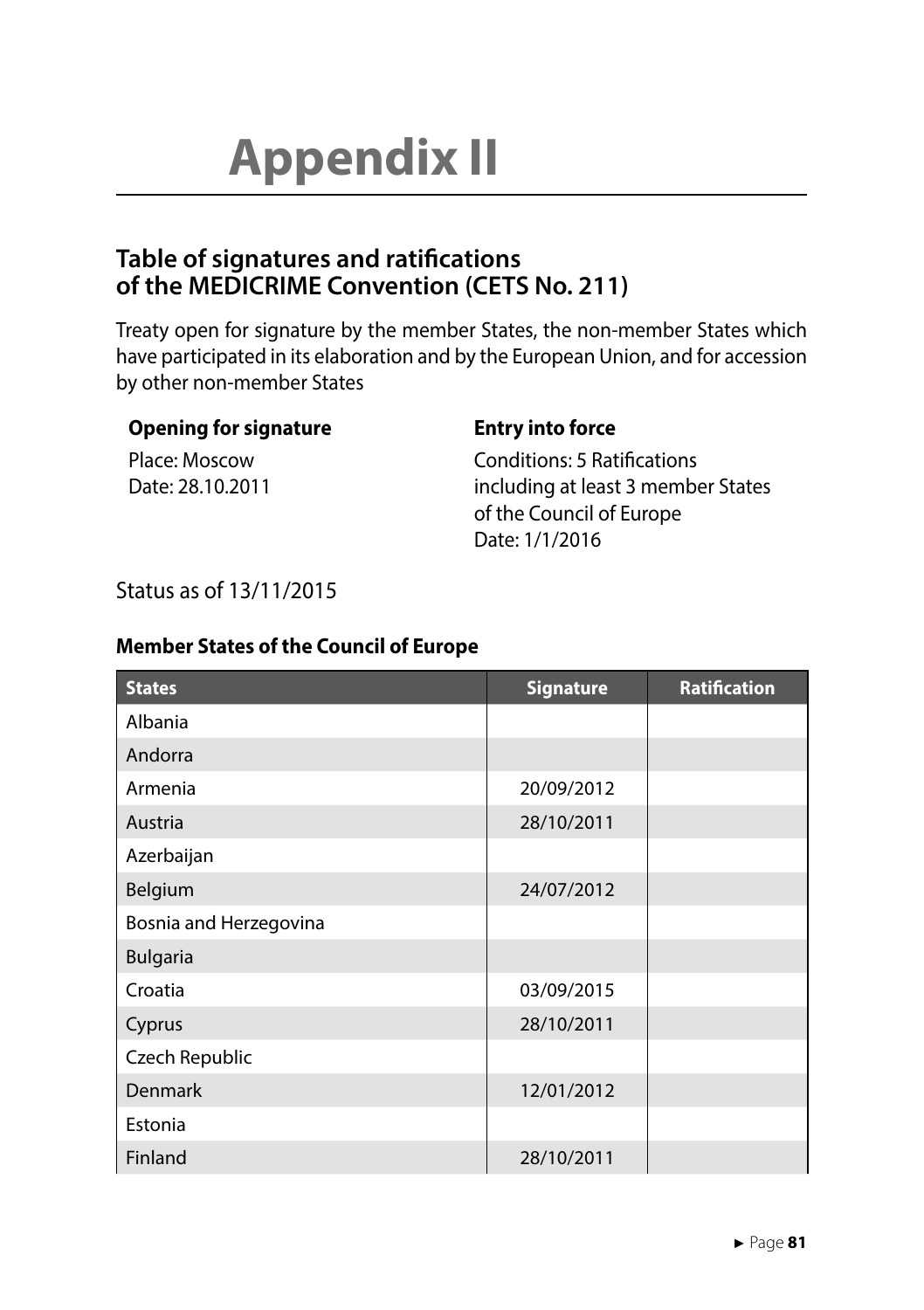| <b>States</b>                             | <b>Signature</b> | <b>Ratification</b> |
|-------------------------------------------|------------------|---------------------|
| France                                    | 28/10/2011       |                     |
| Georgia                                   |                  |                     |
| Germany                                   | 28/10/2011       |                     |
| Greece                                    |                  |                     |
| Hungary                                   | 26/09/2013       | 09/01/2014          |
| Iceland                                   | 28/10/2011       |                     |
| Ireland                                   |                  |                     |
| Italy                                     | 28/10/2011       |                     |
| Latvia                                    |                  |                     |
| Liechtenstein                             | 04/11/2011       |                     |
| Lithuania                                 |                  |                     |
| Luxembourg                                | 22/12/2011       |                     |
| Malta                                     |                  |                     |
| Moldova                                   | 20/09/2012       | 14/08/2014          |
| Monaco                                    |                  |                     |
| Montenegro                                |                  |                     |
| Netherlands                               |                  |                     |
| Norway                                    |                  |                     |
| Poland                                    |                  |                     |
| Portugal                                  | 28/10/2011       |                     |
| Romania                                   |                  |                     |
| Russia                                    | 28/10/2011       |                     |
| San Marino                                |                  |                     |
| Serbia                                    |                  |                     |
| Slovakia                                  |                  |                     |
| Slovenia                                  |                  |                     |
| Spain                                     | 08/10/2012       | 05/08/2013          |
| Sweden                                    |                  |                     |
| Switzerland                               | 28/10/2011       |                     |
| The former Yugoslav Republic of Macedonia |                  |                     |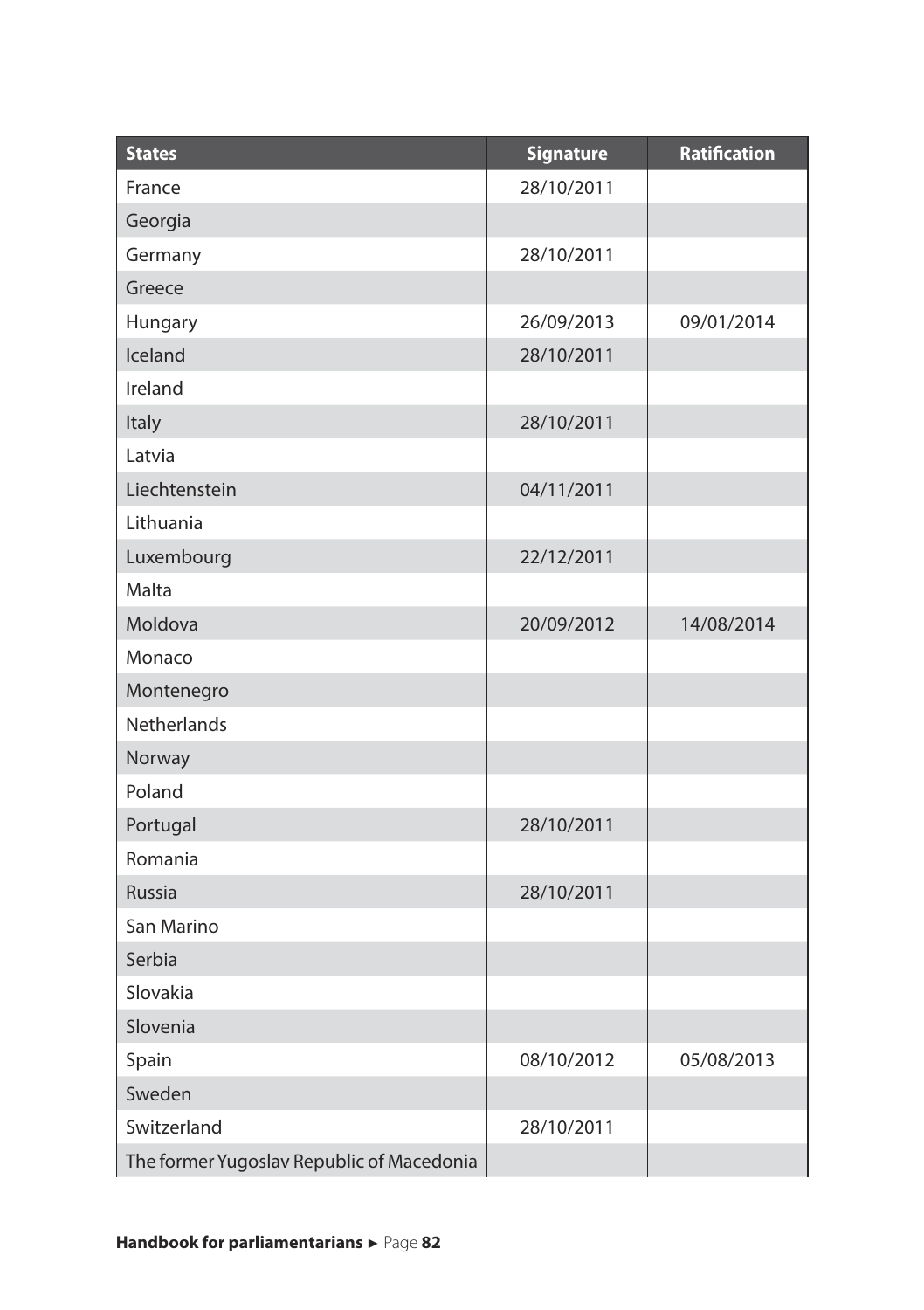| States         | <b>Signature</b> | <b>Ratification</b> |
|----------------|------------------|---------------------|
| Turkey         | 29/06/2012       |                     |
| Ukraine        | 28/10/2011       | 20/08/2012          |
| United Kingdom |                  |                     |

# **Non-member States of the Council of Europe**

| <b>States</b>                   | <b>Signature</b> | <b>Ratification</b> |
|---------------------------------|------------------|---------------------|
| <b>Belarus</b>                  |                  |                     |
| <b>Burkina Faso</b>             |                  |                     |
| Canada                          |                  |                     |
| Guinea                          | 10/10/2012       | 24/09/2015          |
| Holy See                        |                  |                     |
| <b>Israel</b>                   | 28/10/2011       |                     |
| Japan                           |                  |                     |
| Mexico                          |                  |                     |
| Morocco                         | 13/12/2012       |                     |
| <b>United States of America</b> |                  |                     |

# **International Organisations**

| <b>Organisations</b>                                      | <b>Signature</b> | <b>Ratification</b> |
|-----------------------------------------------------------|------------------|---------------------|
| European Union                                            |                  |                     |
|                                                           |                  |                     |
| Total number of signatures not followed by ratifications: |                  | 1 Q                 |
| Total number of ratifications/accessions:                 |                  |                     |